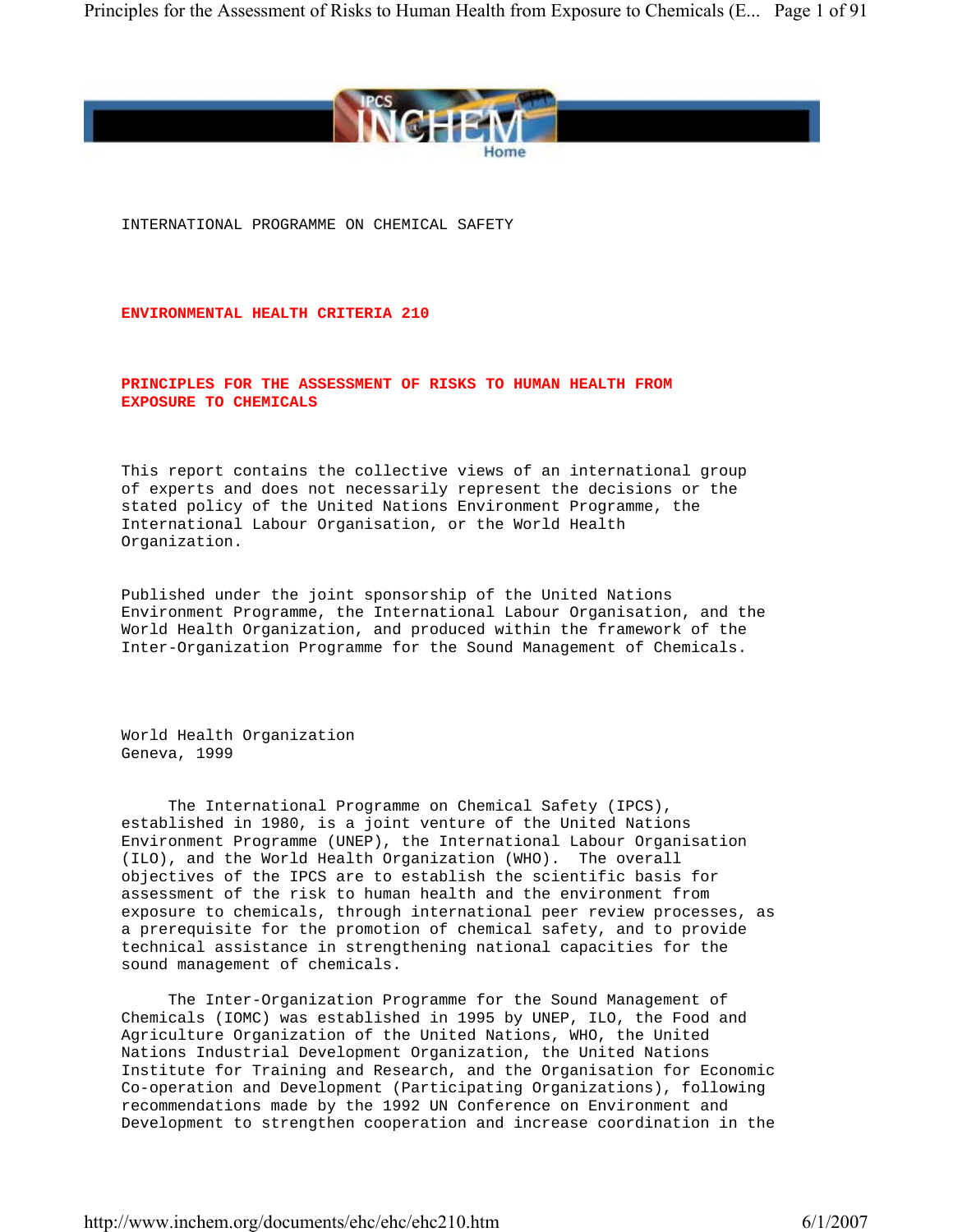field of chemical safety. The purpose of the IOMC is to promote coordination of the policies and activities pursued by the Participating Organizations, jointly or separately, to achieve the sound management of chemicals in relation to human health and the environment. WHO Library Cataloguing-in-Publication Data Principles for the assessment of risks to human health from exposure to chemicals. (Environmental health criteria ; 210) 1.Chemicals - toxicity 2.Chemicals - adverse effects 3.Risk assessment - methods 4.Environmental exposure 5.Toxicity tests 6.Dose-response relationship, Drug 7.No-observed-adverse effect level I.International Programme on Chemical Safety II.Series ISBN 92 4 157210 8 (NLM Classification: QV 602) ISSN 0250-863X The World Health Organization welcomes requests for permission to reproduce or translate its publications, in part or in full. Applications and enquiries should be addressed to the Office of Publications, World Health Organization, Geneva, Switzerland, which will be glad to provide the latest information on any changes made to the text, plans for new editions, and reprints and translations already available. (c) World Health Organization 1999 Publications of the World Health Organization enjoy copyright protection in accordance with the provisions of Protocol 2 of the Universal Copyright Convention. All rights reserved. The designations employed and the presentation of the material in this publication do not imply the expression of any opinion whatsoever on the part of the Secretariat of the World Health Organization concerning the legal status of any country, territory, city, or area

 The mention of specific companies or of certain manufacturers' products does not imply that they are endorsed or recommended by the World Health Organization in preference to others of a similar nature that are not mentioned. Errors and omissions excepted, the names of proprietary products are distinguished by initial capital letters.

or of its authorities, or concerning the delimitation of its frontiers

### CONTENTS

or boundaries.

 PRINCIPLES FOR THE ASSESSMENT OF RISKS TO HUMAN HEALTH FROM EXPOSURE TO CHEMICALS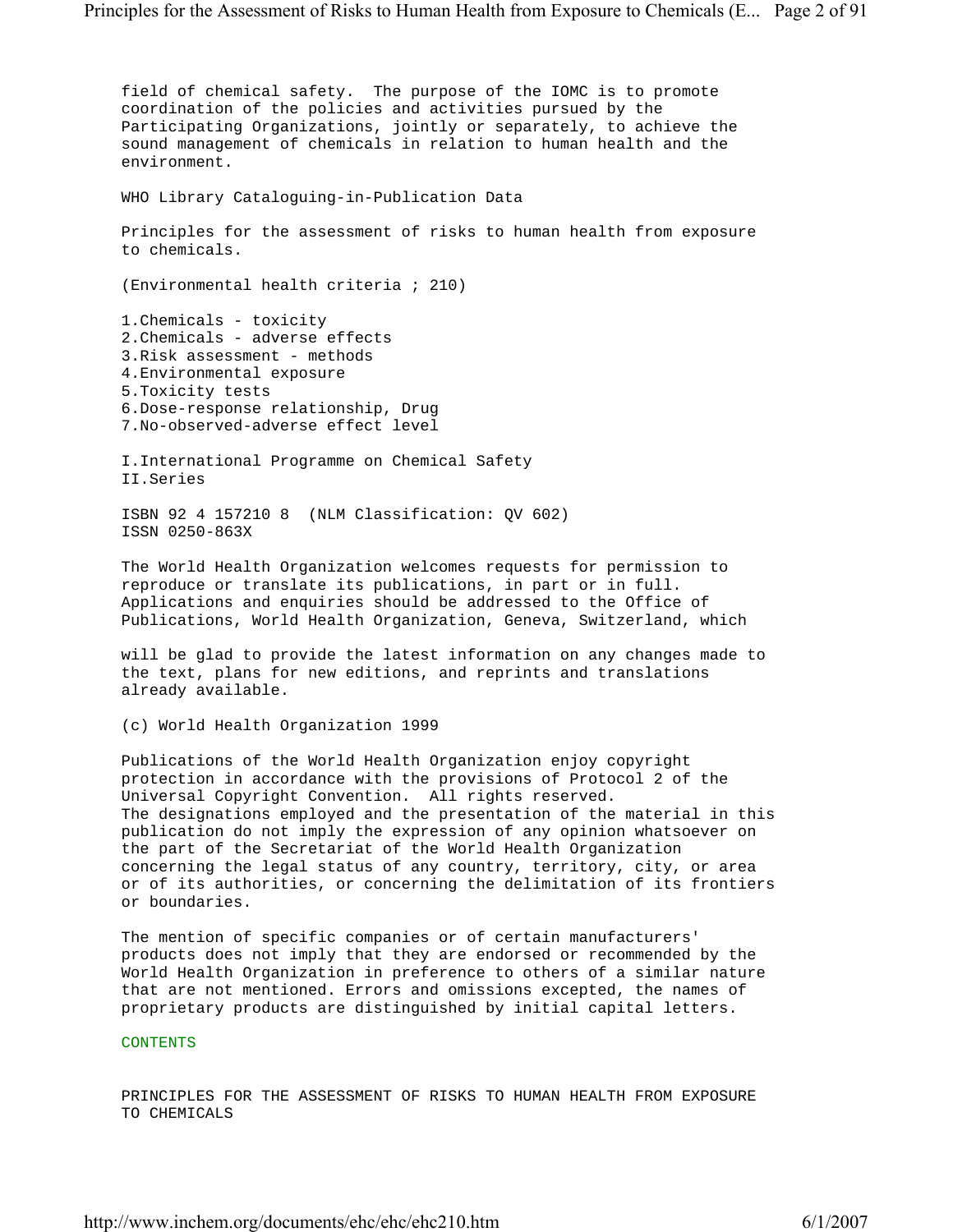PREAMBLE ABBREVIATIONS 1. SUMMARY 2. INTRODUCTION 3. HEALTH HAZARD IDENTIFICATION 3.1. Introduction 3.2. Human data 3.2.1. Criteria for establishing causality 3.3. Animal studies 3.4. *In vitro* studies 3.5. Structure-activity relationships 4. DOSE-RESPONSE 4.1. Introduction 4.2. Considerations in dose-response assessment 4.2.1. Introduction 4.2.2. Inter- and intra-species considerations 4.2.2.1 Introduction 4.2.2.2 Species differences 4.2.2.3 Human variability 4.3. Non-neoplastic (threshold) effects 4.3.1. Characterization of threshold 4.3.1.1 No-observed-adverse-effect level (NOAEL) 4.3.1.2 Benchmark dose/concentration 4.3.1.3 Lowest-observed-adverse-effect level 4.3.2. Uncertainty factors 4.4. Quantitative risk assessment for neoplastic (non-threshold) effects 4.4.1. Introduction 4.4.2. Linear extrapolation 4.4.3. Estimation of potency in the experimental range 4.4.4. Two-stage clonal expansion model 4.4.5. Proportional analyses - carcinogenic and non-neoplastic effects 5. EXPOSURE ASSESSMENT 5.1. Definition of exposure and related terms 5.2. Exposure and dose 5.3. Approaches to quantification of exposure 5.3.1. Measurement at point of contact (personal monitoring) 5.3.2. Scenario evaluation method (time activity and monitoring/modelling) 5.3.3. Biomarkers of exposure/estimation of internal dose 5.4. Variability and uncertainty 5.4.1. Assessing uncertainty 5.5. Exposure settings 5.5.1. Exposure in the general environment 5.5.2. Occupational settings 5.5.3. Consumer products

6. RISK CHARACTERIZATION AND IMPLICATIONS FOR RISK MANAGEMENT

- 6.1. General considerations
- 6.2. Considerations in risk characterization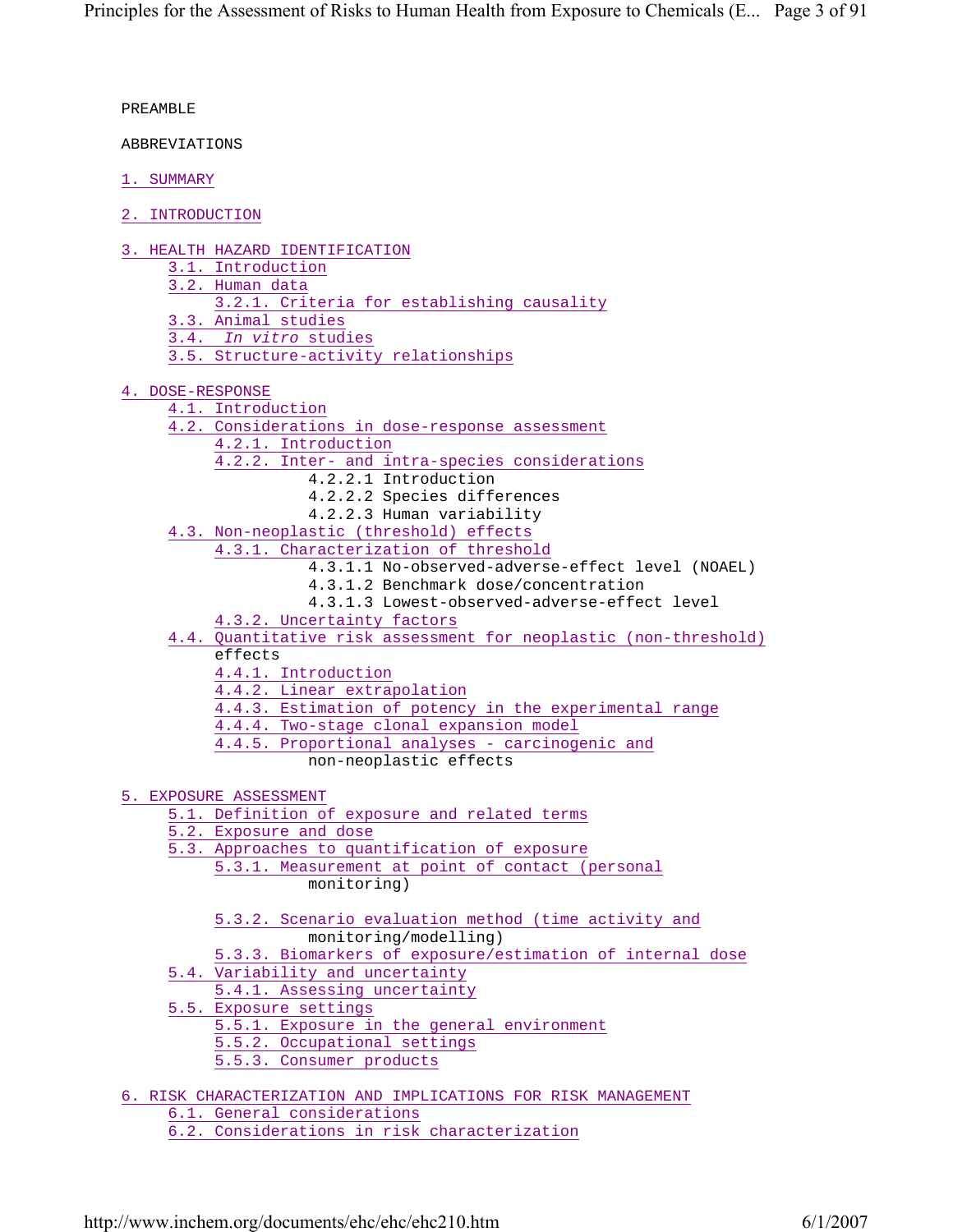6.3. Considerations in risk management 6.3.1. Societal factors 6.3.2. Individual and population risks 6.3.3. Comparative risk 6.3.4. Risk perception 6.3.5. Risk and hazard communication 6.3.6. Economic factors 6.3.6.1Cost-benefit analyses 6.3.7. Political factors 6.3.8. Regulatory limits 6.4. Risk management options 6.4.1. Risk reduction 6.4.1.1 Technology-based criteria REFERENCES

APPENDIX

RÉSUMÉ

RESUMEN

NOTE TO READERS OF THE CRITERIA MONOGRAPHS

 Every effort has been made to present information in the criteria monographs as accurately as possible without unduly delaying their publication. In the interest of all users of the Environmental Health Criteria monographs, readers are requested to communicate any errors that may have occurred to the Director of the International Programme on Chemical Safety, World Health Organization, Geneva, Switzerland, in order that they may be included in corrigenda.

\* \* \*

 A detailed data profile and a legal file can be obtained from the International Register of Potentially Toxic Chemicals, Case postale 356, 1219 Châtelaine, Geneva, Switzerland (telephone no. + 41 22 - 9799111, fax no. + 41 22 - 7973460, E-mail irptc@unep.ch).

\* \* \*

 This publication was made possible by grant number 5 U01 ES02617-15 from the National Institute of Environmental Health Sciences, National Institutes of Health, USA, and by financial support from the European Commission.

Environmental Health Criteria

# PREAMBLE

Objectives

 In 1973 the WHO Environmental Health Criteria Programme was initiated with the following objectives:

 (i) to assess information on the relationship between exposure to environmental pollutants and human health, and to provide guidelines for setting exposure limits;

(ii) to identify new or potential pollutants;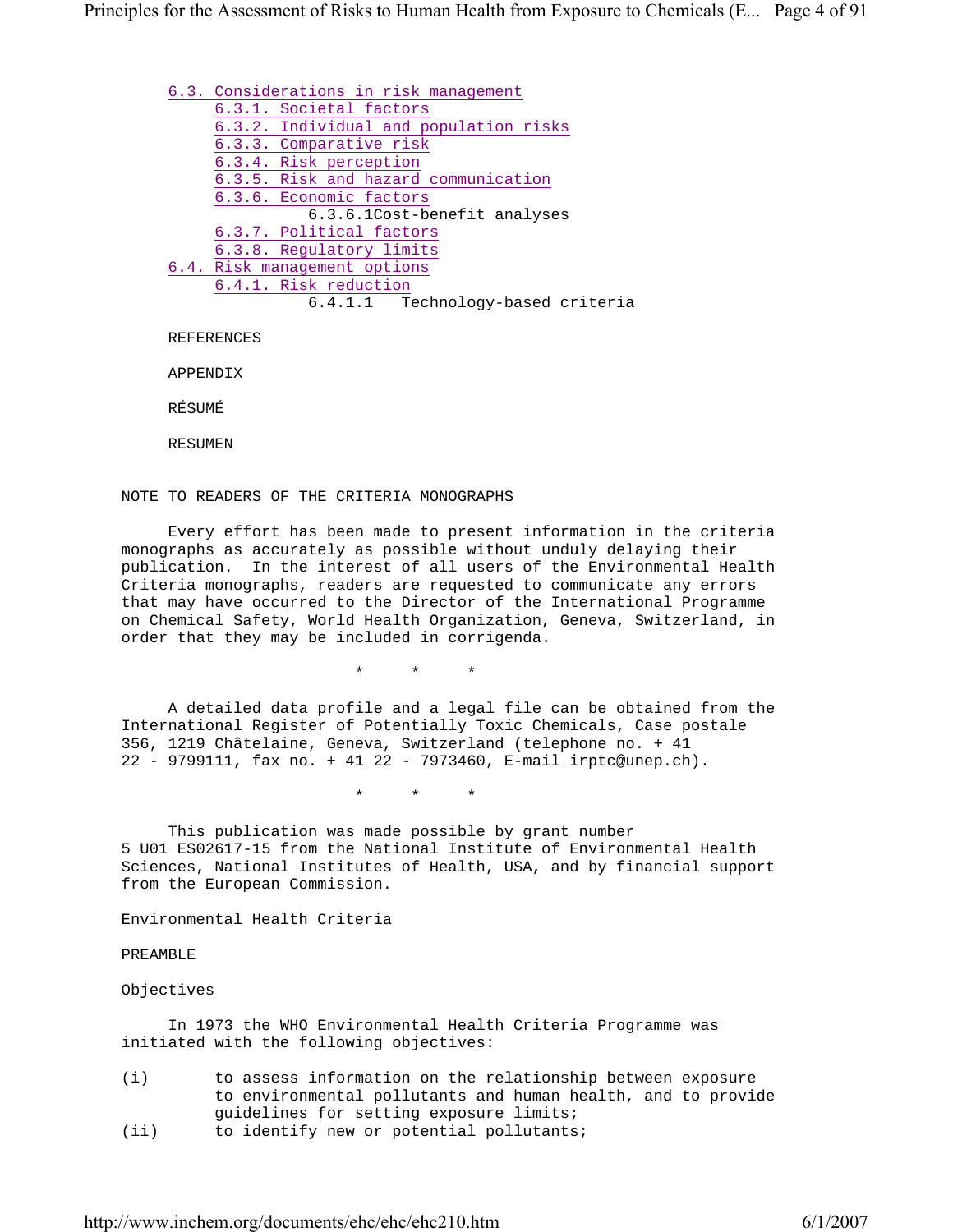- (iii) to identify gaps in knowledge concerning the health effects of pollutants;
- (iv) to promote the harmonization of toxicological and epidemiological methods in order to have internationally comparable results.

 The first Environmental Health Criteria (EHC) monograph, on mercury, was published in 1976 and since that time an ever-increasing number of assessments of chemicals and of physical effects have been produced. In addition, many EHC monographs have been devoted to evaluating toxicological methodology, e.g., for genetic, neurotoxic, teratogenic and nephrotoxic effects. Other publications have been concerned with epidemiological guidelines, evaluation of short-term tests for carcinogens, biomarkers, effects on the elderly and so forth.

 Since its inauguration the EHC Programme has widened its scope, and the importance of environmental effects, in addition to health effects, has been increasingly emphasized in the total evaluation of chemicals.

 The original impetus for the Programme came from World Health Assembly resolutions and the recommendations of the 1972 UN Conference on the Human Environment. Subsequently the work became an integral part of the International Programme on Chemical Safety (IPCS), a cooperative programme of UNEP, ILO and WHO. In this manner, with the strong support of the new partners, the importance of occupational health and environmental effects was fully recognized. The EHC monographs have become widely established, used and recognized throughout the world.

 The recommendations of the 1992 UN Conference on Environment and Development and the subsequent establishment of the Intergovernmental Forum on Chemical Safety with the priorities for action in the six programme areas of Chapter 19, Agenda 21, all lend further weight to the need for EHC assessments of the risks of chemicals.

#### Scope

 The criteria monographs are intended to provide critical reviews on the effect on human health and the environment of chemicals and of combinations of chemicals and physical and biological agents. As such, they include and review studies that are of direct relevance for the evaluation. However, they do not describe *every* study carried out. Worldwide data are used and are quoted from original studies, not from abstracts or reviews. Both published and unpublished reports are considered and it is incumbent on the authors to assess all the articles cited in the references. Preference is always given to published data. Unpublished data are only used when relevant published data are absent or when they are pivotal to the risk assessment. A detailed policy statement is available that describes the procedures used for unpublished proprietary data so that this information can be used in the evaluation without compromising its confidential nature (WHO (1990) Revised Guidelines for the Preparation of Environmental Health Criteria Monographs. PCS/90.69, Geneva, World Health Organization).

 In the evaluation of human health risks, sound human data, whenever available, are preferred to animal data. Animal and *in vitro* studies provide support and are used mainly to supply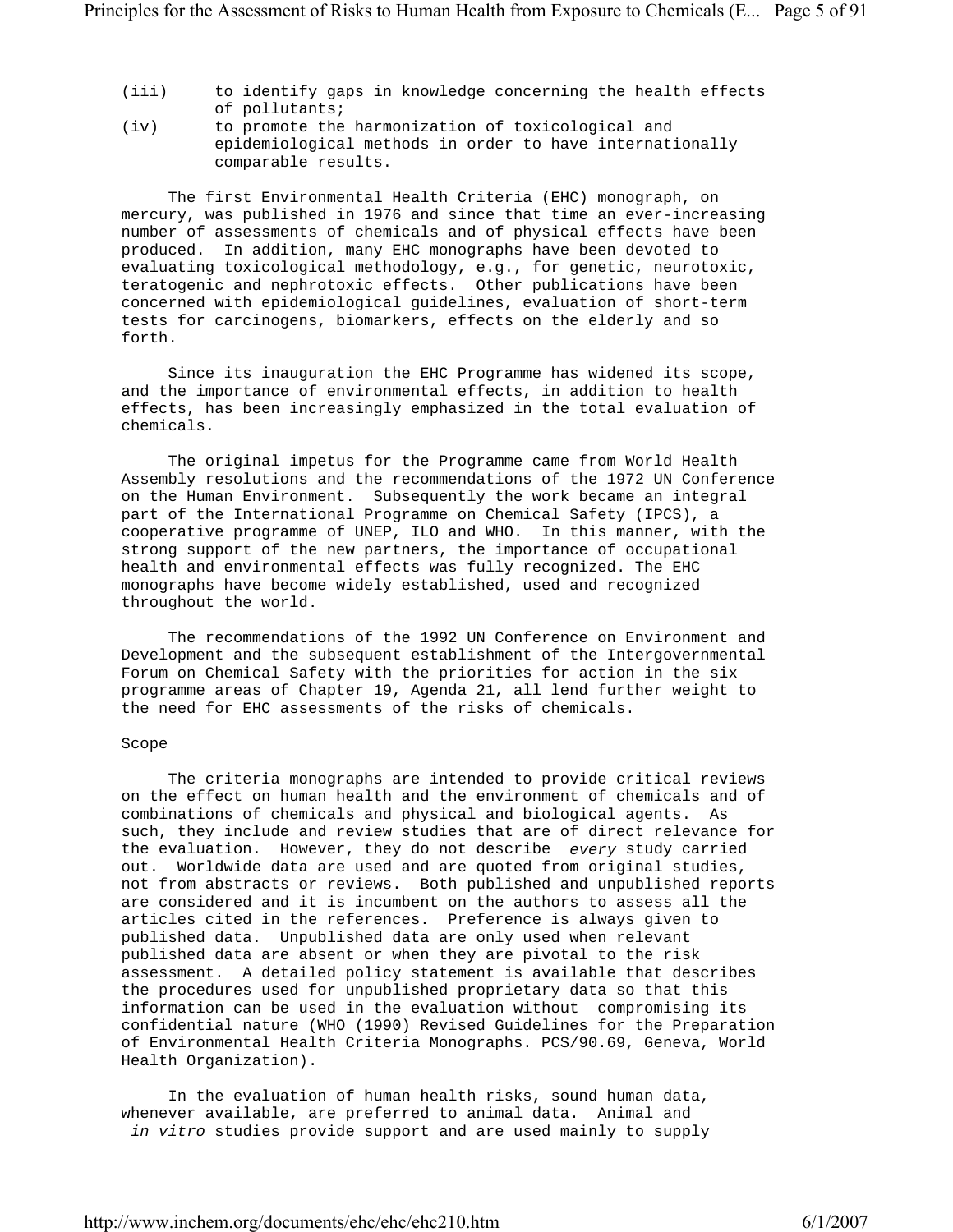evidence missing from human studies. It is mandatory that research on human subjects is conducted in full accord with ethical principles, including the provisions of the Helsinki Declaration.

 The EHC monographs are intended to assist national and international authorities in making risk assessments and subsequent risk management decisions. They represent a thorough evaluation of risks and are not, in any sense, recommendations for regulation or standard setting. These latter are the exclusive purview of national and regional governments.

#### Content

The layout of EHC monographs for chemicals is outlined below.

- \* Summary -- a review of the salient facts and the risk evaluation of the chemical
- Identity -- physical and chemical properties, analytical methods
- Sources of exposure
- Environmental transport, distribution and transformation
- Environmental levels and human exposure
- \* Kinetics and metabolism in laboratory animals and humans
- \* Effects on laboratory mammals and *in vitro* test systems
- \* Effects on humans
- Effects on other organisms in the laboratory and field
- Evaluation of human health risks and effects on the environment Conclusions and recommendations for protection of human health and the environment
- Further research
- Previous evaluations by international bodies, e.g., IARC, JECFA, JMPR

Selection of chemicals

 Since the inception of the EHC Programme, the IPCS has organized meetings of scientists to establish lists of priority chemicals for subsequent evaluation. Such meetings have been held in: Ispra, Italy, 1980; Oxford, United Kingdom, 1984; Berlin, Germany, 1987; and North Carolina, USA, 1995. The selection of chemicals has been based on the following criteria: the existence of scientific evidence that the substance presents a hazard to human health and/or the environment; the possible use, persistence, accumulation or degradation of the substance shows that there may be significant human or environmental exposure; the size and nature of populations at risk (both human and other species) and risks for environment; international concern, i.e. the substance is of major interest to several countries; adequate data on the hazards are available.

 If an EHC monograph is proposed for a chemical not on the priority list, the IPCS Secretariat consults with the Cooperating Organizations and all the Participating Institutions before embarking on the preparation of the monograph.

# Procedures

 The order of procedures that result in the publication of an EHC monograph is shown in the flow chart. A designated staff member of IPCS, responsible for the scientific quality of the document, serves as Responsible Officer (RO). The IPCS Editor is responsible for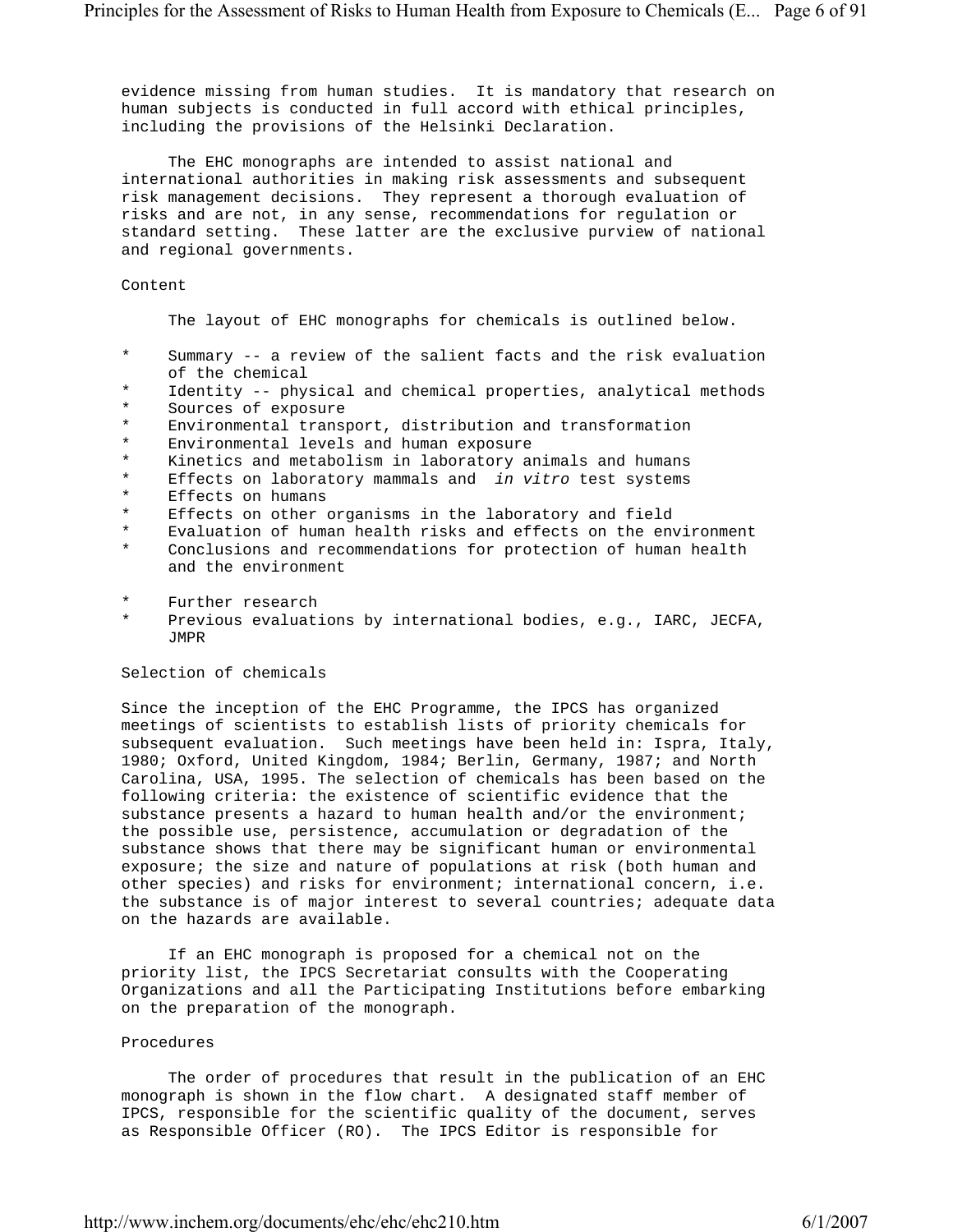layout and language. The first draft, prepared by consultants or, more usually, staff from an IPCS Participating Institution, is based initially on data provided from the International Register of Potentially Toxic Chemicals, and reference data bases such as Medline and Toxline.

 The draft document, when received by the RO, may require an initial review by a small panel of experts to determine its scientific quality and objectivity. Once the RO finds the document acceptable as a first draft, it is distributed, in its unedited form, to well over 150 EHC contact points throughout the world who are asked to comment on its completeness and accuracy and, where necessary, provide additional material. The contact points, usually designated by governments, may be Participating Institutions, IPCS Focal Points, or individual scientists known for their particular expertise. Generally some four months are allowed before the comments are considered by the RO and author(s). A second draft incorporating comments received and approved by the Director, IPCS, is then distributed to Task Group members, who carry out the peer review, at least six weeks before their meeting.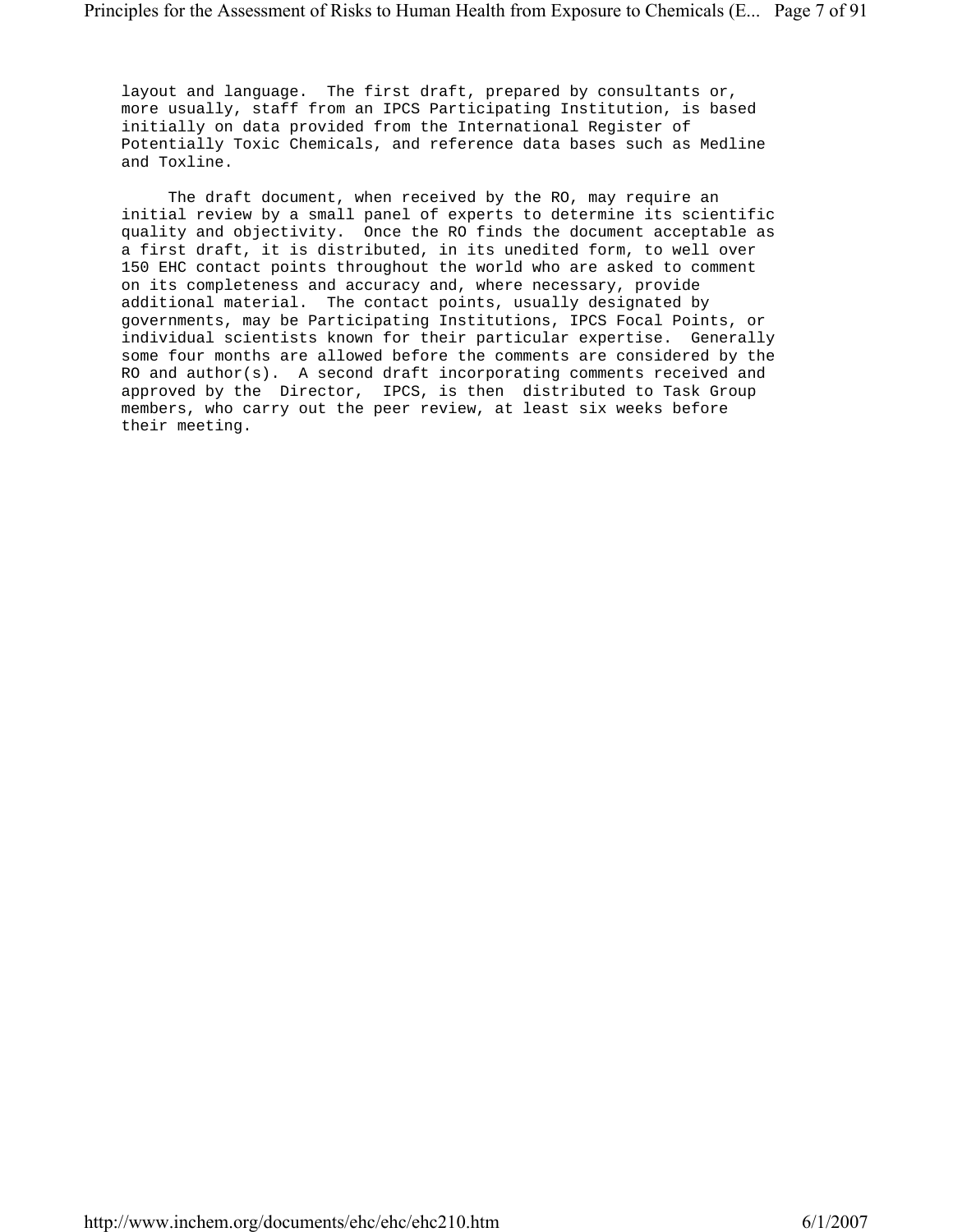

 The Task Group members serve as individual scientists, not as representatives of any organization, government or industry. Their function is to evaluate the accuracy, significance and relevance of the information in the document and to assess the health and environmental risks from exposure to the chemical. A summary and recommendations for further research and improved safety aspects are also required. The composition of the Task Group is dictated by the range of expertise required for the subject of the meeting and by the need for a balanced geographical distribution.

 The three cooperating organizations of the IPCS recognize the important role played by nongovernmental organizations. Representatives from relevant national and international associations may be invited to join the Task Group as observers. While observers may provide a valuable contribution to the process, they can only speak at the invitation of the Chairperson. Observers do not participate in the final evaluation of the chemical; this is the sole responsibility of the Task Group members. When the Task Group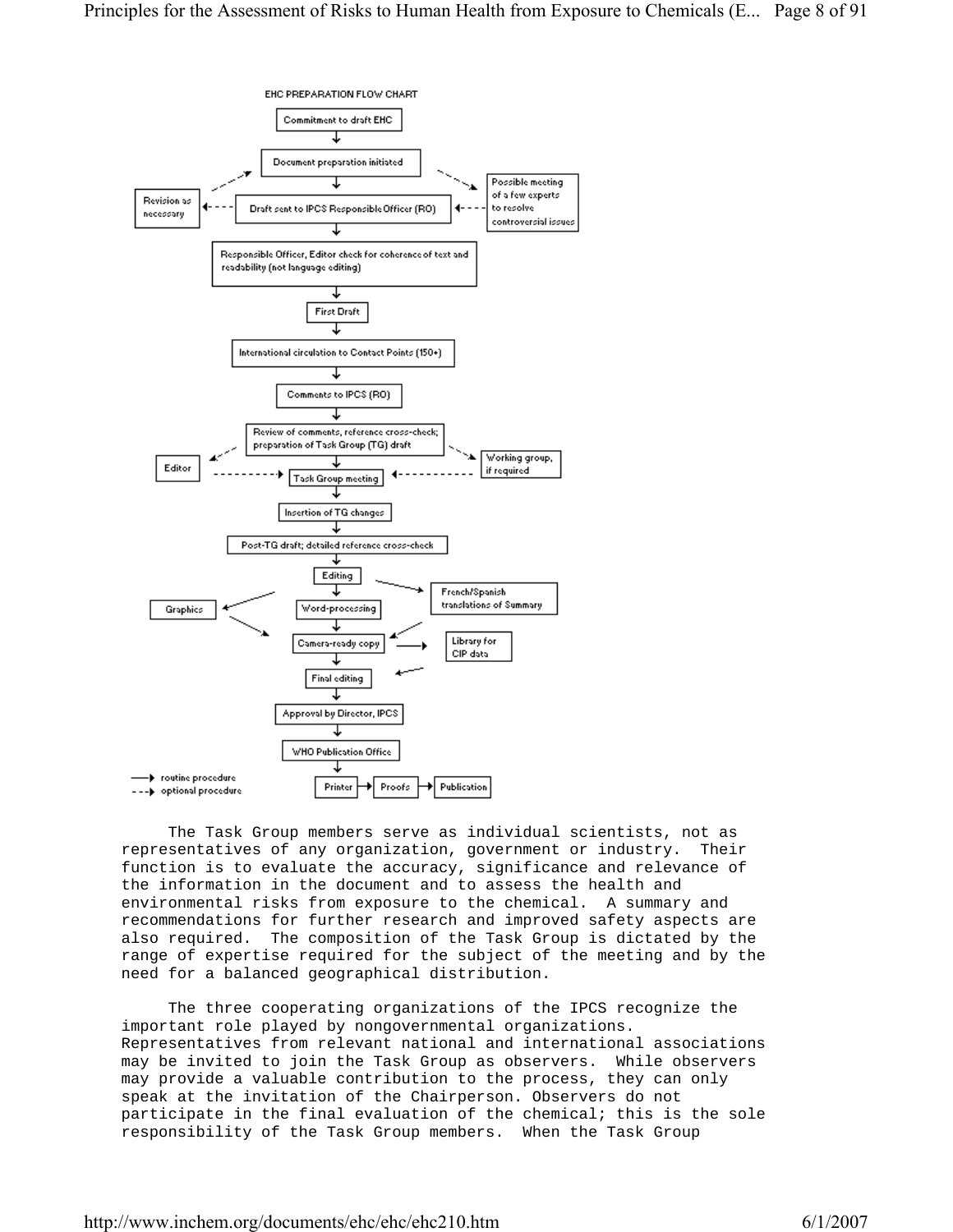considers it to be appropriate, it may meet *in camera.*

 All individuals who as authors, consultants or advisers participate in the preparation of the EHC monograph must, in addition to serving in their personal capacity as scientists, inform the RO if at any time a conflict of interest, whether actual or potential, could be perceived in their work. They are required to sign a conflict of interest statement. Such a procedure ensures the transparency and probity of the process.

 When the Task Group has completed its review and the RO is satisfied as to the scientific correctness and completeness of the document, it then goes for language editing, reference checking, and preparation of camera-ready copy. After approval by the Director, IPCS, the monograph is submitted to the WHO Office of Publications for printing. At this time a copy of the final draft is sent to the Chairperson and Rapporteur of the Task Group to check for any errors.

 It is accepted that the following criteria should initiate the updating of an EHC monograph: new data are available that would substantially change the evaluation; there is public concern for health or environmental effects of the agent because of greater exposure; an appreciable time period has elapsed since the last evaluation.

 All Participating Institutions are informed, through the EHC progress report, of the authors and institutions proposed for the drafting of the documents. A comprehensive file of all comments received on drafts of each EHC monograph is maintained and is available on request. The Chairpersons of Task Groups are briefed before each meeting on their role and responsibility in ensuring that these rules are followed.

 PARTICIPANTS IN THE PLANNING AND TASK GROUP MEETINGS ON PRINCIPLES FOR THE ASSESSMENT OF RISKS TO HUMAN HEALTH FROM EXPOSURE TO CHEMICALS

*Members*

 Dr A. Aitio, Institute of Occupational Health, Laboratory of Biochemistry, Helsinki, Finland a,b

 Dr N. Aldrige, The Robens Institute of Industrial and Environmental Health and Safety, University of Guildford, Guildford, Surrey, United Kingdom (deceased)<sup>a,b</sup>

 Dr D. Anderson, British Industry Biological Research Association (BIBRA), Carshalton, Surrey, United Kingdom<sup>a, b</sup>

 Professor C.L. Berry, Department of Morbid Anatomy, London Hospital Medical College, London, United Kingdoma

 Dr R. Burnett, Biostatistics and Computer Division, Environmental Health Directorate, Health and Welfare Canada, Ottawa, Ontario, Canadaa

 Dr J.R.P. Cabral, Unit of Mechanisms of Carcinogenesis, International Agency for Research on Cancer, Lyon, France<sup>a</sup>

Dr E. Cardis, Unit of Biostatistics Research and Informatics,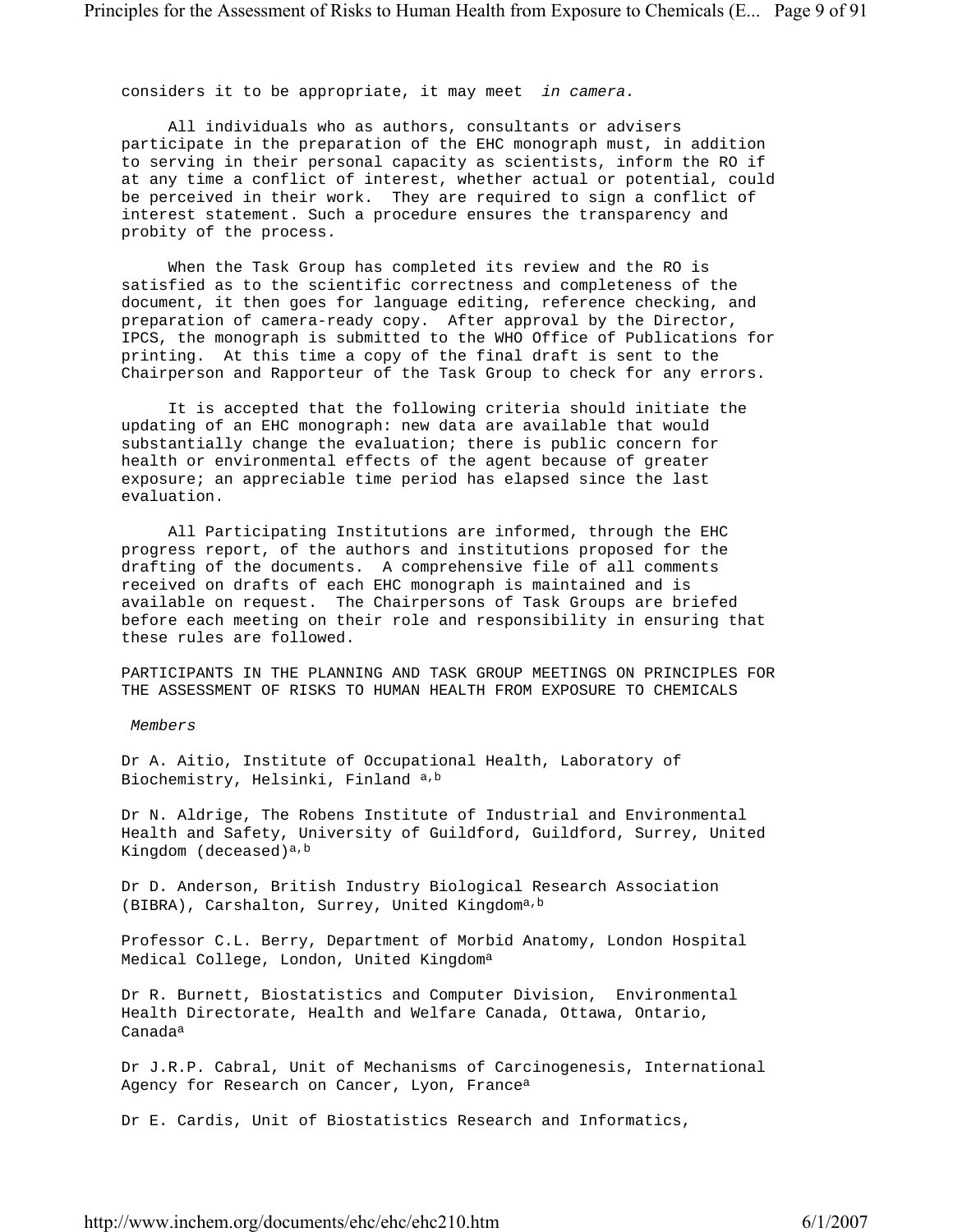International Agency for Research on Cancer, Lyon, Francea Dr M. Cikrt, Institute of Hygiene and Epidemiology, Prague, Czech Republic<sup>a</sup> Dr D.B. Clayson, Carp, Ontario, Canada Mr D.J. Clegg, Pesticide Section, Toxicological Evaluation Division, Food Directorate, Health Protection Branch, Tunney's Pasture, Ottawa, Ontario, Canada<sup>a</sup> Professor E. Dybing, Department of Environmental Medicine, National Institute of Public Health, Oslo, Norwayc Dr R. Fielder, Department of Health, Elephant and Castle, London United Kingdomb Dr L. Fishbein, Fairfax, Virginia, USA<sup>c</sup> Dr H. Gibb, US Environmental Protection Agency, Washington, DC, USAa,b,d Dr M. Goddard, Biostatistics and Computer Division, Environmental Health Centre, Health and Welfare Canada, Tunney's Pasture, Ottawa, Ontario, Canada<sup>b</sup> Professor B. Goldstein, Rutgers Medical College, Busch Campus, Pescataway, New Jersey, USA<sup>a</sup> Dr R.F. Hertel, Federal Institute for Consumers, Health Protection and Veterinary Medicine, FE-821 Bundesgesundheitsamt, BGVV, Berlin, Germanyc,d Dr J. Huff, Environmental Carcinogenesis Programme, National Institute of Environmental Health Sciences, Research Triangle Park, North Carolina, USAb Professor M. Ikeda, Department of Environmental Health, Tohoku University School of Medicine, Sendai, Japana Dr D. Krewski, Biostatistics and Computer Division, Environmental Health Directorate, Health and Welfare Canada, Ottawa, Ontario, Canadaa Professor R. Kroes, *initially* National Institute of Public Health and Environmental Hygiene, Bilthoven, *subsequently* Research Institute for Toxicology, University of Utrecht, Utrecht, the Netherlands<sup>a,c</sup> Professor M. Lotti, University of Padua Medical School, Institute of Occupational Medicine, Padua, Italya Dr G.W. Lucier, Division of Biometry and Risk Assessment, National Institute of Environmental Health Sciences, Research Triangle Park, North Carolina, USAa Dr L. Magos, Toxicology Unit, Medical Research Council Laboratories, Carshalton, Surrey, United Kingdom<sup>a</sup>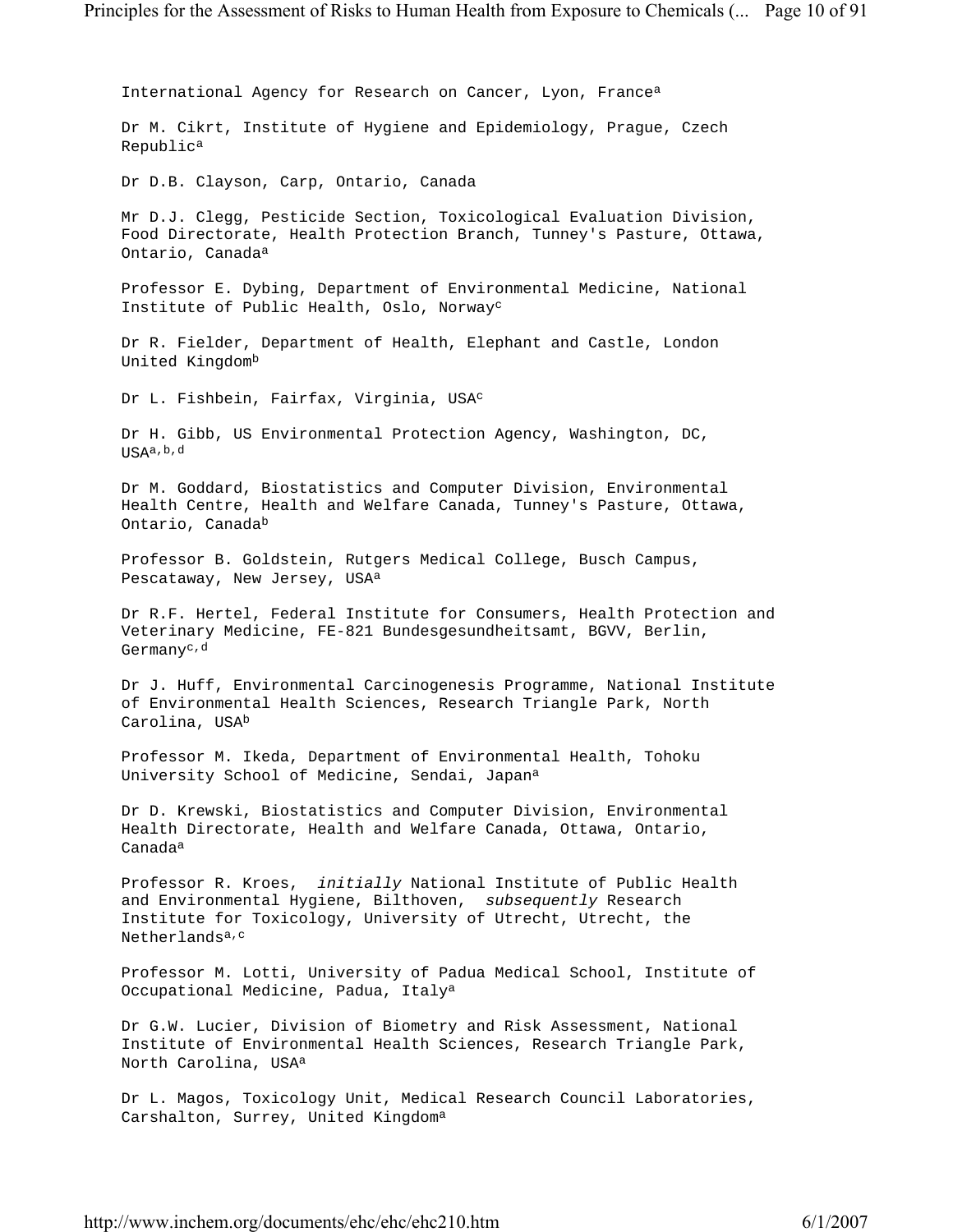Dr E. McConnell, Raleigh, North Carolina, USA<sup>a</sup>

 Ms M.E. Meek, Environmental Health Directorate, Health Canada, Ottawa, Ontario, Canada<sup>c</sup>

 Dr R.L. Melnick, National Institute of Environmental Health Sciences, Division of Biometry and Risk Assessment, Research Triangle Park, North Carolina, USAa

 Professor D.V. Parke, Department of Biochemistry, University of Surrey, Guildford, Surrey, United Kingdoma

 Dr J. Parker, Office of Health and Environmental Assessment, US Environmental Protection Agency, Washington, DC, USAa

 Dr O.E. Paynter, Hazard Evaluation Division, US Environmental Protection Agency, Washington, DC, USAa

Dr P.K. Ray, Industrial Toxicology Research Centre, Lucknow, India<sup>a</sup>

 Dr A.G. Renwick, Clinical Pharmacology Group, University of Southampton, Southhampton, Hampshire, United Kingdomc

 Dr J. Sekizawa, Division of Information on Chemical Safety, National Institute of Hygienic Sciences, Tokyo, Japanb

 Dr J. Shaum, US Environmental Protection Agency, National Center for Environmental Assessment, Washington, DC, USAd

 Professor J.A. Sokal, Institute of Occupational Medicine and Environmental Health, Sosnowiec, Poland<sup>c</sup>

 Dr J. Steadman, Department of Health and Social Security, Elephant and Castle, London, United Kingdom<sup>a</sup>

 Dr L. Strayner, Division of Standards Development and Technology Transfer, National Institute for Occupational Safety and Health, Cincinnati, Ohio, USAb

 Dr G.M.H. Swaen, Department of Occupational Medicine, University of Limburg, Maastricht, the Netherlands<sup>a,b</sup>

 Dr A. Walker, Organisation for Economic Co-operation and Development, Paris, France<sup>a</sup>

 Professor R. Walker, Food Safety Group, Division of Toxicology, School of Biological Sciences, University of Surrey, Guildford, Surrey, United Kingdom<sup>c</sup>

 Dr J.E. Zejda, Department of Epidemiology, Institute of Occupational Medicine and Environmental Health, Sosnowiec, Poland<sup>c</sup>

*Observers*

 Professor G. Di Renzo, International Union of Toxicology, Department of Neuroscience, Faculty of Medicine and Surgery, University of Naples "Federico II", Naples, Italyc

Dr M. Jaroszewski, Health and Safety Directorate, Occupational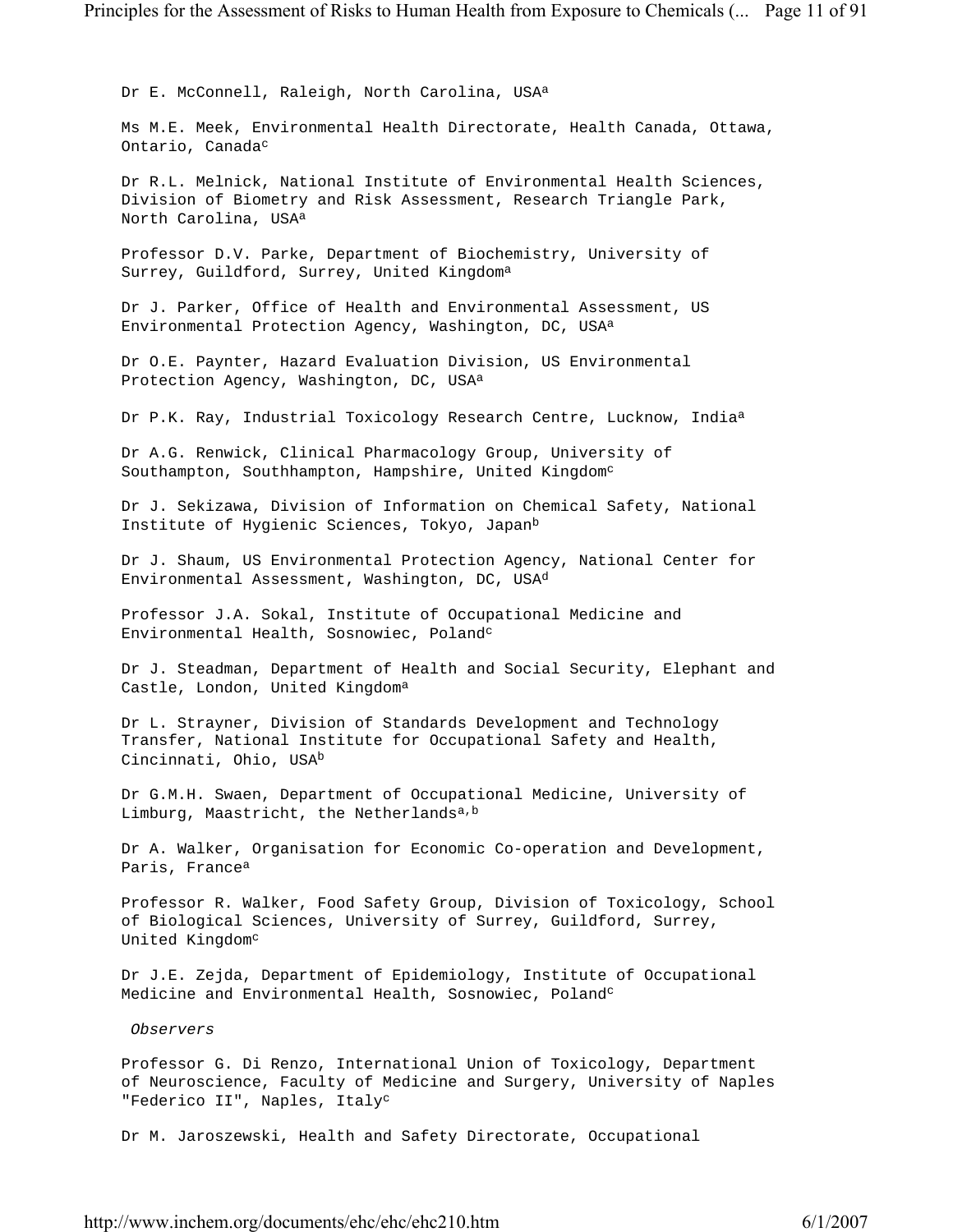Medicine and Hygiene Unit, Commission of the European Community, Luxembourgb Dr C. Lally, European Council of Chemical Industry Federation (CEFIC), Procter and Gamble, Strombbek Bever, Belgium<sup>c</sup> Professor A. Mutti, Institute of Clinical Medicine and Nephrology, Parma, Italyc Dr J. O'Donoghue (Representing AIHC) Corporate Health and Environment Laboratories, Eastman Kodak Company, Rochester, New York, USA<sup>b</sup> Dr M. Penman, ICI C & P Limited, Occupational Health Division, Wilton, Middlesborough, Cleveland, United Kingdom<sup>c</sup> Mrs M. Richold, European Centre for Ecotoxicology and Toxicology of Chemicals (ECETOC), Unilever Research Laboratory, Environmental Safety Laboratory, Sharnbrook, Bedford, United Kingdom<sup>c</sup> Mr P. Verschuren, International Life Sciences Institute, Brussels Belgiumc,b *Secretariat* Dr G.C. Becking, Inter-regional and Research Unit, International Programme on Chemical Safety, World Health Organization, Research Triangle Park, North Carolina, USA<sup>b</sup> Dr K. Gutschmidt, International Programme on Chemical Safety, World Health Organization, Geneva, Switzerlandd Dr E. Smith, International Programme on Chemical Safety, World Health Organization, Geneva, Switzerland<sup>c</sup> Dr M. Younes, International Programme on Chemical Safety, World Health Organization, Geneva, Switzerlandd a Participated in Planning and Working Groups on Scientific Principles for the Assessment of Risks to Human Health from Exposure to Chemicals. b Participated in the WHO Task Group Meeting on the initial draft of Principles for the Assessment of Risk from Exposure to Chemicals (British Industry Biological Research Association (BIBRA), Carshalton, Surrey, United Kingdom, March 1993). c Participated in the WHO Task Group Meeting on the initial draft of General Principles and Methods for Chemical Safety (Human Health Protection (National Institute of Public Health and Environmental Protection) (RIVM), Bilthoven, the Netherlands, 22- 25 March 1994). d Participated in the WHO Finalizing Group Meetings on Principles

 for the Assessment of Risks to Human Health from Exposure to Chemicals (World Health Organization, Geneva, Switzerland, 2-5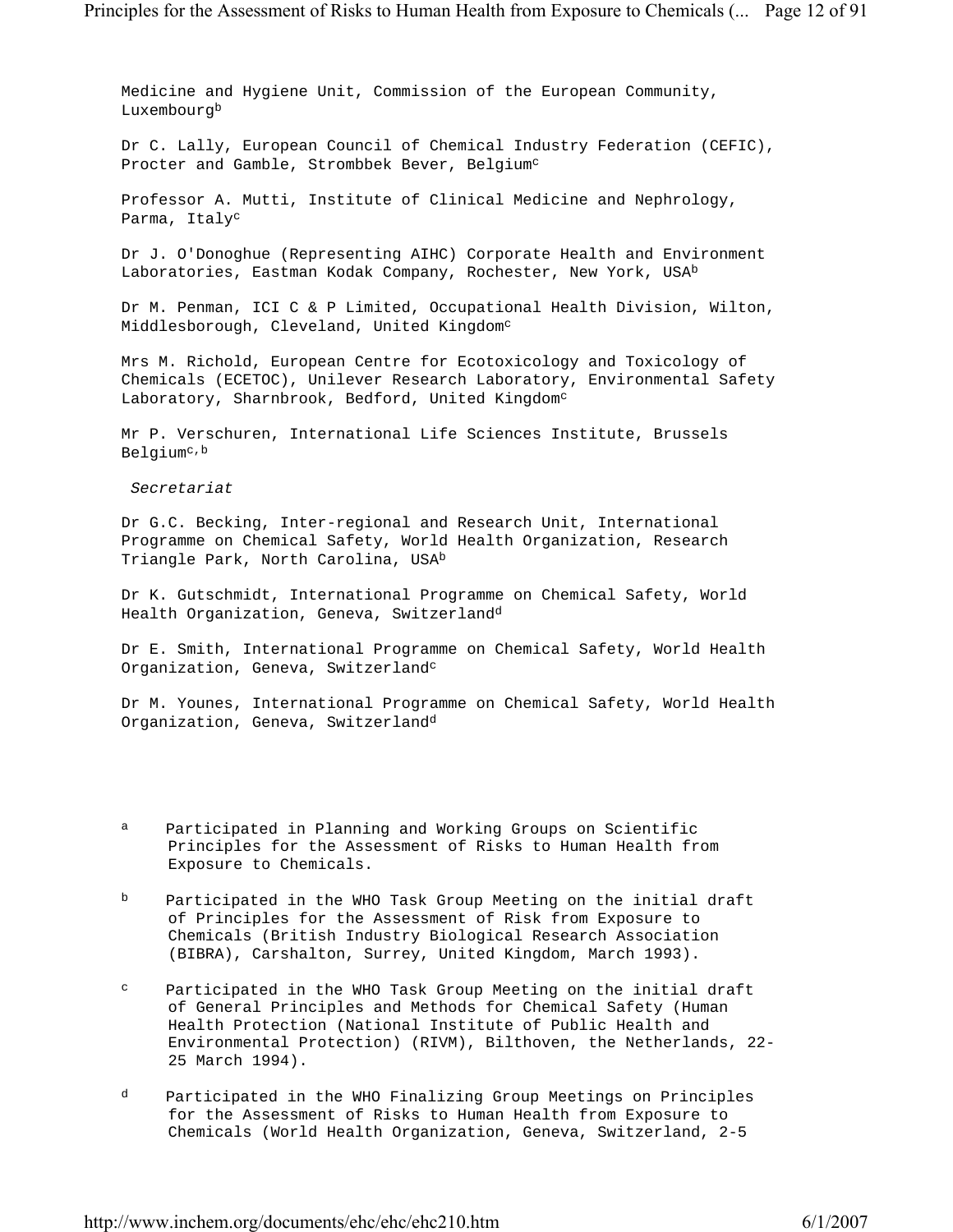September 1996 and 18-20 September 1997).

 PRINCIPLES FOR THE ASSESSMENT OF RISKS TO HUMAN HEALTH FROM EXPOSURE TO CHEMICALS

 This monograph is an amalgamation of two draft documents "Principles for the Assessment of Risk from Exposure to Chemicals" and "General Principles and Methods for Chemical Safety (Human Health Protection)".

 Both documents were planned to cover different aspects of chemical safety and risk assessment; one dealing with the basic science for general readers, and the other providing more practical approaches to risk assessment of chemicals for risk assessors. However, they turned out to have a substantial amount of overlapping information and it was therefore decided to use both drafts as a basis for this new, comprehensive document. The more detailed draft on "General Principles and Methods for Chemical Safety (Human Health Protection)" will be published as a separate document for training purposes.

 This Environmental Health Criteria monograph is aimed at furnishing a practical overview of chemical safety and at providing the framework of risk assessment for regulatory and research scientists, as well as risk managers. It is intended to complement existing Environmental Health Criteria that address methodologies for the assessment of risks from exposure to chemicals with a view towards different end-points or to susceptible population groups. It is not intended as a textbook on toxicology.

 This monograph should not be considered as being of a prescriptive nature. The chapters on exposure assessment and risk characterization, in particular, provide rather some practical guidance.

 Several planning, working and Task Group meetings took place to discuss and agree upon the structures and contents of both Environmental Health Criteria documents.

 A WHO Task Group on "Principles for the Assessment of Risk from Exposure to Chemicals" met at the British Industrial Biological Research Association (BIBRA), Carshalton, Surrey, United Kingdom, in March 1993. Dr G.C. Becking, IPCS, welcomed the participants on behalf of the Director, IPCS, and the three IPCS cooperating organizations (UNEP/ILO/WHO), and the Task Group reviewed the draft document.

 The main contributors to the first draft on Principles for the Assessment of Risk from Exposure to Chemicals were Dr N. Aldridge, Robens Institute of Industrial and Environmental Health and Safety, United Kingdom, Dr H. Gibb, US Environmental Protection Agency, Dr J. Huff, National Institute of Environmental Health Sciences, USA, Dr L Stayner, National Institute for Occupational Safety and Health, USA.

 A second WHO Task Group met to review the draft monograph on General Principles and Methods for Chemical Safety (Human Health Protection). This group met in at the National Institute of Public Health and Environmental Protection (RIVM), Bilthoven, the Netherlands, from 22 to 25 November 1995. Dr E. Smith, IPCS, welcomed the participants on behalf of the Director, IPCS, and the three IPCS cooperating organizations (UNEP/ILO/WHO), and the Task Group reviewed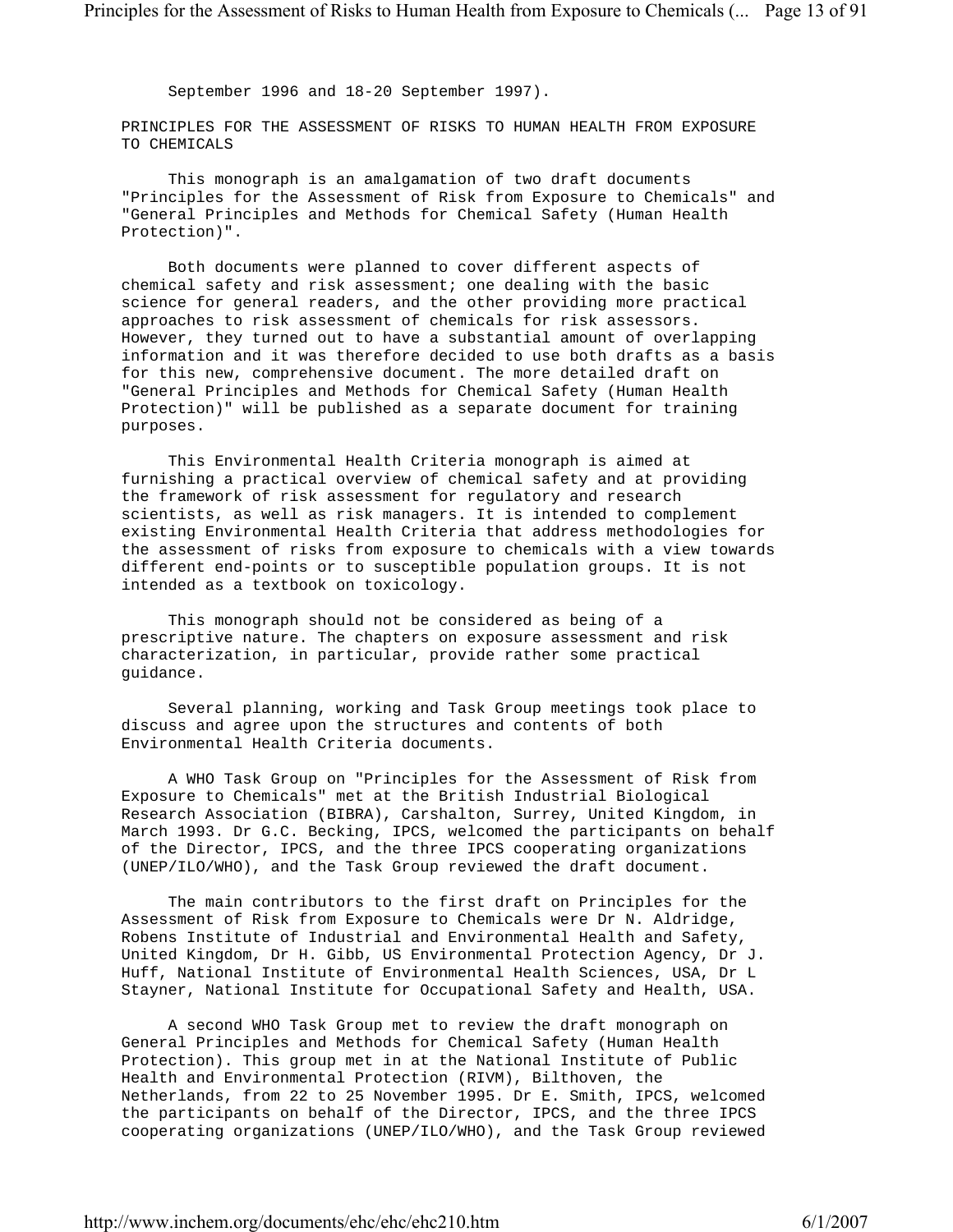the draft document.

 The main contributors to the draft on Principles for the Assessment of Risk from Exposure to Chemicals were Dr D.B. Clayson, Carp, Canada, Professor E. Dybing, National Institute of Public Health, Norway, Dr L. Fishbein, Fairfax, Virginia, USA, Dr A.G. Renwick, University of Southampton, United Kingdom, Professor R. Walker, University of Surrey, United Kingdom, and Professor J.A Sokal, Institute of Occupational Health and Environmental Medicine, Sosnowiec, Poland.

 In addition to the Task Group meetings, meetings were held during 1996 and 1997 in Geneva to combine the two documents.

 Dr E. Smith and Dr G. Becking, both members of the IPCS, were responsible for the preparation of the initial draft documents. Dr M. Younes (IPCS) was responsible for the overall scientific content of the final monograph and Dr P.G. Jenkins (IPCS) for the technical editing.

 The efforts of all who helped in the preparation and finalization of the document are gratefully acknowledged.

# ABBREVIATIONS

| ADD   | average daily dose                                     |
|-------|--------------------------------------------------------|
| ADI   | acceptable daily intake                                |
| EPI   | exposure/potency index                                 |
| GLP   | good laboratory practice                               |
| IARC  | International Agency for Research on Cancer            |
| LOAEL | lowest-observed-adverse-effect level                   |
| NOAEL | no-observed-adverse-effect level                       |
| OECD  | Organisation for Economic Co-operation and Development |
| PBPK  | physiologically based pharmacokinetic                  |
| SAR   | structure-activity relationship                        |
| EPA   | US Environmental Protection Agency                     |

#### 1. SUMMARY

 Control of risks from exposure to chemicals (chemical safety) requires first of all a scientific, ideally quantitative, assessment of potential effects at given exposure levels (risk assessment). Based upon the results of risk assessment, and taking into consideration other factors, a decision-making process aimed at eliminating or, if this is not possible, reducing to a minimum the risk to the chemical(s) under consideration (risk management), can be started.

 Risk assessment is a conceptual framework that provides the mechanism for a structured review of information relevant to estimating health or environmental outcomes. In conducting risk assessments, the National Academy of Sciences risk assessment paradigm has proven to be a useful tool (US NAS, 1983). This paradigm divides the risk assessment process into four distinct steps: hazard identification, dose-response assessment, exposure assessment and risk characterization.

 The purpose of hazard identification is to evaluate the weight of evidence for adverse effects in humans based on assessment of all available data on toxicity and mode of action. It is designed to address primarily two questions: (1) whether an agent may pose a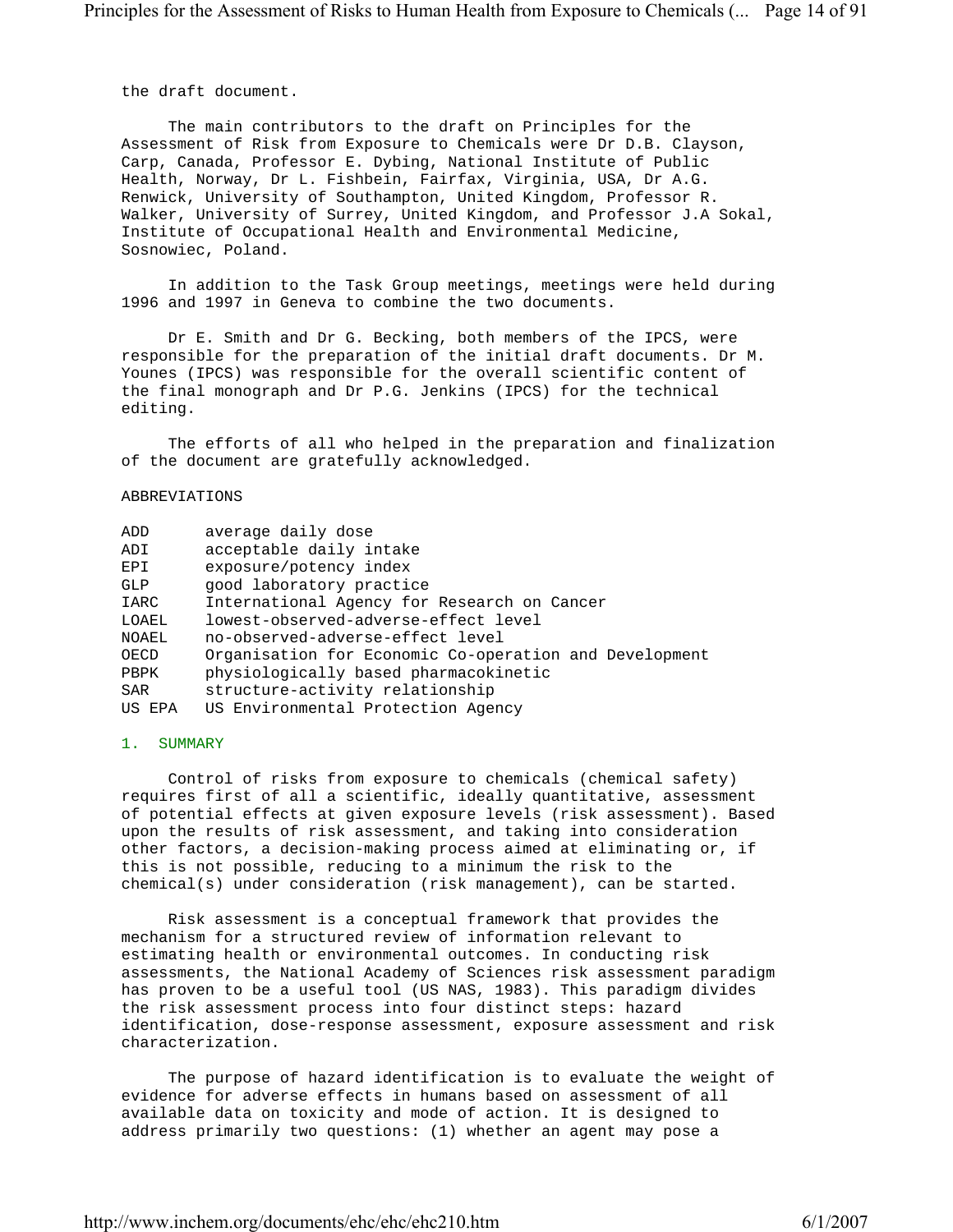health hazard to human beings, and (2) under what circumstances an identified hazard may be expressed. Hazard identification is based on analyses of a variety of data that may range from observations in humans to analysis of structure-activity relationships. The result of the hazard identification exercise is a scientific judgement as to whether the chemical evaluated can, under given exposure conditions, cause an adverse health effect in humans. Generally, toxicity is observed in one or more target organ(s). Often, multiple end-points are observed following exposure to a given chemical. The critical effect, which is usually the first significant adverse effect that occurs with increasing dose, is determined.

 Dose-response assessment is the process of characterizing the relationship between the dose of an agent administered or received and the incidence of an adverse health effect. For most types of toxic effects (i.e. organ-specific, neurological/behavioural, immunological, non-genotoxic carcinogenesis, reproductive or developmental), it is generally considered that there is a dose or concentration below which adverse effects will not occur (i.e. a threshold). For other types of toxic effects, it is assumed that there is some probability of harm at any level of exposure (i.e. that no threshold exists). At the present time, the latter assumption is generally applied primarily for mutagenesis and genotoxic carcinogenesis.

 If a threshold has been assumed (e.g., for non-neoplastic effects and non-genotoxic carcinogens), traditionally, a level of exposure below which it is believed that there are no adverse effects, based on a no-observed-adverse-effect level (NOAEL) (approximation of the threshold) and uncertainty factors, has been estimated. Alternatively,

 the magnitude by which the no (lowest)-observed-adverse-effect level (N(L)OAEL) exceeds the estimated exposure (i.e. the "margin of safety") is considered in light of various sources of uncertainty. In the past, this approach has often been described as a "safety evaluation". Therefore, the dose that can be considered as a first approximation of the threshold, i.e. the NOAEL, is critical. Increasingly, however, the "benchmark dose", a model-derived estimate (or its lower confidence limit) of a particular incidence level (e.g., 5%) for the critical effect, is being proposed for use in quantitative assessment of the dose-response for such effects.

 There is no clear consensus on appropriate methodology for the risk assessment of chemicals for which the critical effect may not have a threshold (i.e. genotoxic carcinogens and germ cell mutagens). Indeed, a number of approaches based largely on characterization of dose-response have been adopted for assessment in such cases. Therefore, the critical data points are those that define the slope of the dose-response relationship (rather than the NOAEL, which is the first approximation of a threshold).

 The third step in the process of risk assessment is the exposure assessment, which has the aim of determining the nature and extent of contact with chemical substances experienced or anticipated under different conditions. Multiple approaches can be used to conduct exposure assessments. Generally, approaches include indirect and direct techniques, covering measurement of environmental concentrations and personal exposures, as well as biomarkers. Questionnaires and models are also often used. Exposure assessment requires the determination of the emissions, pathways and rates of movement of a substance and its transformation or degradation, in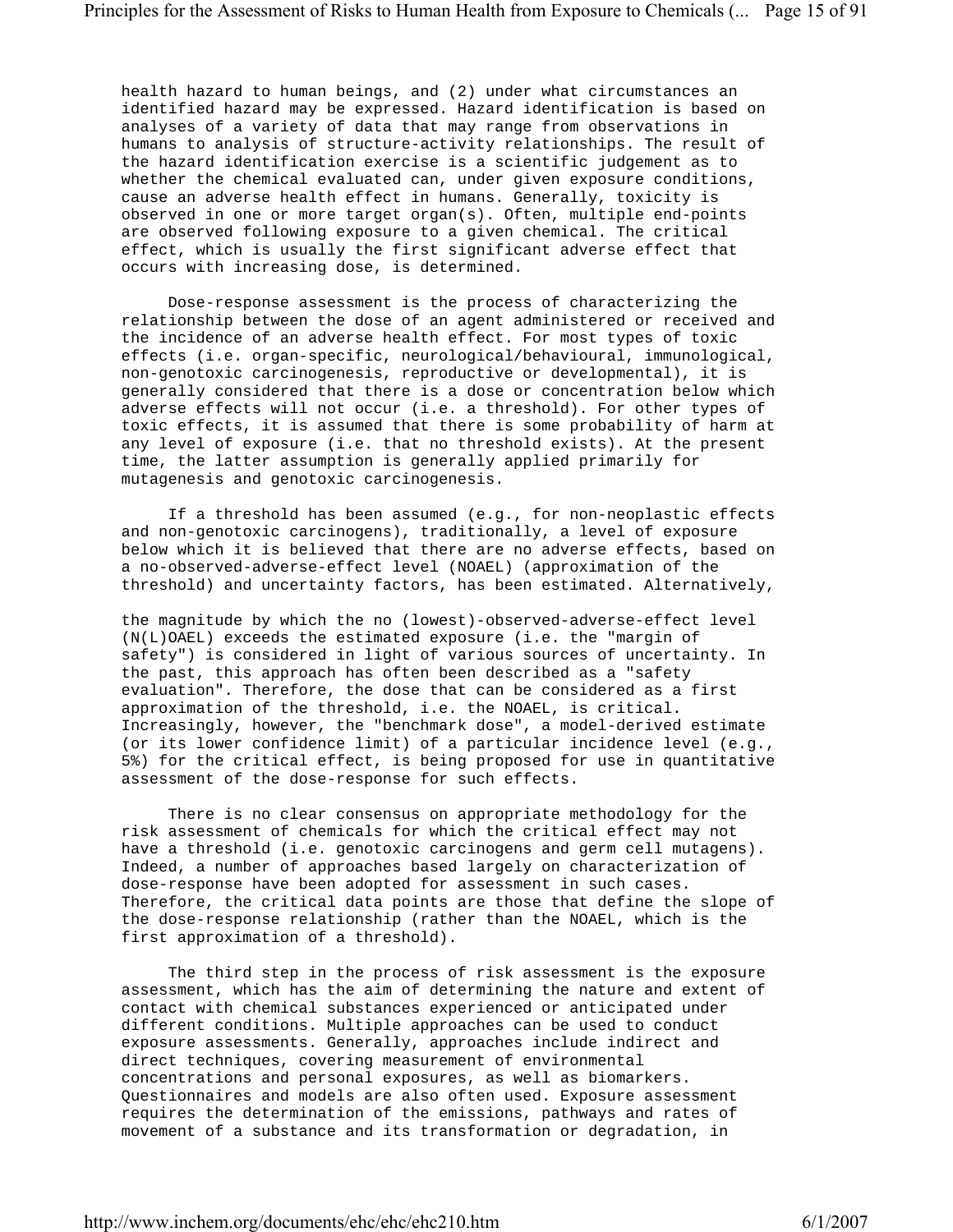order to estimate the concentrations to which human populations or environmental spheres (water, soil and air) may be exposed.

 Depending on the purpose of an exposure assessment, the numerical output may be an estimate of either the intensity, rate, duration or frequency of contact exposure or dose (resulting amount that actually crosses the boundary). For risk assessments based on dose-response relationships, the output usually includes an estimate of dose. It is important to note that the internal dose, not the external exposure level, determines the toxicological outcome of a given exposure.

 Risk characterization is the final step in risk assessment. It is designed to support risk managers by providing, in plain language, the essential scientific evidence and rationale about risk that they need for decision-making. In risk characterization, estimates of the risk to human health under relevant exposure scenarios are provided. Thus, a risk characterization is an evaluation and integration of the available scientific evidence used to estimate the nature, importance, and often the magnitude of human and/or environmental risk, including attendant uncertainty, that can reasonably be estimated to result from exposure to a particular environmental agent under specific circumstances.

 The term "risk management" encompasses all of those activities required to reach decisions on whether an associated risk requires elimination or necessary reduction. Risk management strategies/or options can be broadly classified as regulatory, non-regulatory, economic, advisory or technological, which are not mutually exclusive. Thus legislative mandates (statutory guidance), political considerations, socioeconomic values, cost, technical feasibility, populations at risk, duration and magnitude of risk, risk comparison, and possible impact on trade between countries can generally be considered as a broad panoply of elements that can be factored into final policy or rule making. Key decision factors such as the size of the population, the resources, costs of meeting targets and the scientific quality of risk assessment and subsequent managerial decisions vary enormously from one decision context to another. It is also recognized that risk management is a complex multidisciplinary procedure which is seldom codified or uniform, is frequently unstructured, but which can respond to evolving input from a wide variety of sources. Increasingly, risk perception and risk communication are recognized as important elements, which must also be considered for the broadest possible public acceptance of risk management decisions.

 Chemicals have become an indispensable part of human life, sustaining activities and development, preventing and controlling many diseases, and increasing agricultural productivity. Despite their benefits, chemicals may, especially when misused, cause adverse effects on human health and environmental integrity. The widespread application of chemicals throughout the world increases the potential of adverse effects. The growth of chemical industries, both in developing as well as in developed countries, is predicted to continue to increase. In this context, it is recognized that the assessment and management of risks from exposure to chemicals are among the highest priorities in pursuing the principles of sustainable development.

### 2. INTRODUCTION

Despite the societal benefits that accrue from the use of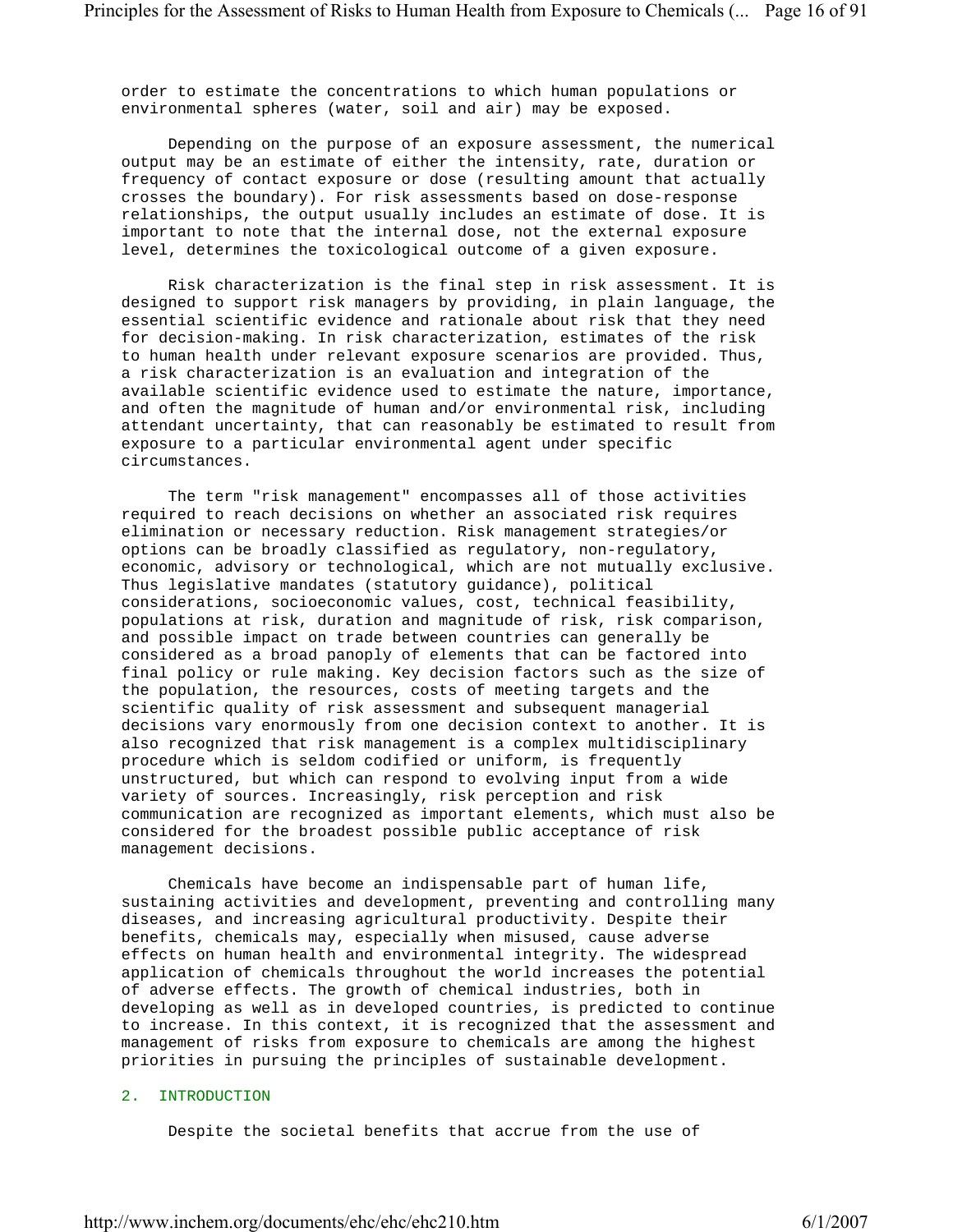chemicals, substantial potential hazards to health may be associated with exposure during the production, use or disposal of the approximately 100 000 unique chemicals or 4 million mixtures, formulations and blends already in commercial use or the several hundred new synthetic chemicals introduced each year (EC, 1990). This monograph outlines the nature of the data available and their use in the assessment of risk in a risk assessment/risk management framework. It is hoped that scientists, risk assessors and health risk managers will find this monograph helpful to decision-making in this area.

 A number of national and international organizations and agencies have developed guidance on assessment of exposure and various health end-points (e.g., carcinogenicity, developmental toxicity, etc.). It is not the purpose of this monograph to endorse particular approaches but rather to acquaint the reader with relevant methodology and issues for consideration.

 It is also hoped that the reader will find this monograph useful in the interpretation of risk assessments on specific chemicals. The reader is referred to such sources for chemical-specific hazard identification and, depending on the monograph, dose-response information. A list of assessments produced by various national and international agencies is included in ECETOC/UNEP (1996). These sources do not, of course, provide the exposure information necessary to characterize risk at the local level. Since exposure will vary considerably under different circumstances, responsible authorities are strongly encouraged to characterize risk on the basis of local measured or predicted exposure scenarios. It is hoped that the general approaches to exposure assessment described in this monograph will assist the reader in characterizing risk in specific situations.

 In the chapters of this monograph, the following four distinct and essential components of the risk assessment paradigm are addressed:

- (1) *hazard identification*  identification of the inherent capability of a substance to cause adverse effects;
- (2) *assessment of dose-response relationships* involves characterization of the relationship between the dose of an agent administered or received and the incidence of an adverse effect;
- (3) *exposure assessment* is the qualitative and/or quantitative assessment of the chemical nature, form and concentration of a chemical to which an identified population is exposed from all sources (air, water, soil and diet);
- (4) *risk characterization* is the synthesis of critically evaluated information and data from exposure assessment, hazard identification and dose-response considerations into a summary that identifies clearly the strengths and weaknesses of the database, the criteria applied to evaluation and validation of all aspects of methodology, and the conclusions reached from the review of scientific information.

 The logical consequence of the process of assessment of potential risk is the application of the information to the development of practical measures (risk management) for the protection of human health. Although not the principal focus of this monograph, the importance of clear understanding and communication of the nature and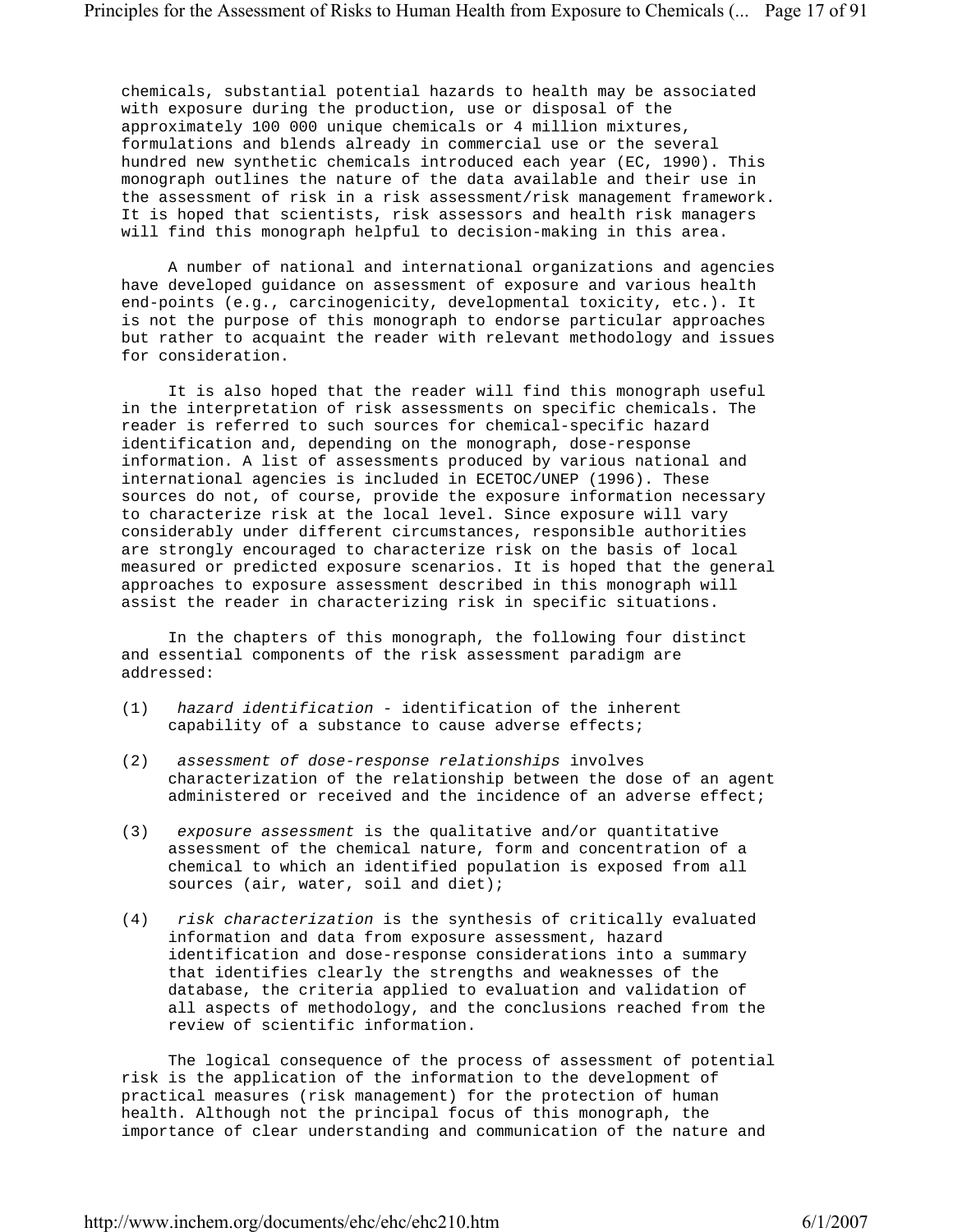limitations of the scientific basis for risk assessment in risk management is addressed in the final chapter.

 In Appendix 1 to this monograph, an example of a hazard identification scheme for carcinogenicity, developed by the International Agency for Research on Cancer (IARC), is presented. In Appendix 2, the currently available and draft guidelines of the Organisation for Economic Cooperation and Development (OECD) for testing of chemicals are presented. For sample exposure and risk characterizations, readers are referred to IPCS (1994).

# 3. HEALTH HAZARD IDENTIFICATION

#### 3.1 Introduction

 The purpose of hazard identification is to evaluate the weight of evidence for adverse effects in humans based on assessment of all available data on toxicity and mode of action. It is designed to address primarily two questions: (a) whether an agent may pose a health hazard to humans, and (b) under what circumstances an identified hazard may be expressed. Hazard identification is based on analyses of a variety of data that may range from observations in humans to analysis of structure-activity relationships.

 In hazard identification, the weight of evidence is assessed on the basis of combined strength and coherence of inferences appropriately drawn from all of the available data. This entails rigorous examination of the quantity, quality and nature of the results of available toxicological and epidemiological studies and structure-activity analyses and information on mechanisms of toxicity. The latter is particularly important with respect to assessment of relevance to humans.

 Several classification schemes provide a framework for assessment of the weight of evidence for various toxicological end-points (DFG, 1972; IPCS, 1986 (neurotoxicity); US EPA, 1986a, 1996a; IARC, 1987; EC, 1992; Health Canada, 1994; IPCS, 1996 (immunotoxicity); IPCS, 1997 (delayed hypersensitivity)). An example (the IARC scheme) is presented in Appendix 1 to illustrate the nature of criteria on which classification of weight of evidence is based. Such classification schemes have been helpful in standardizing and communicating the assessment of hazard identification for particular end-points. In addition to the classifications themselves, narrative statements to summarize the nature of and confidence in the evidence based on limitations and strengths of the database are helpful. Issues that are often addressed include: the nature, reliability, validity and consistency of data on response in humans and in laboratory animals, current knowledge of the mechanistic basis for the response, and, in the absence of human data, the relevance of responses in experimental animals to humans.

 The result of the hazard identification exercise is a scientific judgement as to whether the chemical can cause an adverse effect in humans.

 The following is intended to provide the reader with an appreciation of the complexity of considerations made in assessing different types of data as a basis for hazard identification in risk assessment. Fundamentals of epidemiology and toxicity testing are not addressed here since they are considered in several other sources. An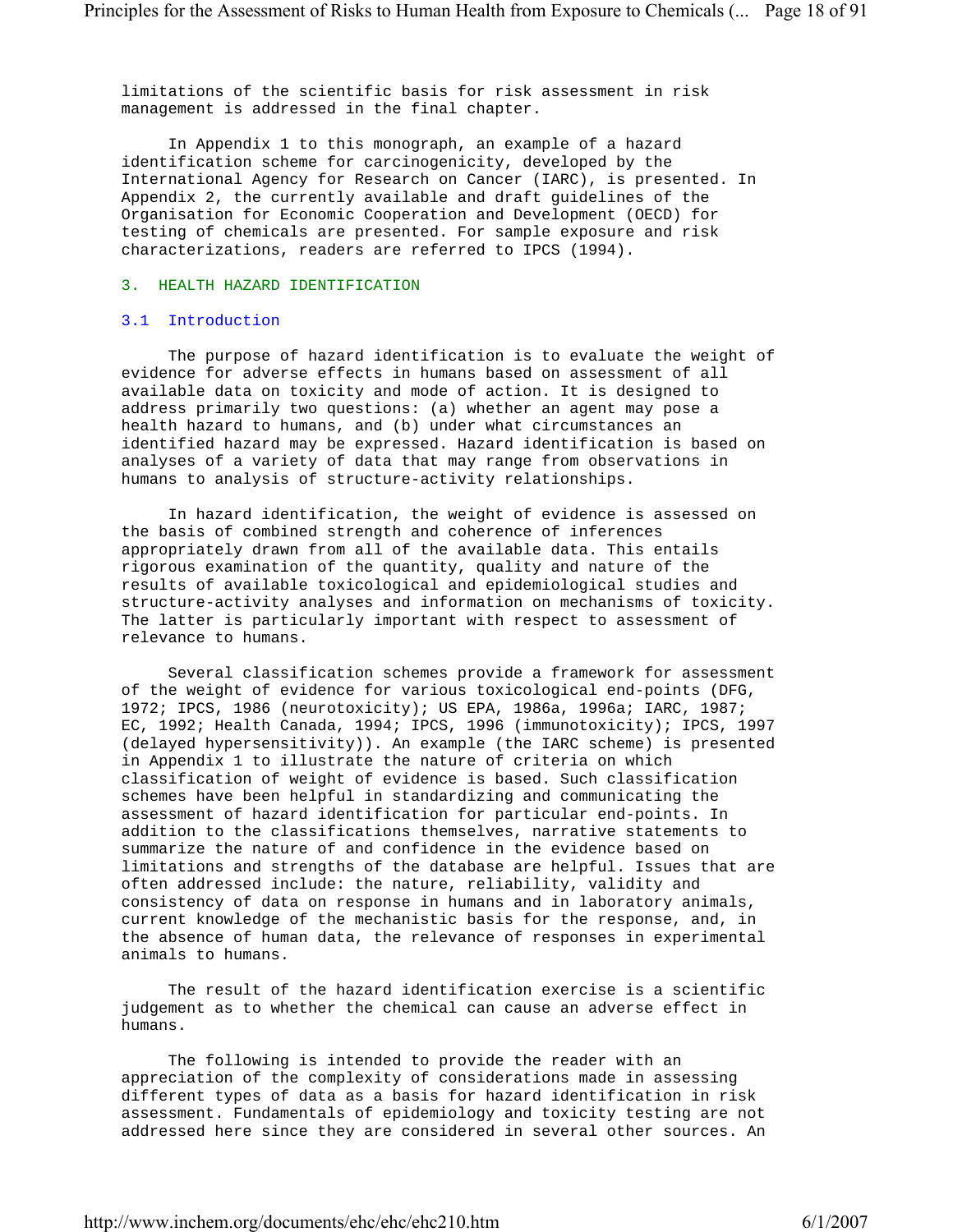Environmental Health Criteria monograph on the principles of exposure assessment is currently in preparation (IPCS, in preparation).

 Each source of information (e.g., human data, animal data, structure-activity relationships) has its advantages and limitations in contributing to an assessment of weight of evidence, but, collectively, they permit characterization of potential adverse health effects.

#### 3.2 Human data

 Well-documented observational and clinical epidemiological studies have the clear advantage over studies in animals in providing the most relevant information on health effects in the species of interest, thus avoiding extrapolation from animals to humans. In addition, epidemiological studies can address hazards to which humans are exposed in their natural environment, in the presence of concomitant risk factors such as diet and smoking.

 Human populations are heterogeneous in their composition, and studies of exposed populations are likely to include individuals of differing susceptibility to the chemical of interest. This may be viewed as an advantage relative to toxicological studies, which involve genetically homogeneous populations of test animals.

 The database for direct hazard identification in human populations consists primarily of observational (epidemiological) studies and case reports. Some information is also available from ethically conducted human volunteer studies.

 In observational studies, the investigator does not control assignment of study subjects to either exposed or non-exposed groups. Rather, such studies involve investigation of various individuals or groups of subjects as they happen to have been exposed, and at no stage of the study is the exposure of subjects influenced by the research protocol. Although exposure scenarios are more realistic than those in the experimental setting, owing to their observational nature it is often difficult to control for "confounding factors", which may be contributing to the etiology of the disease being investigated. For example, variations in smoking between groups may confound interpretation of observations concerning lung cancer.

 Ethical experimental studies in human volunteers offer the advantage of being better able to control for confounding factors. The assignment of study subjects to exposure groups is made by the investigator, who also controls the quality and quantity. Although such investigations are generally reliable for the establishment of both causality and exposure-response relationships, they are most often restricted for ethical reasons to the examination of mild, temporary effects (e.g., neurobehavioural or biochemical changes) of short-term exposures in a limited number of subjects. They have contributed considerably, particularly to our understanding of kinetics and to the development of air quality guidelines and standards for traditional pollutants.

 Case reports describe a particular effect in an individual or group of individuals who were exposed to a substance and often observed by a single physician or group of physicians. These reports are often anecdotal or highly selected in nature. Owing primarily to their lack of statistical stability, they are of limited use for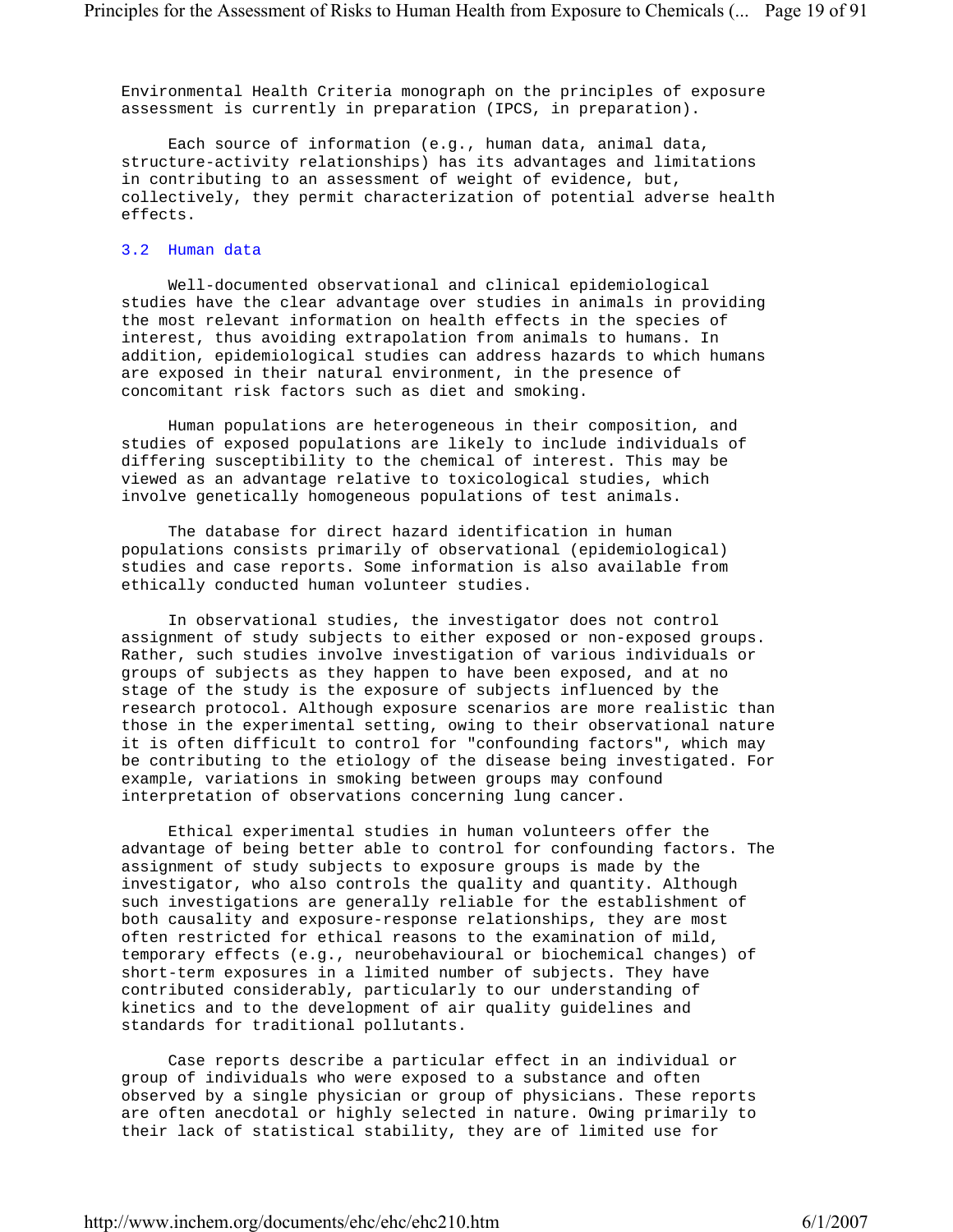hazard assessment, though helpful in generating hypotheses for further study. However, reports of cases of the disease or effect of interest can identify associations, particularly when there are unique features such as an association with a rare disease or effect of interest (e.g., vinyl chloride and angiosarcoma or methylmercury and Minamata disease).

 The major types of epidemiological (observational) studies are analytical and descriptive or correlational studies. Each study type has well-known strengths and weaknesses that affect interpretation of study results (Lilienfeld & Lilienfeld, 1979; Mausner & Kramer, 1985; Kelsey et al., 1986; Rothman, 1986). Analytical epidemiological studies (that is, cohort and case-control studies), in which exposure and outcome are examined in individuals rather than in populations, are generally most reliable in hazard identification as a basis for risk assessment since it is possible to adjust more rigorously for confounding factors. The assessment of results of such studies is based on several features of study design including estimation of exposure, the role of confounding variables and the measurement of outcome. Potential limitations, depending upon the nature of the design, include lack of information on exposure, insufficient sample size, short length of follow-up and potential bias and confounding. These factors may limit the usefulness of particular studies for the purposes of risk assessment.

 Epidemiological data demonstrating dose-response, if available, provide an advantageous basis for analysis, since concerns about inter-species extrapolation do not arise. Adequacy of human exposure data for quantification is an important consideration in deciding whether epidemiological data are the best basis for analysis in a particular case. If adequate exposure data exist in a well-designed and well-conducted epidemiological study that detects no effects, it may be possible to obtain an upper estimate of the potential human risk to provide a check on plausibility of available estimates based on animal tumour or other responses (e.g., do confidence limits on one overlap the point estimate of the other?) (Stayner & Bailer, 1993; US EPA 1996a).

# 3.2.1 Criteria for establishing causality

 The first step in the evaluation of results of studies in humans as a basis for hazard identification is the assessment of the individual results of each separate report. The strengths and weaknesses of each study must be considered along with potential for the existence of bias (Gehlbach, 1982), with particular attention to exposure data, criteria for definition of health outcome under study, the size of the study population and the statistical power of the analysis to detect adverse health effects. A set of standardized

 criteria for assessing the weight of evidence of causality based on assessment of the database has been developed (Hill, 1965; Susser, 1977).

 Studies in which there is an apparent absence of evidence for a hypothesized causal relationship between exposure and effect ("negative studies") need to be interpreted carefully (Hernberg, 1980). Such studies should be evaluated for dilution (the inclusion of unexposed people in an allegedly exposed group of persons), misclassification (Copeland et al., 1977), omissions, or premature examination of subjects for diseases that may have long induction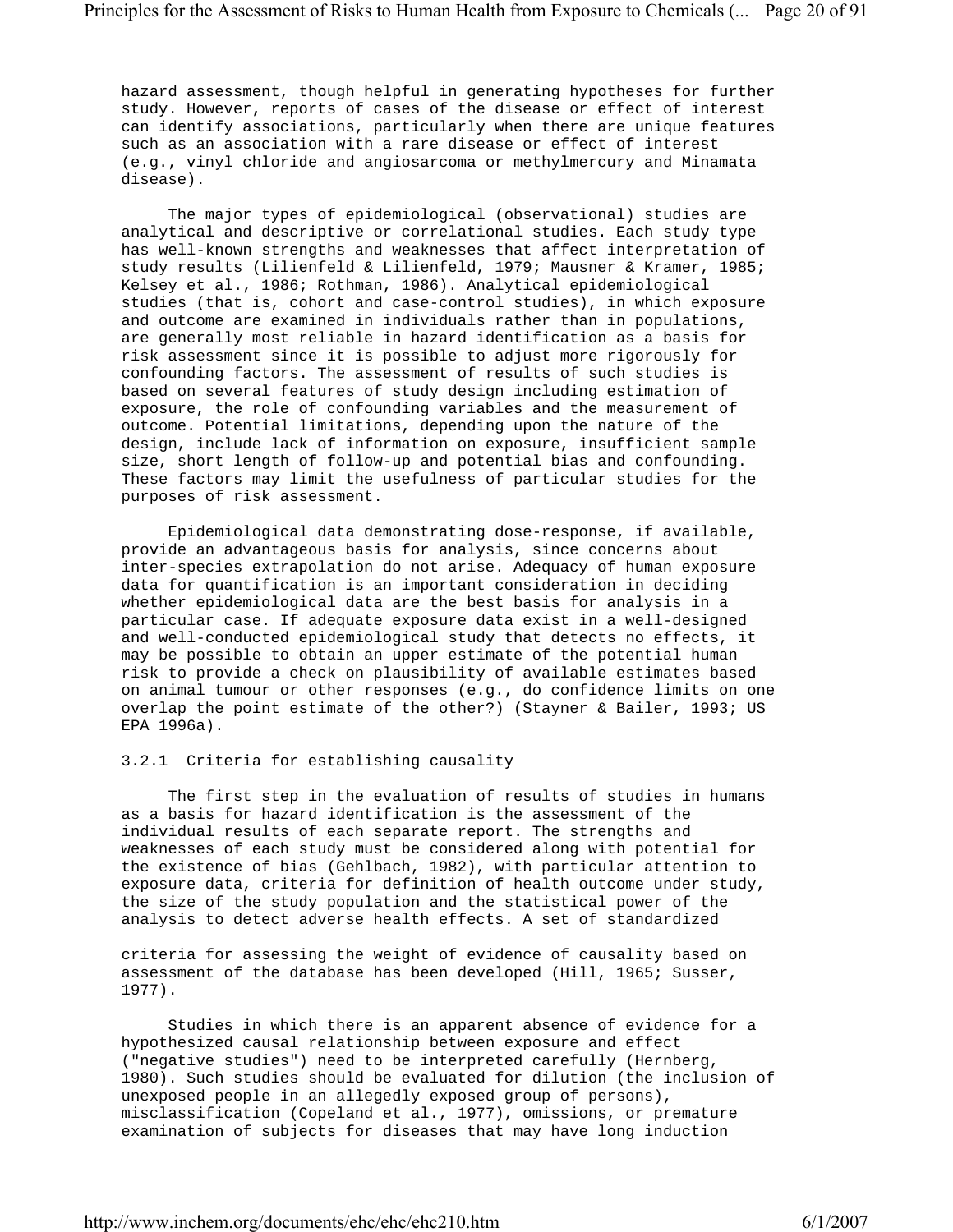(latency) periods. In addition, the statistical power of the study, i.e. the probability that the study will be able to demonstrate the presence of an effect, such as excessive disease or mortality, in a population if the effect is actually present (Beaumont & Breslow, 1981), must be assessed.

 There is no clear-cut criterion to distinguish positive from negative studies. Although statistical significance has often been used as the criteria, most epidemiologists believe that it is overly simplistic to base decisions on arbitrary probability values (Rothman, 1986). For example, when a study fails to detect a statistically significant effect, this may simply reflect inadequate sample size or other aspects of study design. Conversely, when the results of a study are statistically significant, the seemingly positive results may still be due to confounding or even chance.

 A positive association between an agent and an effect may be interpreted as implying causality, to a greater or lesser extent, if the following criteria are met: (a) there is not identifiable positive bias; (b) the possibility of positive confounding has been considered; (c) the association is unlikely to be due to chance alone; (d) the association is strong; and (e) there is a dose-response relationship (IARC, 1990). The following criteria for inferring causality from the results of epidemiological studies have been developed by Hill (1965):

*(a) The strength of the association as measured by the relative risk*

 In general, epidemiologists have more confidence in their results when the magnitude of the relative risk is large. However, relative risks of small magnitude do not necessarily imply lack of causality and may be important if the disease under study is common (IARC, 1990). In evaluating relative risks, it is important to note the actual numbers of observed and expected cases.

# *(b) The consistency of the association*

 The case for causal inference is strengthened by repetition of findings "by different investigators, in different places, circumstances and times" (Hill, 1965). The reproducibility of findings constitutes one of the strongest arguments for the existence of causality. If there are discordant results among investigations, possible reasons such as differences in exposure should be considered

 in assessing the results, and data from studies judged to be of high quality given greater weight than data from studies judged to be methodologically less sound (IARC, 1990).

*(c) The temporal relationship between cause and effect*

 This principle may be simply restated as exposure must precede illness. When latency is a factor, exposures must have occurred sufficiently early to have produced an effect by the time of the study.

*(d) The biological gradient of the association*

 The evidence for causality is strengthened when the risk of disease is shown to increase with levels of exposure. Because there are many possible reasons that an epidemiological study may fail to detect an exposure-response relationship (e.g., poor exposure data,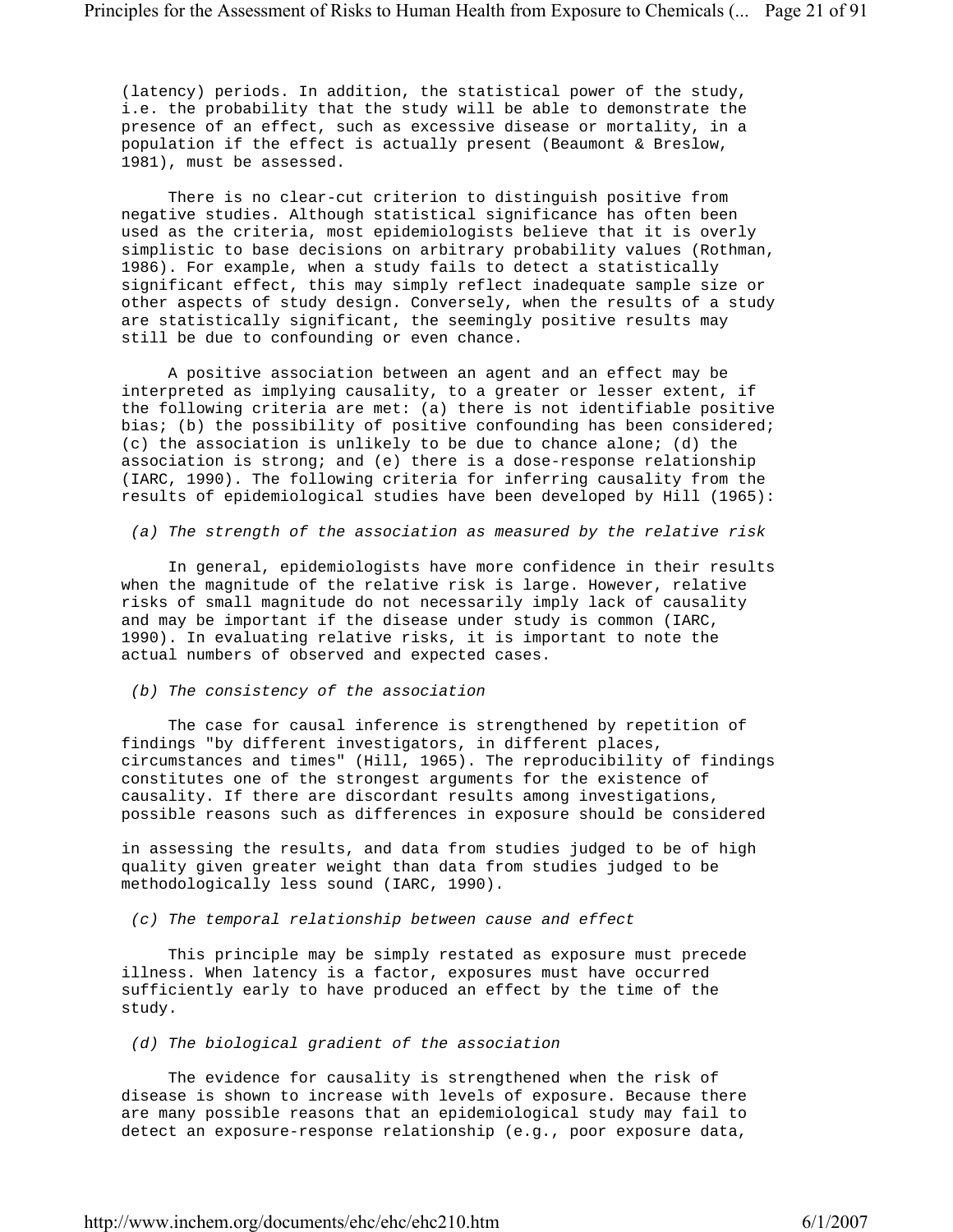lack of adequate exposure gradient), the absence of a dose-response relationship does not necessarily imply that the relationship is not causal (IARC, 1990). Strong evidence for causality is provided when a change in exposure brings about a change in disease frequency (Hernberg, 1980), e.g., the decrease in risk of lung cancer that follows cessation of smoking (Doll & Hill, 1956).

# *(e) the specificity of the association*

 A highly specific association is one in which the disease under study is only induced by a particular agent. Specificity of cause is common in infectious diseases but less common in chronic diseases that often have a multi-factorial etiology. However, a specific association may be observed for certain chronic diseases such as between exposure to crocidolite asbestos and mesothelioma or vinyl chloride and angiosarcoma. Although the presence of specificity seems to imply causality, its absence does not exclude it (Fralick, 1983).

*(f) biological plausibility of the association*

 Hill (1965) stated strongly that a proposed causal relationship should not seriously conflict with knowledge of the biology and pathophysiology of a disease under study. An epidemiological inference of causality may be strengthened by data from experimental studies showing consistency with biological mechanisms. For example, exposure to ionizing radiation causes cancer in many animal species. However, the lack of mechanistic or positive animal bioassay data to support an association observed in an epidemiological study is not, in itself, sufficient reason to reject causality.

# 3.3 Animal studies

 Owing to the lack of adequate epidemiological data for most substances, toxicological studies in animal species play an important role in hazard identification for risk assessment. Toxicity studies

 vary widely in purpose, design and conduct, and range from relatively well-standardized and widely accepted test methods for assaying various types of toxicity to large numbers of basically research-oriented investigations employing specialized study designs.

 The design, conduct and completeness of reporting of experimental findings in toxicological studies on mammalian species are of critical importance in determining the validity and relevance of results. Toxicological results from adequate animal systems signal anticipated effects in humans. Thus, negative results cannot be assessed from an inadequate study, and full evaluation of a positive effect is confounded by incomplete reporting from poorly designed or poorly conducted studies. However, positive findings cannot be ignored. Studies should be of good scientific quality and follow standard guidelines and recognized good laboratory practices (GLPs) wherever possible.

 Information on the design of specific bioassays, including those that address acute, short-term, sub-chronic, chronic and developmental and reproductive toxicity, immunotoxicity and carcinogenicity, are not presented here but are available in test guidelines, for which principles of GLP are also specified (IARC, 1986; OECD, 1987, 1998; Chhabra et al., 1990). A list of currently available OECD Guidelines is included in Appendix 2. In this section, examples of factors to be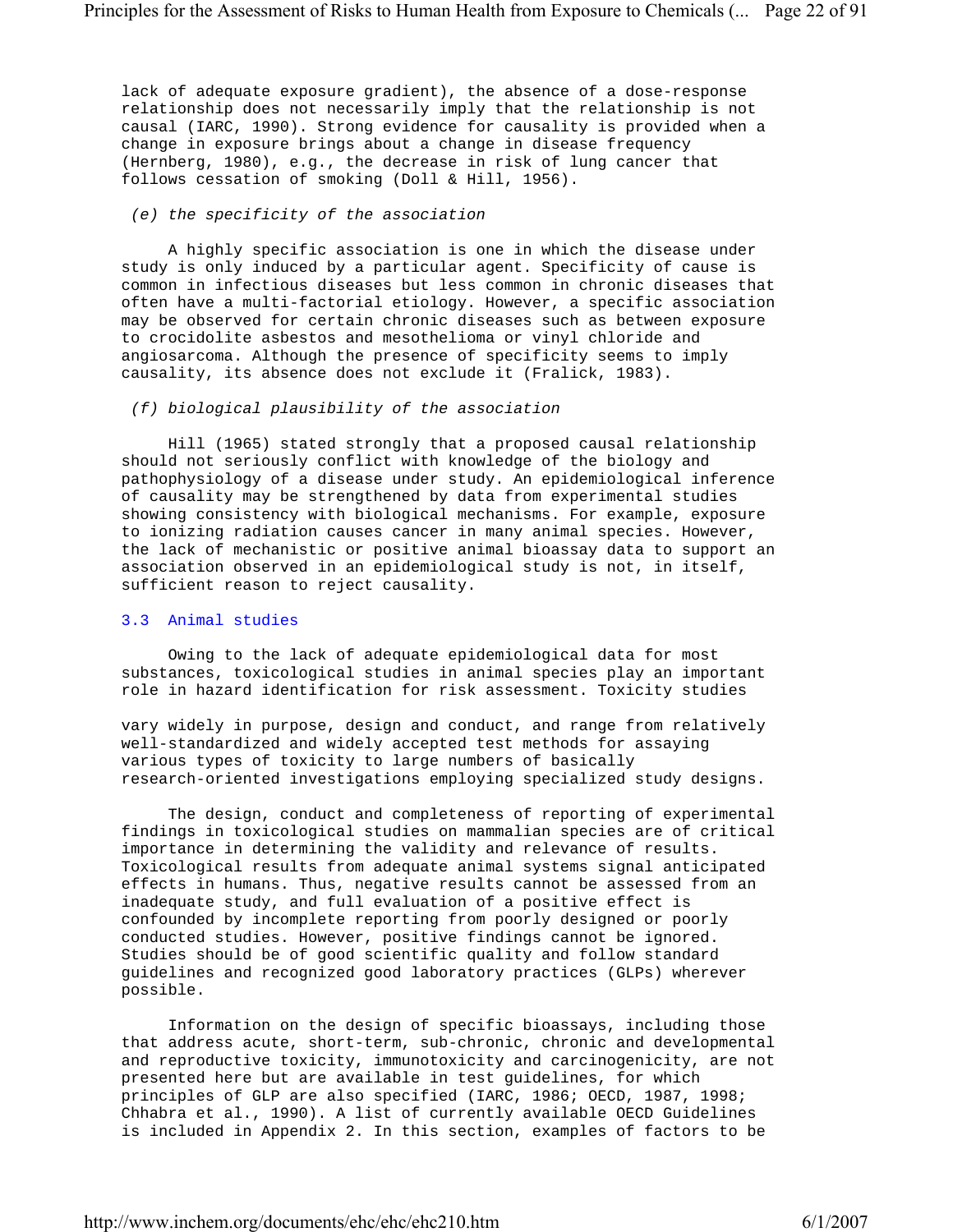taken into account in assessing these various aspects of study design for hazard identification are described.

 Major end-points in toxicity studies can be grouped into the following categories (IPCS, 1987a):

- \* Functional manifestations (weight loss, laxative effects, etc.);
- non-neoplastic lesions with morphological
- manifestations/organ-directed toxic effects;
- neoplastic/carcinogenic manifestations.

 In addition, a number of specific end-points may require targeted testing strategies. Such end-points include skin and eye irritation, reproductive/developmental manifestations, immunotoxicity and neurotoxicity (including neurodevelopmental effects).

 It is important to recognize that there are two types of data generated in such studies; those in which response is graded, such as enzyme inhibition (i.e. continuous data), and those in which the response occurs or does not occur in a single animal, such as a particular tumour (i.e. quantal data).

 In assessing the relevance of various toxicological studies to hazard identification and risk assessment, several features of study design are considered, including the purity of the compound administered, physico-chemical properties (volatility, stability, solubility), homogeneity of distribution in inhalation experiments, the size of the study (i.e. the number of exposed and control

 animals), whether the study adhered to the principles of GLP, the relevance of the route of exposure to that of humans, duration of exposure, the number and suitability of the dose levels administered, the extent of examination of various toxicological end-points and the statistical analysis of the data. The types, site, incidence and severity of effects and the nature of the exposure- or dose-response relationship are also taken into account. Where data indicate that there are significant differences in absorption, distribution, metabolism and elimination of the compound in different animal species, wherever possible, studies in which the species and strain of animal are most similar to *Homo sapiens* in this regard are used (where relevant human data are available). The consistency of the results of the principal studies are also considered in the assessment of the weight of evidence for an effect (e.g., whether similar effects have been observed in studies in other species or whether such effects would have been expected based on the structure or properties of the chemical).

 For example, the size of each exposure and concurrent control group should be large enough for thorough toxicological and statistical evaluation. The number of animals considered sufficient depends on the variability, sensitivity and nature (e.g., quantal or continuous) of the end-point being evaluated. For example, it is commonly 50 per group in carcinogenicity bioassays where the responses of interest are quantal in nature and 10 per group in subchronic studies, where many of the examined end-points are continuous.

 Studies in which the route of exposure is similar to that of humans are most relevant to hazard identification for risk assessment. For substances of low toxicity, it is important to ensure that when administered in the diet, the quantities of the substance do not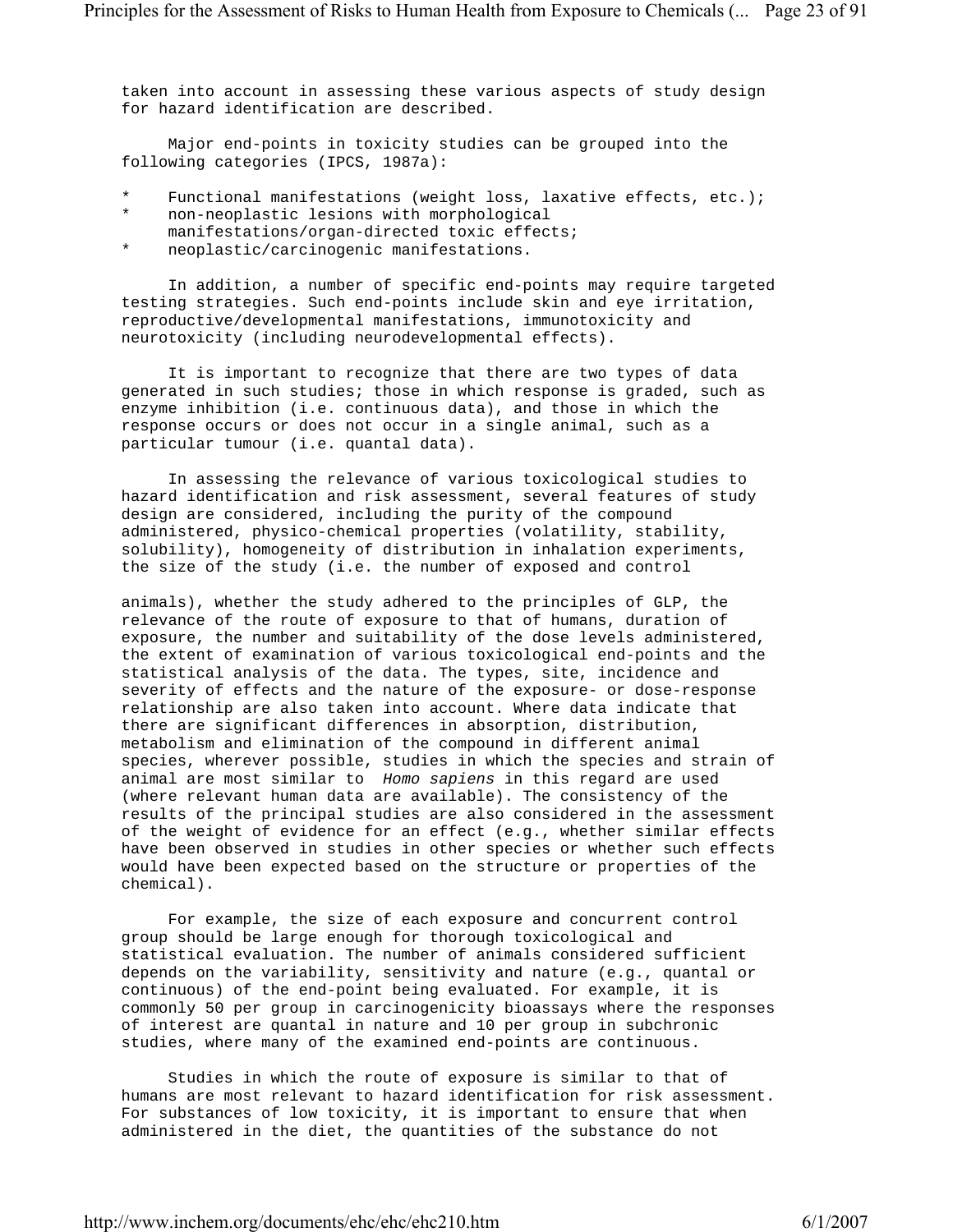interfere with normal nutritional needs.

 Studies designed and conducted with 3-5 dosed groups plus a vehicle control group of animals will yield reasonable dose-response data relevant to hazard identification. The highest concentration of the chemical should be one that induces a recognizable effect in the animals such as changes in body or organ weights, enzyme changes or minor histological changes. Changes such as mortality, gross pathological changes, and painful or stressful conditions should be avoided as they may confound the results of the study and may not be in compliance with national and local animal welfare regulations. Intermediate dose(s) should be targeted to produce minimally observable toxic effects. Dose levels should be selected to produce graded responses; too large intervals may complicate accurate estimations of the lowest-observed-effect level (LOEL). Ideally, the lowest dose should not demonstrate any toxicity (e.g., a NOAEL).

 To assess fully the toxicological potential of a chemical for local and systemic effects, all major organ systems should be examined for dose-related effects and adverse effects in various organs should be evaluated and described.

# 3.4 *In vitro* studies

 Isolated cells, tissues and organs can be prepared and maintained in culture by methods that preserve their *in vivo* properties and characteristics. Increasing concern about the ethics of animal experimentation has served to catalyse efforts leading to the possible replacement or reduction in the use of animals, and the refinement of test methods to minimize the stress and suffering to animals (ECETOC, 1989; Gelbke, 1993). *In vitro* testing contributes particularly to the assessment of genotoxicity, permitting a decision concerning the need for further testing.

 Over the last decade, *in vitro* tests have been proposed as a pre-screen or as an alternative method for other end-points, such as prenatal toxicity, eye irritation, dermal irritation, tumour promotion and target organ toxicity (Purchase, 1986; Tennant et al., 1987; Anderson, 1990; Frazier, 1993; Atterwill, 1995). There has been particular emphasis on validation programmes for skin and eye irritation, but most of the tests mentioned above have not yet been sufficiently validated and the results of validation studies, especially in the past, have been lacking in consistency. The results have failed to meet the need for reproducibility and high correlation, ideally with sound human data but usually, for practical reasons, with existing animal tests, which they are intended to replace.

 Aspects that are important in assessing the adequacy of *in vitro* studies include:

- the range of exposure levels, taking into account the toxicity of the substance in the bacteria/cells, its solubility and, where appropriate, its effects on the pH and osmolality of the culture medium;
- \* whether, in the case of volatile substances, precautions were taken to ensure the maintenance of effective concentrations of the substance in the test medium;
- \* whether (when necessary) an appropriate exogenous metabolism mix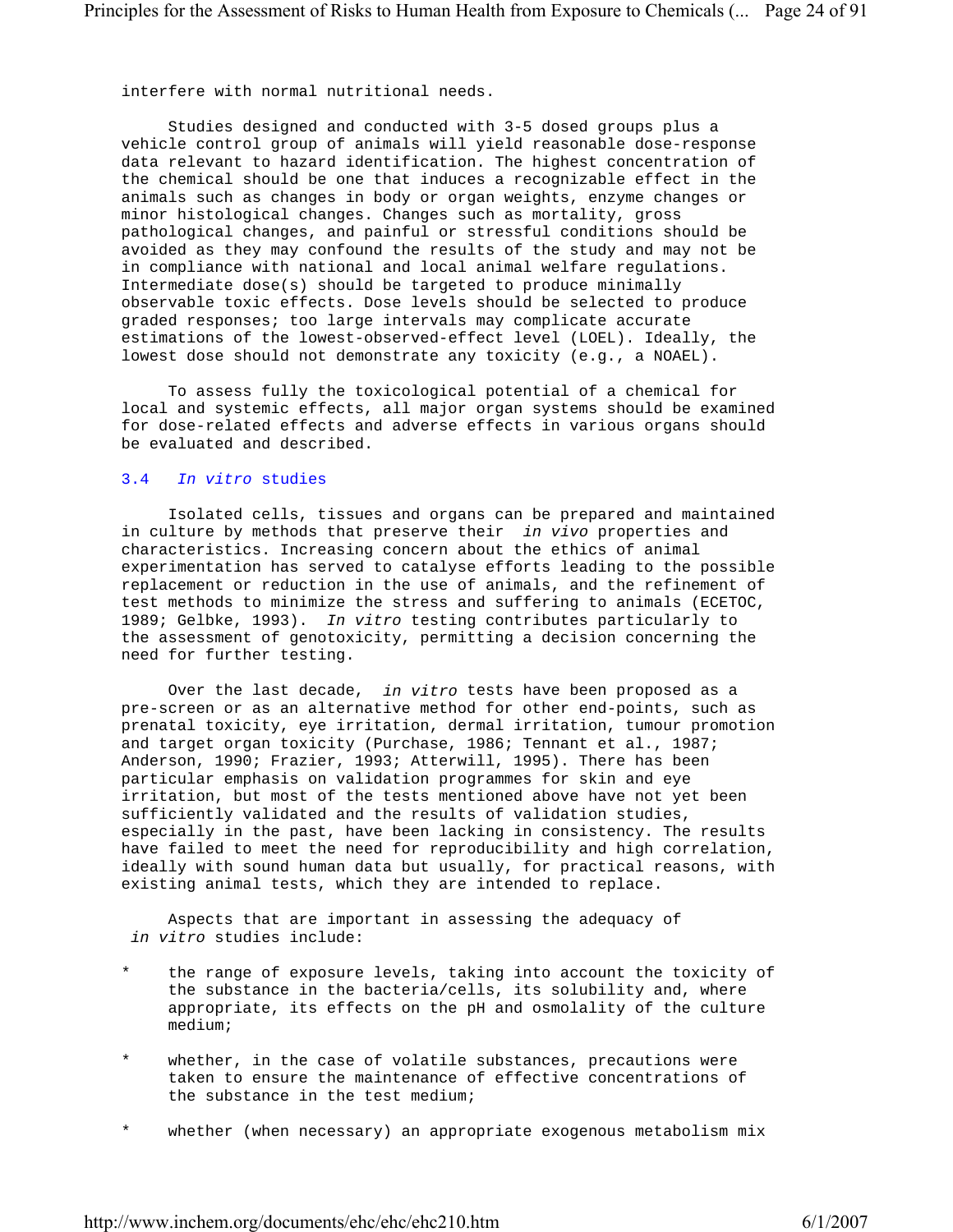(e.g., S9 from induced rat or hamster liver) was used;

- \* whether appropriate negative and positive controls were included; and
- \* whether there was an adequate number of replicates (within the tests and of the tests).

 Clearly, greater mechanistic understanding would facilitate moving from purely empirical/correlative approaches to more mechanistic-based tests. This is likely to facilitate greatly the chances of adequate validation and acceptance of alternatives for regulatory purposes.

# 3.5 Structure-activity relationships

 Where epidemiological and toxicological data are not available, the use of structure-activity relationships (SARs) may be considered. SARs are based on the assumption that chemical substances that reach and interact with target sites by the same mechanism do so as a result of their similar chemical properties.

 At present, SAR techniques, particularly those of a quantitative nature, are not well developed in relation to mammalian toxicity. They are primarily of value in predicting toxicokinetic properties and in priority setting for research and evaluation.

4. DOSE-RESPONSE

#### 4.1 Introduction

 Approaches to quantification of dose-response vary according to the scope and purpose of assessments. However, for most types of toxic effects (i.e. organ-specific, neurological/behavioural, immunological, non-genotoxic carcinogenesis, reproductive or developmental), it is generally considered that there is a dose or concentration below which adverse effects will not occur (i.e. a threshold). For other types of toxic effects, it is assumed that there is some probability of harm at any level of exposure (i.e. that no threshold exists); this currently applies primarily for mutagenesis and carcinogenesis. Some have restricted the non-threshold assumption to genotoxic carcinogens.

 The distinction in approaches for genotoxic carcinogens and other types of toxic effects is based primarily on the premise that simple events such as *in vitro* activation and covalent binding may be linear over many orders of magnitude. Though it is not possible to demonstrate experimentally the presence or absence of a threshold, differences in approach to the dose-response assessment of genotoxic versus non-genotoxic carcinogens have been adopted in some countries. However, simple pragmatic distinction on this basis is increasingly problematic. For example, it is likely that there are thresholds for aneugenic genotoxic effects.

 If a threshold has been assumed (e.g., for non-neoplastic effects and non-genotoxic carcinogens), traditionally, a level of exposure below which it is believed that there are no adverse effects, based on a no-observed-adverse-effect level or NOAEL (approximation of the threshold) and uncertainty factors, has been estimated (section 4.3). Alternatively, the magnitude by which the N(L)OAEL exceeds the estimated exposure (i.e. the "margin of safety"), is considered in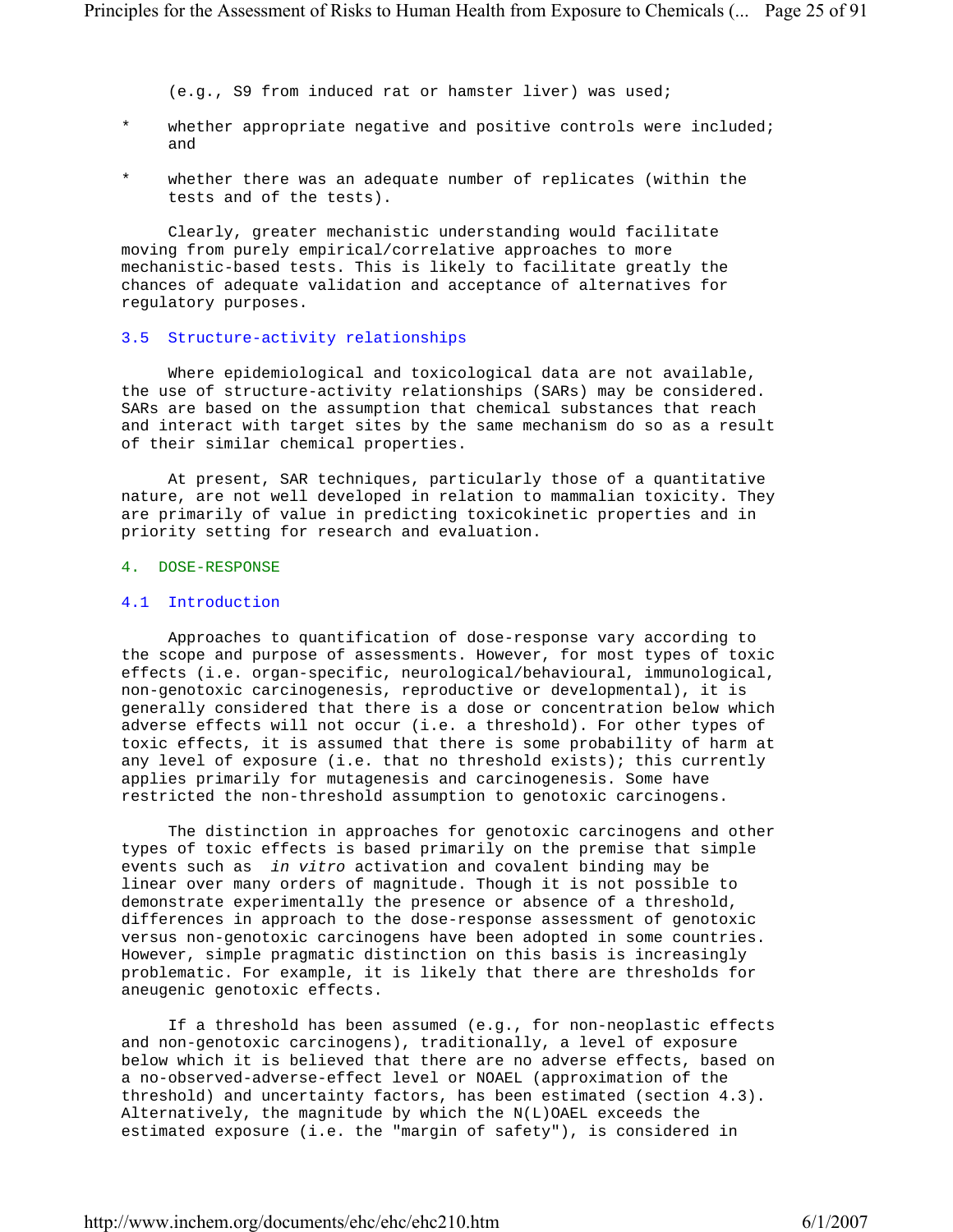light of various sources of uncertainty (Commission Regulation (EC) No. 1488/94; Council Regulation (EEC) 793/93) (EC, 1993, 1994). In the past, this approach has often been described as "safety evaluation". Therefore, the dose that can be considered as a first approximation of the threshold, i.e. the NOAEL, is critical. Increasingly, however, the "benchmark dose", a model-derived estimate (or its lower confidence limit) of a particular incidence level (e.g., 5%) for the critical effect, is being proposed for use in quantitative assessment of the dose-response for such effects.

 At present, there is no clear consensus on appropriate methodology for the risk assessment of chemicals for which the critical effect may not have a threshold (i.e. genotoxic carcinogens and germ cell mutagens). Indeed, a number of approaches based largely on characterization of dose-response have been adopted for assessment in such cases (section 4.4). Therefore, the critical data points are those that define the slope of the dose-response relationship (rather than the NOAEL, which is the first approximation of a threshold).

 In North America and some European countries, cancer risks have traditionally been assessed by mathematical modelling of the dose-response data in the observable range to estimate the risk at much lower human intakes or exposures (low dose risk extrapolation). It should be noted, however, that quantitative estimation of such risks, particularly those orders of magnitude below the experimental range (i.e. low dose risk estimation), is uncertain. Owing to this uncertainty, some countries have chosen not to adopt this approach as the basis for their regulatory actions for genotoxic carcinogens, and other countries are increasingly adopting alternative measures of dose-response. In Canada and the USA, for example, there is, currently, increasing reliance on specification of the margin between potency in the experimental range and exposure as the measure of risk for carcinogens (Health Canada, 1994; US EPA, 1996b). In the United Kingdom, dose-response for genotoxic carcinogens is not quantified; instead the goal in risk management is to eliminate exposure or to reduce levels to as low as is reasonably practical (UK DOH, 1991).

 Owing to the increasing reliance on modelling in the experimental range to characterize dose-response for tumours, which is essentially similar to the benchmark dose being used increasingly to characterize dose-response for non-neoplastic effects, approaches to quantitative risk estimation for carcinogenic and non-neoplastic effects are converging.

### 4.2 Considerations in dose-response assessment

# 4.2.1 Introduction

 In considering toxic effects at various dose levels, the dose range of interest is generally the low-dose range, since it usually reflects the human exposure situation. Often, however, data on dose-response are available for higher doses only, and are often derived from animal experiments only. Therefore, the uncertainty in the dose-response assessment is larger than the uncertainty in hazard identification, as it requires extrapolation both from animal to human and from high-dose to low-dose levels. In certain instances, a distinction is made between response and effect, with a response being quantal and counted (e.g., the incidence of a tumour) and an effect being graded and measured (e.g., relative liver weight).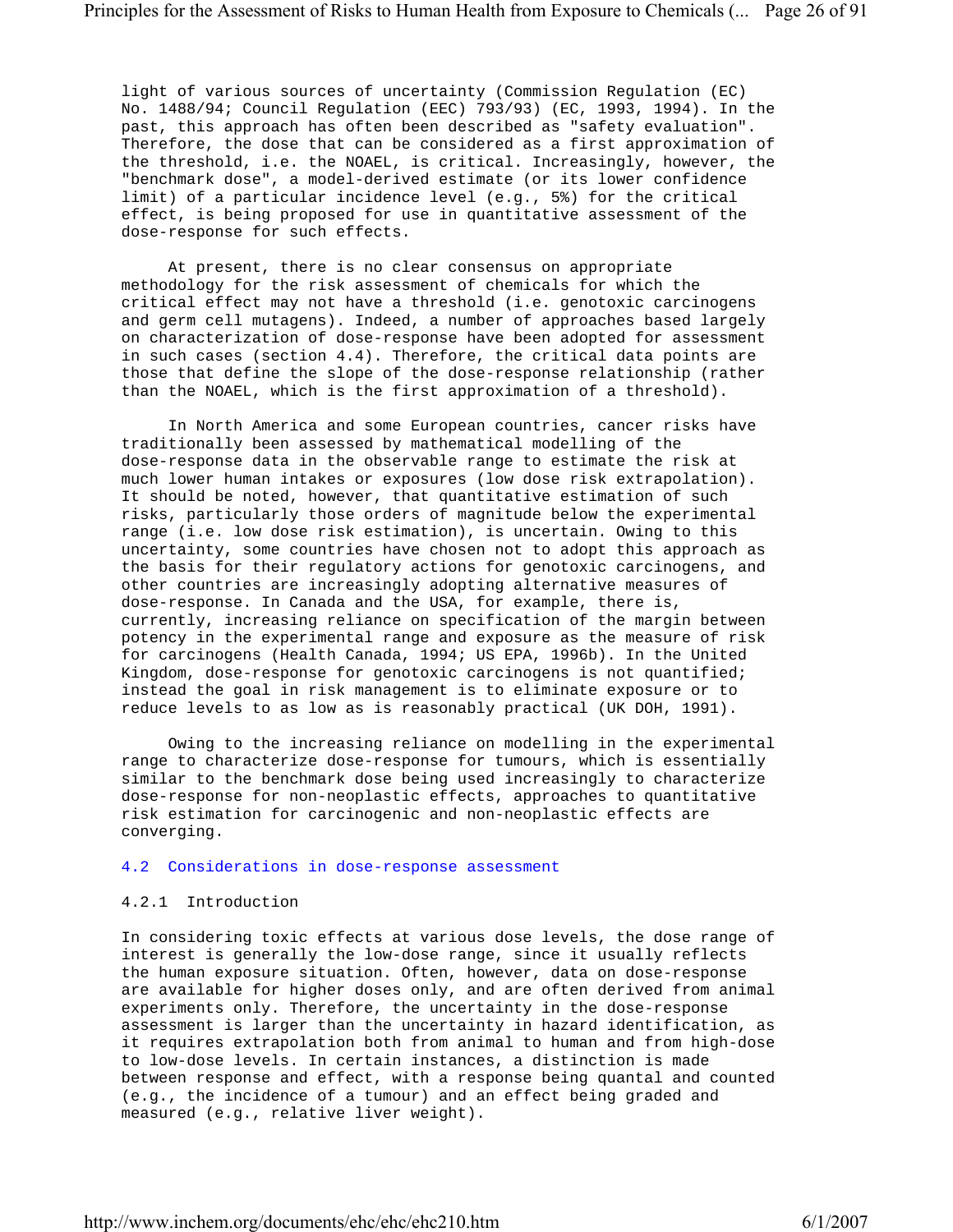4.2.2 Inter- and intra-species considerations

### *4.2.2.1 Introduction*

 The strains and species of laboratory animals exposed in toxicity studies have been selected to show minimum inter-individual variability. In contrast to laboratory animals, humans represent a very heterogeneous population with both genetic and acquired diversity.

 Therefore, two principal areas are considered when interpreting data on toxicity acquired in animal species in relation to human risk:

- *a) Inter-species consideration*: comparison of the data for animals with a representative healthy human. Species differences result from metabolic, functional and structural variations.
- *b) Intra-species or inter-individual consideration*: comparison of the representative healthy human with the range of variability present within the human population in relation to the relevant parameter(s).

 For each of these areas, there are two aspects to be considered in assessing risk, i.e. toxicokinetics (the delivery of the compound to the site of action) and toxicodynamics (the inherent sensitivity of the site of action to the chemical). Any approach that allows for the incorporation of adequate data on toxicokinetic or toxicodynamic differences between test animal and humans, or between different humans, will increase the scientific validity of risk assessment.

 Sources of inter-species and inter-individual variations in toxicokinetics include differences in anatomy (e.g., gastrointestinal structure and function), physiological function (e.g., cardiac output, renal and hepatic blood, glomerular filtration rate and gastric pH), and biochemical differences in, for example, enzymes involved in xenobiotic metabolism. Sources of inter-species and inter-individual differences in toxicodynamics (or inherent sensitivity) also include anatomy. For example, the effect may occur in an organ of questionable relevance to humans, such as the rodent forestomach. Physiological differences, such as the hormonal control of the target organ, and biochemical differences, e.g., species differences in key biochemical components such as alpha2u-globulin, may also play a role (Flamm & Lehman-McKeeman, 1991).

 In some cases, it may be possible to conclude that effects detected in animals are unlikely to be relevant to humans. In other cases, there may be data to indicate that humans are likely to be more or less sensitive than animal species; this information is important for consideration in selection of critical effects.

 If compound-specific toxicokinetic data are introduced into risk assessment, then it is essential that these are related to the species, protocol and active chemical entity (e.g., parent compound or metabolite) involved in the toxicity that is the basis for the hazard identification (Monro, 1990, 1993; Renwick, 1993a).

### *4.2.2.2 Species differences*

 Metabolism and structural/functional variations are both important determinants of species differences. Common areas of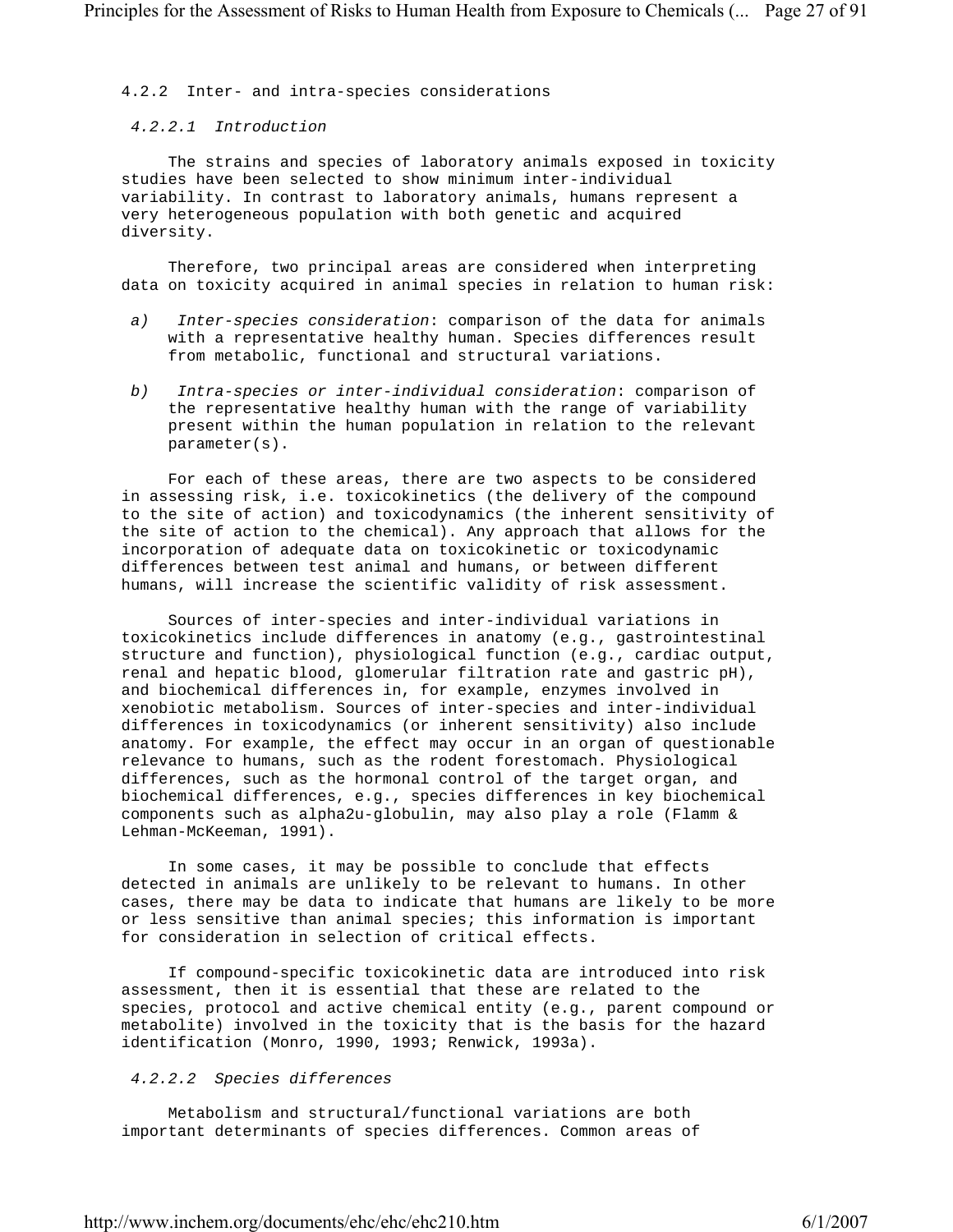metabolic variation between species are digestive tract enzymes, levels of circulating enzymes, liver enzymes and detoxification processes.

 In extrapolating between species, three aspects need to be considered: the first relates to differences in body size, which requires dose normalization or scaling (often done by expressing the dose per kg body weight). The second relates to differences in toxicokinetics, particularly bioactivation and/or detoxification processes. The third aspect concerns the nature and severity of the target for toxicity. Inter-species normalization (or scaling) is generally based on physical characteristics (e.g., body weight, body surface area), although occasionally it is based on caloric demand or, where there are data in four species, multiple species regression.

 When clearance of the parent substance is limited by enzyme activity rather than blood flow or when metabolites are the toxic agents, more sophisticated physiologically based pharmacokinetic models are more appropriate, provided that adequate data are available. Currently, such data are available for only a small number of substances.

### *4.2.2.3 Human variability*

 Although data from animal studies may provide limited information on inter-individual variability within the test species, it is the greater potential variability in the human population that must be addressed in risk assessment. Sources of inter-individual variability in human populations include, for example, variations in genetic composition, nutrition, disease state and lifestyle.

 Inter-individual variability may occur in both the toxicokinetics of the chemical and the sensitivity of the target for toxicity.

# 4.3 Non-neoplastic (threshold) effects

 Although specific aspects vary, comparable schemes have been developed by various national and international agencies and organizations to derive levels of exposure considered to present minimal or no risk for non-neoplastic effects to the general population. These include: Reference Dose/Concentrations (US Environmental Protection Agency), Tolerable Daily Intakes/Concentrations (Health Canada), Minimal Risk Levels (US ATSDR), Tolerable/Acceptable Daily Intakes (IPCS, 1987a,b, 1990a,b, 1994). In evaluating dose-response for non-neoplastic effects, the European Union does not derive tolerable intakes; instead effect levels are compared to estimated exposures ("margin of safety").

 In the case of substances for which the critical effect is not carcinogenicity, it is generally assumed that there is a level of exposure below which the probability for an adverse effect to occur is minimal, if not zero (i.e. a threshold). The mechanism underlying this assumption is that multiple cells (or cell components) must be irreversibly injured before an adverse effect becomes evident, and that cellular defence and repair mechanisms are overwhelmed by the rate at which injury occurs.

# 4.3.1 Characterization of threshold

For toxic effects, other than heritable mutations and genotoxic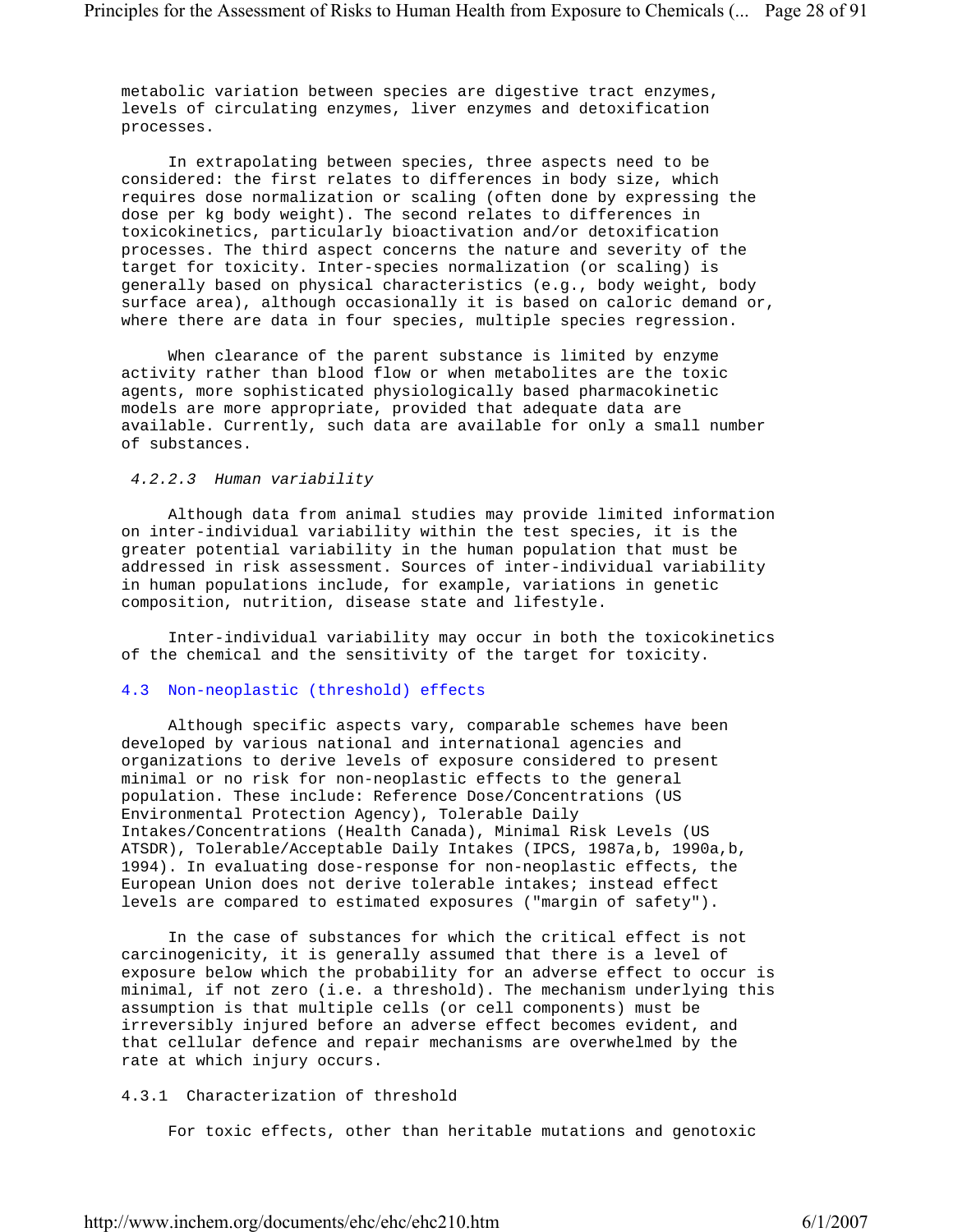carcinogenicity, considered to have a threshold, i.e. a dose below which there would be no detectable effect, a number of different estimates may be used as an approximation of the biological threshold.

# *4.3.1.1 No-observed-adverse-effect level (NOAEL)*

 This is a simple estimate of the highest dose in which the incidence of a toxic effect or change in target organ weight, histopathology etc., was not significantly different from the untreated group (from a statistical and biological assessment). It is based on toxic effects of functional importance or pathological significance rather than adaptive responses, and is defined as the highest observed dose or concentration of a substance at which there is no detectable adverse alteration of morphology, functional capacity, growth, development or life span of the target (IPCS, 1994). The NOAEL will depend on the sensitivity of the methods used, the sizes of the exposed groups and the differences between estimated exposures or doses. The NOAEL is an observed value which does not take into account the nature or steepness of the dose-response curve.

 In consequence, the NOAEL is not the same as the biological threshold and may either underestimate or overestimate the true no-effect level. Though such limitations are recognized and have been the basis for criticism of the use of the NOAEL (Leisenring & Ryan, 1992; Calabrese & Baldwin, 1994), dose-response relationships are often so poorly characterized that the NOAEL or LOAEL is the only quantitative value available as the basis for characterization of dose-response.

#### *4.3.1.2 Benchmark dose/concentration*

 This is an alternative method of defining the lower end of the dose-response curve in the area of the observed threshold (Crump, 1984). The benchmark dose is the effective dose (or its lower confidence limit) that produces a certain increase in incidence above control levels (e.g., 1% or 5% of the maximum toxic response). The benchmark dose is derived by modelling the data in the observed range and selecting the point on the curve (or its upper confidence limit) corresponding to a specified increase in the incidence of an effect. Any model that fits the empirical data well is likely to provide a reasonable estimate of the benchmark dose, and choice of the model may not be critical since estimation is within the observed dose range. The advantages of the benchmark dose are that it takes into account the slope of the dose-response curve, the size of the study groups and the variability in the data. It should be recognized that unless there are a sufficient number of dose levels at which effects have been observed, the benchmark dose/concentration offers little advantage over effect levels as an approximation of the biological threshold. Statistical modelling of continuous data as a basis for developing benchmark doses/concentrations is also currently problematic.

# *4.3.1.3 Lowest-observed-adverse-effect level (LOAEL)*

 In some studies, there is a significant effect compared to controls in the lowest dose group. In such cases, there is no NOAEL and an alternative approach must be adopted. These include estimation of a benchmark dose or threshold estimate (if the dose-response data approach zero response) or application of an additional uncertainty factor.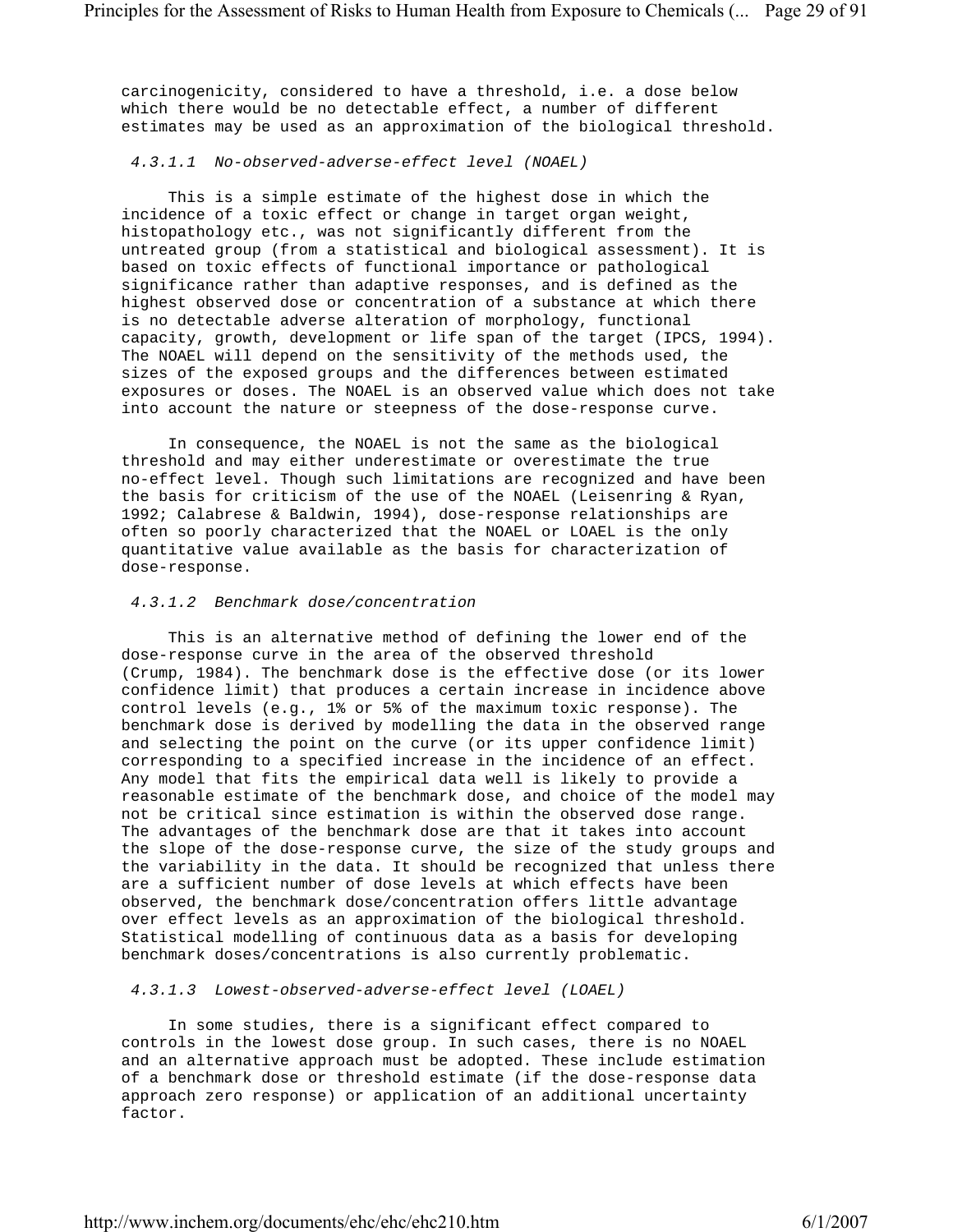# 4.3.2 Uncertainty factors

 In deriving tolerable intakes (or RFDs or ADIs), the N(L)OAEL or benchmark dose/concentrations are divided by uncertainty factors to account for variabilities and uncertainties. Principal factors applied relate to extrapolation from animal studies to the human situation and to inter-individual variability within the response for the human population. Traditionally, default factors of 10 have been applied to account for each of these variations. Additional uncertainty factors have been applied to account for the inadequacy of the database, for extrapolation from subchronic to chronic exposure and from LOAEL to NOAEL, and for the severity of a given effect.

 Knowledge of actual inter-species differences and inter-individual variability in the biokinetic behaviour of a given compound (toxicokinetics) and its target organ (toxicodynamics) would enable the development of full biologically based dose-response models or physiologically based pharmacokinetic models. In the absence of full biological understanding, several approaches have been developed to incorporate as much scientific information as possible in the development and application of uncertainty factors. Indeed, a formal approach to the development of data-derived uncertainty factors has been developed by Renwick (1993a,b) and proposed by IPCS (IPCS, 1994). It is presented here as an example of a flexible but structured approach to the selection of uncertainty factors which reflects the nature and extent of the database (Lewis, et al., 1990; Renwick, 1993b).

 The scheme retains the two 10-fold default uncertainty factors (for inter-species and inter-individual variation) as the cornerstone of the structure, in the absence of specific and relevant data on toxicokinetics or mechanism of action (Renwick, 1993a). However, it allows for the division of the two default uncertainty factors (for inter- and intra-species variation) to account for toxicokinetics and toxicodynamics. The default components of these two factors can then be replaced by actual quantitative data, when available. This reduces the extent of uncertainty by allowing the incorporation of appropriate data on the compound of interest in one or both of these aspects, where they exist (Fig. 1). There would be very few databases in which adequate information was available to account quantitatively for both aspects of either inter-species or of inter-individual differences. Incorporation of data on one aspect only (e.g., inter-species

 toxicokinetics) requires the use of a default factor for the uncertainty associated with the remaining undefined aspect (e.g., inter-species toxicodynamics).

Uncertainty factors often address:

#### *a) Nature of toxicity*

 Some bodies, e.g., the FAO/WHO Joint Meeting on Pesticide Residues (JMPR), have used an additional "safety factor" in cases where the NOAEL is derived for a critical effect that is a severe and irreversible phenomenon, such as teratogenicity or non-genotoxic carcinogenicity, especially if the dose-response relationship is shallow (IPCS, 1987a,b, 1990a,b). This additional factor (of up to 10) has been applied in such cases to provide a greater margin between the intake/exposure of any particularly susceptible humans and the dose-response curve for such toxicity demonstrable in animals.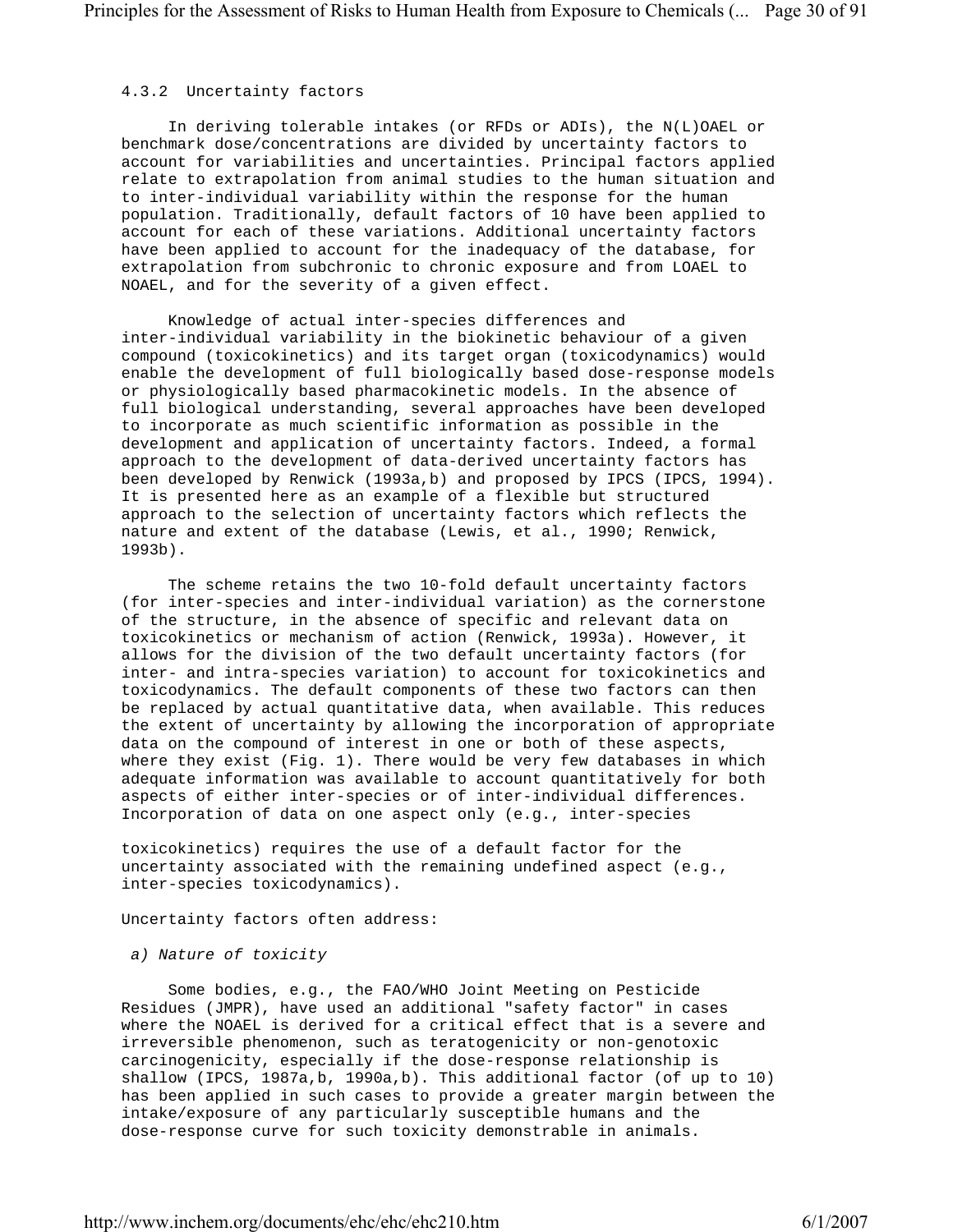However, for other types of toxic effect, for example, changes in organ weight or histopathology, a value of 1 (no further correction) would be appropriate.

# *b) Adequacy of the database*

 A minimum dataset that is considered adequate for risk assessment is generally established. This will vary according to the purpose of the assessment (e.g., screening level or full). Additional deficiencies in a toxicity database that increase the uncertainty of the extrapolation process have also been recognized by the use of an additional uncertainty factor. A value of 1 would be applied to an appropriate and complete database, but a higher factor would be considered necessary for barely adequate databases.

#### *c) LOAEL to NOAEL extrapolation*

 In situations where a NOAEL has not been achieved but data are of sufficient quality to be the basis of the risk assessment, then an extra uncertainty factor may be applied (Dourson & Stara, 1983). The magnitude of this factor (e.g., 3 or 10) should be based on the dose-response data.

# *d) Inter-species extrapolation*

 The inter-species uncertainty factor is not necessary if the NOAEL or risk assessment is based on human data. Where an assessment is based on data in animals, however, and in situations where there are appropriate compound-specific toxicokinetic and/or toxicodynamic data, the relevant default uncertainty factor for inter-species variation would be replaced by the data-derived factor (Renwick, 1993b). Data on physiologically based pharmacokinetic (PBPK) modelling should be included wherever possible; however, such information is available currently for only a small number of substances. If a data-derived



Fig. 1. Subdivision of the 100-fold uncertainty factor showing the relationship between the use of uncertainty factors (above the dashed line) and proposed subdivisions based on toxicokinetics and toxicodynamics (based on Renwick, 1993b). Actual data should be used to replace the default values if available.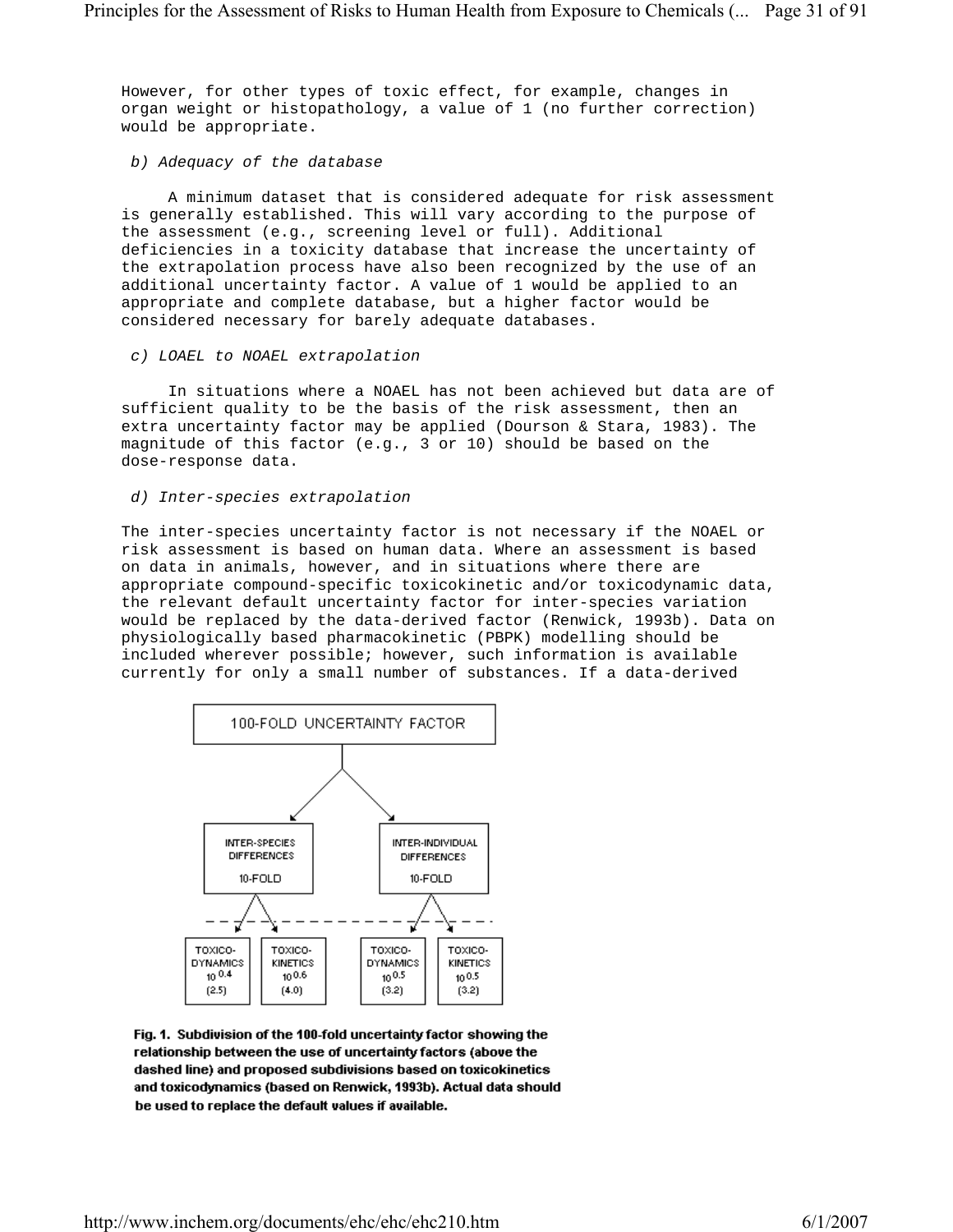factor is introduced, then the commonly used 10-fold factor would be replaced by the product of that factor and the remaining default factor.

 The composite default value of 10 has been criticized as inadequate, for example, to allow for metabolic processes in mice which can be related to body surface area (Calabrese et al., 1992); the introduction of data-derived uncertainty factors would allow the logical future development of more appropriate species specific defaults.

# *e) Inter-individual variability in humans*

 In situations where appropriate toxicokinetic and toxicodynamic data exist for a particular compound in humans, then the relevant uncertainty factor should be replaced by the data-derived factor (Renwick, 1993b). Data on PBPK modelling may also be able to contribute to this assessment. If a data-derived factor is introduced, then the commonly used 10-fold factor would be replaced by the product of the data-derived factor and the remaining default factor.

 Although the 10-fold default uncertainty factor is reasonable for most cases (Dourson & Stara, 1983), it has been criticised as inadequate for human variability especially when genetically determined differences in a bioactivation process may be involved (Calabrese, 1985; Goldstein, 1990). This concern reinforces the importance of using an approach that allows the incorporation of data on human variability in either toxicokinetics of the compound or the sensitivity to its mechanism of action.

 In addition to approaches aimed at incorporating as much biological data as possible in the derivation of uncertainty factors, probabilistic approaches have been investigated for the characterization of uncertainty (Baird et al., 1996; Price et al., 1997). Distributions can be developed on the basis of empirical relationships observed for, for example, variations between LOAELs and NOAELs and effect levels in subchronic versus chronic studies. Monte Carlo techniques can be used to integrate probabilities for the various areas of uncertainty.

# 4.4 Quantitative risk assessment for neoplastic (non-threshold) effects

# 4.4.1 Introduction

 A number of approaches have been adopted for characterization of dose-response in the assessment of genotoxic neoplastic effects, including quantitative extrapolation by mathematical modelling of the dose-response curve to estimate the risk at likely human intakes or exposures (low-dose risk extrapolation). Traditionally, where dose-response has been extrapolated into the low-dose range, this has been accomplished by the use of the linearized Armitage-Doll

 multi-stage model. Dose-response may also be estimated in a two-step process by straight linear extrapolation into the low-dose range from a modelled point on the dose-response curve. Other measures of dose-response include estimation of carcinogenic potency in the experimental range and division of effect levels by a margin of protection. In more recently developed biological models, different stages in the process of carcinogenesis have been incorporated and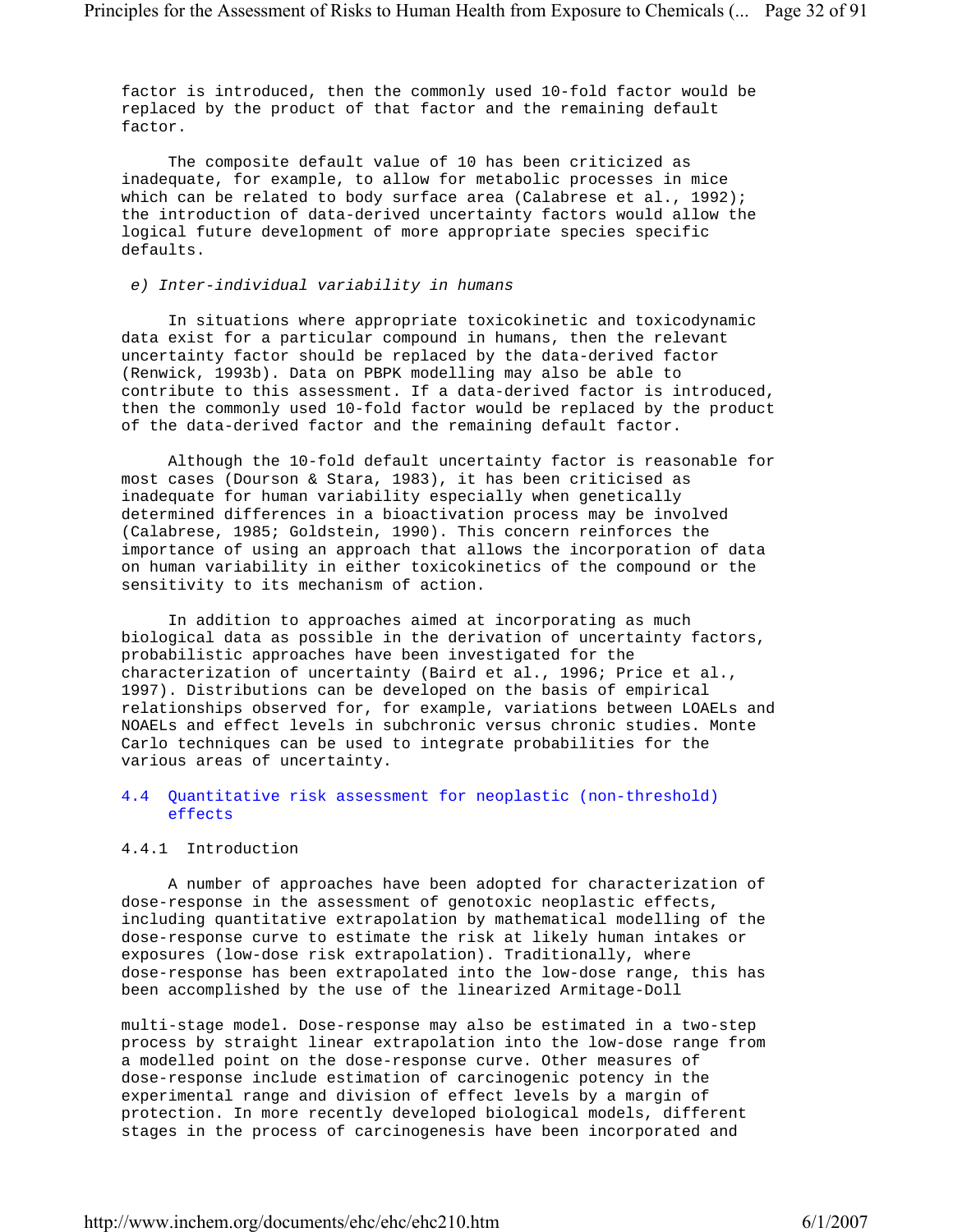time to tumour has been taken into account (Moolgavkar et al., 1988), although currently data are sufficient for application in only a limited number of cases. In some cases where data permit, the dose delivered to the target tissue has been incorporated into the dose-response analysis (PBPK modelling) (IPCS, 1993).

 In the same way as approaches adopted for non-neoplastic (threshold) effects, there are increasingly attempts to incorporate more of the scientific data in adopted approaches. For example, the proposed cancer guidelines issued by the US EPA (1996b), updating the previous guidelines (US EPA, 1986a), put emphasis on the full integration of mechanistic information and dose-response data. Depending on the mode of action, linear extrapolation into the low-dose range or, alternatively, a margin of exposure would be presented. The adequacy of the latter approach must be judged by criteria similar to those used in developing tolerable intakes/exposures for non-cancer effects.

# 4.4.2 Linear extrapolation

 Where data on the mechanism of tumour induction are not available, as a default, risks are often linearly extrapolated into the low-dose range. Previously (e.g., US EPA, 1986a) the linearized multistage model was widely adopted for such extrapolations for data from studies in animal species, whereas data from epidemiological studies were generally modelled using a multistage model with a linear term. More recently, curve fitting within the range of observation with extrapolation from the lower 95% confidence limits on a dose associated with a 10% extra risk (the LED<sub>10</sub>) has been recommended (US EPA, 1996a). Linear extrapolation is considered to be appropriate if available evidence supports a mode of action that is anticipated to be linear or, as a science policy default, there is no evidence of either linearity or non-linearity.

 Other approaches to linear extrapolation have been described in the literature. Gross et al. (1970) suggested a method based on discarding data at the upper end of the dose range until a linear model provides an adequate description of the remaining data. Van Ryzin (1980) suggested the use of any model that fits the data reasonably well to estimate the dose producing an excess risk of 1%, and then using simple linear extrapolation to lower doses. Gaylor & Kodell (1980) proposed fitting a model to the available data and then using linear extrapolation below the lowest dose at which observations were taken. Since the estimates at the lower doses might be unduly influenced by the choice of the model used in the experimental dose

 range, Farmer et al. (1982) suggested linear extrapolation below the lowest dose or the dose corresponding to an estimated risk of 1%, whichever was larger.

 A model-free procedure based on linear extrapolation below the lowest dose showing an increased (not necessarily statistically significant) risk has been proposed by Krewski et al. (1984, 1986) using linear extrapolation from all doses for which there were no statistically significant increases in tumour incidence above the baseline level, and selecting the smallest slope for low-dose risk estimation. Similarly, Gaylor (1987) considered the smallest slope obtained from all the possible combinations of data from the doses where the lowest dose was in the convex portion of the dose-response curve. In both cases, upper confidence limits on the slopes were used.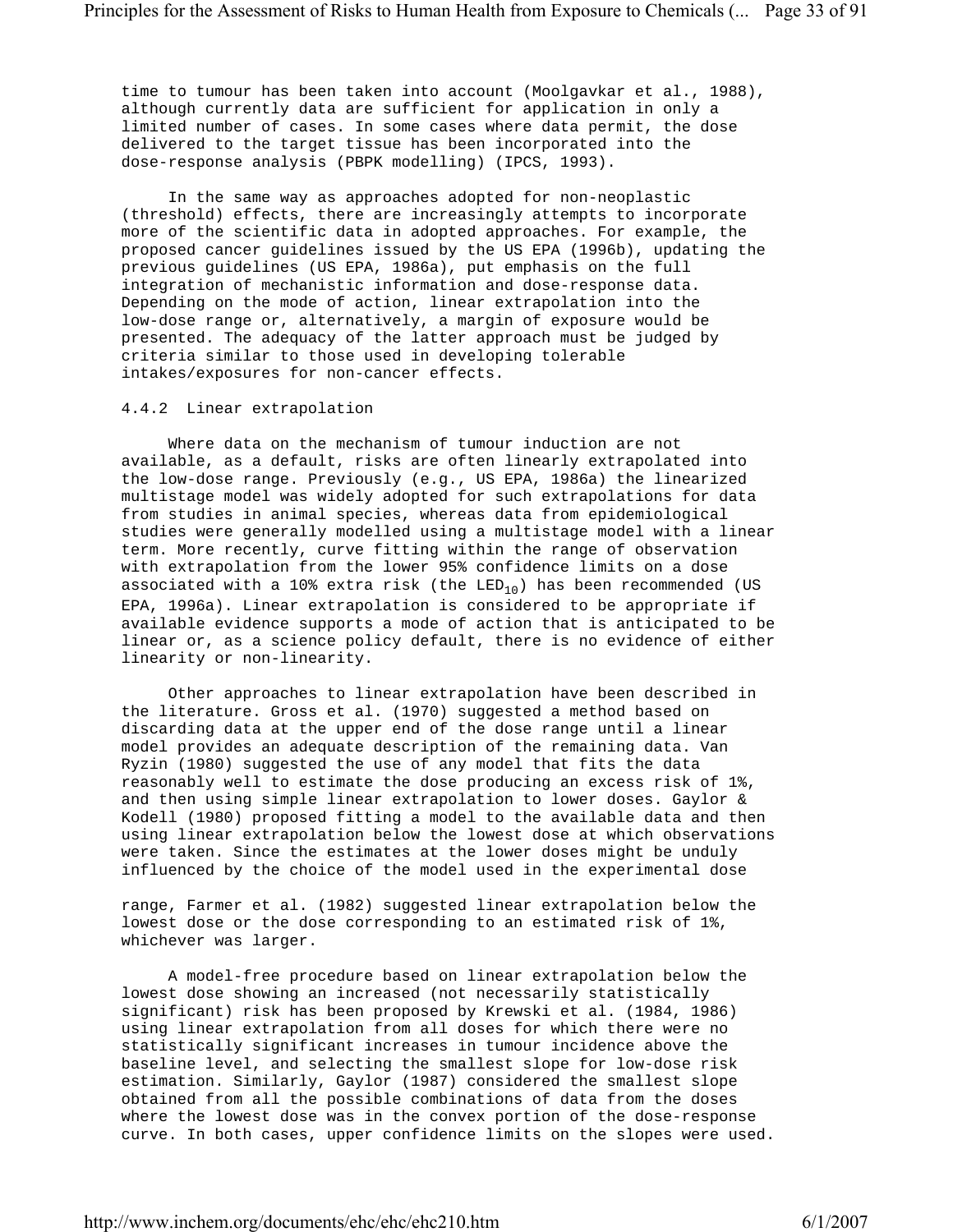A number of arguments have been advanced in support of the hypothesis of low-dose linearity (Krewski et al., 1986; Murdoch et al., 1987). For example, the class of additive background models considered by Crump et al. (1976) predicts low-dose linearity provided only that the response increases smoothly with dose. However, it is difficult to prove or disprove low-dose linearity experimentally even in bioassays involving extremely large numbers of animals (Gaylor et al., 1985). Indeed, dose-response curves for different types of tumours in mice following exposure to 2-acetylaminofluorene (2-AAF) in an  $ED_{01}$  study varied considerably.

 Often, linear extrapolation is criticized as being too conservative. For example, Bailar et al. (1988) demonstrated that a significant fraction of bioassays conducted for the National Toxicology Program indicate that, at high experimental doses, observed response rates are higher than those predicted by a linear model. They argue that, at low doses, the one-hit model may thus not be conservative in some cases. However, these observations are not necessarily inconsistent since, at low doses, the linear term predominates. Crump et al. (1976), Peto (1978) and Hoel (1980) argue that low-dose linearity occurs when substances augment existing carcinogenic processes. The formation of DNA adducts, which may be predictive of certain tumours induced by genotoxic carcinogens, has often been observed to be linear at very low doses (Poirier & Beland, 1987). Based on these considerations, it is unclear whether an estimate based on a linear approximation over- or under-estimates the true risk.

 The outcome of low-dose extrapolation is the resulting lifetime cancer risk associated with estimated exposure for a particular population. In view of the considerable uncertainties in extrapolating results over several orders of magnitude, in the absence of information on mechanisms of tumour induction, specification of risks in terms of predicted incidence or numbers of excess deaths per unit of the population implies a degree of precision that is considered misleading by some (e.g., Health Canada, 1994).

# 4.4.3 Estimation of potency in the experimental range

 For assessment of Priority Substances under the Canadian Environmental Protection Act (CEPA), e.g., for genotoxic carcinogens, a Tumorigenic Dose or Concentration<sub>05</sub> (TD<sub>5</sub>) has been adopted as the measure of dose-response (Health Canada, 1994; Meek et al., 1994). It is the intake or concentration associated with a 5% incidence of tumours in experimental studies on animals or epidemiological studies on human populations. It serves as the basis for development of an Exposure/Potency Index (EPI) which is the estimated daily human intake or exposure divided by the TD<sub>5</sub>. A calculated EPI of  $10^{-6}$  represents a one million fold difference between human exposure and that at the lower end of the dose-response curve, on which the estimate of potency is based.

 Any model that fits the empirical data well is likely to provide a reasonable estimate of the TD<sub>5</sub>. Choice of the model may not be critical since estimation is within the observed dose range, thereby avoiding the numerous uncertainties associated with low-dose extrapolation. Wherever possible, and if considered appropriate, information on pharmacokinetics, metabolism and mechanisms of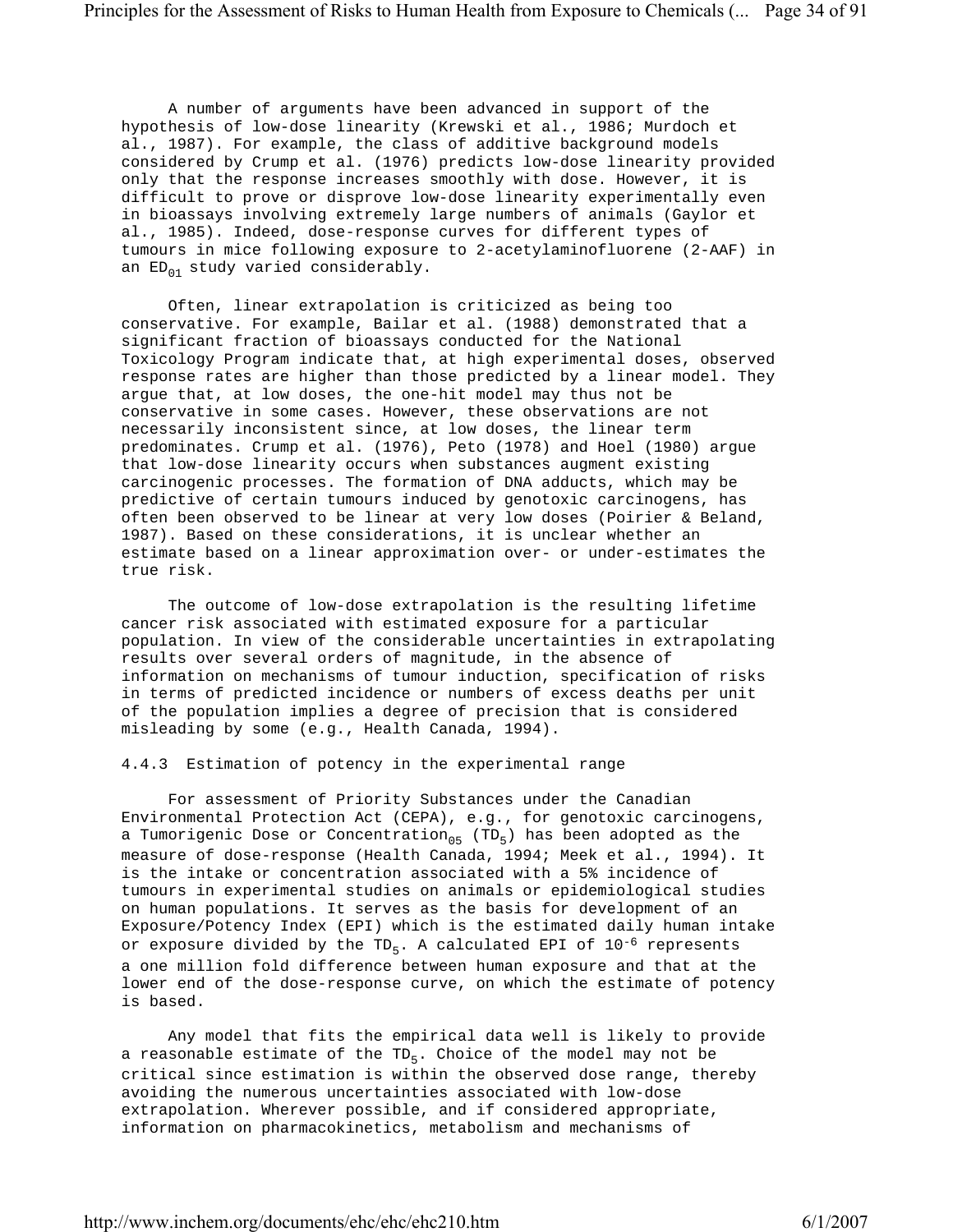carcinogenicity and mutagenicity is incorporated into the quantitative estimates of potency derived particularly from studies in animals (to provide relevant scaling of potency for human populations). The value of 5% is arbitrary; selection of another value would not affect the relative potencies for each of a range of compounds. Indeed, in the literature, others have proposed the  $TD_{50}$  (Peto et al., 1984) and the  $TD_{25}$  (Allen et al., 1988; Dybing & Huitfeldt, 1992; Dybing et al., 1997). The Committee on Carcinogenicity of Chemicals in Food, Consumer Products and the Environment in the United Kingdom has concluded that the TD<sub>50</sub> is the most practical quantitative estimate of carcinogenic potency for the ranking of genotoxic carcinogens (UK DOH, 1995).

 If there is no evidence for linearity, and there is sufficient evidence to support an assumption of non-linearity for the carcinogenic response, US EPA (1996a) recommends estimation of a margin of exposure, which is the  $LED_{10}$  or other point of departure divided by the environmental exposure of interest. It should be noted, however, that this contrasts with the approach in Canada and Europe, where characterization of potency within the experimental range is considered appropriate for carcinogens, whereas the default in the USA is linear. Indeed the Committee on Carcinogenicity of Chemicals in Food, Consumer Products and the Environment in the United Kingdom concluded that potency indices are not appropriate for the ranking of non-genotoxic carcinogens. Rather for non-genotoxic compounds, the emphasis should be on understanding mechanisms and their relevance to humans.

4.4.4 Two-stage clonal expansion model

 This approach is based on the two-stage model of carcinogenesis, in which it is hypothesized that chemical carcinogenesis occurs in two steps. Cells are initiated following the occurrence of genetic damage

 in one or more cells in the target tissue. Such initiated cells may then undergo malignant transformation to give rise to a cancerous lesion. The rate of occurrence of such lesions may be increased by subsequent exposure to a promoter, which serves to increase the pool of initiated cells through mechanisms that result in clonal expansion.

 Mathematical formulations of this process have been presented by Moolgavkar et al. (1988) and Chen & Farland (1991). This stochastic birth-death-mutation model assumes that two mutations, each occurring at the time of cell division, are necessary for a normal cell to become malignant. Initiating activity may be quantified in terms of the rate of occurrence of the first mutation. The overall rate of occurrence of the second mutation describes progression to a fully differentiated cancerous lesion. Promotional activity is measured by the difference in the birth and death rates of initiated cells. In the absence of promotional effects and variability in the pool of normal cells, the two-stage birth-death-mutation model reduces to the classical two-stage model.

 It should be noted, however, that there are currently few cases where data are sufficient to permit application of such a model.

4.4.5 Proportional analyses - carcinogenic and non-neoplastic effects

 There have been several investigations of the possibility of predicting potency for particular types of toxicity from data on other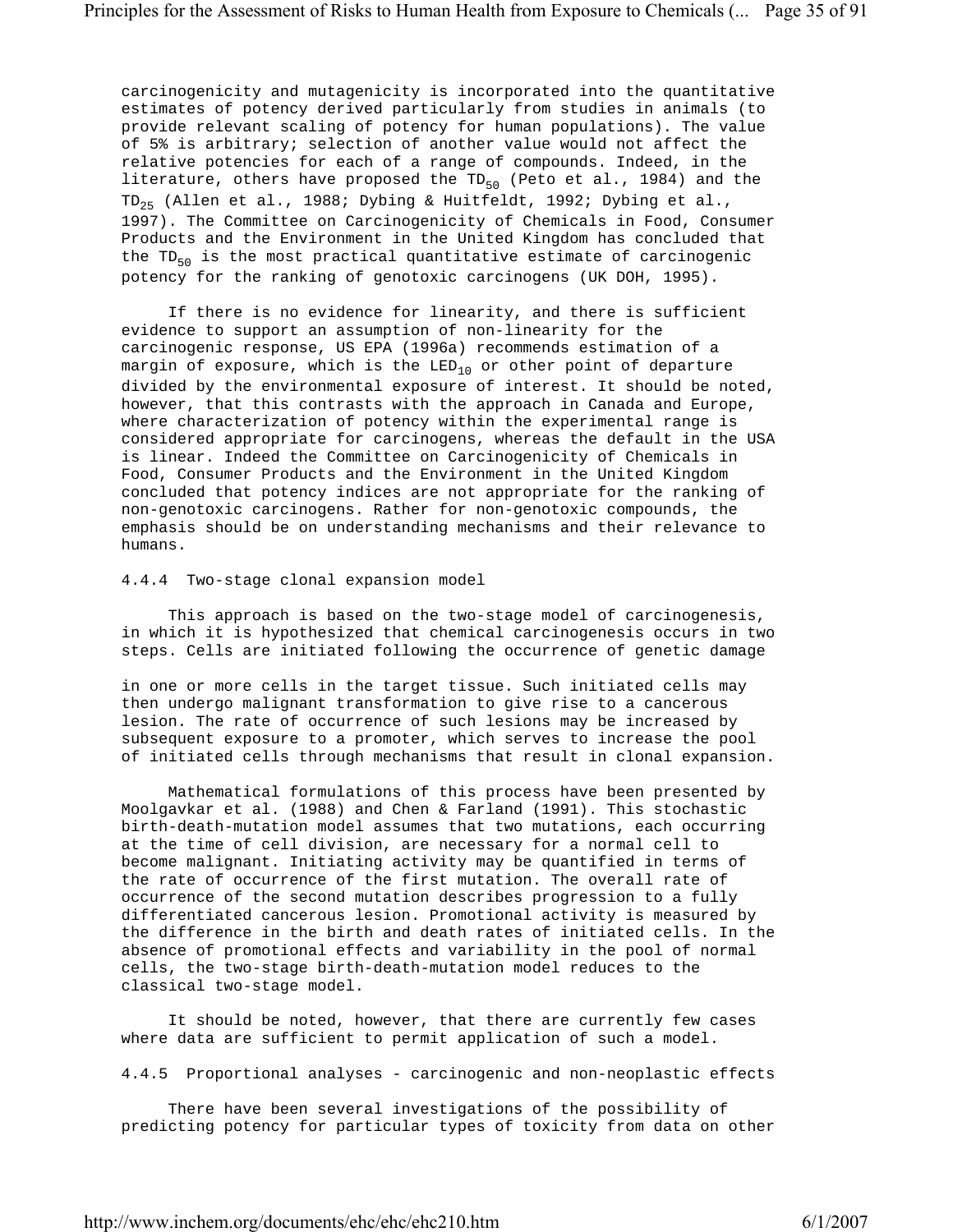types of toxicity, including work by Tennant et al. (1987), Portier (1988), Travis et al. (1990a,b, 1991), Zeiger et al. (1990) and Haseman & Clark (1990). Such approaches have been necessary due, for example, to the high cost and degree of difficulty of long-term or carcinogenic bioassays. However, it is important to note that correlations between potencies for different types of effects may be artificially strengthened by dose selection (e.g., the top dose in carcinogenic bioassays is often the maximum tolerated dose, selected to elicit small reductions in body weight).

### 5. EXPOSURE ASSESSMENT

 The objective of exposure assessment is to determine the nature and extent of contact with chemical substances experienced or anticipated under different conditions. Approaches for assessing exposure and characterizing uncertainties/variability in resulting estimates presented here are derived primarily from the Exposure Assessment Guidelines (US EPA, 1986b, 1992).

# 5.1 Definition of exposure and related terms

 Although there is reasonable agreement that human exposure means contact with the chemical or agent (Allaby, 1983; Environ, 1988; Hodgson et al., 1988), there has not yet been widespread agreement as to whether this means contact with (a) the visible exterior of the person (skin and openings into the body such as mouth and nostrils), or (b) the so-called exchange boundaries where absorption takes place (skin, lung, gastrointestinal tract). These different definitions have led to some ambiguity in the use of terms and units for quantifying exposure. In 1992, The US EPA published Guidelines (US EPA, 1992) defining exposure as taking place at the visible external boundary, as in (a) above.

 Under this definition, it is helpful to think of the human body as having a hypothetical outer boundary separating inside the body from outside the body. This outer boundary of the body is the skin and the openings into the body such as the mouth, the nostrils, and punctures and lesions in the skin. Exposure to a chemical is the contact of that chemical with the outer boundary. An exposure assessment is the quantitative or qualitative evaluation of that contact, which includes consideration of the intensity, frequency and duration of contact, the route of exposure (e.g., dermal, oral or respiratory), rates (chemical intake or uptake rates), the resulting amount that actually crosses the boundary (a dose), and the amount absorbed (internal dose). The Commission of the European Communities (EC, 1996) presented a similar definition for exposure assessment: the determination of the emissions, pathways and rates of movement of a substance and its transformation or degradation, in order to estimate the concentrations/ doses to which human populations or environmental spheres (water, soil and air) are or may be exposed.

 Depending on the purpose of an exposure assessment, the numerical output may be an estimate of the intensity, rate, duration and frequency of contact exposure or dose (the resulting amount that actually crosses the boundary). For risk assessments based on dose-response relationships, the output usually includes an estimate of dose.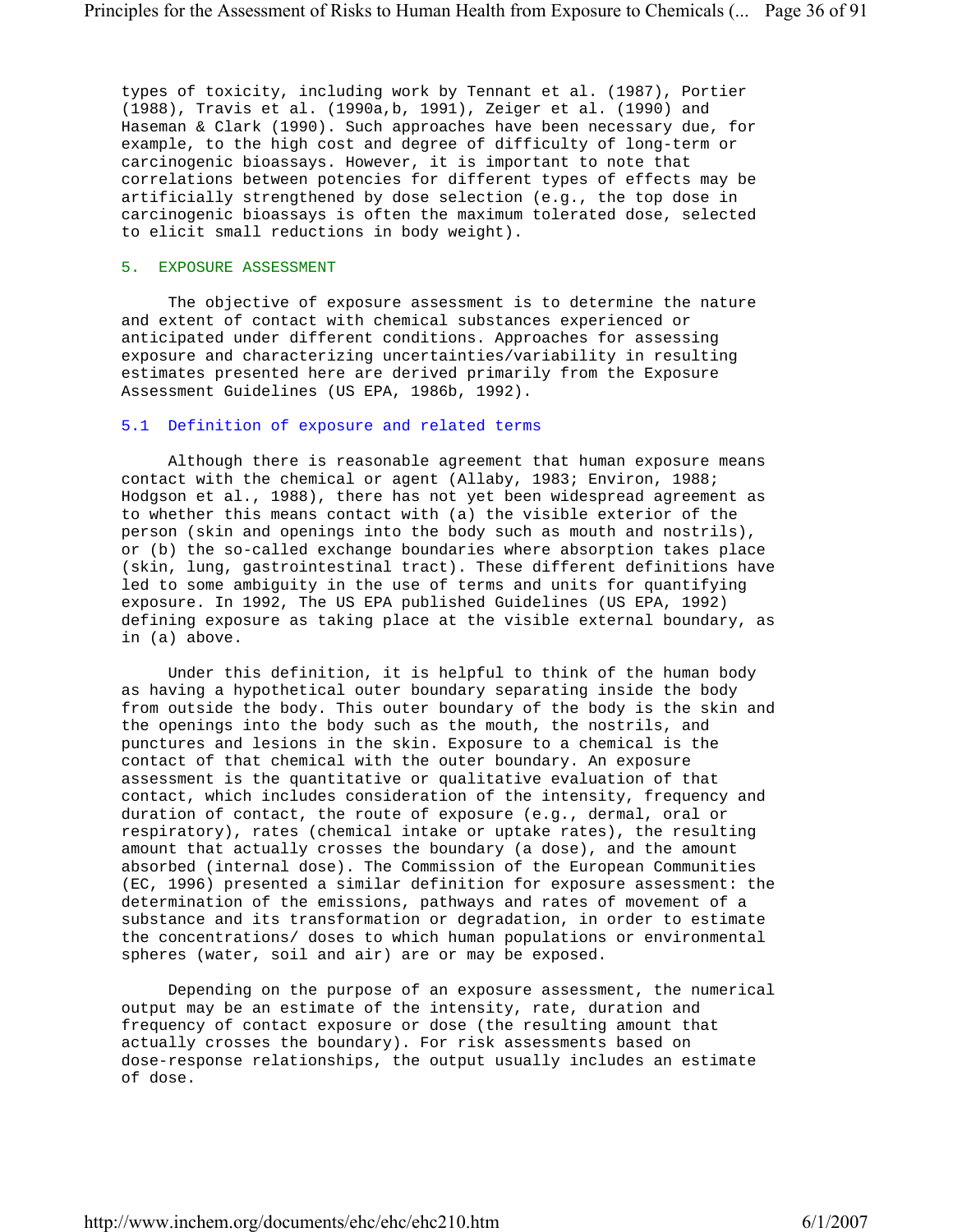

Fig. 2. Environmental health paradigm showing the role of exposure (adapted from Sexton et al. (1995) and IPCS (1993))

# 5.2 Exposure and dose

 Most of the time, the chemical coming into contact with the outer boundary of the body is contained in air, water, soil, a product or a transport or carrier medium; the chemical concentration in these media at the point of contact is the concentration, on which exposure estimates are based. Exposure over a period of time can be represented by a time-dependent profile of the exposure concentration. The area under the curve of this profile is the magnitude of the exposure, in concentration-time units (Lioy, 1990; US NRC, 1990):

$$
E = \int_{t_1}^{t_2} C(t) dt
$$
 (1)

where E is the magnitude of exposure,  $C(t)$  is the exposure concentration as a function of time, and t is time,  $t_2-t_1$  being the exposure duration (ED). If ED is a continuous period of time (e.g., a day, week, year, etc.), then C(t) may be zero during part of this time. Integrated exposures are done typically for a single individual, a specific chemical, and a particular pathway or exposure route over a given time period.

 The integrated exposures for a number of different individuals (a population or population segment, for example), may then be displayed in a histogram or curve (usually, with integrated exposure increasing along the abscissa or x-axis, and the number of individuals at that integrated exposure increasing along the ordinate or y-axis). This histogram or curve is a presentation of an exposure distribution for that population or population segment.

 Applied dose is the amount of a chemical at the absorption barrier (skin, lung, gastrointestinal tract) available for absorption. Usually, it is very difficult to measure the applied dose directly, as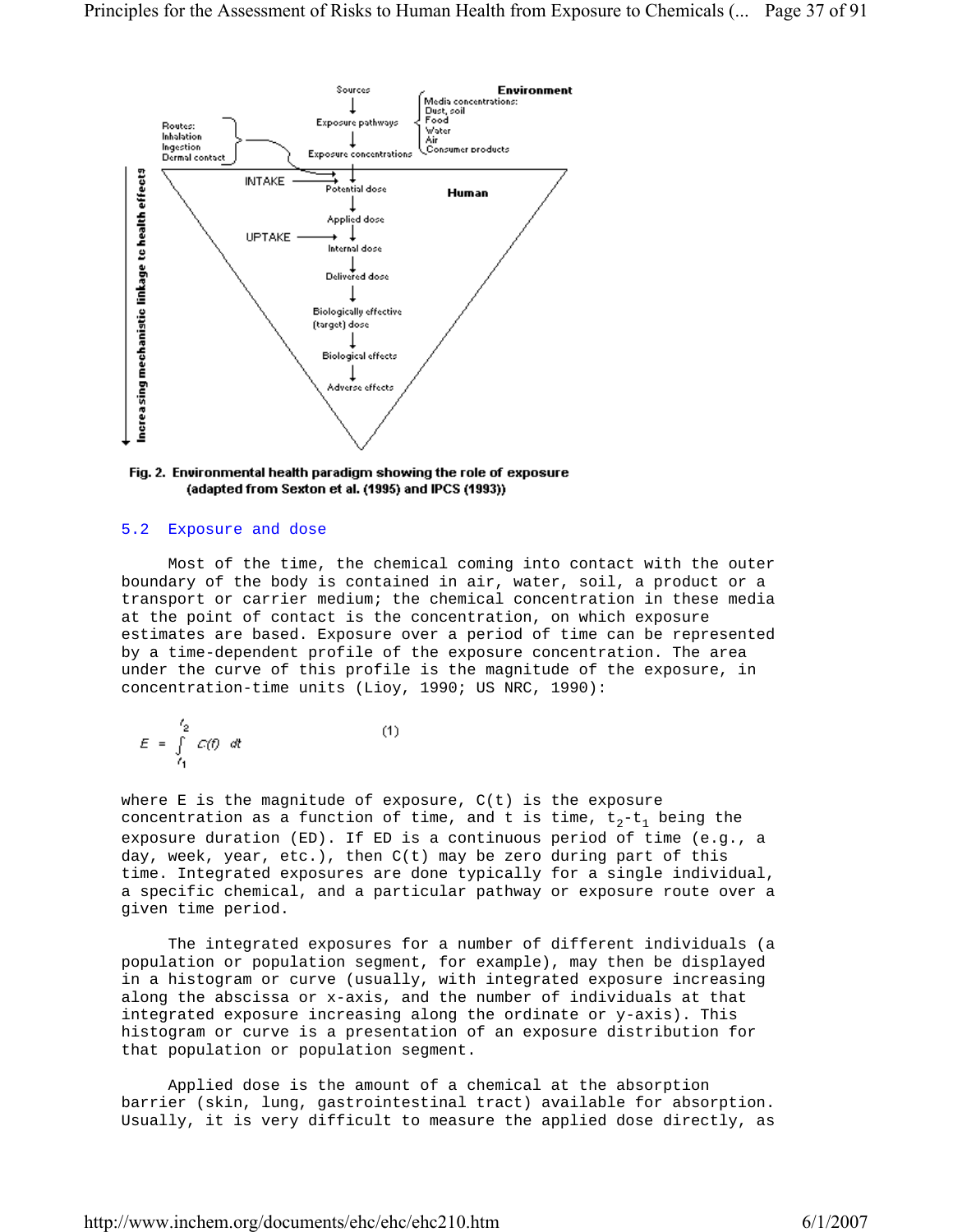many of the absorption barriers are internal to the human and are not localized in such a way as to make measurement easy. An approximation of applied dose can be made, however, using the concept of potential dose (Lioy, 1990; US NRC, 1990). Potential dose is simply the amount of the chemical ingested, inhaled or in material applied to the skin.

 For the dermal route, potential dose is the amount of chemical applied or the amount of chemical in the medium applied, e.g., as a small amount of particulate deposited on the skin. It should be noted that as not all of the chemical in the particulate is in contact with the skin, this differs from exposure (the concentration in the particulate multiplied by the time of contact) and applied dose (the amount in the layer actually touching the skin).

 The applied dose, or the amount that reaches the exchange boundaries of the skin, lung or gastrointestinal tract, may often be less than the potential dose if the material is only partly bioavailable. This will depend, for example, on the form in which the compound is administered (e.g., neat or in vehicle on skin). Where data on bioavailability are known, adjustments to the potential dose to convert it to applied dose and internal dose may be made. For example, chemicals reaching their target through the gastrointestinal tract can be metabolized in the anaerobic conditions of the lower colon prior to absorption. Bioavailability via various routes of exposure may also vary. For example, intestinal absorption results in a first pass effect that may lead to metabolic detoxication or activation by the liver.

 The amount of a chemical that has been absorbed and is available for interaction with biologically significant receptors is called the internal dose. Once absorbed, the chemical can undergo metabolism, storage, excretion or transport within the body. The amount transported to an individual organ, tissue or fluid of interest is termed the delivered dose. The delivered dose may be only a small part of the total internal dose. The biologically effective dose, or the amount that actually reaches cells, sites or membranes where adverse effects occur (US NRC, 1990), may only be a part of the delivered dose. Currently, most risk assessments dealing with environmental chemicals (as opposed to pharmaceutical assessments) use dose-response relationships based on potential (administered) dose or internal dose, since the pharmacokinetics necessary to base relationships on the delivered dose or biologically effective doses are not available. This may change in the future, as more becomes known about the pharmacokinetics of environmental chemicals.

 Doses are often presented as dose rates, or the amount of a chemical dose (applied or internal) per unit time (e.g., mg/day), for instance, as dose rates on a per-unit-body-weight basis (e.g., mg/kg per day).

 The general equation for potential dose for intake processes, e.g., inhalation and ingestion, is simply the integration of the chemical intake rate (concentration of the chemical in the medium multiplied by the intake rate of the medium, C x IR) over time:

$$
D_{pot} = \int_{\ell_1}^{\ell_2} C(\ell) \, iR(\ell) \, dt \tag{2}
$$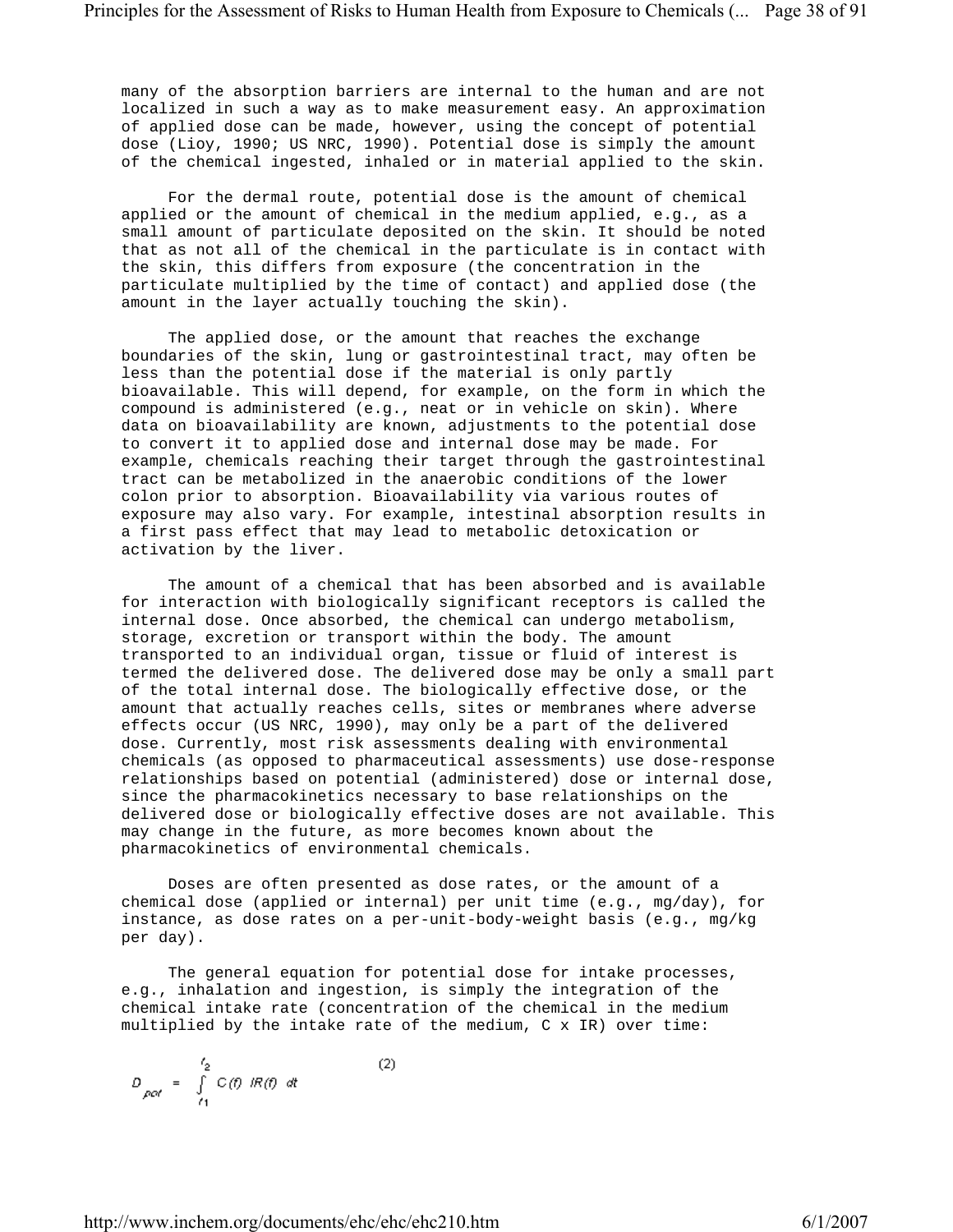where  $D_{pot}$  is potential dose and IR(t) is the ingestion or inhalation rate.

The quantity  $t_2-t_1$ , as before, represents the period of time over which exposure is being examined, or the exposure duration (ED). The exposure duration may contain times where the chemical is in contact with the person, and also times when C(t) is zero. Contact time represents the actual time period where the chemical is in contact with the person. For cases such as ingestion, where actual contact with food or water is intermittent, and consequently the actual contact time may be small, the intake rate is usually expressed in terms of a frequency of events (e.g., 8 glasses of water consumed per day) multiplied by the intake per event (e.g., 250 ml of water per glass of water consumed). Intermittent air exposures (e.g., 8 h exposed/day multiplied by one cubic metre of air inhaled/hour) can also be expressed easily using exposure duration rather than contact time. Hereafter, the term exposure duration will be used in the examples below to refer to the term  $t_2-t_1$ , since it occurs frequently in exposure assessments and it is often easier to use.

 Equation 2 can also be expressed in discrete form as a summation of the doses received during various events i:

$$
D_{pot} = \sum_{j} C_j \cdot iR_j \cdot ED_j \tag{3}
$$

where ED<sub>i</sub> is the exposure duration for event i. If C and IR are nearly constant (which is a good approximation if the contact time is very short), equation 4-3 becomes:

$$
D_{pot} = \overline{C} \cdot \overline{R} \cdot ED \tag{4}
$$

 $\mathcal{L}=\mathcal{L}=\mathcal{L}$ 

where ED is the sum of the exposure durations for all events, and C

 $\mathcal{L}=\mathcal{L}=\mathcal{L}=\mathcal{L}=\mathcal{L}=\mathcal{L}=\mathcal{L}=\mathcal{L}=\mathcal{L}=\mathcal{L}=\mathcal{L}=\mathcal{L}=\mathcal{L}=\mathcal{L}=\mathcal{L}=\mathcal{L}=\mathcal{L}=\mathcal{L}=\mathcal{L}=\mathcal{L}=\mathcal{L}=\mathcal{L}=\mathcal{L}=\mathcal{L}=\mathcal{L}=\mathcal{L}=\mathcal{L}=\mathcal{L}=\mathcal{L}=\mathcal{L}=\mathcal{L}=\mathcal{L}=\mathcal{L}=\mathcal{L}=\mathcal{L}=\mathcal{L}=\mathcal{$ 

 and IR are the average values for these parameters. Equation 4 will not necessarily hold in cases where C and IR vary considerably. In those cases, equation 3 can be used if the exposure can be broken out into segments where C and IR are approximately constant. If even this condition cannot be met, equation 2 may be used.

 For risk assessments, estimates of dose should be expressed in a manner that can be compared with available dose-response data. Frequently, dose-response relationships are based on potential dose (called administered dose in animal studies), although dose-response relationships are sometimes based on internal dose.

 Doses may be expressed in several different ways. Solving equations 2, 3 or 4 for example, gives a total dose accumulated over the time in question. The dose per unit time is the dose rate, which has units of mass/time (e.g., mg/day). Because intake and uptake can vary, dose rate is not necessarily constant. An average dose rate over a period of time is a useful number for many risk assessments.

 Exposure assessments take into account the time scale related to the biological response studied, unless the assessment is intended to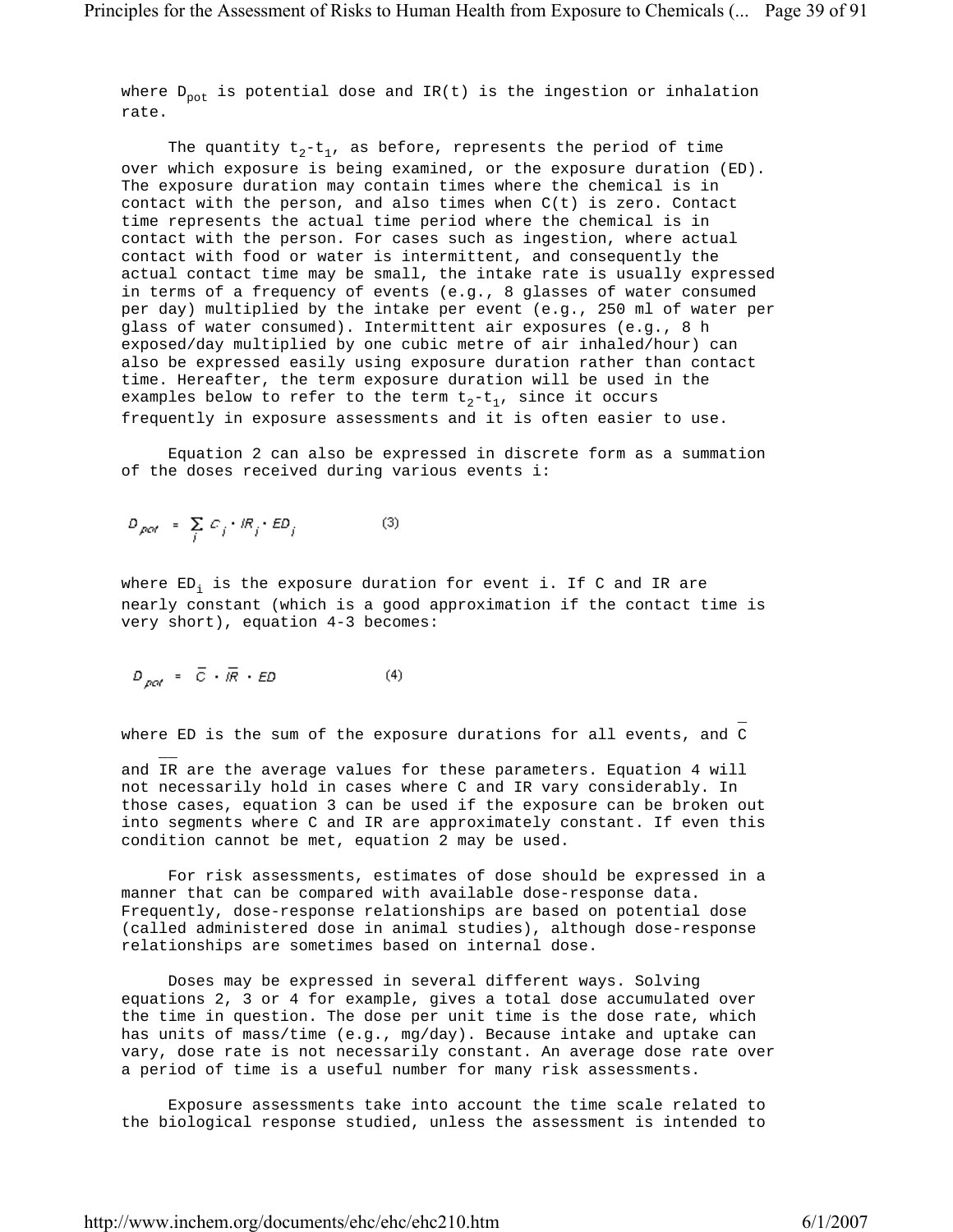provide data on the range of biological responses (US NRC, 1990). For developmental toxicity effects, a single short-term exposure can cause the adverse health effects. For many non-cancer effects, risk assessments consider the period of time over which the exposure occurred, and often, if there are no excursions in exposure that would lead to acute effects, average exposures or doses over the period of exposure are sufficient for the assessment. These averages are often in the form of average daily doses (ADDs) expressed, for example, in mg/kg body weight per day.

An ADD can be calculated from equation 2 by averaging  $D_{pot}$  over body weight and an averaging time, provided the dosing pattern is known so that the integral can be solved. It is unusual to have such data for human exposure and intake over extended periods of time, so some simplifying assumptions are commonly used. Using equation 4 instead of 2 or 3 involves making steady-state assumptions about C and IR, but this makes the equation for ADD easier to solve. For intake processes, then, using equation 4, this becomes:

$$
ADD_{pot} = [\overline{C} \cdot \overline{IR} \cdot ED]/[BW \cdot AT] \qquad (5)
$$

where  $ADD_{pot}$  is the average daily potential dose, BW is body weight, and AT is the time period over which the dose is averaged (converted

\_

 to days). As with equation 4, the exposure concentration C is best expressed as an estimate of the arithmetic mean regardless of the distribution of the data. Again, using average values for C and IR in equation 5 assumes that C and IR are approximately constant.

 For effects such as cancer, where the biological response is usually described in terms of lifetime probabilities, even though exposure does not occur over the entire lifetime, doses are often presented as lifetime average daily doses (LADDs). The LADD takes the form of equation 6, with lifetime (LT) replacing the averaging time  $(AT):$ 

 $ADD_{\text{ant}} = [\overline{C} \cdot \overline{R} \cdot ED]/[BW \cdot LT]$  (6)

# 5.3 Approaches to quantification of exposure

 Exposure (or dose) is assessed generally by one of the following approaches:

- a) The exposure can be measured at the point of contact (the outer boundary of the body) while it is taking place, measuring both exposure concentration and time of contact and integrating them (point-of-contact or personal measurement);
- b) The exposure can be estimated by separately evaluating the exposure concentration and the time of contact, then combining this information (scenario evaluation);
- c) The exposure can be estimated from dose, which in turn can be reconstructed through internal indicators (biomarkers, body burden, excretion levels, etc.) after the exposure has taken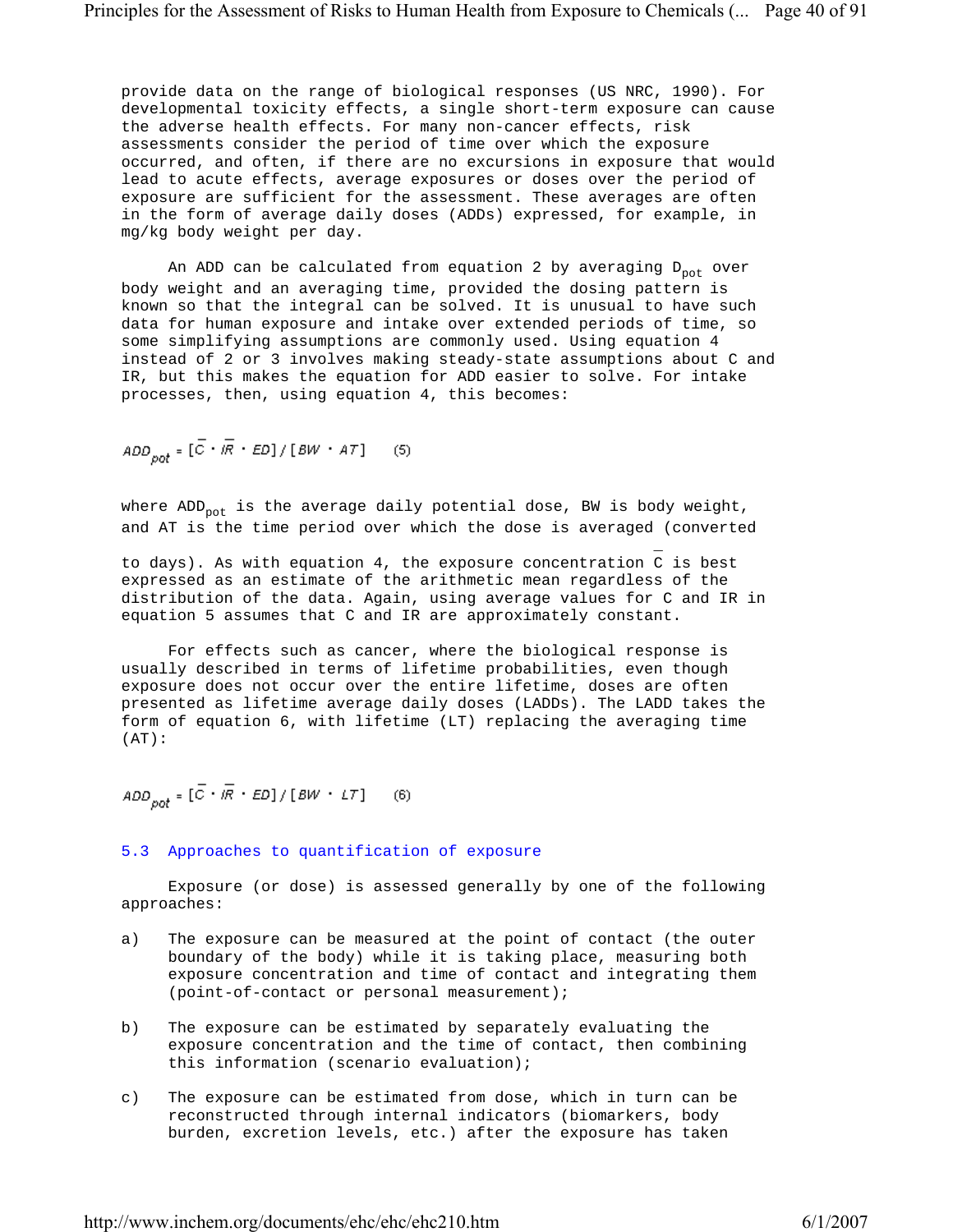place (reconstruction).

 These three approaches to quantification of exposure (or dose) are independent, as each is based on different data. This offers the opportunity of checking the accuracy of exposure estimated by one approach through use of an independent approach, where data permit. The independence of the three methods is a useful concept in verifying or validating results. Each of the three has strengths and weaknesses; using them in combination can considerably strengthen the credibility of an exposure or risk assessment.

# 5.3.1 Measurement at point of contact (personal monitoring)

 Point-of-contact exposure measurement evaluates the exposure as it occurs, by measuring the chemical concentrations at the interface between the person and the environment as a function of time, resulting in an exposure profile. The best known example of the point-of-contact measurement is the radiation dosimeter. This small badge-like device measures exposure to radiation as it occurs and provides an integrated estimate of exposure for the period of time over which the measurement has been taken. Another example is the Total Exposure Assessment Methodology (TEAM) studies (US EPA, 1987a) conducted by the EPA and similar multimedia exposure studies in Canada (Otson et al., 1996). In the TEAM studies, a small pump with a collector and absorbent was attached to a person's clothing to measure his or her exposure to airborne solvents or other pollutants as it occurred. A third example is the carbon monoxide (CO) point-of-contact measurement studies where subjects carried a small CO measuring device for several days (US EPA, 1984). Dermal patch studies and duplicate meal studies are also point-of-contact measurement studies. In all of these examples, the measurements are taken at the interface between the person and the environment while exposure is occurring. Use of these data for estimating exposures or doses for periods that differ from those for which the data are collected (e.g., for estimates of lifetime exposures) will require some assumptions.

 The strength of this method is that it measures exposure directly, and providing that the measurement devices are accurate, is likely to give the most accurate exposure value for the period of time over which the measurement was taken. It is often expensive, however, and measurement devices and techniques do not currently exist for all chemicals. This method may also require assumptions to be made concerning the relationship between short-term sampling and long-term exposures, if appropriate. This method is also not source-specific, a limitation when particular sources will need to be addressed by risk managers.

# 5.3.2 Scenario evaluation method (time activity and monitoring/modelling)

 In exposure scenario evaluation, the assessor attempts to determine the concentrations of chemicals in a medium or location and link this information with the time and ways that individuals or populations come into contact with the chemical. The set of assumptions about how this contact takes place is an exposure scenario.

 The first step in a scenario evaluation is usually to characterize the contaminant concentration in the media of concern at the point where contact occurs. This is typically accomplished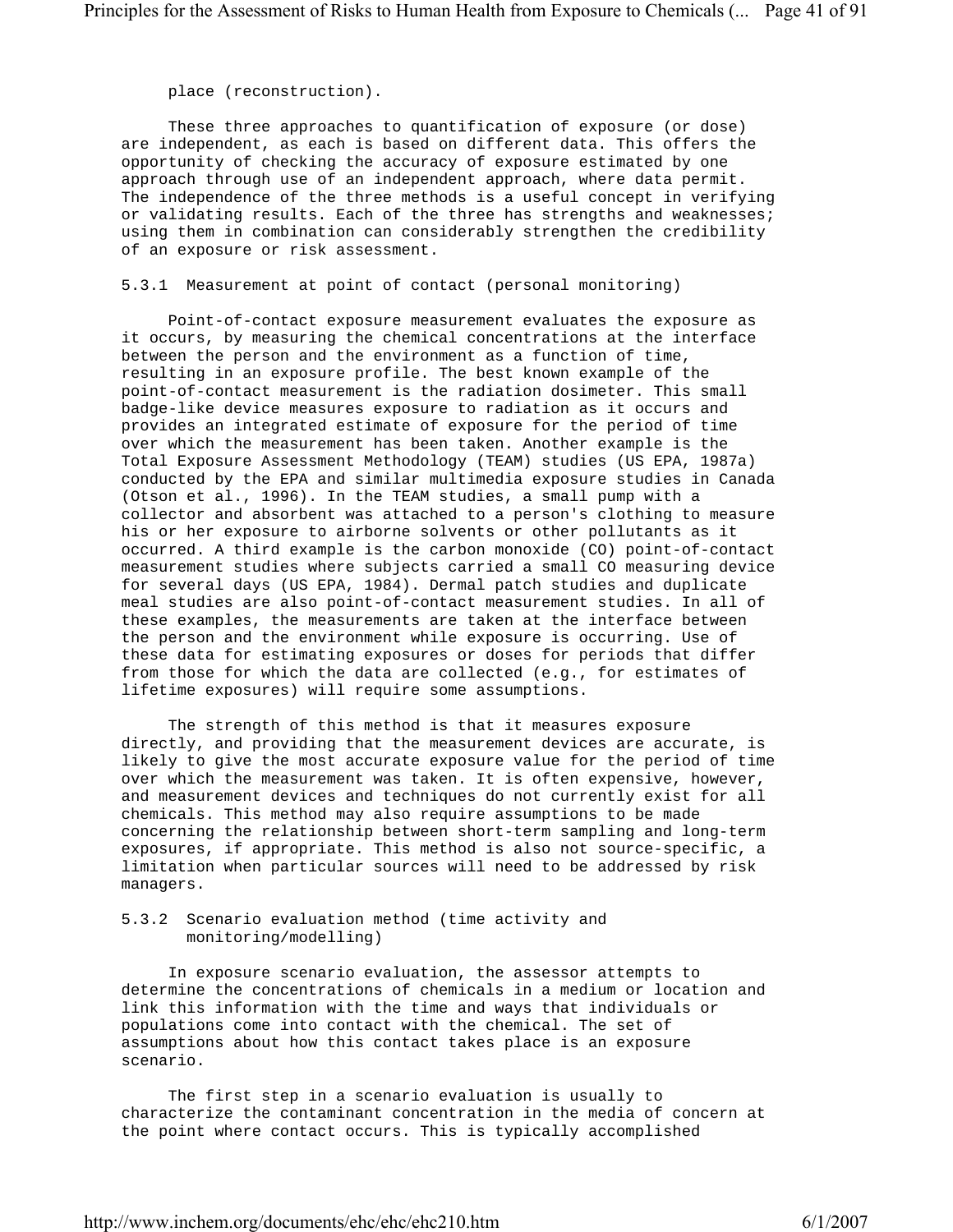indirectly by measuring, modelling or using existing data on concentrations in the bulk media, rather than at the true point of contact. An example of a scenario evaluation is presented in Table 1. Since the concentration in the bulk medium is not the same as the exposure concentration, this is a clear source of potential error in the exposure estimate. Generally, the closer the medium can be measured to the point of contact (in both space and time), the less uncertainty there is in the characterization of exposure concentration. Where monitoring data are inadequate, fate models are typically used to estimate chemical concentrations. These models can span a wide range of complexity in terms of spatial dimensions and temporal assumptions (i.e. steady-state versus non-steady-state). Types of fate models include:

- simple dilution models where a measured concentration in an effluent is divided by a dilution factor or the chemical release rate is divided by the bulk flow rate of the medium;
- equilibrium models which predict the distribution of a chemical in the environment based on partitioning ratios or fugacity (the escaping tendency of a chemical from one environmental phase to another);
- \* dispersion models which predict reductions in concentrations from point sources based on assumed mathematical functions or dispersion properties of the chemical;
- \* transport models which predict concentration changes over distance and can represent dispersion, biochemical degradation and absorption.

 Compilations of existing environmental fate models have been published (OECD, 1989, 1991a; Braat et al., 1991; ECETOC, 1992, 1993; RIVM, 1994). The US EPA has produced a software system called the Integrated Model Evaluation System (IMES) to help assessors select the fate model best suited to their needs (US EPA, 1992). The software prompts users to answer a variety of questions about their needs and then lists the models that have matching features. The system has information on over 150 models representing all media (air, surface water and groundwater). Model information includes descriptions of the model type, computer requirements, validation testing and contact for obtaining a copy. The Netherlands National Environmental Policy Plan Uniform System for the Evaluation of Substances (USES) is a decision-support system for the rapid quantitative assessment of the hazards and risks of chemicals, including new substances, agricultural pesticides and biocides (RIVM, 1994). USES has been the basis for the development of the European Union System for the Evaluation of Substances (EUSES).

 The reliability of modelled estimates of chemical concentration in the general environment depends on how well the model assumptions match reality (i.e. how realistic are the assumptions such as steady-state conditions and homogenous media properties), whether the model performance has been demonstrated under conditions similar to those of concern; and the quantity and quality of input data. Modelling efforts which use input values derived primarily on the basis of default assumptions are generally most useful for screening purposes to highlight areas in which specific additional data are required to estimate exposure more accurately. Further discussion about model uncertainty can be found below.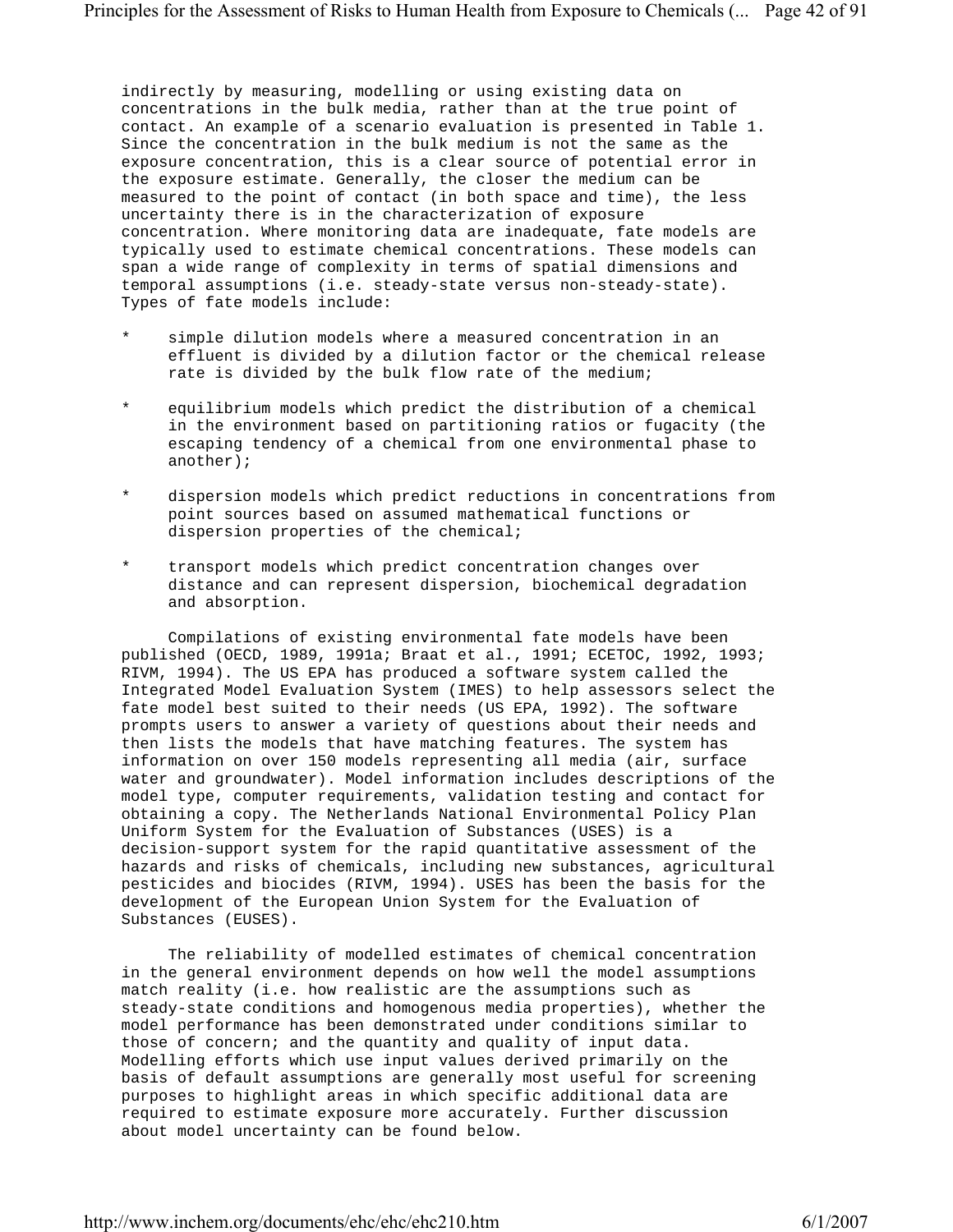The next steps involve identifying who is exposed and developing estimates of the frequency and duration of exposure. Like chemical concentration characterization, this is usually done indirectly by use of demographic data, survey statistics, behaviour observation, activity diaries, activity models or, in the absence of more substantive information, assumptions about behaviour. When estimating potential dose, this step also involves estimating how much contact occurs. Table 2 shows examples of standardized reference values for body weights, fluid intake and respiratory volumes. This type of data is also summarized in the Exposure Factors Handbook (US EPA, 1997). This Handbook includes information on consumption rates for various food types, fish ingestion, soil ingestion, dermal contact with soils, body surface area, lifetime, body weight, inhalation rate, breast milk ingestion rate, and activity patterns (time spent swimming, bathing time, time indoors/outdoors, time in vehicles, etc.). For each factor, descriptions are provided of the average values and the variability in the general population. Values are recommended for each factor, with a qualitative indication of the supporting weight of evidence.

 Table 1. Estimated daily intake of inorganic fluoride (mg/kg body weight per population of Canada (from Liteplo et al., 1994)

| Route of exposure                                   | 0-6 months <sup>a</sup> | 7 months-4 years <sup>b</sup> |  |
|-----------------------------------------------------|-------------------------|-------------------------------|--|
|                                                     |                         |                               |  |
| Ambient air <sup>f</sup>                            | 0.01                    | 0.01                          |  |
| Food <sup>g</sup>                                   | $14 - 92$               | 22                            |  |
| Breast milkh                                        | $0.5 - 1.1$             |                               |  |
| Soil <sup>i</sup>                                   | $0.03 - 1.6$            | $0.02 - 1.2$                  |  |
| "Fluoridated" drinking-water <sup>j</sup>           |                         | $45 - 77$                     |  |
| "Non-fluoridated" drinking-waterk                   |                         | $3.1 - 12.9$                  |  |
| Household products <sup>1</sup>                     |                         | $20 - 60$                     |  |
| Total intake of breast-fed infants                  | $0.5 - 2.6$             |                               |  |
| Total intake of formula-fed infants                 | $14 - 94$               |                               |  |
| Total intake ("Fluoridated" water) <sup>m</sup>     |                         | $87 - 160$                    |  |
| Total intake ("Non-fluoridated" water) <sup>n</sup> |                         | $45 - 96$                     |  |

a Assumed to weigh 7 kg, breathe 2 m3 air, drink 750 ml of breast milk or in: and consume 35 mg soil per day.

b Assumed to weigh 13 kg, breathe 5 m3 air, drink 0.8 litres of water, and  $c_0$ 

<sup>c</sup> Assumed to weigh 27 kg, breathe 12 m3 air, drink 0.9 litres of water, and  $\epsilon$ 

- $d$  Assumed to weigh 57 kg, breathe 21 m3 air, drink 1.3 litres of water, and  $d$
- e Assumed to weigh 70 kg, breathe 23 m3 air, drink 1.5 litres of water, and c
- $f$  Based on the mean concentration of inorganic (gaseous and particulate) fluo 0.03 µg/m3, reported for Toronto, Ontario, and assuming the concentration to (outdoor) ambient air.

Table 1 (Continued)

Formula-fed infants (0-6 months): based on the mean concentrations of inorg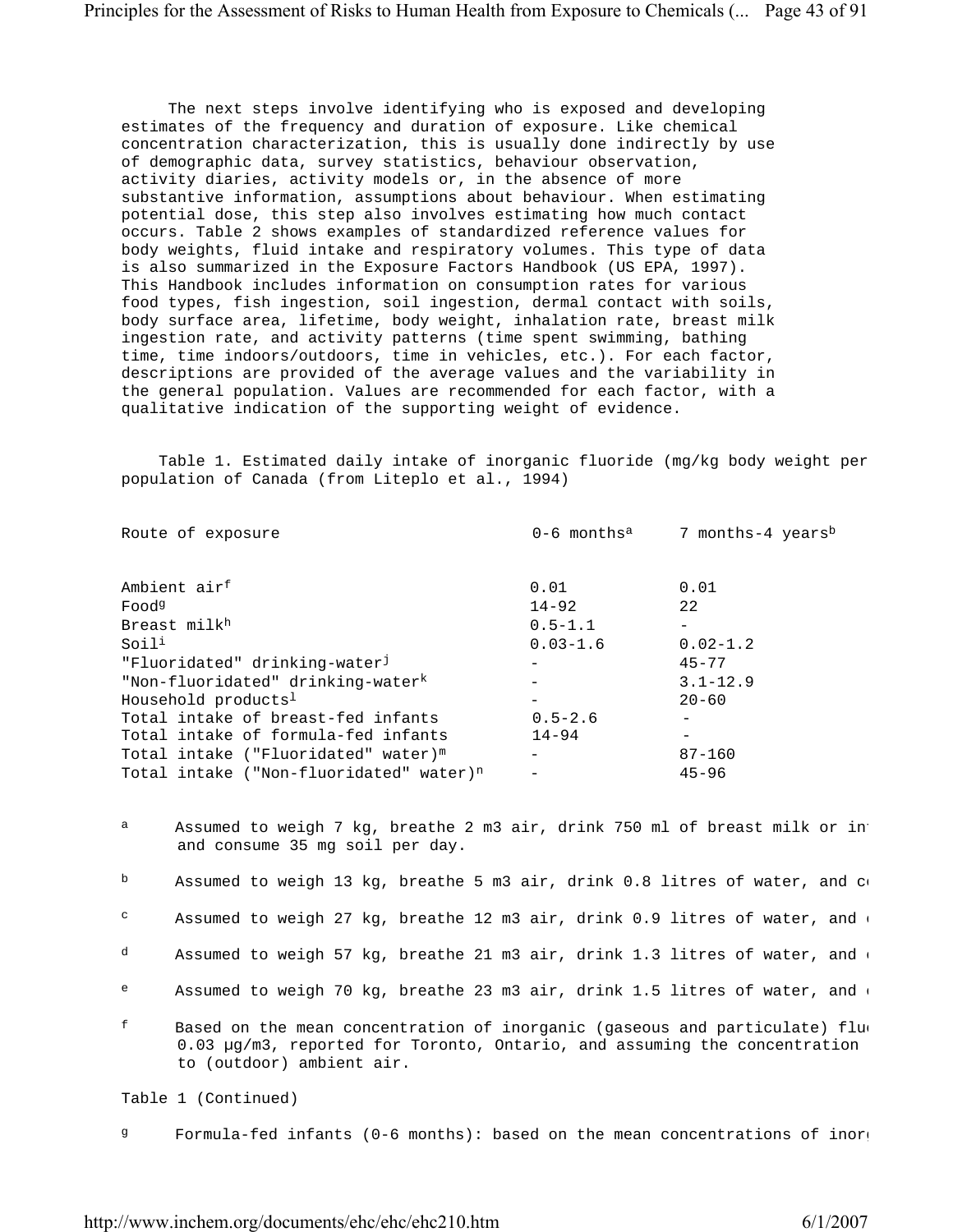formulas purchased in the USA of 0.127 and 0.854 mg/litre reported for rea and soy-based powdered formula (prepared with drinking-water containing 1 and assuming infants are exclusively formula-fed and consume 750 ml formul (7 months and older): based on levels of inorganic fluoride detected in 10 (and the USA), in the following food groups: 0.01-0.80 µg/g in dairy produ products, 0.01-0.58 µg/g in fruit, 0.01-0.68 µg/g in vegetables, 0.04-4.57 0.05-0.13  $\mu$ g/g in fats, 0.11-0.35  $\mu$ g/g in nuts/legumes, 0.02-0.86  $\mu$ g/g in  $0.41-0.84$  µg/g in soup,  $4.97$  µg/g in tea; and the daily intake of each foo of the general population of Canada.

- h Based on the mean concentrations of inorganic fluoride of 4.4 and 9.8 ng/g breast milk from mothers living in communities served by "non-fluoridated" respectively, assuming the density of breast milk is equal to 1.0 g/ml.
- <sup>i</sup> Based on a range of concentrations of total inorganic fluoride of 6  $\mu q/q$  re soil collected in Newfoundland, to 309 µg/g [mean concentration in Canadia
- j Based on a range of mean concentrations of inorganic fluoride in "fluoridat determined from fluoride levels in 3 communities in Newfoundland and Labra from 2 communities in the Yukon. "Fluoridated" refers to drinking-water to intentionally added for the prevention of dental caries.
- $k$  Based on a range of mean concentrations of inorganic fluoride in "non-fluor 0.05 mg/litre (reported for 3 communities in British Columbia), to 0.21 mg number of communities in the Yukon). "Non-fluoridated" refers to drinking has not been intentionally added for the prevention of dental caries.
- $l$  Based on a mean concentration of inorganic fluoride in most dentifrice prod intake of dentifrice of 0.26-0.78 g/day for children 7 months to 4 years o 5 to 11 years of age, 0.14 g/day for adolescents 12 to 19 years of age, an of age, assuming an average of 2 brushings per day.
- $m$  Estimated total daily intake of inorganic fluoride by individuals consuming
- n Estimated total daily intake of inorganic fluoride by individuals in Canada that is not "fluoridated".

Table 2. Human contact parameters (from ICRP, 1974)

Body weight, kg

|  | Average | Adult male =<br>Adult female =                             | $\mathcal{L} = \mathcal{L} \mathcal{L}$ |                   | 70<br>58<br>64a |                                                               |  |
|--|---------|------------------------------------------------------------|-----------------------------------------|-------------------|-----------------|---------------------------------------------------------------|--|
|  |         |                                                            |                                         |                   |                 | Daily fluid intake (milk, tap water, other beverages), ml/day |  |
|  |         | Normal conditions:                                         |                                         |                   |                 |                                                               |  |
|  | Adults  |                                                            |                                         | $\equiv$ $\equiv$ |                 | 1000-2400, representative figure = $1900b$                    |  |
|  |         | Adult male =                                               |                                         |                   | 1950            |                                                               |  |
|  |         | Adult female $= 1400$                                      |                                         |                   |                 |                                                               |  |
|  |         | Child $(10 \text{ years})$ = 1400                          |                                         |                   |                 |                                                               |  |
|  |         | High average temperature $(32 \text{ }^{\circ}\text{C})$ : |                                         |                   |                 |                                                               |  |
|  |         | Adults                                                     |                                         |                   | $= 2840 - 3410$ |                                                               |  |
|  |         | moderate activity:                                         |                                         |                   |                 |                                                               |  |
|  |         | Adults                                                     |                                         | $=$               | 3700            |                                                               |  |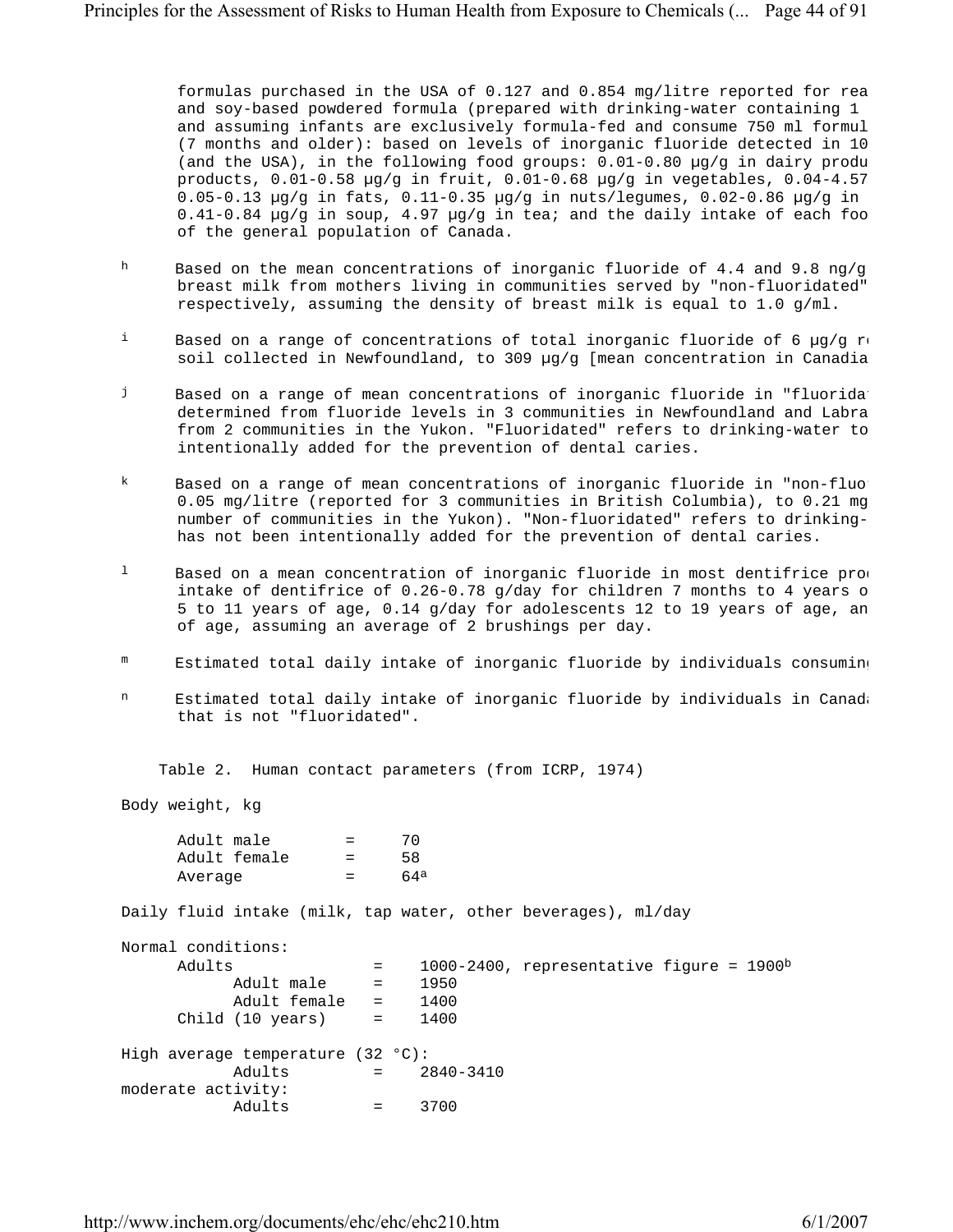Respiratory volumes 8-h respiratory volumes, litres per 8 h resting:  $\text{Adult man}$  = 3600 Adult woman  $=$  2900 Child (10 years) = 2300 light/non-occupational activity: Adult man = 9600 Adult woman  $=$  9100 Child (10 years) = 6240 Daily inhalation volume,  $m^3$  (8 h resting, 16 h light/non-occupational activity) Adult male  $=$  23  $\text{Adult female}$  = 21<br>Average adult = 22 Average adult = Child (10 years) = 15

a WHO uses 60 kg for calculation of acceptable daily intakes and water quality guidelines (IPCS, 1987b; WHO, 1993).

WHO uses a daily per capita drinking-water consumption of 2 litres in calculating water quality guidelines (WHO, 1993).

 The chemical concentration and population characterizations are ultimately combined in an exposure scenario, and there are various ways to accomplish this. One of the major problems with this approach is that the limiting assumptions or boundary conditions (e.g., steady-state assumptions) do not always hold true. Two ways to address to this aspect are: (a) to evaluate the exposure or dose equation under conditions where the limiting assumptions do hold true; or (b) to deal with the uncertainty caused by the divergence from the boundary conditions. As an example of the first option, in the microenvironment method, utilized primarily for evaluating airborne exposures in the general environment but including contact with the skin in the occupational environment, segments of time and location are evaluated where the assumption of constant concentration is approximately true and then summed over all such time segments for a total exposure for the respiratory route, effectively removing some of the boundary conditions. While estimates of exposure concentration and time-of-contact are still derived indirectly by this method, the concentration and time-of-contact estimates can be measured for each microenvironment. This avoids much of the error due to using average values in cases where concentration varies widely along with time-of-contact.

 As examples of the second approach, there are various tools used to describe uncertainty caused by parameter variation, such as Monte Carlo analysis (see below).

 One strength of the scenario evaluation approach is that it is usually the least expensive method of the three. In addition, it is particularly suited to analysis of the risk consequences of proposed actions. It is both a strength and a weakness of scenario development that the evaluation can be performed with little or no data; it is a technique that is best used when some knowledge exists about the soundness, validity and uncertainty of the underlying assumptions.

5.3.3 Biomarkers of exposure/estimation of internal dose

 Exposure can also be estimated after it has taken place. If a total dose is known, or can be reconstructed, and information about intake and uptake rates is available, an average past exposure rate can be estimated. Reconstruction of dose relies on measuring internal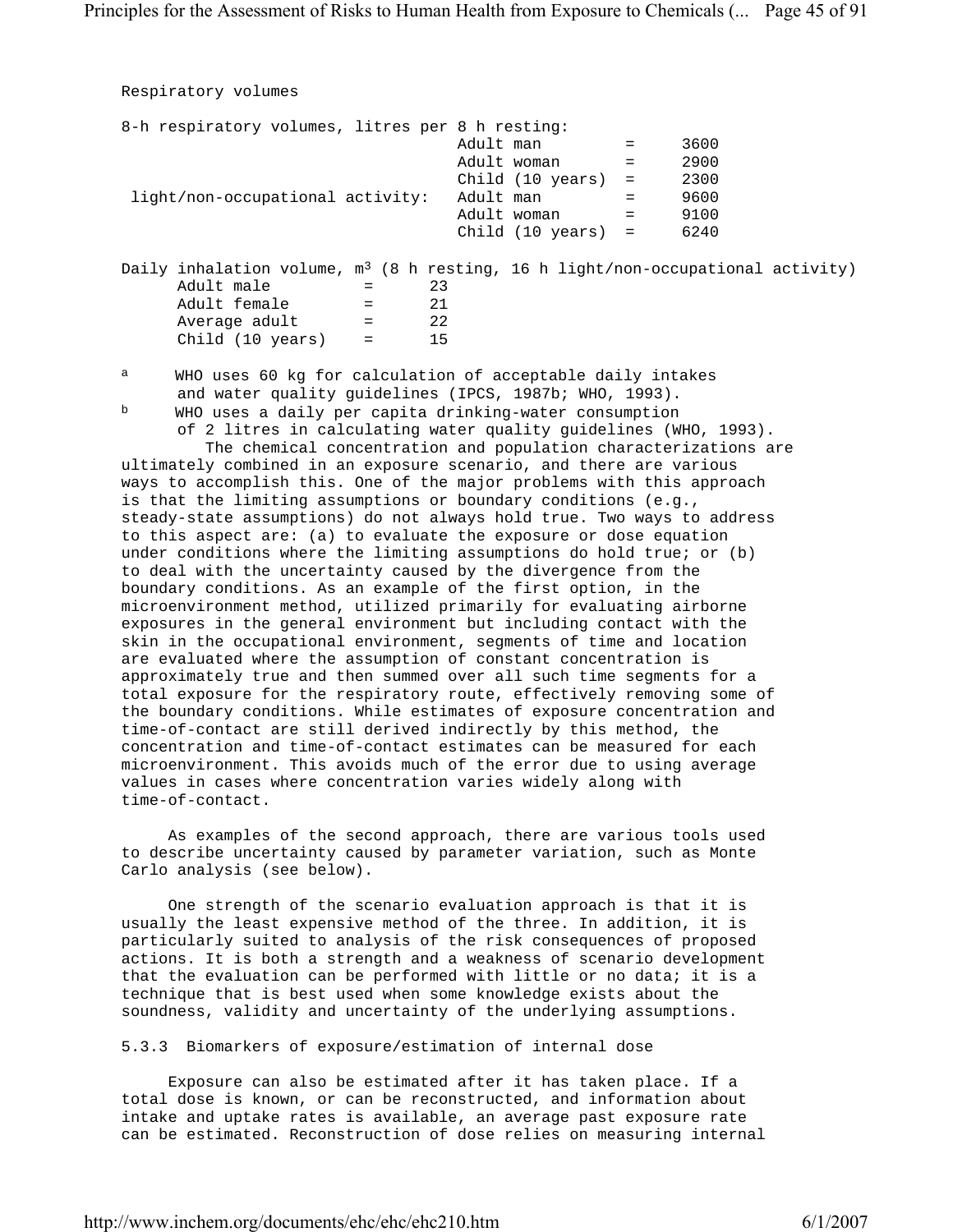body indicators after exposure, intake and uptake have already occurred, and using these measurements to back-calculate dose. However, the data on body burden levels or biomarkers cannot be used directly unless a relationship can be established between these levels or biomarker indications and internal dose, and interfering reactions (e.g., metabolism of unrelated chemicals) can be accounted for or ruled out. Biological tissue or fluid measurements that reveal the presence of a chemical may indicate directly that an exposure has occurred, provided the chemical is not a metabolite of other chemicals. These biomarkers of exposure are necessarily limited, however, to ethical relatively non-invasive techniques.

 Biological monitoring can be used to evaluate the amount of a chemical in the body by measuring one or more of the following items (not all of these can be measured for every chemical):

- \* the concentration of the chemical itself in biological tissues or sera (blood, urine, breath, hair, adipose tissue, etc.);
- \* the concentration of the chemical's metabolite(s);
- the biological effect that occurs as a result of human exposure to the chemical (e.g., alkylated haemoglobin or changes in enzyme induction);
- the amount of a chemical or its metabolites bound to target molecules.

 Biomarkers can be used to estimate chemical uptake during a specific interval if background levels do not mask the marker and the relationships between uptake and the marker selected are known. The time of sampling for biomarkers can be critical. Establishing a correlation between exposure and the measurement of the marker, including pharmacokinetics, can help optimize the sampling conditions.

 The strengths of this method are that it demonstrates that exposure to and absorption of the chemical has actually taken place, and it theoretically can give a good indication of past exposure. Biomarkers integrate exposure from all sources and take into account absorption, which may vary considerably due to a variety of factors including environmental characteristics, genetic predisposition, age, gender, ethnicity and/or lifestyle factors.

 For many environmental pollutants, the flow of events between exposure and health effects is not well understood. Biomarkers help address this problem by improving the sensitivity, specificity and predictive value of detection and quantification of adverse effects at low dose and early exposure (ECETOC, 1989; Fowle, 1989; Fowle & Sexton, 1992; US NRC, 1992). Sensitive subpopulations can be better pinpointed by biomarkers that measure increased absorption rate or a more severe biological response to a given environmental exposure (Lauwerys, 1984; ECETOC, 1989; Fowle & Sexton, 1992; Hemminki, 1992; US NRC, 1992).

 Over the last decade, biomarker methods have been developed for the detection of exposure to carcinogens and other DNA-damaging agents. These methods involve the detection of the parent compound or metabolites in body fluids or adducts bound to DNA or protein, such as haemoglobin and albumin (Shuker, 1989; Wogan, 1989, 1992; Beland & Poirier, 1993). Methods for detecting exposure to DNA-damaging agents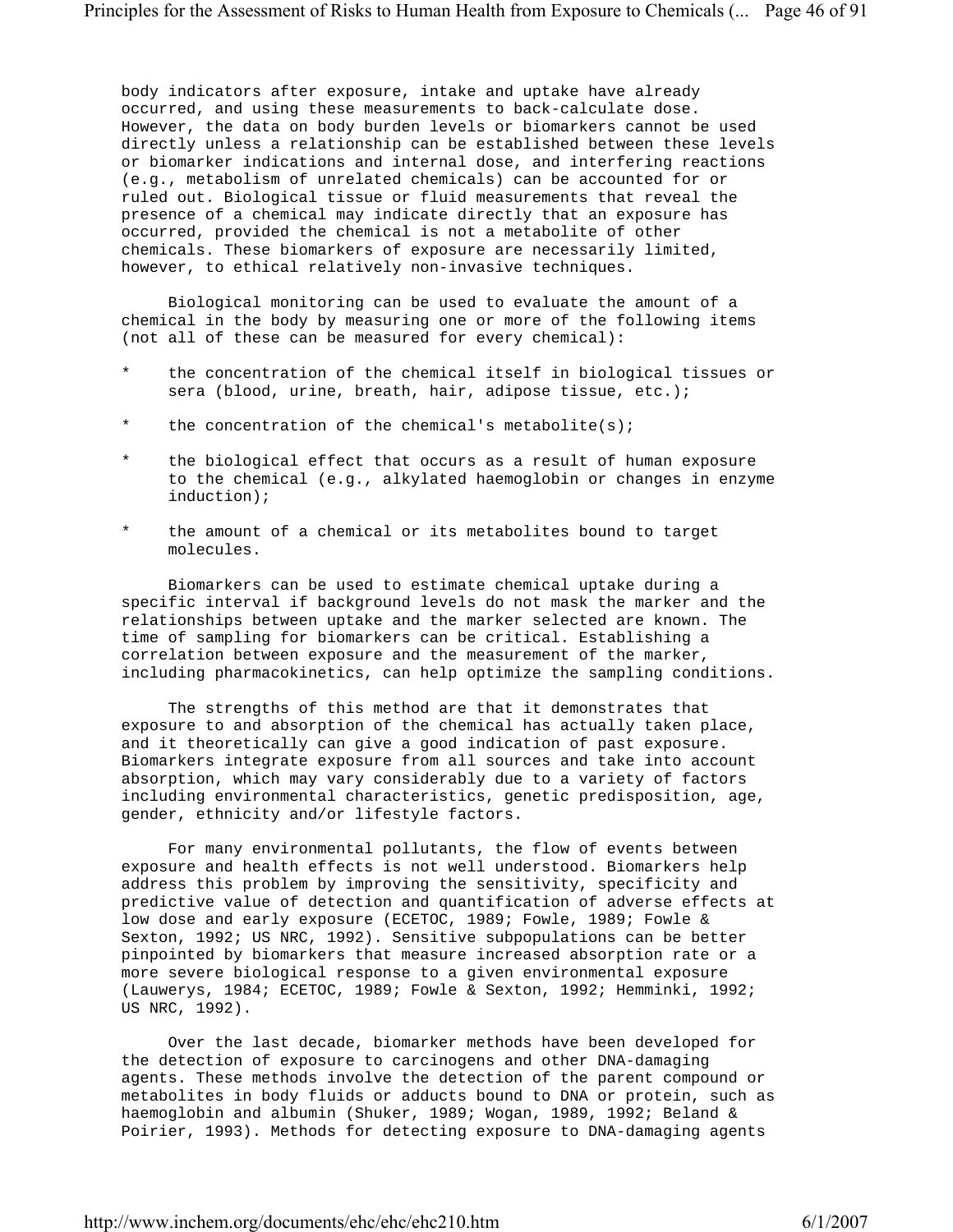are classifiable into two categories: a) measurements of levels of genotoxic chemicals, their metabolites and/or derivatives in cells, tissues, body fluids or excreta; and b) measurements of biological responses such as cytogenetic changes in exposed individuals.

 Biomarker methods have also been developed to detect exposure from tobacco use (polycyclic aromatic hydrocarbons (PAHs), aromatic amines and specific nitrosamines), dietary exposure (aflatoxins, *N-*nitrosamines, heterocyclic amines), medicinal exposure (cisplatin, alkylating agents, 8-methoxypsoralen, ultraviolet photoproducts), occupational exposure (benzene, ethylene oxide, styrene oxide, vinyl chloride, aromatic amines, PAHs) and oxidative damage (8-hydroxyguanine) (Perera, 1987, 1988; Groopman et al., 1988; Wogan, 1989, 1992; Hemminki et al., 1990; Skipper & Tannenbaum, 1990; Beland & Poirier, 1993).

 The drawbacks of the reconstructive method are that it will not work for every chemical, due to interferences or the reactive nature of the chemical, it has not been methodologically established for very many chemicals, data relating internal dose to exposure are needed, and it may be expensive.

# 5.4 Variability and uncertainty

 Characterization of variability and uncertainty is an integral component of all steps in risk assessment. However, quantitative characterization of these aspects is best developed for exposure estimation. Variability (the receipt of different levels of exposure by different individuals) is generally distinguished from uncertainty (the lack of knowledge about the correct value for a specific exposure measure or estimate). Most of the exposure and risk descriptors deal with variability directly, but, wherever possible, estimates of the uncertainty of these descriptors are included. This may be done qualitatively or quantitatively, and it is beyond the scope of this report to discuss the mechanics of uncertainty analysis in detail.

 Not all approaches historically used to construct measures or estimates of exposure attempted to distinguish variability and uncertainty. In particular, in many cases in which estimates were termed worst case, focusing on the high end of the exposed population and also selection of high-end values for uncertain physical quantities resulted in values that were seen to be quite conservative. By using both the high-end individuals (variability) and upper confidence bounds on data or physical parameters (uncertainty), these estimates might be interpreted as "not exceeding an upper bound on exposures received by certain high-end individuals".

 Variability in exposure occurs when some members of the population are exposed more than others. For example, exposures via one or more routes to some substances may be elevated for persons living in the vicinity of point sources (such as industrial emissions), depending on the form in which these substances are released and their subsequent environmental transport and transformation. The intake of some substances by subsistence hunters or fishermen may also be elevated due to accumulation in the game species that they consume. Owing to the variation in exposure patterns at various stages over a lifetime, exposure is often estimated for

 various age groups of the general population; for example, Health Canada (1994) estimates intake for several defined periods of life: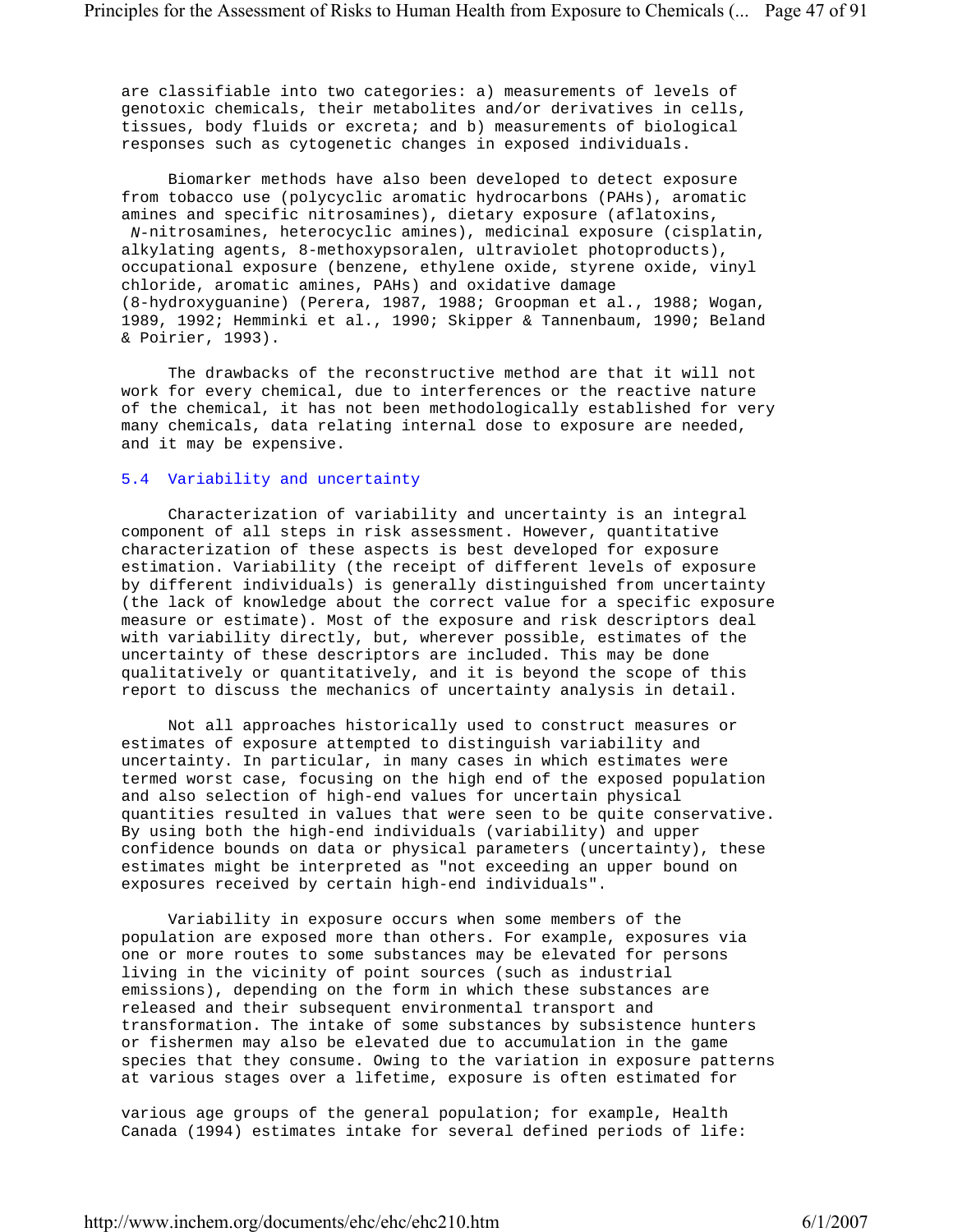for infants (0-6 months), pre-school children (7 months to 4 years), elementary school children (5-11 years), teenagers (12-19 years), and adults (20 years of age and older). Hence, the period up to 6 months of age is when many infants may be exposed to substances present in breast milk. In addition, pre-schoolers' exposure to contaminants in soil may be significantly higher than that for other age groups. Children of all ages have relatively high intakes of food per unit of body weight. Adulthood is a period of long-term lower-level exposure via most environmental media, with relatively high potential exposure to some substances through activities such as the use of consumer products. An example of age-stratified estimates of exposure is presented in Table 1, showing fluoride exposure for five age groups in the general population.

# 5.4.1 Assessing uncertainty

 Assessing uncertainty may involve simple or very sophisticated techniques, depending on the requirements of the assessment. "Uncertainty characterization" generally involves a qualitative discussion of the thought processes that lead to the selection and rejection of specific data, estimates, scenarios, etc. For simple exposure assessments, where not much quantitative information is available, uncertainty characterization may be all that is necessary.

 "Uncertainty assessment" is more quantitative and can include simpler measures (i.e. ranges) and analytical techniques (i.e. sensitivity analysis) or, to the extent needed to support the decision for which the exposure assessment is conducted, more complex measures and techniques.

 Uncertainty in exposure assessment can be classified into three broad categories:

- 1. Uncertainty regarding missing or incomplete information needed to fully define the exposure and dose (scenario uncertainty).
- 2. Uncertainty regarding some parameter (parameter uncertainty).
- 3. Uncertainty regarding gaps in scientific theory required to make predictions on the basis of causal inferences (model uncertainty).

 Identification of the sources of uncertainty in an exposure assessment is the first step toward eventually determining the type of action necessary to reduce that uncertainty.

### 5.5 Exposure settings

 Human exposure occurs in the general environment, at occupational settings or in households/businesses or other areas where consumer products are used. Each of these settings is discussed below.

# 5.5.1 Exposure in the general environment

 Exposure to environmental substances may occur by inhalation, ingestion and/or dermal absorption from air, water, food and soil. Estimation of the total daily intake (often expressed as µg/kg body weight/day) from all sources is critical in assessing the true magnitude of risk associated with indirect exposure to substances in the general environment. This is often referred to as a "multimedia" approach (Table 1).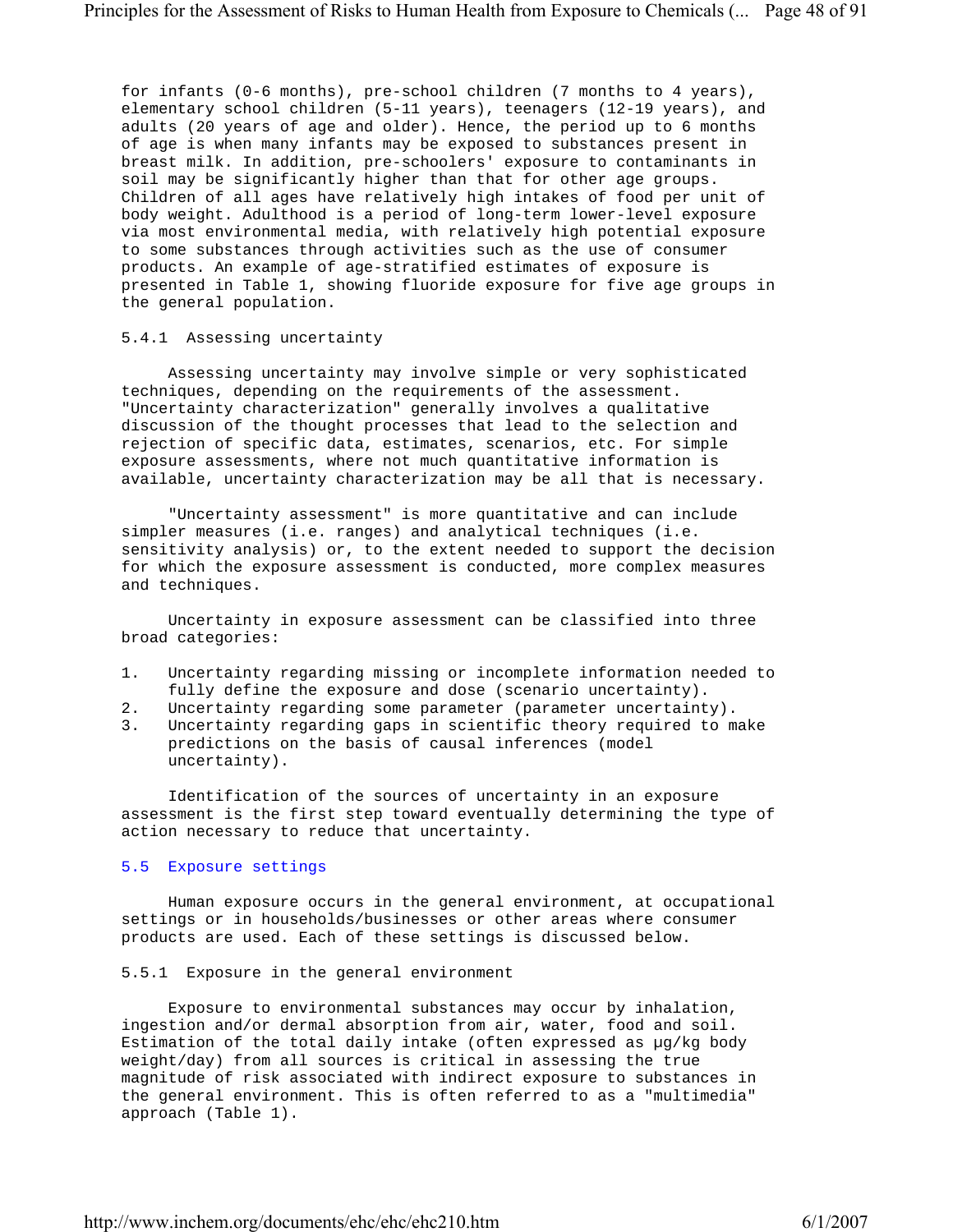The US EPA has sponsored the development of a computer software programme called Risk Assistant for conducting site-specific risk assessments for environmental chemicals. The programme prompts the user to identify the chemicals of concern, the contaminated media and concentrations in those media. The programme automatically lists the possible pathways of exposure associated with the contaminated media. The user can select which of these pathways is of interest. The user can choose to use default assumptions for exposure parameters or modify them as desired.

# 5.5.2 Occupational settings

 Workers are exposed in the occupational environment by inhalation, through dermal contact or by ingestion, although the latter is not often quantified. Dermal and inhalation monitoring as well as biological monitoring (biomarkers) are often required to characterize adequately the exposure of special subgroups of workers such as mixers, loaders and applicators or pesticides (e.g., farm families) (WHO, 1986; US EPA, 1987b; Curry & Iyengar, 1992).

 Exposure by inhalation in the occupational environment is often expressed as the concentration of a substance in the breathing zone averaged over a reference period. This reference period is often 8 h to represent long-term exposure or 15 min for short-term exposure. Exposure to the skin is generally expressed as potential dose rate predominantly to the hands and forearms and is often available only as output of models.

 Measured data on concentrations of chemical substances in the occupational environment are often available from routine industrial hygiene or dedicated surveys. The suitability of the use of such information in estimation of exposure must be carefully assessed based on consideration of factors such as representation of levels, time periods and processes.

 Cumulative exposure (average intensity multiplied by time) is one of the most common summary measures for exposure in epidemiological studies of occupationally exposed populations. However, there may also be intermittent peak exposures that could be of importance but difficult to integrate properly in a single concentration-time exposure model (Ulfvarson, 1992). The elimination rate of a pollutant is of particular importance in considering the possible impact of peak versus continuous exposure (Axelson & Westberg, 1992).

 Where monitoring data are incomplete or not available, occupational exposures can also be modelled (EC, 1996), primarily to highlight areas in which specific additional data are required to estimate exposure more accurately. To date, these models are restricted primarily to prediction of mean concentrations over extended averaging periods (e.g., 8 h). For example, for workplace exposure modelling in the European Union, criteria to describe broadly the types of exposure possible address the physical properties of process chemicals, their use pattern and pattern of control. Descriptors for the physical properties of process chemicals include, for example, gas, liquid of high vapour pressure, liquid of medium vapour pressure, solid respirable dust, solid, granular or aerosol. Descriptors of use patterns include closed system, within a matrix or wide dispersive. Descriptors of control patterns include full containment, local exhaust ventilation, etc. Combinations of various subsets of these descriptors result in 160 complementary fields to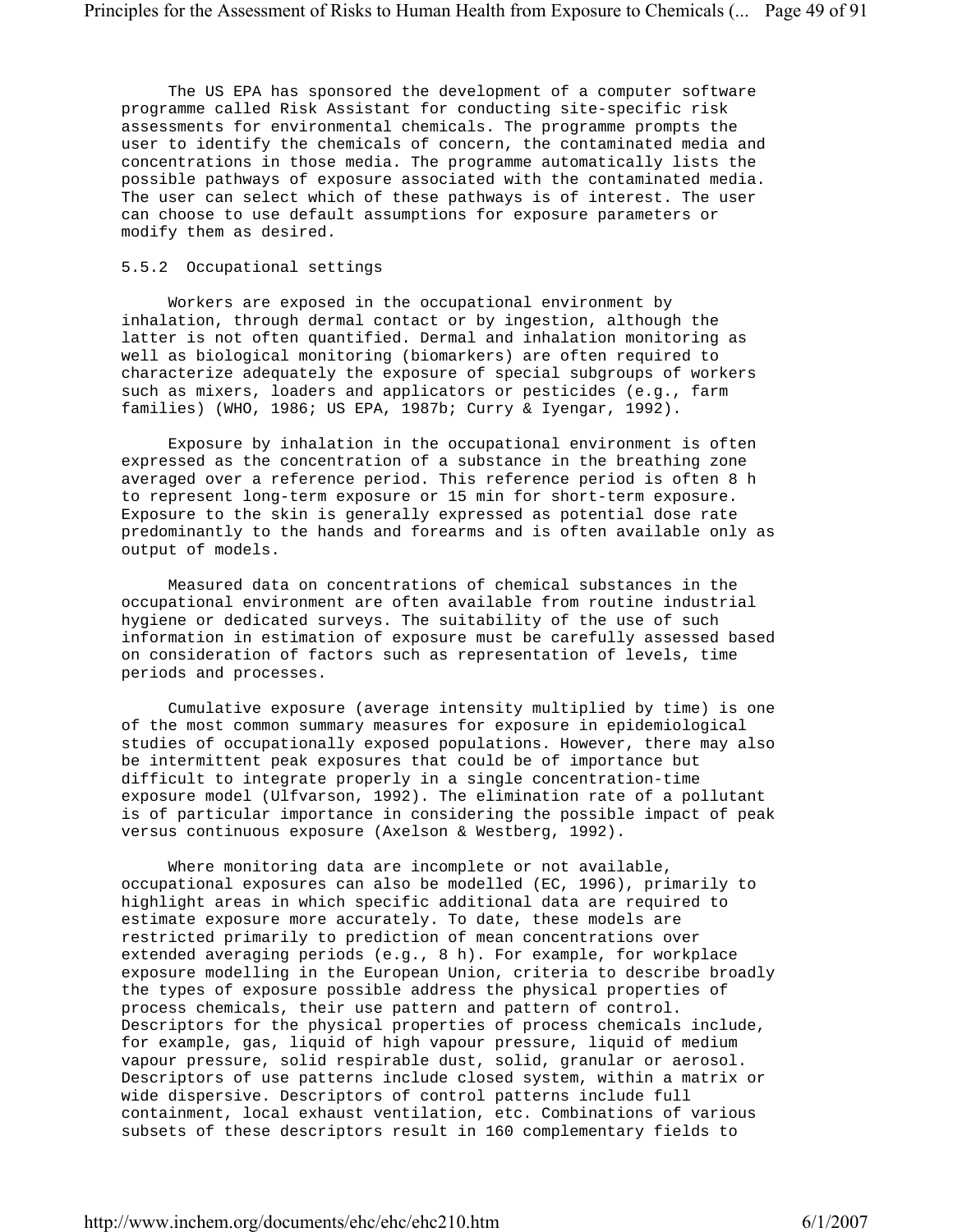which numerical ranges of concentrations have been assigned based on measured data in the United Kingdom National Exposure Database.

 Dermal exposure in occupational settings most commonly involves hands and forearms (approximately 2000 cm<sup>2</sup>) (EC, 1996). Dermal exposure to gases and vapours is typically assumed to be very low. The EU classifies the potential for dermal exposure as none, incidental (approximately one event per day), intermittent (2 to 10 events per day) or extensive (>10 events per day). Exposure ranges are estimated based on several databases and the published literature. Criteria for both inhalation and dermal exposure are incorporated within a knowledge-based electronic system (EC, 1996).

# 5.5.3 Consumer products

 A consumer product is one which can be purchased from retail outlets by members of the general public. People of any age, either sex, and in any stage of health may be exposed to chemicals in these products. Much of the discussion below is based on an EU document providing guidance on assessing exposure to chemicals in consumer products (EC, 1996).

 Exposure to chemicals in consumer products is often considered as single events, a series of repeated events or as continuous exposure (e.g., concentrations in indoor air resulting from storage and use of such products). Routes of exposure are dermal (e.g., cleaning agents, cosmetics, shampoos), inhalation (e.g., hair spray, powdered detergents) or by ingestion (e.g., food, drinks or swallowing of tooth paste; see Table 1 for an example of the latter).

 The assessment of the exposure to consumer products can be conducted following an iterative procedure, which starts with an initial "screening". This screening would identify if a substance is used as or in consumer products where further consideration and possibly quantification of exposure is necessary.

 If a substance is used in more than one consumer product, or if more than one mode of use is employed (e.g., painting and spraying), or if the product could reasonably be expected to be used in other ways (e.g., use of a washing machine detergent for washing by hand), it may be necessary to assess exposure for each case. In addition, if the substance is used in different consumer products or has different modes of use, the exposure assessment could examine those uses for which the highest exposure is expected to occur on a regular basis. The cumulative exposure expected from the use of the same substance in different products may also be considered.

 To assess the exposure to substances present in consumer products, information is needed on two sets of parameters: contact parameters and concentration parameters. The contact parameters denote where, how long and how often contact with the consumer occurs. The concentration parameters are needed to estimate the concentration of a substance in a medium that might come into contact with the body. This is not necessarily equal to the concentration of the substance in the product, because a product might be diluted, mixed, undergo evaporation, etc., before the substance of interest actually reaches the human body.

 By combining the contact parameters with the concentration estimates, exposure or dose can be estimated. As discussed in section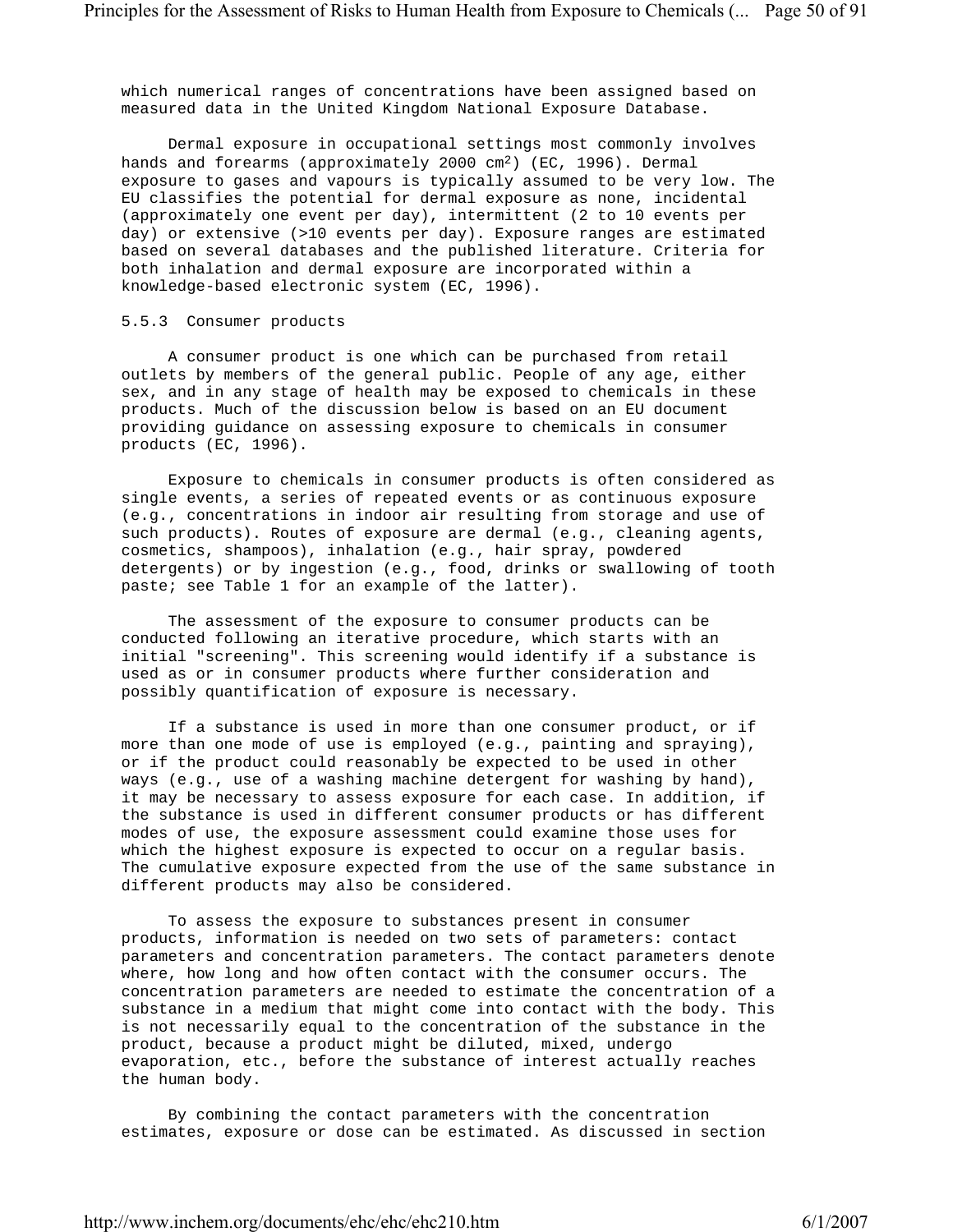5.2, exposure and dose can be estimated in a variety of ways. Exposure to contaminants in air is commonly estimated in concentration-time units, as shown in equation 1. Exposure to ingested contaminants is commonly estimated as a potential dose, as shown in equation 2. Dermal exposures are commonly estimated as an internal dose.

 For example, exposure to a component of a hair spray used twice a day, could be based on assumptions that the weight of product used per event is 5000 mg, the weight fraction of the chemical substance is 1%, the inhaled fraction is 70%, the room volume is 2  $m<sup>3</sup>$ , the volume inhaled is  $0.8m<sup>3</sup>$ , and the exposure time is 6 min (EC, 1996). Dermal exposure to a component of a watch strap could be estimated taking into consideration the area of contact, the thickness and density of the material, the weight fraction of the chemical substance, period of contact per day and fraction likely to migrate from strap to skin, and fraction or rate that the chemical is absorbed into the body.

 For a realistic assessment, the following data would ideally be available:

- *a) Contact data*
	- frequency of product use
	- duration of product use per event
	- site of product use, including size of room
	- air exchange rate

*b) Concentration data*

- weight fraction of substance in the product
- if available, concentration of substance in the products as used, e.g., after dilution or evaporation has occurred
- *c) Product use*
	- physical form of product (aerosol, dry powder, large crystals, liquid, gas, etc)
	- amount of product used per event
	- contact surface (if appropriate)
	- intended use of product

 The diversity of consumer products does not allow for a single set of information sources, handbooks or databases to be consulted. Rather, it is necessary to explore which information sources apply to the substance of interest. Below, an overview is provided of possible information sources that may be useful.

- i) Product registers are available in some countries and may provide information on whether the substance under consideration is present in marketed consumer products.
- ii) Specific information on use durations and contact frequencies for consumer products is often lacking. An estimate of these parameters can be derived from time budget data where available. Time budgets comprise information on the behaviour of a population during a day, week or year. Because time budgets may vary geographically, it is useful to check if the national statistical agencies have gathered such data on a regional basis.
- iii) Information on actual product use by the consumer is not widely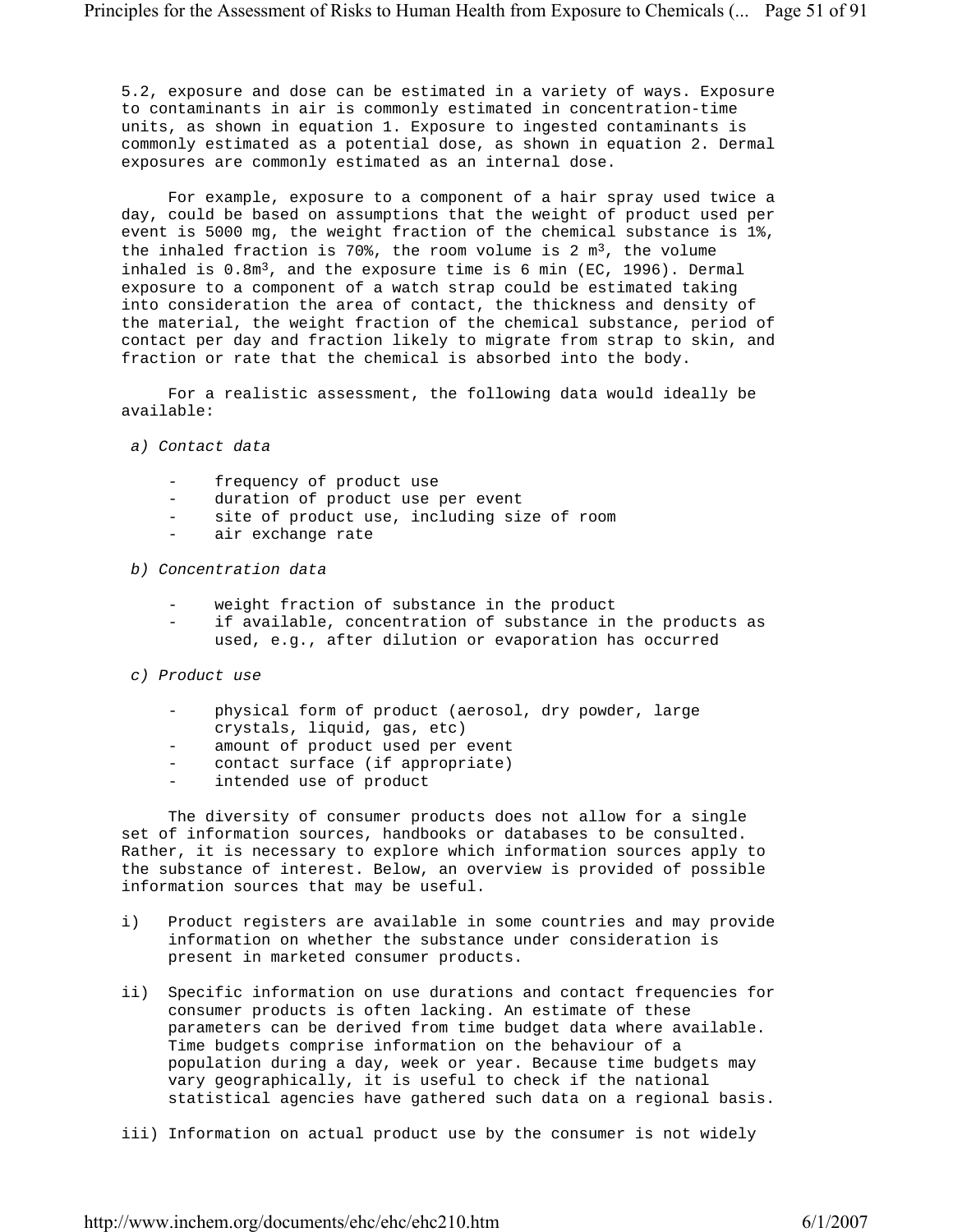available. The directions of the manufacturer provide information on the recommended use, not on the way products may be handled before or after actual use nor on reasonably foreseeable misuse. Although information can be gained from Poison Control Centres and case studies reported in the literature, such data generally represent the more extreme misuses of the product and might not be very informative about the normal range of uses.

- iv) Information accompanying exposure assessment computer programmes (see below) may also be useful sources of data.
- v) Some countries require manufacturers of certain products (e.g., cosmetics, toys, pharmaceuticals, food contact materials, pesticides) to provide data useful for estimating exposure. Assessors should use these data, where available and appropriate, when conducting the exposure assessment.

 Measured data useful for exposure assessment may be available for a number of substances (e.g., concentrations of solvents in room air as a consequence of the application of consumer products containing a solvent or of their migration from articles; concentration of polymer softeners or other additives migrating from food contact materials, children's toys or other articles).

 The reliability and representativeness of the measured exposure data may be evaluated considering:

- if they represent the whole group of consumers or a certain subset;
- \* if they reflect all exposure scenarios of concern;
- \* if they describe the foreseeable use;
- \* if they reflect the complete range of reasonable exposure values or only an isolated value in any part of this range.

 The European Union (EC, 1996) has presented a variety of simple algorithms that can be used to assess consumer exposure for a number of common exposure scenarios. Many give an exposure value per event (single use), but are readily adaptable to different situations. In addition, the European Union (EC, 1996) has summarized a variety of more complex computer models for assessing consumer exposure (CONSEXPO, THERdbASE, US EPA household exposure models MCCEM and HOUSE EXP: SCIES, DERMAL, FLUSH and AMEM).

#### 6. RISK CHARACTERIZATION AND IMPLICATIONS FOR RISK MANAGEMENT

# 6.1 General considerations

 The traditional goal of regulating risks is to protect and improve public health and well-being. Since 1980, risk assessment has increasingly formed the methodological basis in many countries, particularly industrialized nations, for the regulation of chemicals in the occupational and general environments.

 Risk assessment, comprising the elements of hazard identification, dose-response assessment, exposure assessment and risk characterization, is now recognized as an essential tool by many national, regional and international bodies, and it is also recognized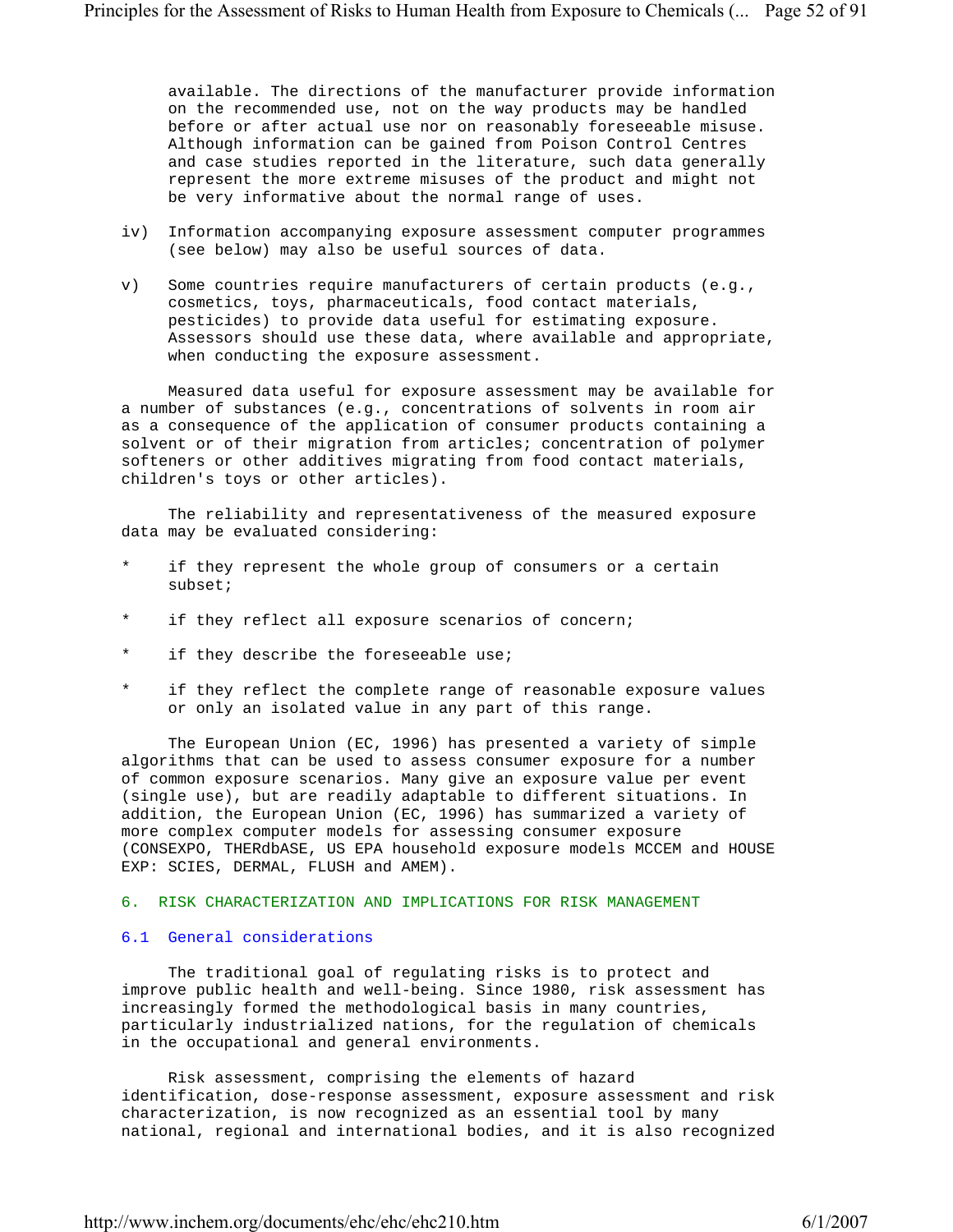that it is a continuously evolving process which has changed considerably in the last two decades (US NAS, 1983; Somers, 1987,1993; UK HSE, 1989; Scala; 1991; Ballantyne et al., 1993; EC, 1996). It should be recognized as a vital mechanism for the delivery of salient information to decision-makers.

 Risk characterization aims to provide a synthesis of estimates of exposure levels and health risks; it also summarizes sources of uncertainty in scientific data and provides the primary basis for making risk management decisions. The results of a risk assessment (as summarized in the characterization) are the basis of identification of chemical exposures that pose no significant health threat and those that present significant risks. Additionally, to the extent permitted by available data, risk characterization indicates how risk varies with exposure, to help risk managers evaluate a range of options. It assists risk management officials and decision makers in allocating scarce resources and money to the most important resolvable uncertainties and reduction of risks. However, the results of risk assessment, as summarized in the risk characterization, are but one consideration in health and environmental decision-making.

 The term "risk management" encompasses all of those activities required to reach decisions on whether an associated risk requires elimination or necessary reduction. Risk management strategies/or options can be broadly classified as regulatory, non-regulatory, economic, advisory or technological, which are not mutually exclusive. Thus legislative mandates (statutory guidance), political considerations, socioeconomic values, cost, technical feasibility, populations at risk, duration and magnitude of risk, risk comparison, and possible impact on trade between countries can generally be considered as a broad panoply of elements that can be factored into final policy or rule-making. Key decision factors such as the size of the population, the resources, costs of meeting targets and the scientific quality of risk assessment and subsequent managerial decisions vary enormously from one decision context to another (Stern, 1986; Ricci & Cox, 1987; Somers, 1987, 1993; Environ, 1988; Munro & Morrison, 1990; Merrill, 1991; Scala, 1991; Presidential/Congressional Commission on Risk Assessment and Risk Management, 1997a,b).

 It is also recognized that risk management is a complex multidisciplinary procedure that is seldom codified or uniform, frequently unstructured, but which can respond to evolving input from a wide variety of sources (Stern, 1986). Increasingly, risk perception and risk communication are recognized as important elements that must also be considered for the broadest possible public acceptance of risk-management decisions (Krewski et al., 1987; Slovic, 1987, 1993; Kraus & Slovic, 1988; Konheim, 1988; Cohrssen & Covello, 1989; US NRC, 1989; Pariza, 1992; ILSI/National Safety Council, 1993; Morgan, 1993; Singer & Endreny, 1993; Sandman et al., 1993; Van Eijndhoven et al., 1994).

# 6.2 Considerations in risk characterization

 Definitions and guidance for risk characterization have been published in US EPA (1996b), where it is defined as:

 "a summary, integration, and evaluation of the major scientific evidence, reasoning and conclusions of a risk assessment. It is a concise description of the estimates of potential risk and the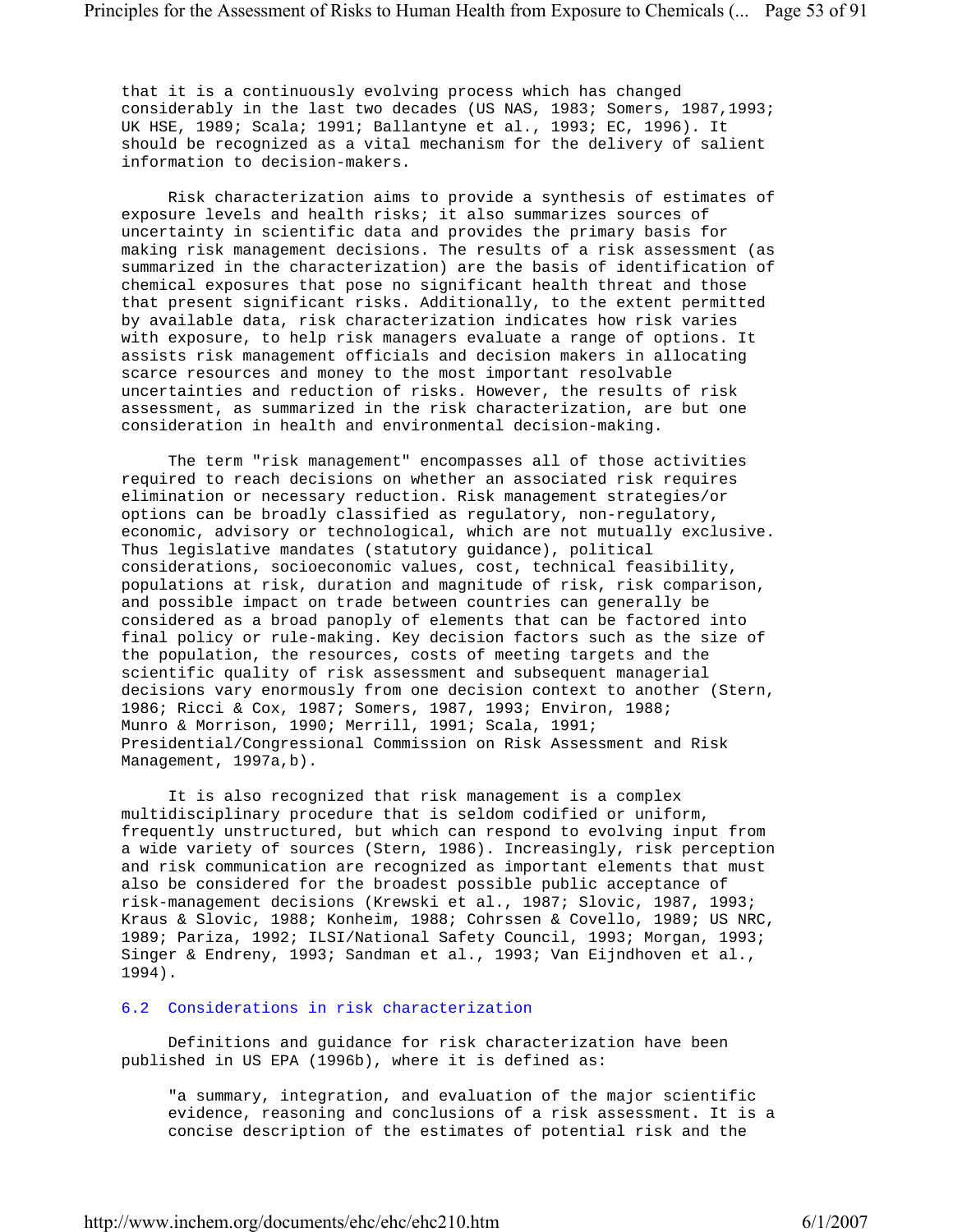strengths and weaknesses of those estimates."

 Similarly, the European Union defines risk characterization as: "the estimation of the incidence and severity of the adverse effects likely to occur in a human population or environmental sphere due to actual or predicted exposure to a substance, and may include risk estimation, i.e. the quantification of that likelihood (Hertel, 1996) *.*

 A risk characterization is the final step in risk assessment. It is designed to support risk managers by providing, in plain language, the essential scientific evidence and rationale about risk that they need for decision-making. In risk characterization, estimates of the risk to human health under relevant exposure scenarios are provided. Thus, a risk characterization is an evaluation and integration of the available scientific evidence used to estimate the nature, importance and, where possible, the magnitude of human and/or environmental risk, including attendant uncertainty, that can reasonably be estimated to result from exposure to a particular environmental agent under specific circumstances. It is important that risk characterizations be clear, transparent and reasonable.

 For the risk manager, a risk characterization answers the question: What is the impact (in terms of potential occurrence of adverse effects or increased risk) from exposure to the agent? Along with the concise description of risk, a characterization addresses the uncertainty in the underlying data and models. The characterization provides a sense of the degree of confidence in the risk estimates and a sense of where the supporting data lie on the continuum between evidence that is based on humans, or is highly relevant to humans, and evidence that is based on animals or *in vitro* experiments.

 The following are sample questions of risk managers that are commonly addressed in risk characterization:

- 1) What is the bottom line of the risk assessment?
- 2) Does the risk assessment provide sufficient information to support a regulatory decision?
- 3) What is the range of uncertainty around the estimated exposure level and the projected number of people who may be exposed to the chemical? Do we know if people are actually being exposed to the levels identified in the risk assessment? Are these levels of public health concern?
- 4) What data gaps are likely to elicit criticism of the risk estimate and/or selected risk management options? There will always be data gaps, but which are the ones that may lead to criticism of the risk assessment or of the risk management options and decision(s)?
- 5) Are studies being conducted that will "soon" provide new information that could fill a critical data gap or gaps?
- 6) Has the risk assessment been peer reviewed? If so, by whom, and what was the outcome of the review?
- 7) Indicate how likely, or if, there is a chance of zero risk. Has zero risk actually been ruled out?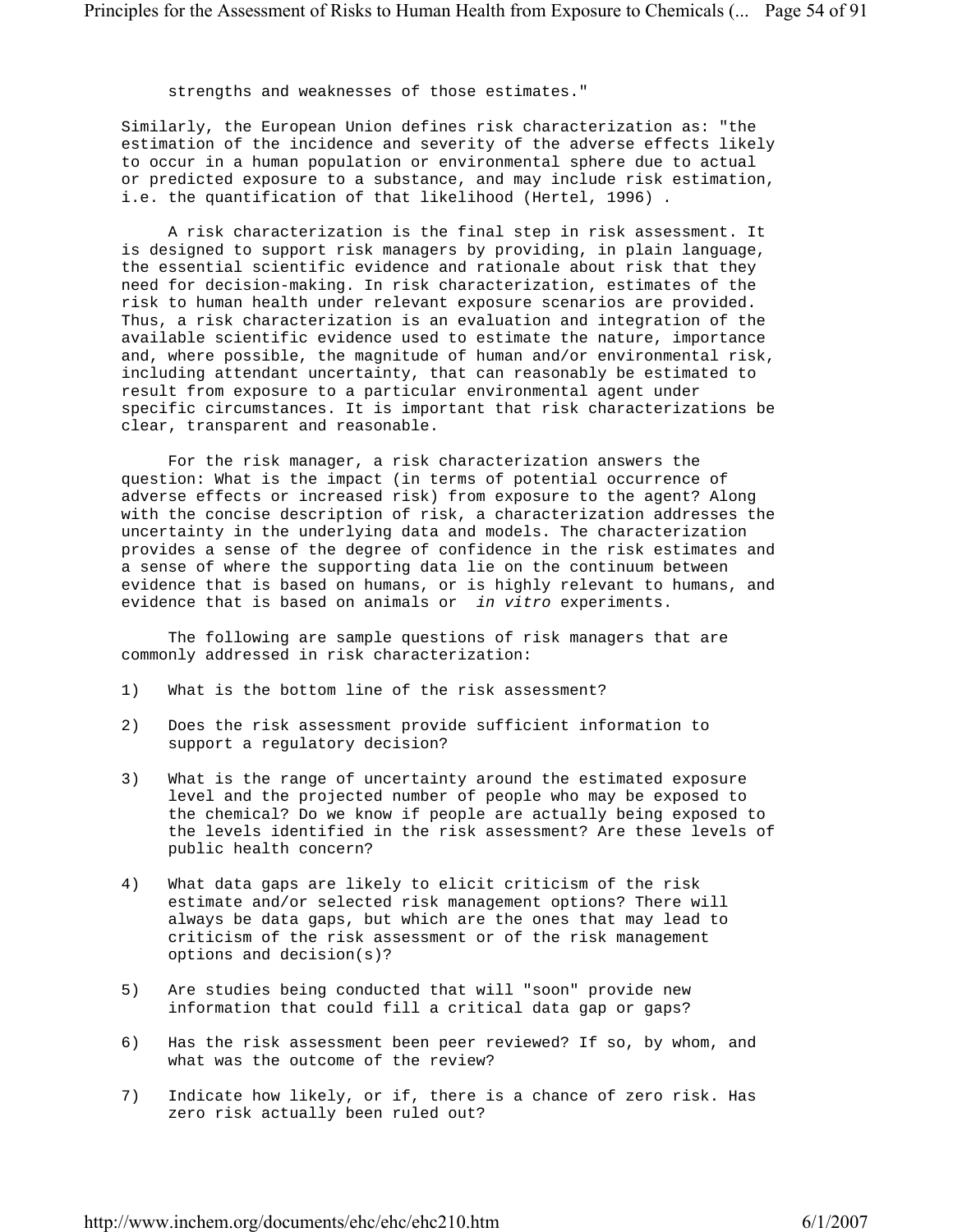- 8) What is the key parameter that drives the analysis? Is there research on the horizon that will address this key parameter and reduce its uncertainty? How much interest is there in issues surrounding this parameter?
- 9) If studies were excluded, what would be the consequence for the risk assessment results? What was the rationale for excluding these studies?

 Other questions primarily concern the issue of uncertainty. Data lie on a continuum from strong evidence in humans (based on extensive epidemiology and/or other clinical/field observations) to weak evidence in humans, animals or other test systems (based on incomplete data in one or a limited number of species, or structure-activity relationships). Confidence in the conclusions of the risk assessment and the estimate of risk also lie on a continuum from high to low. This degree of confidence is based, to a large extent, on the completeness, quality and consistency of the database (i.e. the weight of evidence). Where do the results of the risk assessment fit on the continuum from high to low confidence?

- What are the specific conditions of exposure believed to cause or contribute to the risk? Have exposures and/or dose been measured in the population of interest? If so, has it been possible to relate exposure to actual body burden? If exposures have been calculated through analogy, modelling, or other estimation techniques, what evidence is there that the estimates are realistic?
- \* What is the degree of confidence in the existence of the risk and the magnitude of the risk estimate? If the risk is based on animal models, is there an observable parallel between humans and the positively responding animal species in terms of the absorption, metabolism, distribution and excretion of the chemical of interest? If not, what is the basis for thinking such a parallel exists? Is there epidemiological evidence indicating that comparable effects seen in the animal model have been seen in human populations (e.g., heavily exposed occupational or environmental settings, accidents)?
- \* Can population subgroups be identified who are at increased risk of exposure and/or especially sensitive to such exposures? At a given exposure or dose level, are there observable differences in the range of response among different human subgroups (e.g., infants, children, healthy adults, the elderly)? If so, have these differences been evaluated and employed in the models used to calculate specific risks? If not, what evidence provides the basis for conclusions drawn about differences in sensitivity among subpopulations and their (potential) risks?

# 6.3 Considerations in risk management

 Decisions concerning management of risks are made on the basis of identified and quantified risk(s), and the potential for impact on individual humans, groups, populations and the environment. This involves consideration of socioeconomic, political, risk-benefit and cost-benefit factors.

 The analytical tools of risk assessment and management, as applied to chemicals with a potential for adverse effects on human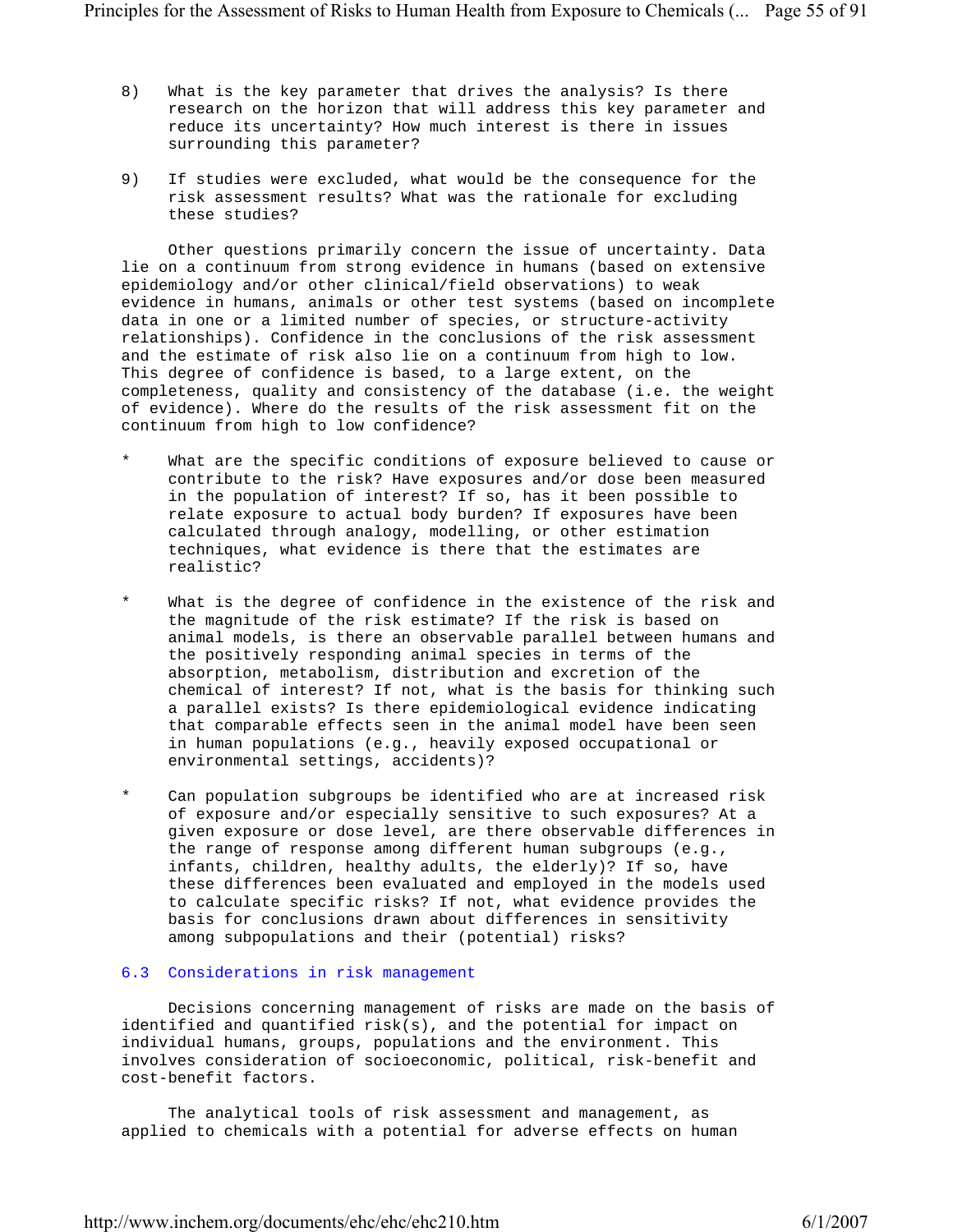health and environmental integrity, have assumed a more critical role in decision-making in many countries and are having an increasing impact on the political process. Potentially many jobs, new products and industrial facilities can be created, threatened or protected by the outcomes of risk assessment and management.

# 6.3.1 Societal factors

 The actual level of risk considered "acceptable" must be a societal and political judgement taking into account such factors as benefit of the chemical or process, and the cost of its replacement or removal.

 There is increasing concern that a disproportionate share of human health risks, e.g., from environmental pollution, is being incurred by low-income deprived and minority populations in developed and developing countries, and that this has not been sufficiently addressed in requisite risk evaluations and managerial decisions (Mushak, 1993; Silbergeld, 1993; Zimmerman, 1993). It is important to recognize, however, that lifestyle factors are often more important in determining health status in this regard. The term "environmental equity" has been applied to the perceived unequal burdens borne by minorities and the poor in terms of where municipal landfills, incinerators, hazardous waste sites and industries producing toxic emissions are located. Race and socioeconomic status are also linked in some studies to chronic exposures to greater than acceptable levels of environmental pollution such as lead (Mushak, 1993; Silbergeld, 1993). The term "environmental justice" refers to diverse environmental regulations, environmental law enforcement and environmental clean-up programmes, including those in the workplace. Hence a growing body of scientific evidence and political advocacy is focusing attention on what is increasingly considered in some quarters as the inequitable distribution of risk in society. The concept of environmental justice is being built into national and supranational regulatory policy considerations. Requirements to conduct risk management are increasingly being incorporated into national and supranational legislation e.g., European Commission Regulation CEC No. 1488/94, (EC, 1994).

 In contrast, it needs to be recognized that regulations that are too stringent may impact unnecessarily adversely on the socioeconomic and, hence, health status of populations.

# 6.3.2 Individual and population risks

 Individual risk can be defined as the probability of someone from a certain group (or sub-group) suffering health effects from exposure to a toxicant during an established period (e.g., a year or lifetime). The distinction made between individual risks for persons from a critical group and that for persons from the whole population is important because the acceptability of a certain individual risk varies according to the size of the group running the risk. An individual risk can be considered when effects are involved for which no threshold value exists (stochastic effects), e.g., carcinogens, or when exposures are involved that are higher than existing threshold values for non-stochastic effects.

 Frequently, individual risks are calculated for some or all of the persons in the population being studied and are then put into the context of where they fall in the distribution of risks for the entire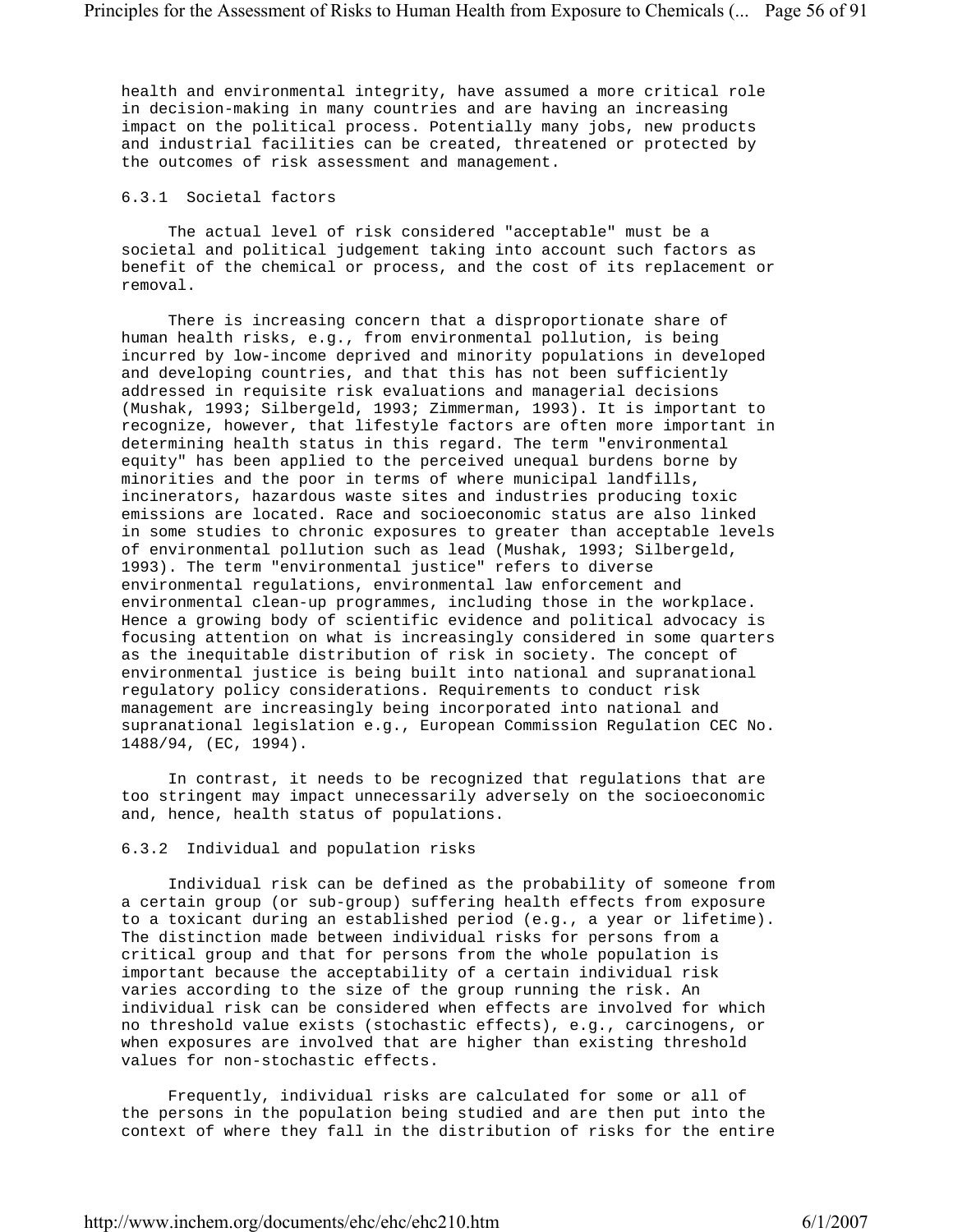population. Key questions often asked when considering strategies for dealing with individual risk include:

- \* to what risk levels are the persons at the highest risk subjected?
- \* can individuals with a high degree of susceptibility be identified?
- what is the average individual risk?
- what is the estimate of the probability that an individual will suffer an adverse effect given a specific set of exposure circumstances?

 It has also been suggested that sub-groups of the population could be considered in a meaningful risk management scenario. The different factors predisposing individuals to sensitive responses to pollutants include: developmental processes, existing disease, prior exposure to a particular chemical, chemical class or group of chemicals that can act mechanistically in a similar manner, nutritional deficiencies, and tobacco smoking and alcohol consumption (Seidman et al., 1991; US EPA, 1992).

 Group or population risk (which generally is calculated) is defined as the chance that a certain group of individuals in a certain environment will simultaneously experience the detrimental consequences of a significant exposure to a toxicant(s) during a period, e.g., a year or lifetime.

 A clear trend has not yet emerged concerning the question as to whether risks to individuals, risks to groups or populations, or both, are to be considered in significant risk decisions (Environ, 1988; Rodricks, 1992; US EPA, 1992). For example, is a large risk to a small number of individuals more important from a public health perspective than a small risk to a large number of people (general public ingesting a food or water contaminant for a considerable time period)? A suggested first step following any risk evaluation could be a determination of whether the risk is large enough to threaten the public health to a significant degree (Environ, 1988). Resources are limited and there will always be the possibility that some fraction of the population will respond adversely to a compound or mixture regardless of the exposure. The ultimate question could be (given the limited resources in every society) what percentage of individuals is society unable to protect in this way? Certain sub-groups, for example idiosyncratic responders, may be given protection by appropriate product labelling and information programmes.

#### 6.3.3 Comparative risk

 Risk implies uncertainty and subsequent risk evaluations and risk management decisions are concerned with the concept of probability. There is an apparent lack of consensus concerning the appropriate background risk with which to make comparisons (Environ, 1988; US NRC, 1989). While many analysts would find it difficult to compare voluntary assumed risks to involuntarily assumed risks, proponents of risk comparisons strongly suggest that there should be consolidation and greater efforts by those engaged in risk evaluation to identify, assess and compare risks to public health and the environment posed by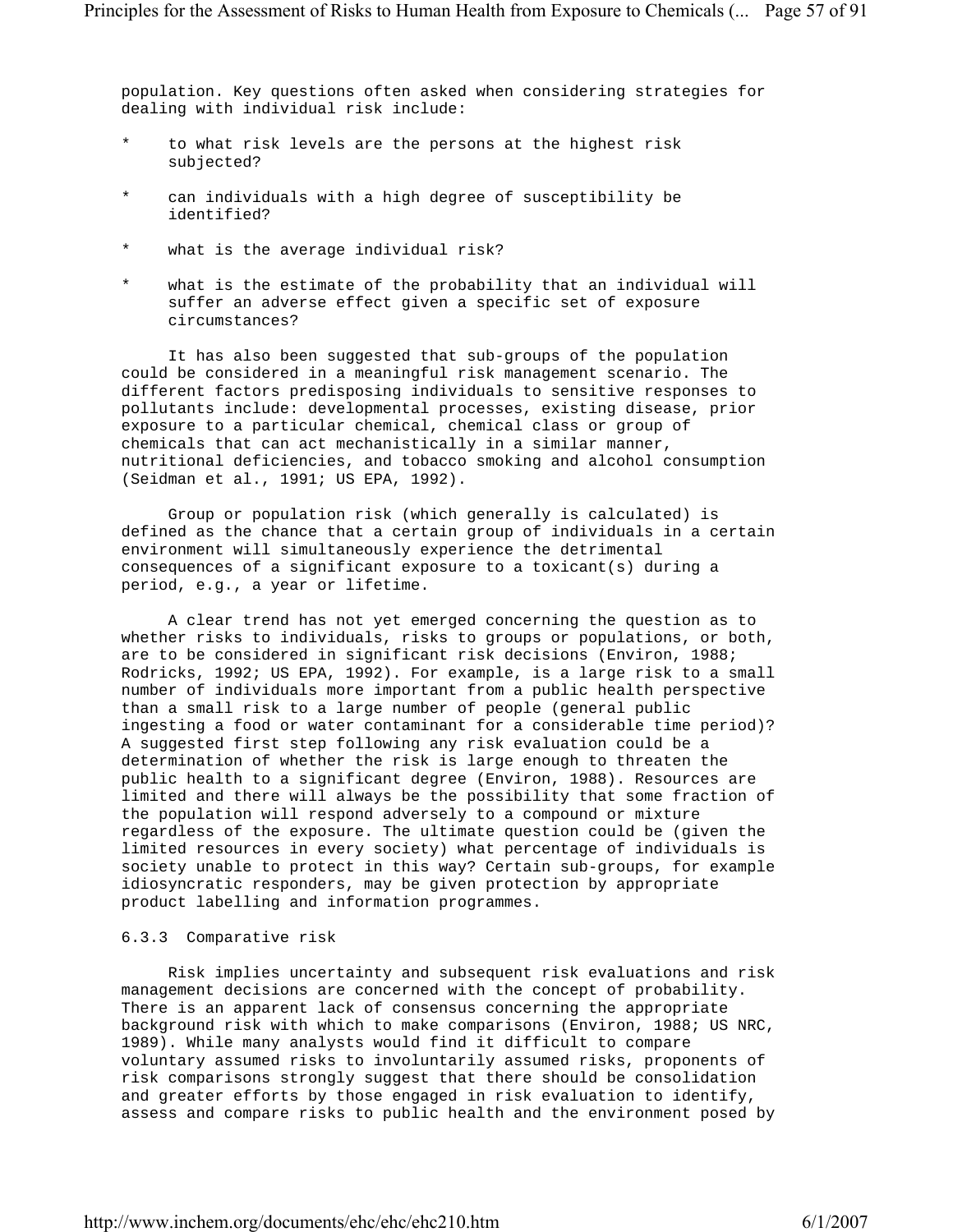the highest risk hazards (Wilson & Crouch, 1987; Wiener, 1993). Comparisons should be seen as only one of a number of inputs to risk decisions, not as a primary determinant (US NRC, 1989).

 However, it is also suggested that many people do not perceive the various threats to health and well-being simply as matters of probability (Slovic, 1987; Kraus & Slovic, 1988; Pariza, 1992; Sandman et al., 1993). Indeed, estimated risks of death or disease associated with exposure to chemicals in the general environment are often similar to those considered rare, such as being struck by lightening or dying in an airplane crash, although they are not perceived as such (Wilson, 1990). Moreover, people tend not to be deeply concerned about risks that are a matter of choice such as smoking or motorcycle riding. However, they do expect that governments pay attention to risks that they cannot control, even though these might be considerably less.

#### 6.3.4 Risk perception

 Whereas analysts employ risk assessment, risk evaluation and risk management to evaluate hazards and formulate strategies and regulations for their reduction or elimination, the majority of individuals rely on intuitive judgements typically called "risk perception". For these people, the experience with hazards tends to come from the news media, which principally document mishaps and threats occurring globally (Slovic, 1987, 1993; Kraus & Slovic, 1988; Cohrssen & Covello, 1989; Sandman et al., 1993; Van Eijndhoven et al., 1994).

 Risk perception is being increasingly recognized as an important factor influencing both risk evaluation and risk management. A major factor that influences the complexity of the social debate over appropriate laws and regulations is the nature and extent of the perceived threat to health. The message that is frequently conveyed to the public is that government standards for risk assessment, risk evaluation and regulatory action are inconsistently applied, subject to bureaucratic manipulation, and subject to alteration depending on the degree of economic impact on the affected industry (Munro & Morrison, 1990).

 Different people perceive risks differently, depending on the likelihood of adverse effects, whom it affects, how familiar, widespread and dreaded the effects are, how a hazard affects individuals personally, and whether or not individuals have voluntarily agreed to bear the risks. Perceptions of risk are also influenced to a large degree by the supposed benefits derived from accepting the risk (Slovic, 1987; Krewski, et al., 1987; Kraus & Slovic, 1988; Cohrssen & Covello, 1989; Pariza, 1992; Morgan, 1993; Sandman et al., 1993).

 Risks perceived as potentially uncontrollable, capable of causing a catastrophe on a global scale or risking future generations cause public anxiety. Fig. 3 illustrates a mosaic of public perception of risks in terms of risk space quadrants; the upper right quadrant of this space captures uncontrollable risks that are most likely to provoke calls for government regulation (Morgan, 1993).

 Tables 3 and 4 further depict qualitative factors affecting risk perception (US NRC, 1989; Scala, 1991). While different people weigh these factors differently in reaching their overall perceptions of the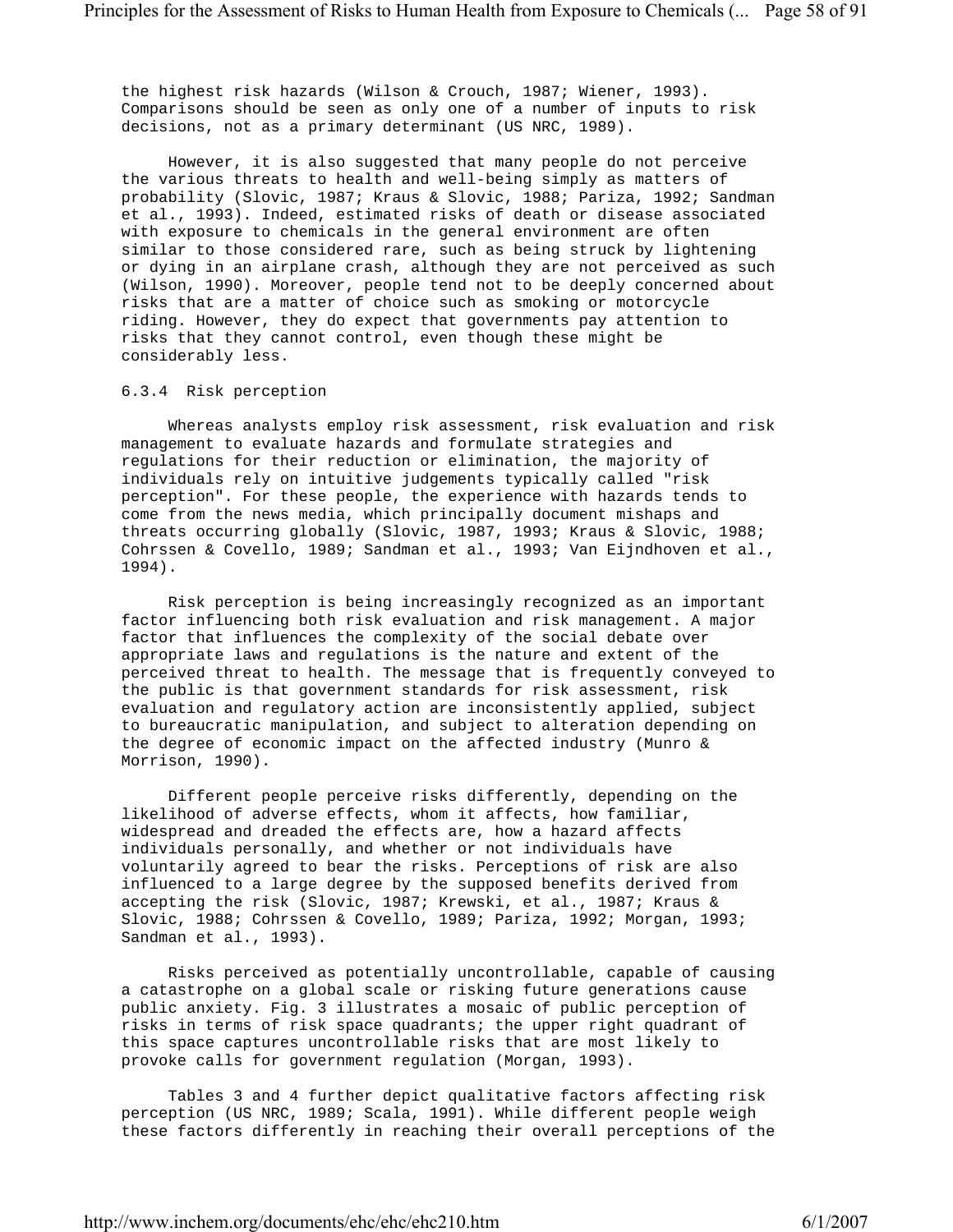riskiness of a hazard, the set of factors that are important in determining relative perceptions of risk go well beyond the statistical frequency, magnitude and uncertainty of effects. Public opinion on acceptable risk constantly changes, usually in the direction of further risk reduction, which provides further impetus for additional legislation and regulation in many quarters (Munro & Morrison, 1990).

### 6.3.5 Risk and hazard communication

 Implicit in the process of risk evaluation and management is the increasingly recognized role of communication (Cohrssen & Covello, 1989; US NRC, 1989; Morgan, 1993; Sandman et al., 1993; Slovic, 1993). Risk communication is an interactive process of exchange of information and opinion among individuals, groups and institutions involving multiple messages about the nature of risk and other messages, not strictly about risk, that express concerns, opinions or reactions to risk messages or to legal and institutional arrangements for risk management (US NRC, 1989).

 Until the mid-1980s, there was little research on communicating risk to the public. There is now a reasonable consensus on the optimum basic elements of risk communication. These efforts should be more systematically oriented to the intended audience, addressing the audience's perspectives and concerns. To the greatest extent possible, openness, not minimizing the existence of uncertainty, and discussion of data gaps and areas of significant disagreement among experts is recommended. The acceptance of any risk is more dependent on public confidence in risk management than on quantitative estimates of risk.

 Although there is as yet no widely agreed structured knowledge on communication about chemical hazards, analyses of risk communication efforts and case studies suggest that risk communication problems arise from message, source, channel and receiver problems (Cohrssen & Covello, 1989). Message problems relate primarily to deficiencies in scientific understanding leading to large uncertainties in risk estimates or highly technical risk analyses that are unintelligible to lay persons. Source problems include disagreements among scientific experts, failures to disclose limitations of risk assessments and resulting uncertainties, and limited understanding of the concerns and values of public groups and bureaucratic presentation. Channel problems include selective and biased media reporting that emphasizes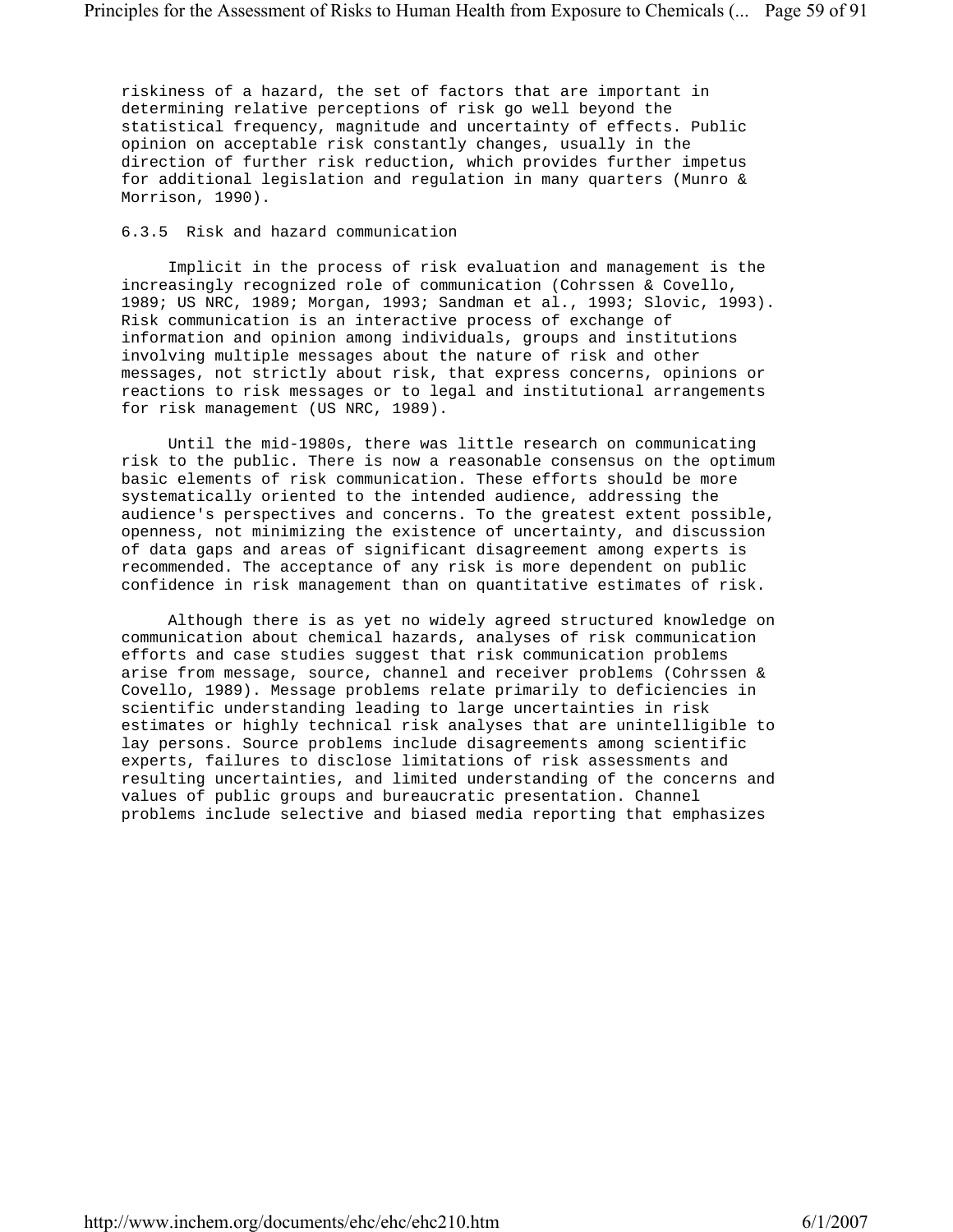

Fig. 3. Public perception of risks in terms of risk space quadrants (Morgan, 1993)

|                            | Table 3. Qualitative factors affecting risk perception and evaluation (from |
|----------------------------|-----------------------------------------------------------------------------|
| Factor                     | Conditions associated with increased<br>increased public concern            |
| Catastrophic potential     | Fatalities and injuries grouped<br>in time and space                        |
| Familiarity                | Unfamiliar                                                                  |
| Understanding              | Mechanisms or process not understood                                        |
| Controllability (personal) | Uncontrollable                                                              |
| Voluntariness of exposure  | Involuntary                                                                 |
| Effects on children        | Children specifically at risk                                               |
| Effects manifestation      | Delayed effects                                                             |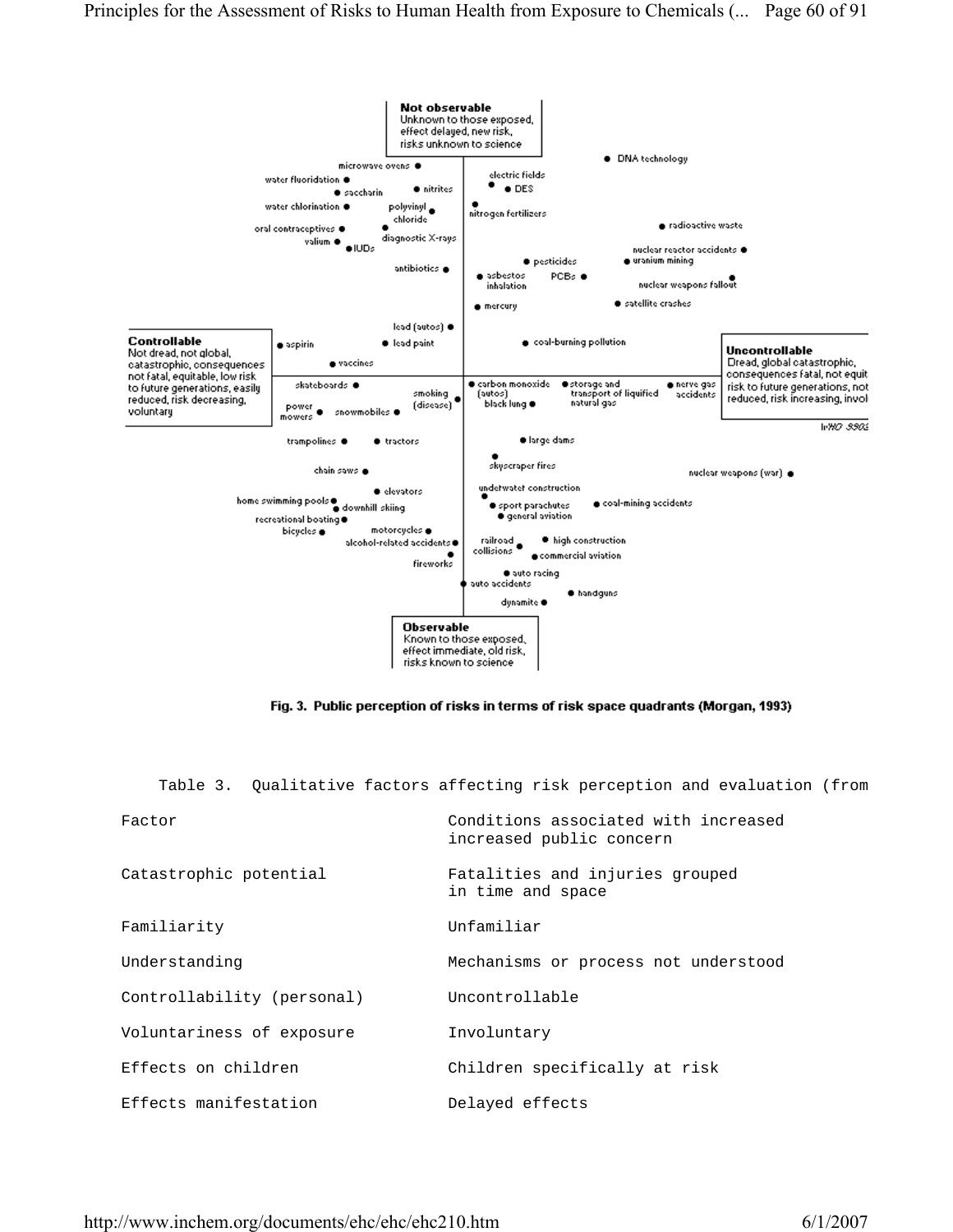| Effects on future generations                        |             | Risk to future generations                                                     |
|------------------------------------------------------|-------------|--------------------------------------------------------------------------------|
| Victim identity                                      |             | Identifiable victims                                                           |
| Dread                                                |             | Effects dreaded                                                                |
| Trust in institutions                                |             | Lack of trust in responsible institutions                                      |
| Media attention                                      |             | Much media attention                                                           |
| Accident history                                     |             | Major and sometimes minor accidents                                            |
| Equity                                               |             | Inequitable distributions of risks and benefi                                  |
| Benefits                                             |             | Unclear benefits                                                               |
| Reversibility                                        |             | Effects irreversible                                                           |
| Origin                                               |             | Caused by human actions or failures                                            |
| Table 4. Characteristics of risk (from: Scala, 1991) |             |                                                                                |
| Characteristic                                       | Description |                                                                                |
| Knowledge                                            |             | Society's awareness of risk from activity                                      |
| Newness                                              |             | Extent of societal experience                                                  |
| Voluntariness                                        |             | Does individual have a choice about<br>exposure to risk                        |
| Control                                              |             | Can an individual control exposure,<br>protect himself or control consequences |
| Dreadedness                                          |             | How much is risk or its consequences feared                                    |
| Catastrophic potential                               |             | Chance of widespread disastrous outcome                                        |
| Equity                                               |             | Are the benefits and risk shared equally                                       |
|                                                      |             |                                                                                |

 drama, wrongdoing, disagreement, conflict and oversimplification, distortion, and inaccuracy in interpreting technical risk information. Receiver problems include inaccurate perception of levels of risk, strong beliefs and opinions that are resistant to change, and demands for scientific certainty.

 There is a clear need to educate the public, including community leaders, workers and school children, to enhance awareness so that they can take voluntarily the action required to reduce or avoid risks associated with exposure to chemicals in the workplace and general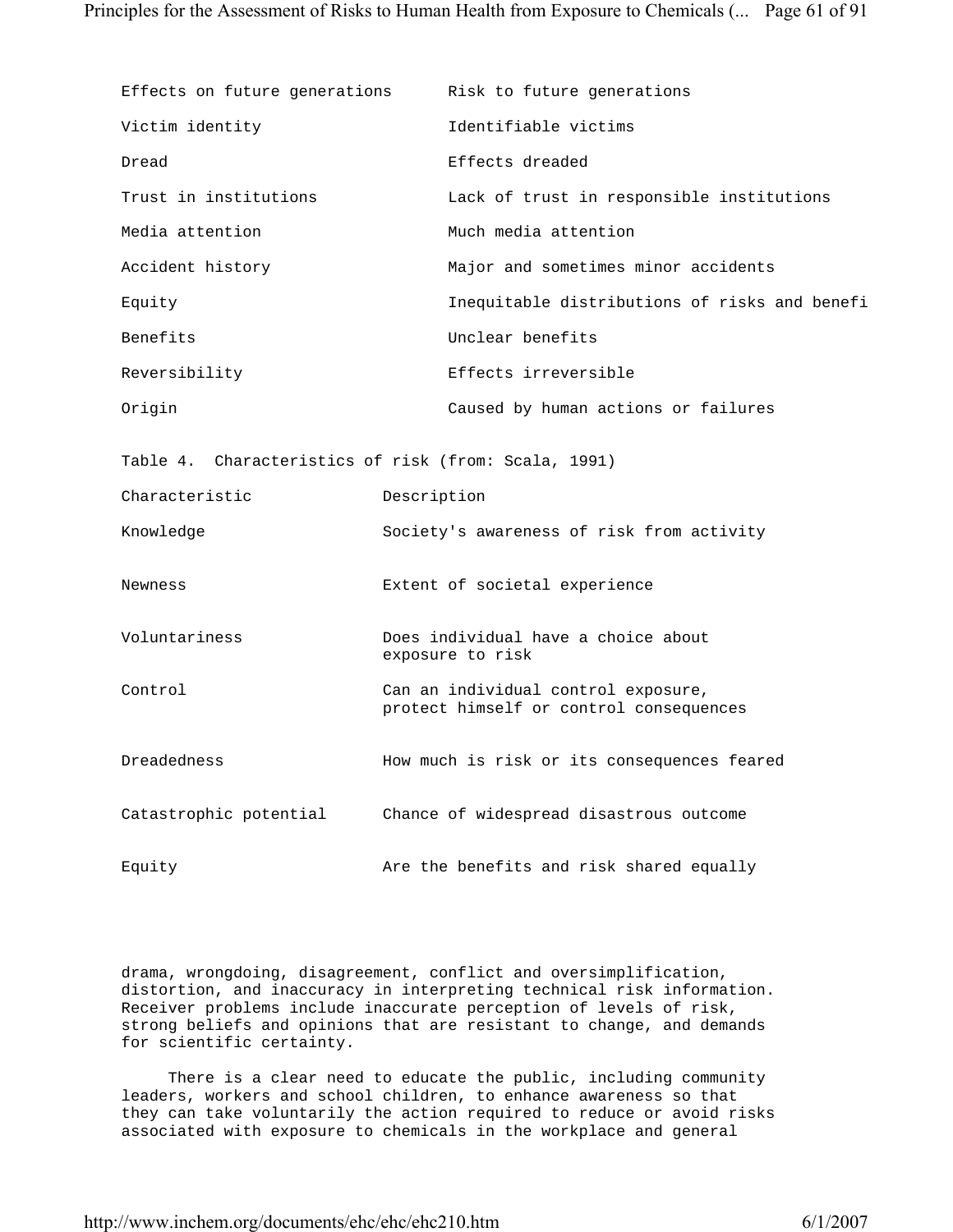environments (e.g., indoor air pollutants, pesticides and household chemicals).

6.3.6 Economic factors

 Unlike regulation, which involves strict criteria to be enforced by regulatory agencies, economic approaches to risk management rely largely on economic incentives to reduce the levels of pollutants introduced into the environment (Krewski et al., 1989; Somers, 1993).

 The OECD since 1972 has espoused the "Polluter Pays Principle" (PPP) concept, with the goal of maintaining equitable trading practices by encouraging polluters to reduce emissions. However, it is recognized that the consumer ultimately pays the cost required to accomplish environmental improvements. The main types of economic instruments in use in OECD countries include charges, subsidies, deposit-refund schemes, market creation arrangements and financial enforcement incentives (OECD, 1991b). In 1989, the OECD adopted a Recommendation on the Application of the PPP to Accidental Pollution, which links the economic principle and the legal principle to damage compensation (OECD, 1991b).

*6.3.6.1 Cost-benefit analyses*

 Traditionally, risk reduction has not included a thorough analysis of costs and benefits (Hammond & Coppock, 1990). Indeed, there is no widely adopted framework for cost-benefit.

 As an example, three major categories of costing relationships are typically employed in risk reduction by the US EPA, depending on the situation:

- a) benefit/cost analysis weighs the cost of control against monetary benefits of control;
- b) risk/benefit analysis weighs the economic benefits of a polluting activity against the risks to health and the environment;
- c) cost-effectiveness analysis accepts the desirability of regulation and identifies the least-cost solution to achieve a given goal, such as a pollution discharge standard (Ris & Preuss, 1988).

 The US EPA estimated that the annual compliance cost for USA federal environmental regulations in 1990 was about 2.1% of the gross national product (GNP of about 6 trillion dollars). This is expected to increase to approximately 2.8% of the GNP by the year 2000 (ILSI/National Safety Council, 1993). The benefits of regulation such as improved quality of life and cleaner environment are often difficult to quantify in contrast to the enormous costs often cited for regulatory compliance.

 There is broad diversity of opinion as to how costs should be considered in risk management decisions. Key questions include: How much can society afford to spend to reduce risks? What is an acceptable cost per life saved? How should costs be factored into priority-setting processes? Future success in risk management may to a large degree depend on ways to weigh benefits and costs and to strike the appropriate balance in defining how fast to pursue risk regulations (ILSI/National Safety Council, 1993; Wiener, 1993).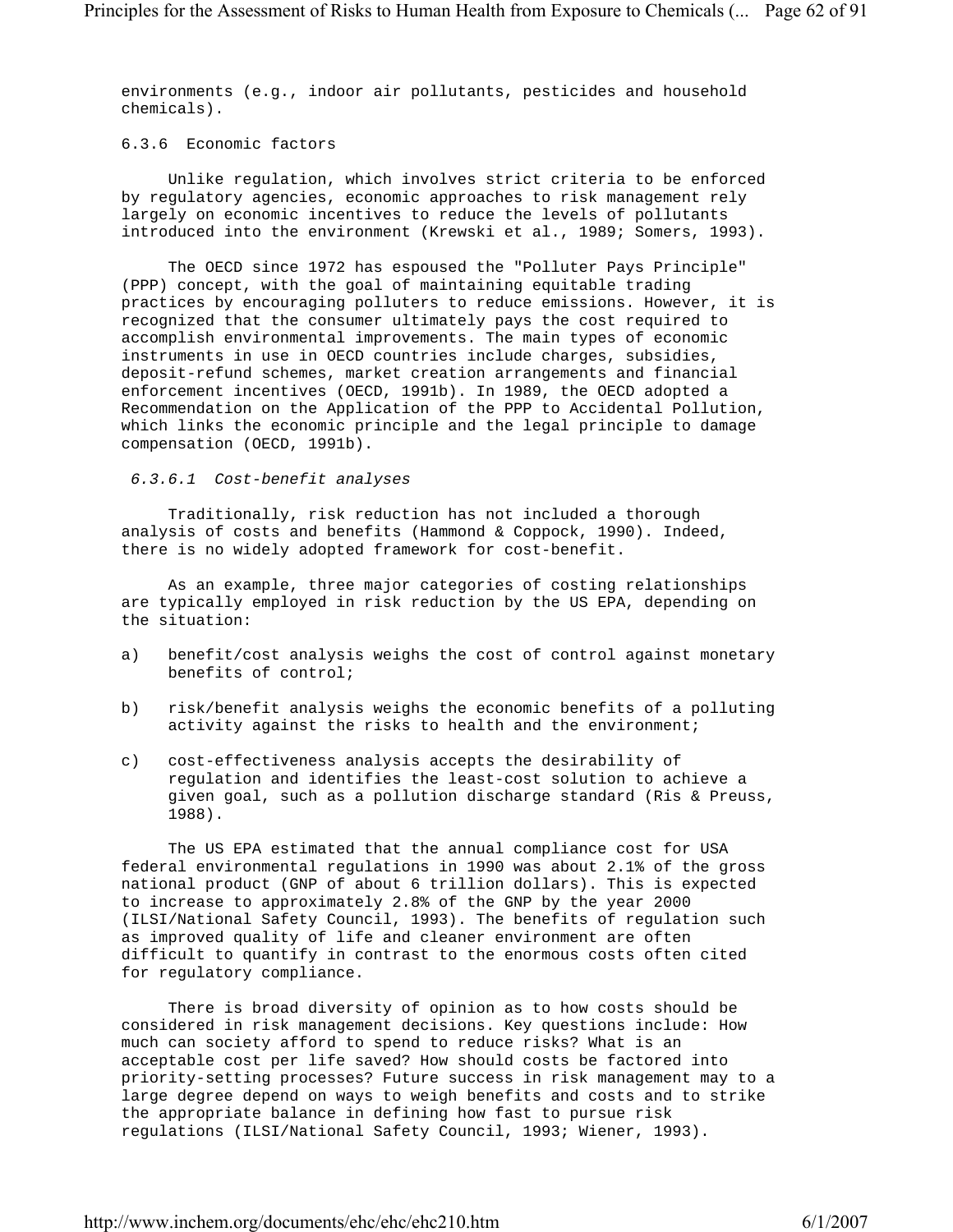# 6.3.7 Political factors

 Political factors often have an impact on national and local priorities, drafting of regulatory statutes and introduction of resulting risk reduction measures. Trade barriers and global competition also have a considerable impact on risk reduction. For example, in Canada the decision in 1980 to ban the sale of urea-formaldehyde foam insulation (UFFI) led to unprecedented public anger (and anxiety and resentment), great government expense, the longest civil suit in Canadian history, and appreciable political consequences. After an 8-year legal trial, it was concluded that there was not sufficient scientific evidence to substantiate the reported health problems of UFFI home owners (Somers, 1993).

 In 1977, the US Food & Drug Administration (FDA), reacting to studies that reported the artificial sweetening agent saccharin to be a bladder carcinogen in rodent feeding studies, proposed to ban the agent under the Delaney Amendment ("zero-risk") requirement. The Congress of the USA in November 1977, reacting to the overwhelming public outcry in support of unrestricted use of saccharin, enacted the Saccharin Study and Labeling Act (SSLA), which prevented the FDA from banning saccharin based on the information that was then available. This made it clear that the public is willing to accept certain risks from food additives if it perceives that the benefits are high enough and, possibly, that the risks are low enough (Flamm & Lorentzen, 1988).

#### 6.3.8 Regulatory limits

 Traditionally, one avenue of protection of human health has been through the establishment of exposure limits (variously referred to as standards, quality criteria, etc.). These are established in a two-step process, the first involving consideration of the

 health-based scientific data and the second involving establishment of regulatory limits, taking into account the health-based recommendation along with other factors.

 Examples of health-based exposure guidelines include the Acceptable Daily Intake (ADI), Tolerable Daily Intake (TDI), Provisional Tolerable Weekly Intake (PTWI), and health-based Maximum Allowable Concentrations (MAC). Acceptable/Tolerable Intakes are the amounts of a food additive, contaminant, pesticide or veterinary drug residue, expressed on a body weight basis, that can be ingested for a lifetime without appreciable risk to health. The term ADI is commonly used for additives to food since they impart some beneficial characteristic (and hence are considered "acceptable") while a TDI commonly refers to environmental contaminants which are undesirable. Maximum Allowable Concentrations are either a time-weighted average concentration of a substance in a medium of exposure that does not present appreciable hazard for continuing exposure or an upper limit (ceiling value) which, if exceeded, will have adverse consequences for health. Often, health-based guidelines are considered, along with other factors (i.e., technological, socioeconomic, feasibility, enforcement), to develop operational regulatory limits such as the Maximum Residue Level (MRL) for pesticides or veterinary drugs, MAC in exposure media and workplaces, occupational Threshold Limit Values (TLV), Maximum Workplace Concentrations (MAK), Occupational Exposure Limits (OEL), Air Quality Standards (AQS), Water Quality Standards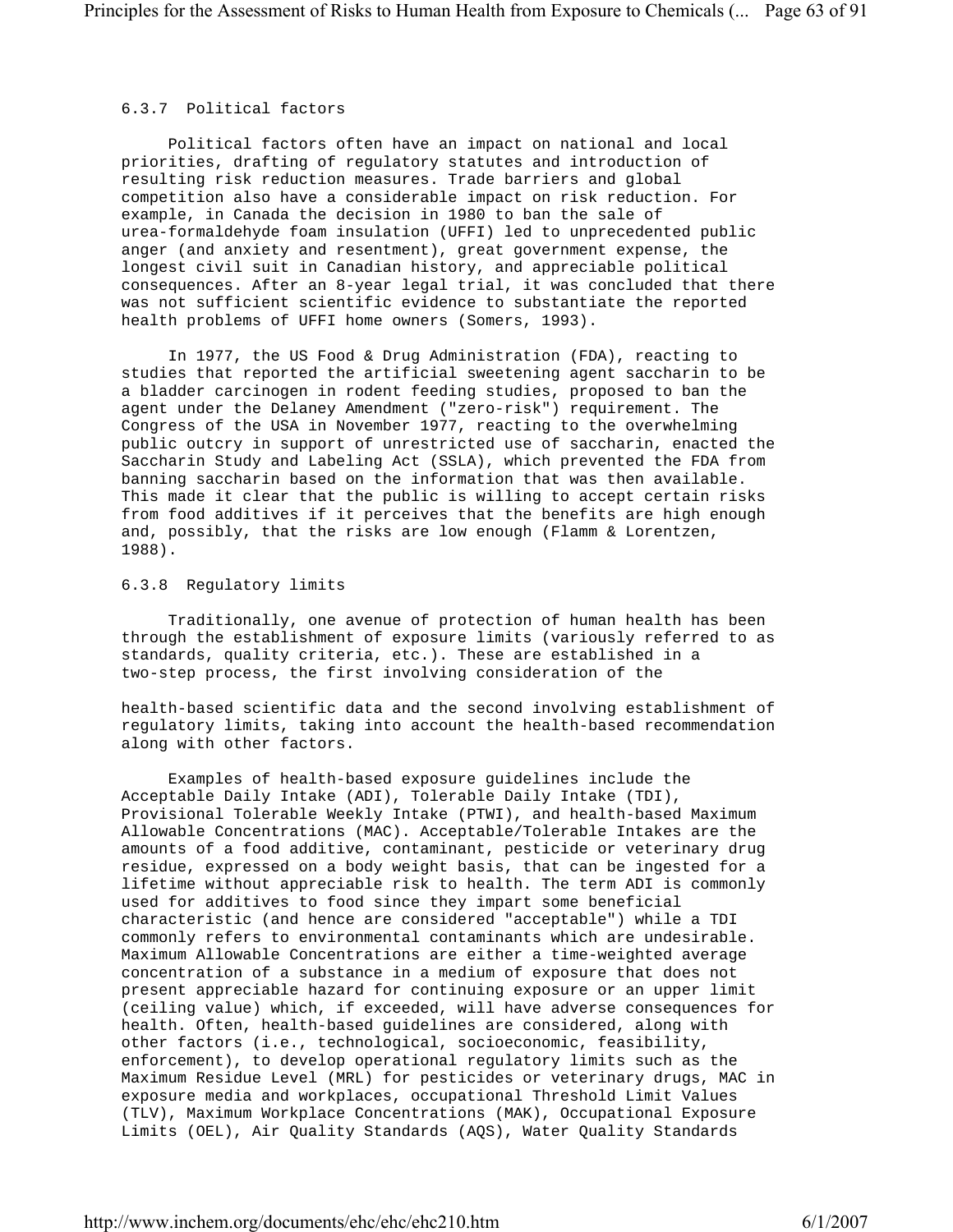(WQS) or Maximum Use Levels.

 Some media of (direct and indirect) exposure and associated limits are listed below:

*Food*

- limits for food additives, contaminants, pesticide residues, veterinary drug residues
- limits for certain chemicals in food packaging materials
- limits for additives and contaminants in animal feed

*Cosmetics and other consumer products*

- limits for additives and contaminants in cosmetic products (these include soap and toothpaste)
- limits for other consumer products such as children's toys, paints and solvents

*Water*

- drinking-water quality standards
- water quality standards for surface water
- water quality standards for fresh water used for fishing
- water quality standards for estuarine and marine waters
- aqueous effluent standards for industrial effluents and sewage treatment outfall
- guideline limits for the use of waste water in agriculture and aquaculture

*Air*

- air quality (ambient or indoor) limits for gases, vapours, fibres, particulates
- air quality standards for gaseous or smoke emissions from industries

# *Occupational*

- occupational exposure limits for gases, vapours, dusts, aerosols in workplace air and substances absorbed through the skin, mucous membranes or alimentary tract
- regulatory limits for exposure can be based on appropriate biomarkers

*Soil*

limits for certain chemicals in soil

# *Agricultural chemicals*

- limits for certain contaminants in agrochemicals (fertilizers)
- limits for application rates of pesticides

# *Chemical waste*

- \* limits for disposal of chemicals as waste products
- waste (including liquid and solid)
- chemical (including mixed industrial), dumps, surface water and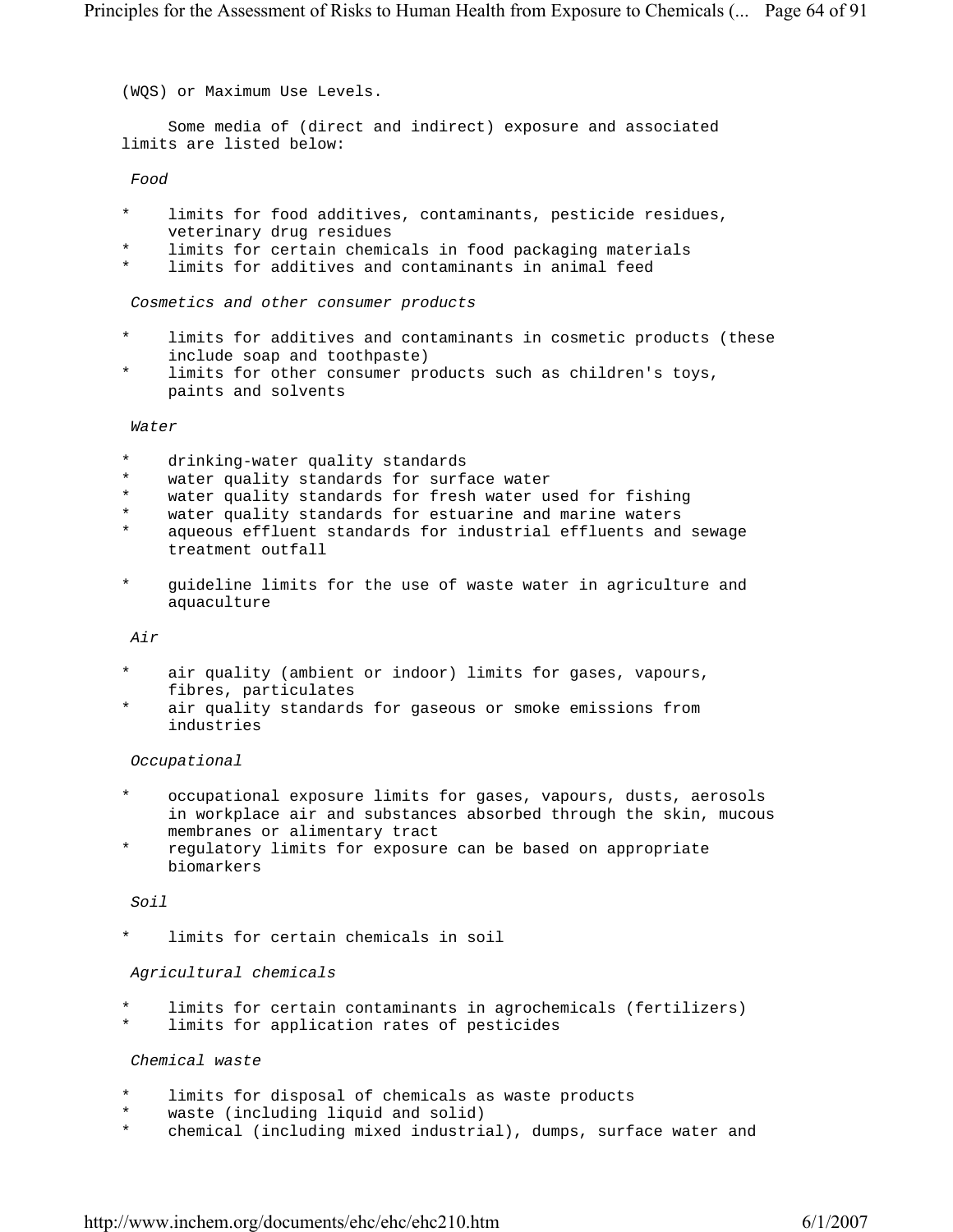deep well injection

- municipal surface and groundwater contamination, use of sludge in agriculture<br>\* atmospheric
- atmospheric effluents and residual ash from incineration

 The two stages and their outputs should not be confused. The outputs are frequently expressed in different units. For example, considering pesticide residues in food crops, the ADI is a daily dose expressed in mg/kg body weight (per day being implicit) whereas the MRL is a concentration on the crop expressed in mg/kg of the produce. The MRL may be derived on the basis of Good Agricultural Practice and, if adhered to, would not result in the ADI being exceeded even if all the designated crop contained the pesticide at the MRL (an unlikely postulate). Clearly, to arrive at this conclusion requires information on daily intakes of the commodities carrying the residue.

#### 6.4 Risk management options

Risk managers can intervene at many points:

- a) to prevent the process producing the risk
- b) to reduce or eliminate exposures
- c) to modify the effects
- d) to alter perceptions or valuation, through education and public relations
- e) to compensate for damage after the fact (Morgan, 1993).

#### 6.4.1 Risk reduction

 Risk reduction goals can vary considerably and can also be hampered by the fragmented regulatory structure enforcing environmental laws in many countries. For example, in the USA, the regulatory approach to risk reduction depends upon whether a chemical is a food additive, a food contaminant, a pesticide, a drinking-water contaminant, an air pollutant, or several of these (Rodricks, 1992). Increasingly, however, national legislation (such as the Canadian Environmental Protection Act) that allows for introduction of control measures for chemicals in a variety of media is being introduced. Essentially, such legislation enables the development of control measures in the medium that will contribute most significantly to reduction of risk. The existing substances regulation of the European Union also provides the opportunity for concerted action based on evaluation of risks for different scenarios and routes of exposure (EEC Council Regulation No.793/93) (EC, 1993).

 However, there is no clear consensus on what is considered a risk of concern. While target risk levels are embodied in some national legislation, other countries recommend that exposure be reduced as low as possible for effects for which it is assumed that there is no threshold.

 It is also well recognized that different countries, as well as different agencies within the same country, often come to different conclusions in the manner in which they judge and manage a health risk employing basically the same scientific data (Nilsson et al., 1993; Somers, 1993). Nilsson et al. (1993) found that 11 countries regulated the same pesticides to different degrees, which should not be too surprising recognizing the differing economic interests and statutes (Somers, 1993).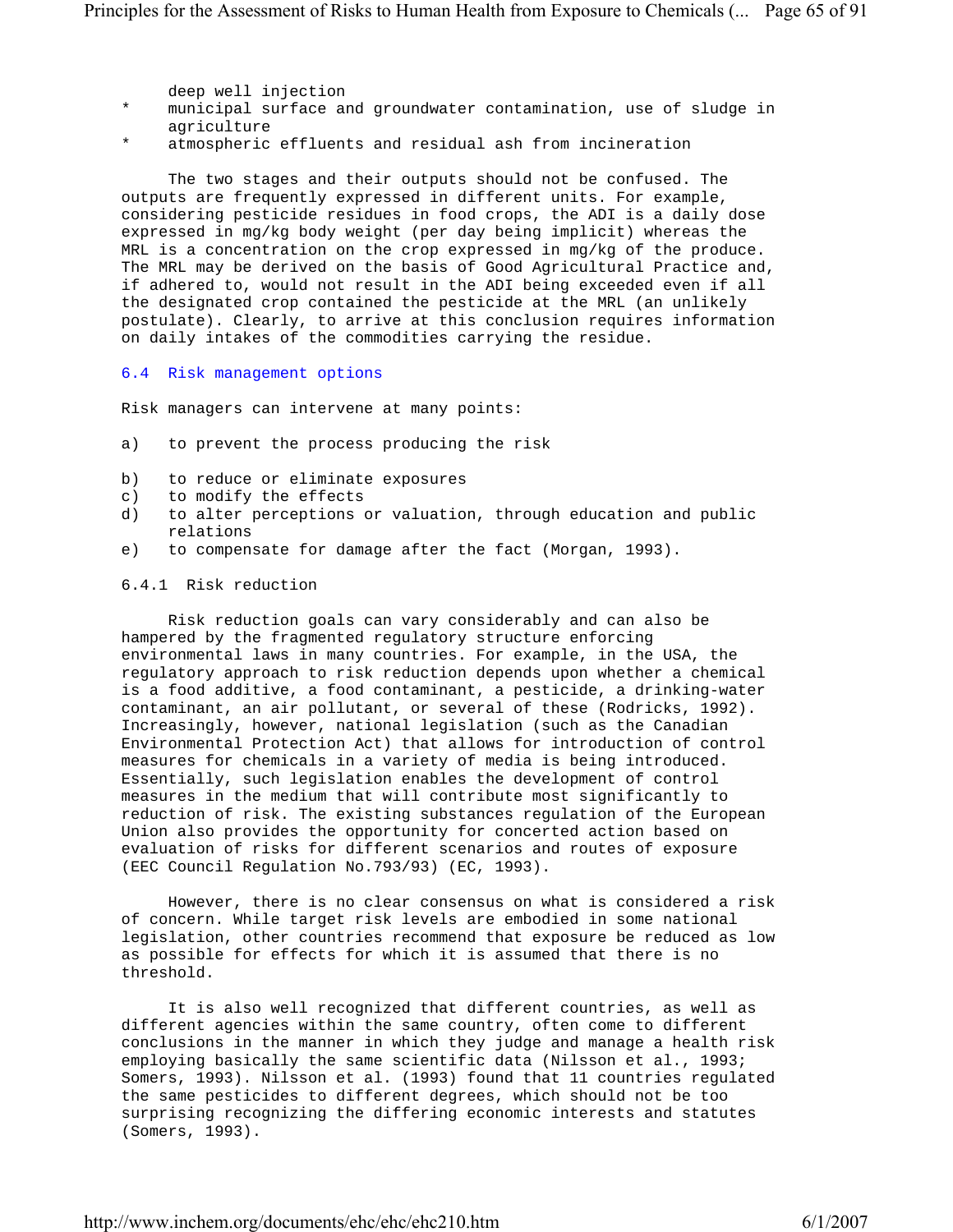# *6.4.1.1 Technology-based criteria*

 Technology-based criteria for risk reduction are not based on costs, benefits or rights, but rather the level of technology to control certain risks. Regulations based on these criteria typically mandate "the best available technology" (BAT) or emissions that are "as low as reasonably achievable". Such rules can be difficult to apply because people seldom agree on the definition of "available" or "reasonably achievable" (Morgan, 1993). Similar difficulties can arise with the implementation of "good agricultural practice", "technically achievable" and "as far as may be reasonably practicable".

#### REFERENCES

Allaby M (1983) A dictionary of the environment.  $2<sup>nd</sup>$  ed. New York, NY, New York University Press, p 195.

 Allen BC, Crump KS, & Shipp AM (1988) Correlation between carcinogenic potency of chemicals in animals and humans. Risk Analysis, 8: 531-544.

Anderson D (1990) *In vitro* models. Drug Saf; 5 Suppl 1:27-39.

 Atterwill CK (1995) Alternative method of assessing toxicity. Methods Mol Biol 43: 1-9.

 Axelson O & Westberg H (1992) Introductory note on the concept of exposure and dose in occupational epidemiology. Am J Ind Med, 21: 3-5.

 Bailar JC III, Crouch EAC, Shaikh R, & Spiegelman D (1988) One-hit models of carcinogenesis: conservative or not? Risk Analysis, 8: 485-497.

 Baird SJS, Cohen JT, Graham JD, Shyakhter A & Evans JS (1996) Noncancer risk assessment: a probabilistic alternative to current practice. J Human Ecological Risk Assessment 2 (1): 79-102.

 Ballantyne B, Marrs T, & Turner P (1993) General and Applied Toxicology, Vol. 2, Stockton, Stockton Press, pp 1069-1158.

 Beaumont JJ & Breslow NJ (1981) Power consideration in epidemiologic studies of vinyl chloride workers. Am J Epidemiol, 114: 725-734.

 Beland FA & Poirier MC (1993) Significance of DNA adduct studies in animal models for cancer dosimetry and risk assessment. Environ Health Perspect, 99: 5-10.

 Braat L, Bakema AH, de Boer KF, Meijers RM, & Van Minnen JG (1991) EXPECT: Outline of an integrated model for environmental scenario analysis and impact asessment (Report No 259102001). Bilthoven, National Institute of Public Health and Environmental Protection.

 Calabrese EJ (1985) Uncertainty factors and interindividual variation. Regul Toxicol Pharmacol, 5: 190-196.

 Calabrese EJ, Beck BD, & Chappell WR (1992) Does the animal-to-human uncertainty factor incorporate differences in surface area? Regul Toxicol Pharmacol, 15: 172-179.

Calabrese EJ & Baldwin LA (1994) Improved method for detection of the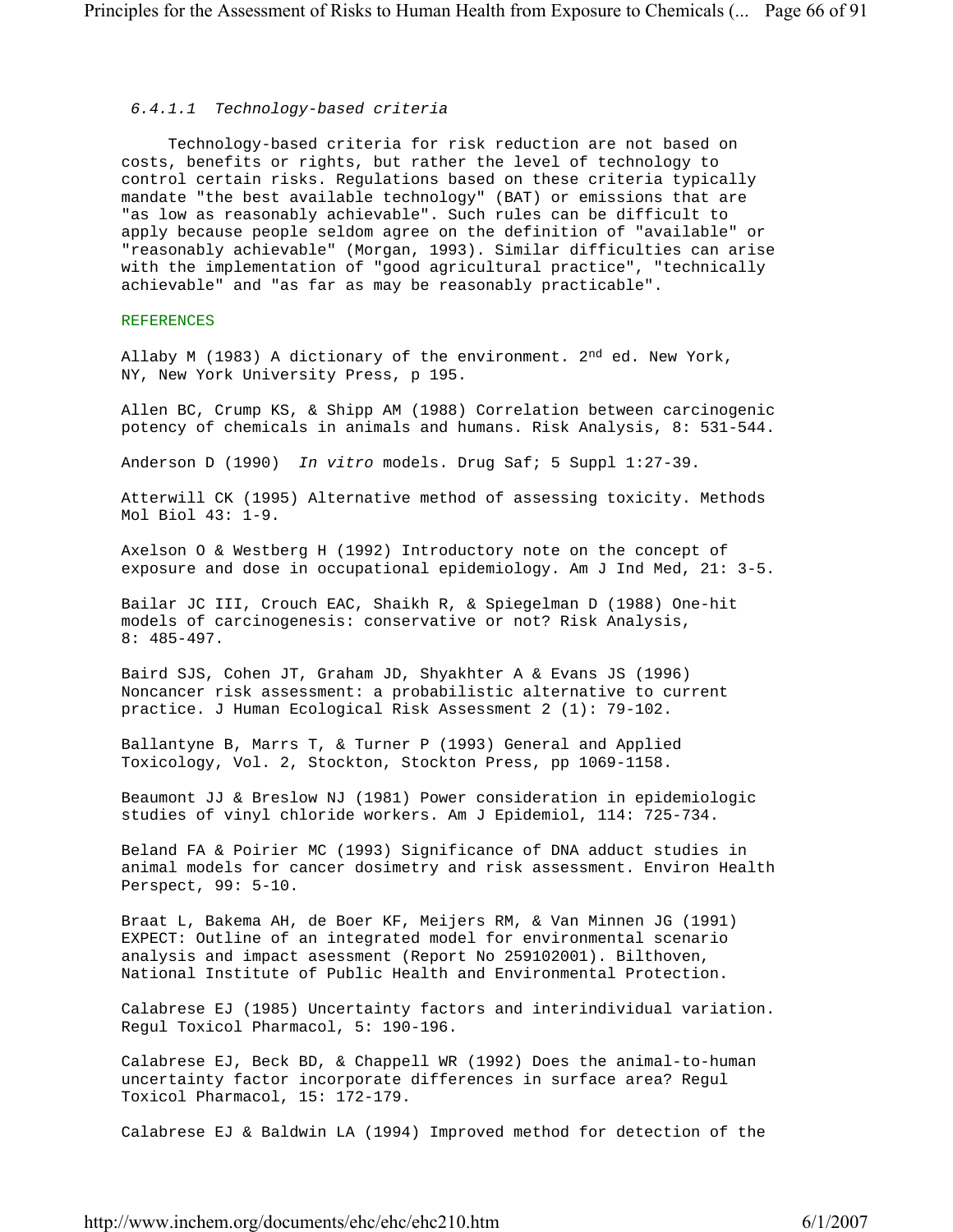NOAEL. Regul Toxicol Pharmacol, 19: 48-50.

 Chhabra RS, Huff JE, Schwetz BS & Selkirk J (1990) An overview of prechronic and chronic toxicity / carcinogenicity experimental designs and criteria used by the National Toxicology Program. Environ Hlth Perspect 86: 313-321.

 Chen C & Farland W (1991) Incorporating cell proliferation in quantative cancer risk assessment: approaches, issues, and uncertainties. Prog Clin Biol Res, 369: 481-499.

 Cohrssen JJ & Covello VT (1989) Risk analysis: A guide to principles and methods for analyzing health and environmental risks. Washington, DC, Council on Environmental Quality.

 Copeland KT, Checkoway H, McMichael AJ, & Holbrook RH (1977) Bias due to mis-classification in the estimation of relative risk. Am J Epidemiol, 105: 488-494.

 Crump KS, Hoel DG, Langley CH, & Peto R (1976) Fundamental carcinogenic processes and their implications for low dose risk assessment. Cancer Research, 36: 2973-2979.

 Crump KS (1984) A new method for determining allowable daily intakes. Fundam Appl Toxicol, 4: 854-871.

 Curry P & Iyengar S (1992) Comparison of exposure assessment guidelines for pesticides. Revs Environ Contam Toxicol, 129: 80-93.

 DFG (German National Research Foundation) (1972) [Hazardous working compounds: Toxicological-occupational explanation of maximum-allowable concentrations (MAK-Werte)] in German. Senatskommission zur Prüfung gesundheitlicher Arbeitsstoffe. D Henschler/H Greim (Hrsg.), Wiley-VCH

 Doll R & Hill AB (1956) Lung cancer and other causes of death in relation to smoking - a second report on the mortality of British doctors. Br Med J, 2: 1071-1077.

 Dourson ML & Stara JF (1983) Regulatory history and experimental support of uncertainty (safety) factors. Regul Toxicol Pharmacol, 3: 224-238.

Dybing E, Sanner T, Roelfzema H, Kroese D & Tennant RW (1997) T<sub>25</sub>: a simplified potency index: description of the system and study of correlations between carcinogenic potency and species/site specificity and mutagenicity. Pharmacol-Toxicol, Jun, 80 (6): 272-279.

 Dybing E & Huitfeldt HS (1992) Species differences in carcinogen metabolism and interspecies extrapolation. In: Vainio H, Magee PN McGregor DB, & McMichael AJ ed. Mechanisms of Carcinogenicity in Risk Identification. Lyon, France, International Agency for Research on Cancer, pp 501-522.

 EC (1990) EEC Note for Guidance: Good Clinical Practice for trials on medical products in the European Community. Pharmacology and Toxicology, 67:361-372.

 EC (1992) Council Directive 92/32/EEC of 30th April 1992. Amending for the 7th time Directive 67/548/EEC on the approximation of the laws, regulations and administrative provision relating to the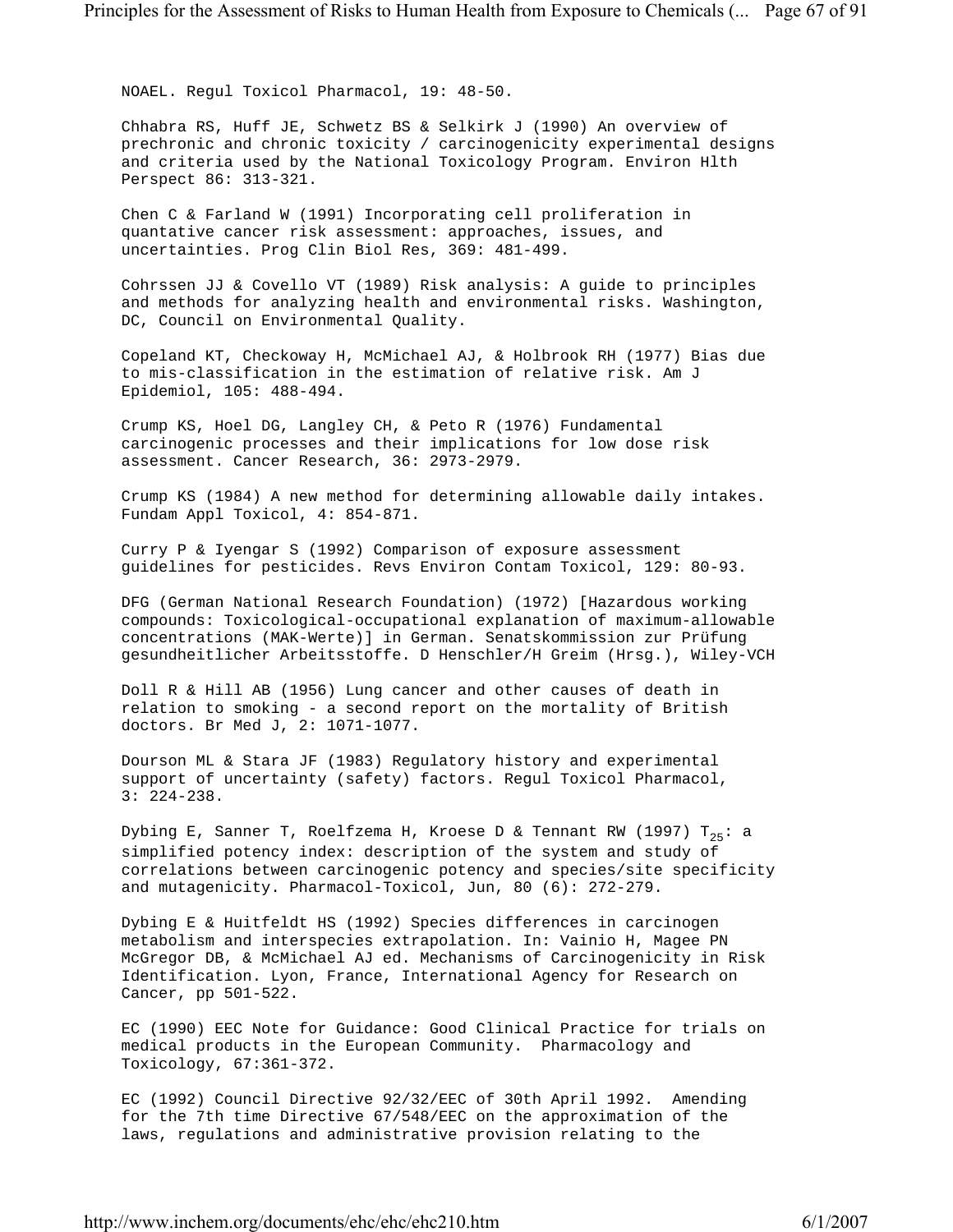classification, packaging and labelling of dangerous substances. Official Journal of the European Communities L 154.

 EC (1993) Council Regulation (EC) 793/93 of 23 March 1993 on the evaluation and control of the risks of existing substances. Official Journal of the European Communities L 84.

 EC (1994) Commission Regulation (EC) No 1488/94 of 28 June 1994 laying down the principles for the assessment of risks to man and the environment of existing substances in accordance with Council Regulation (EEC) No 793/93. Official Journal of the European Communities L 161.

 EC (1996) Technical Guidance Document in Support of the Commission Directive 93/67/EEC on Risk assessment for New Notified Substances and Commission Regulation 1488/94/EEC on Risk assessment for Existing Chemicals. Brussels, European Comission.

 ECETOC (1989) Alternative approaches for the assessment of reproductive toxicity. Brussels, Belgium, European Chemical Industry Ecology and Toxicology Centre (Monograph No 12).

 ECETOC (1992) Estimating environmental concentrations of chemicals using fate and exposure models. Brussels, Belgium, European Chemical Industry Ecology and Toxicology Centre (Technical Report No 50).

 ECETOC (1993) Environmental hazard assessment. Brussels, Belgium, European Chemical Industry Ecology and Toxicology Centre (Technical Report No 51).

 ECETOC/UNEP (1996) Inventory of Critical Reviews on Chemicals. Brussels, Belgium, European Chemical Industry Ecology and Toxicology Centre. United Nations Environment Programme. International Register of Potentially Toxic Chemicals, Geneva.

 Environ (1988) Elements of Toxicology and Chemical Risk Assessment. Revised Edition. Washington, DC, Environ Corporation, 74 pp.

 Farmer JH, Kodell RL, & Gaylor DW (1982) Estimation and extrapolation of tumor probabilities from a mouse bioassay with survival/sacrifice components. Risk Analysis, 2: 27-34.

 Flamm WG & Lehma-McKeeman LD (1991) The human relevance of the renal tumor-inducing potential of *d-*limonene in male rats: implications for risk assessment. Regul Toxicol Pharmacol, 13: 70-86.

 Flamm WG & Lorentzen RJ (1988) Quantitative Risk Assessment (QRA): A special problem in the approval of new products. In: Cothern CR, Mehlman MA, & Marcus WL ed. Risk Assessment of Industrial and

 Environmental Chemicals. Advances in Modern Toxicology. Princeton, NJ, Princeton Scientific Publ Co, Vol XV, pp.91-108.

 Fowle JR (1989) Summary and perspectives: Panel discussion on toxicological exposure assessment: State of the art. J Am Coll Toxicol, 8: 865-870.

 Fowle JR & Sexton K (1992) EPA priorities for biological research in environmental health. Environ Hlth Perspec, 98: 235-241.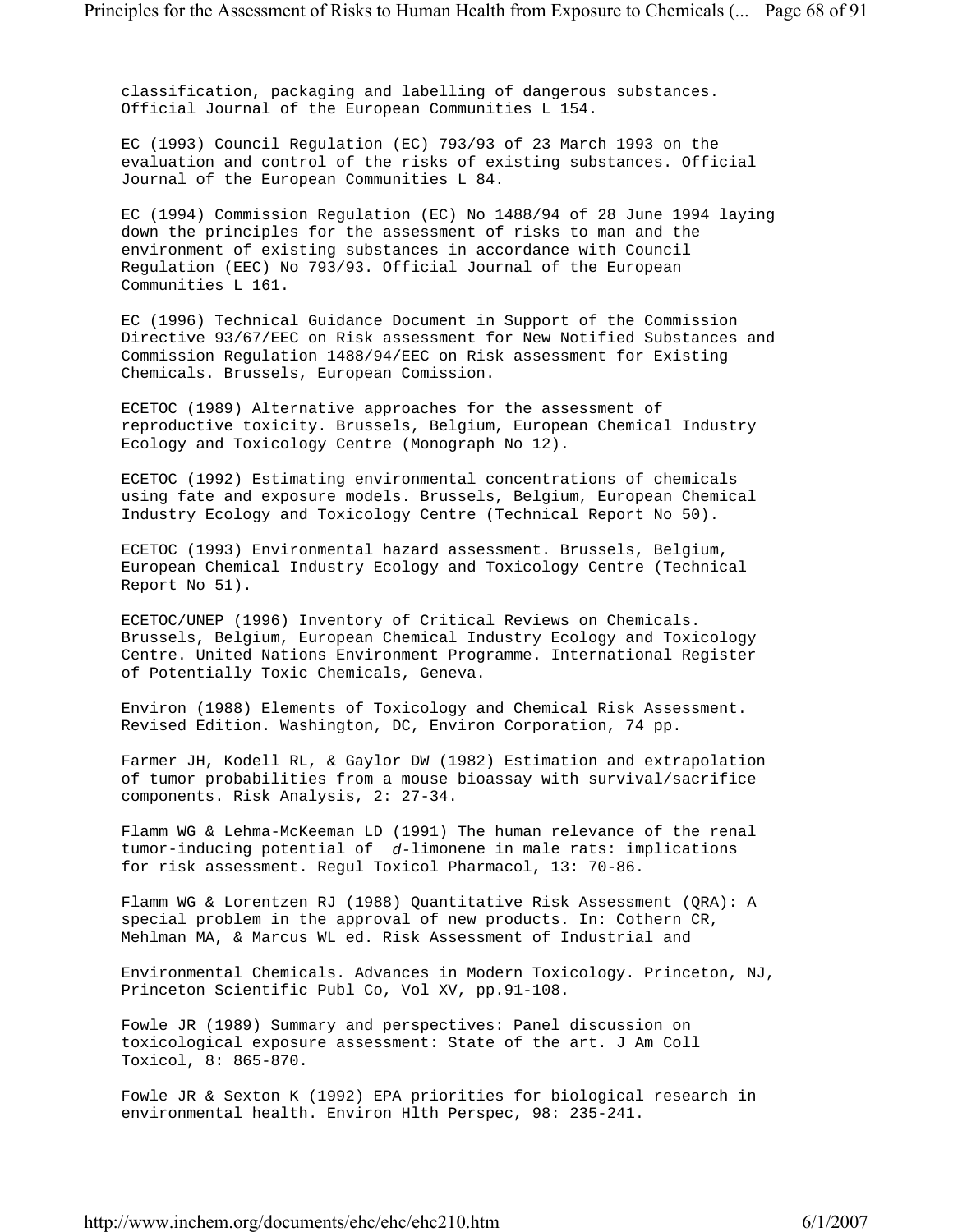Fralick RA (1983) The role of epidemiology in defining an occupational carcinogen. Occup Health Ontario, 4: 2-16.

 Frazier JM (1993) *In vitro* models for toxicological research and testing. Toxicol Lett, 68: 73-90.

 Gaylor DW & Kodell RL (1980) Linear interpolation algorithm for low dose risk assessment of toxic substances. J Environ Path Toxicol, 4: 305-312.

 Gaylor DW, Greenman DL, & Frith CH (1985) Urinary bladder neoplasms induced in Balb/C female mice with low doses of 2-acetylaminofluorene. J Environ Pathol Toxicol Oncol, 6: 127-136.

 Gaylor DW (1987) Linear-nonparametric upper limits for low dose extrapolation. In: Proc Biopharm Sec Amer Statis Asso, pp. 63-66.

 Gehlbach SH (1982) Interpreting the medical literature a clinician's guide. Lexington, Mass. Collamore Press, ISBN: 0669045063.

 Gelbke HP (1993) New trends in toxicology and their impact on toxicity testing-scientific and practical aspects. Human Exp Toxicol, 12: 511-515.

 Goldstein BD (1990) The problem with the margin of safety: toward the concept of protection. Risk Analysis, 10: 7-10.

 Groopman JD, Cain LG, & Kensler TW (1988) Aflatoxin exposure in human populations: measurements and relation to cancer. CRC Crit Revs Toxicol, 19: 113-145.

 Gross MA, Fitzhugh OG, & Mantel N (1970) Evaluation of safety for food additives: an illustration involving the influence of methyl salicylate on rat reproduction. Biometrics, 26: 181-194.

 Hammond PB & Coppock R (1990) Valuing Health Risks, Costs and Benefits for Environmental Decision Making. In: Report of a Conference. Hammond PB & Coppock R ed. Washington, DC, National Research Council, National Academy Press.

 Hasemann JK & Clark (1990) Carcinogenicity results for 114 laboratory animal studies used to asses the predictivity of four in vitro genetic toxicity assays for rodent carcinogenicity. Environ Mol Mutagen, 16 Suppl 18: 15-31.

 Health Canada (1994) Human Health Risk Assessment for Priority Substances. Environmental Health Directorate, Health Canada, Canada Communication Group - Publishing, Cat No En40-215/41E, Ottawa, 1994.

 Hemminki K, Grzybowska E, Chorazy M, Twardowska-Saucha K, Sroczynski JW, Putman KL, Randerath K, Phillips DH, Hewer A, & Santella RM (1990) DNA adducts in humans environmentally exposed to aromatic compounds in an industrial area of Poland. Carcinogenesis, 11(7): 1229-1231.

 Hemminki K (1992) Significance of DNA and protein adducts. In: Vainio H, Magee PN, McGregor DB, & McMichael AJ ed. Mechanisms of Carcinogenesis in Risk Identification. Lyon, France, International Agency for Research on Cancer, pp 525-534.

Hernberg S (1980) Evaluation of epidemiologic studies in assessing the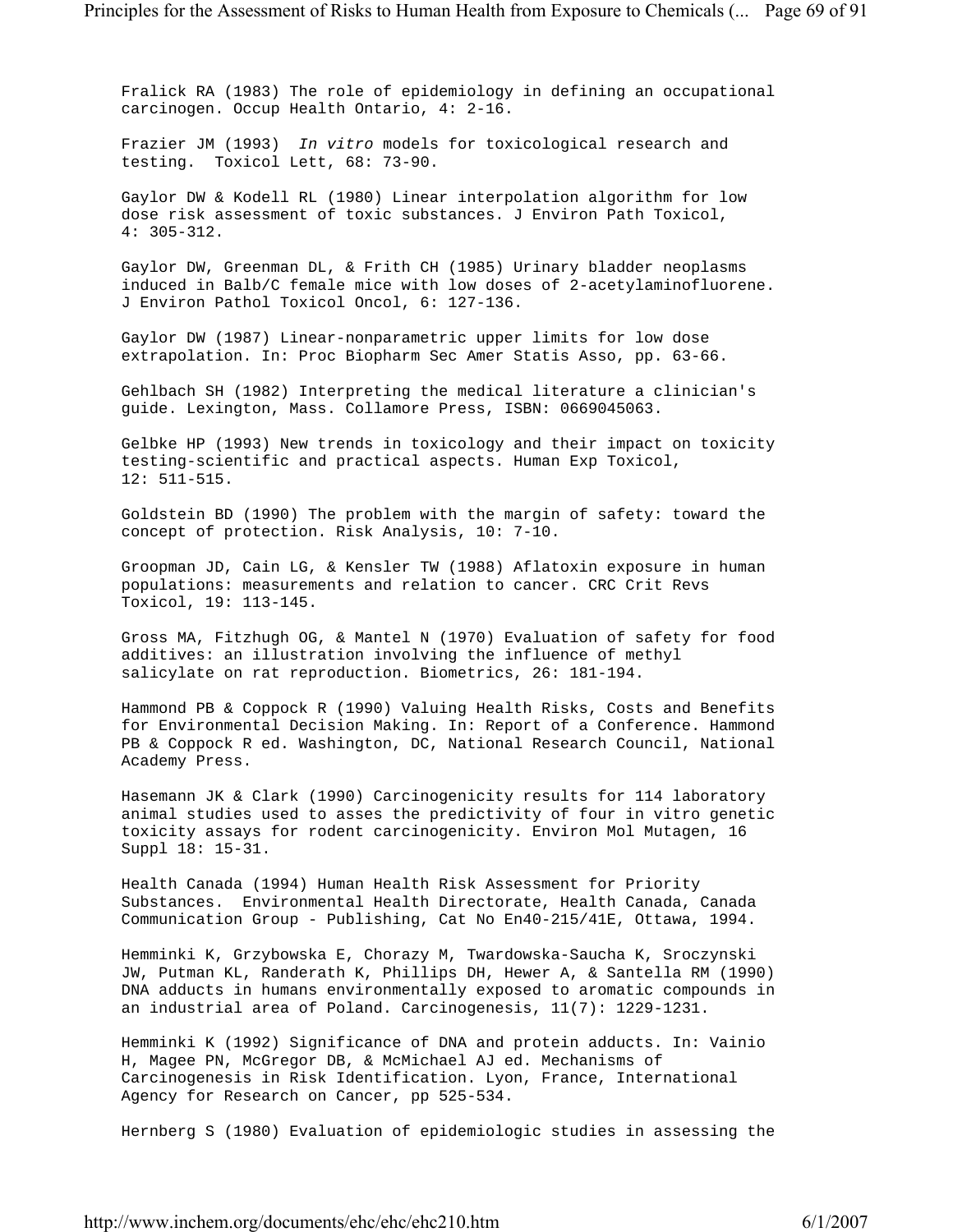long-term effects of occupational noxious agents. Scand J Work Environ Health, 6: 163-169.

 Hertel RF (1996) Outline on risk assessment of existing substances in the European Union. Env Toxicol Pharmacol 2: 93-96.

 Hill AB (1965) The environment and disease. Association or causation? Proc R Soc Med, 58: 295-300.

 Hodgson E, Mailman RB, & Chambers JE (1988) Dictionary of Toxicology. New York, NY, Van Nostrand Reinhold Co, p 154.

 Hoel DG (1980) Incorporation of background in dose-response models. Fed Proc, 39: 73-75.

 IARC (1987) IARC Monographs on the Evaluation of Carcinogenic Risks to Humans, No. 42. Lyon, International Agency for Research on Cancer.

 IARC (1990) IARC Scientific Publication on Cancer: Causes, Occurrence and Control, No. 100. Lyon, International Agency for Research on Cancer.

 ICRP (1974) International Commission on Radiological Protection: Report of the Task Group on Reference Man. ICRP Publication No. 23. Oxford, Pergamon Press.

 ILSI/National Safety Council (1993) Regulating Risk: The Science and Politics of Risk: A Conference Summary. Washington DC, ILSI Press, International Life Sciences Institute.

 IPCS (1978) Environmental Health Criteria 6: Principles and methods for evaluating the toxicity of chemicals. Part I. Geneva, Switzerland, World Health Organization, International Programme on Chemical Safety.

 IPCS (1983) Environmental Health Criteria 27: Guidelines on studies in environmental epidemiology. Geneva, Switzerland, World Health Organization,. International Programme on Chemical Safety.

 IPCS (1984) Environmental Health Criteria 30: Principles for evaluating health risks to progency associated with exposure to chemicals during pregnancy. Geneva, Switzerland, World Health Organization, International Programme on Chemical Safety.

 IPCS (1985a) Environmental Health Criteria 46: Guidelines for the study of genetic effects in human populations. Geneva, Switzerland, World Health Organization, International Programme on Chemical Safety.

 IPCS (1985b) , Environmental Health Criteria 47: Summary report on the evaluation of short-term *in vitro* tests for carcinogens (collaborative study on *in vitro* tests). Geneva, Switzerland, World Health Organization, International Programme on Chemical Safety.

 IPCS (1985c) Environmental Health Criteria 51: Guide to short-term tests for detecting mutagenic and carcinogenic chemicals. Geneva, Switzerland, World Health Organization, International Programme on Chemical Safety.

 IPCS (1986a) Environmental Health Criteria 57: Principles of toxicokinetic studies. Geneva, Switzerland, World Health Organization, International Programme on Chemical Safety.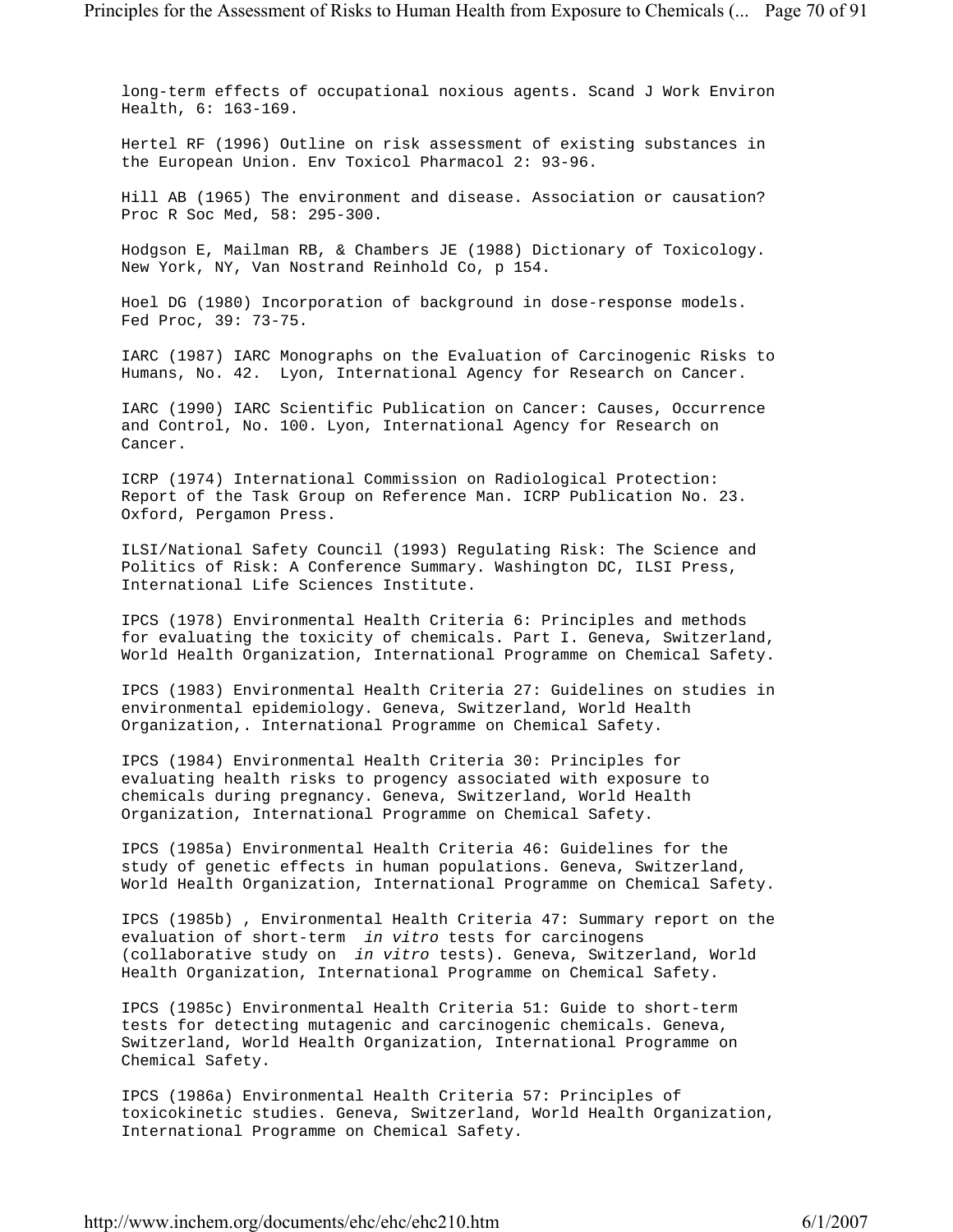IPCS (1986b) , Environmental Health Criteria 59: Principles for evaluating health risks from chemicals during infancy and early childhood: The need for a special approach. Geneva, Switzerland, World Health Organization, International Programme on Chemical Safety.

 IPCS (1986c) Environmental Health Criteria 60: Principles and methods for the assessment of neurotoxicity associated with exposure to chemicals. Geneva, Switzerland, World Health Organization, International Programme on Chemical Safety.

 IPCS (1987a) Environmental Health Criteria 70: Principles for the safety assessment of food additives and contaminants in food. Geneva, Switzerland, World Health Organization, International Programme on Chemical Safety.

 IPCS (1987b) Environmental Health Criteria 72: Principles of studies on diseases of suspected chemical aetiology and their prevention. Geneva, Switzerland, World Health Organization, International Programme on Chemical Safety.

 IPCS (1990a) Environmental Health Criteria 104: Principles for the toxicological assessment of pesticide residues in food. Geneva, Switzerland, World Health Organization, International Programme on Chemical Safety.

 IPCS (1990b), Environmental Health Criteria 109: Summary report on the evaluation of short-term *in vivo* tests for carcinogens (collaborative study on *in vivo* tests). Geneva, Switzerland, World Health Organization, International Programme on Chemical Safety.

 IPCS (1991) Environmental Health Criteria 119: Principles and methods for the assessment of nephrotoxicity associated with exposure to chemicals. Geneva, Switzerland, World Health Organization, International Programme on Chemical Safety.

 IPCS (1992a) Environmental Health Criteria 141: Quality management for chemical testing. Geneva, Switzerland, World Health Organization, International Programme on Chemical Safety.

 IPCS (1992b) Environmental Health Criteria 144: Principles for evaluating the effects of chemicals on the aged population. Geneva, Switzerland, World Health Organization, International Programme on Chemical Safety.

 IPCS (1993) Environmental Health Criteria 155: Biomarkers and risk assessment: concepts and principles. Geneva, Switzerland, World Health Organization, International Programme on Chemical Safety.

 IPCS (1994) Environmental Health Criteria 170: Assessing human health risks to chemicals: derivation of guidance values for health-based exposure limits. Geneva, Switzerland, World Health Organization, International Programme on Chemical Safety.

 IPCS (1996) Environmental Health Criteria 180: Principles and methods for assessing direct immunotoxicity associated with exposure to chemicals. Geneva, Switzerland, World Health Organization, International Programme on Chemical Safety.

IPCS (1997) Environmental chemicals and respiratory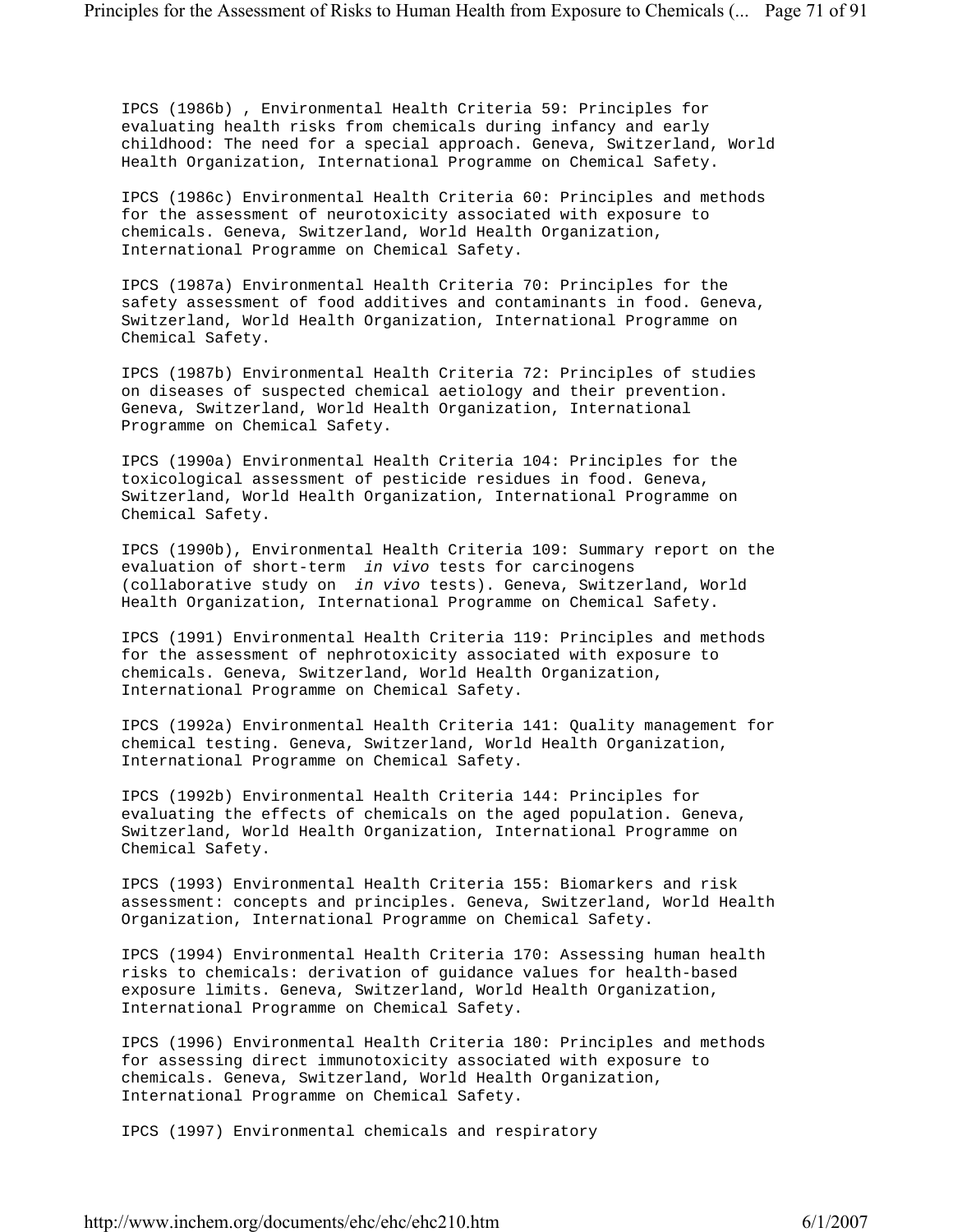hypersensitization. Proceedings of an IPCS Workshop, Oslo, Norway, 29 November December. Environ Toxicol Pharmacol, 2/3 (3-special issue), 77-242.

 IPCS (1998) Draft Environmental Health Criteria: Principles of human exposure assessment. Geneva, Switzerland, World Health Organization, International Programme on Chemical Safety.

 Kelsey JL, Thompson WD & Evans AS (1986) Methods in observational epidemiology. Boston, MA, USA: Little, Brown and Company.

 Konheim CS (1988) Risk communication in the real world. Risk Anal, 8: 367-373.

 Kraus NN & Slovic P (1988) Taxonomic analysis of perceived risk: Modeling individual and group perceptions within homogenous hazard domains. Risk Anal, 8: 435-455.

 Krewski D, Brown C, & Murdoch D (1984) Determining "safe" levels of exposure: safety factors or mathematical models? Fund Appl Toxicol, 4: S383-S394.

 Krewski D, Murdoch D, & Dewanji A (1986) Statistical modeling and extrapolation of carcinogenesis data. In: Moolgavkar SH & Prentice RL, ed. Modern Statistical Methods in Chronic Disease Epidemiology. New York, NY, John Wiley and Sons, pp 259-282.

 Krewski D, Somers E, & Birkwood PL (1987) Risk perceptions in a decision making context. Environ Carcinogen Revs J Environ Sci Hlth,  $C5(2): 175-209.$ 

 Krewski D, Thorslund T & Whithey J (1989) Carcinogenic risk assessment of complex mixtures. Toxicol Ind Health 5: 851-867.

 Lauwerys R (1984) Basic concepts of human exposure. In: Berlin A, Draper M, Hemminki K, & Vainio H ed. Monitoring Exposure to Carcinogenic and Mutagenic Agents. IARC Scientific Publications, Lyon, France, International Agency for Research on Cancer, No 59, pp. 31-36.

 Leisenring W & Ryan L (1992) Statistical properties of the NOAEL. Regul Toxicol Pharmacol, 15: 161-171.

 Lewis SC, Lynch JR, & Nikiforov AI (1990) New approach to deriving community exposure guidelines from "No-Observed-Adverse-Effect Levels". Regul Toxicol Pharmacol, 11: 314-330.

 Lilienfeld AM & Lilienfeld D (1979) Foundations of Epidemiology. 2nd ed. New York, NY: Oxford University Press.

 Lioy PJ (1990) Assessing total human exposure to contaminants. Environ Hlth Perspec, 24: 938-945.

 Liteplo RG, Meek ME, Gomes R, & Savard S (1994) Inorganic fluoride: evaluation of risks to health from environmental exposure to fluoride in Canada. Environ Carcinog & Ecotox Revs. c12(2): 327-344.

 Mausner JS & Kremer S (1985) Epidemiology, 2nd ed. Philadelphia: WB Saunders Company.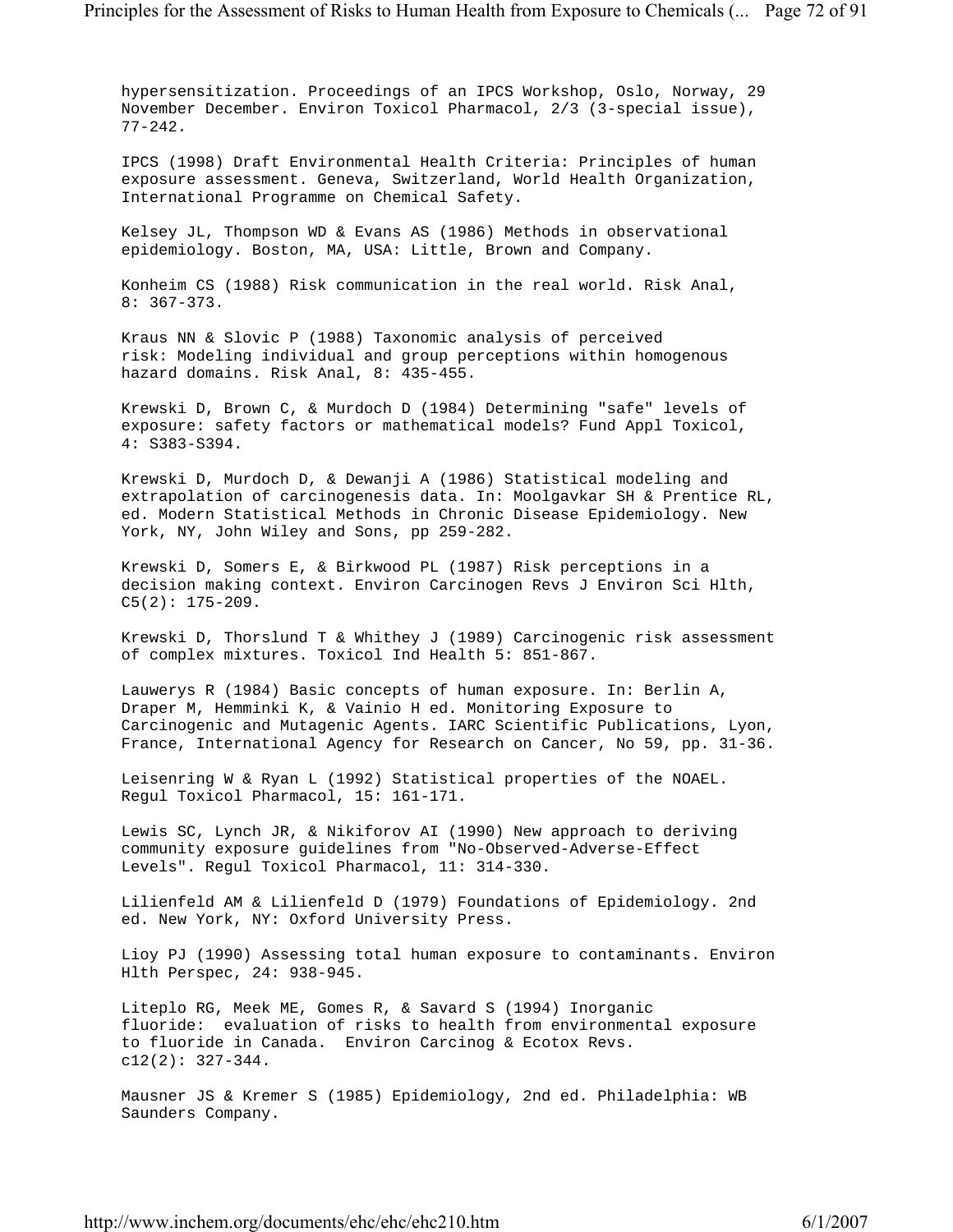Meek ME, Newhook R, Liteplo RG & Armstrong VC (1994) Approach to assessment of risk to human health for Priority Substance under the Canadian Environmental Protection. J Environ Sci Health  $C12(2): 105-134.$ 

 Merrill RA (1991) Regulatory toxicology. In: Amdur MO, Doull J, & Klaasen CD ed. Casarett and Doull's Toxicology. 4th edition. New York, Oxford, Beijing, Singapore, Toronto, Pergamon Press, pp 970-983.

 Monro AM (1990) Interspecies comparisons in toxicology: the utility and futility of plasma concentrations of the test substance. Regul Toxicol Pharmacol, 12: 137-160.

 Monro A (1993) How useful are chronic (life-span) toxicology studies in rodents in identifying pharmaceuticals that pose a carcinogenic risk to humans? Adverse Drug React Toxicol Rev, 12: 5-34.

 Montesano R, Bartsch H, Vainio H, Wilbourn & Yamasaki H (eds) (1986) Long-term and short-term assays for carcinogens. A critical appraisal (IARC Scientific Publications No. 83), Lyon, France, International Agency for Research on Cancer (IARC).

 Moolgavkar SH, Dewanji A, & Venzon DJ (1988) A stochastic two-stage model for cancer risk assessment. I: The hazard function and the probability of tumor. Risk Anal, 8:383-392.

Morgan MG (1993) Risk analysis and management. Sci Amer, 269: 32-41.

 Munro IC & Morrison AB (1990) Interaction of science and politics in toxicological regulation. In: Clayson DB, Munro IC, Shubik P, & Swenberg JA ed. Progress in Predictive Toxicology. Amsterdam, Elsevier Science Publ BV, pp 373-387.

 Murdoch DJ, Krewski D, & Crump KS (1987) Mathematical models of carcinogenesis. In: Thompson JR & Brown B ed. Cancer modeling, New York, NY, Marcel Dekker, pp 61-89.

 Mushak B (1993) Environmental equity: A new coalition for justice. Environ Hlth Persp, 101: 478-483.

 Nilsson R, Tasheva M, & Jaeger B (1993) Why different regulatory decisions when the scientific information base is similar?- Human risk asessment. Regul Toxicol Pharmacol, 17: 292-332.

 OECD (1987) Decision-recommendation of the Council on the systematic investigation of existing chemicals C (87) 90 (Final). Paris, France, Organization for Economic Cooperation and Development.

 OECD (1989) Compendium of Environmental Exposure Assessment Methods for Chemicals. Paris, France, Organization for Economic Cooperation and Development (Environmental Monograph No 27).

 OECD (1991a) The OECD Workshop on the Application of Simple Models for Environmental Assessment [Berlin, 11-13 December]. Paris, France, Organisation for Economic Co-operation and Development.

 OECD (1991b) The State of the Environment. Paris, France, Organisation for Economic Co-operation and Development, pp.253-265.

OECD (1998) OECD Principles on Good Laboratory Practice (as revised in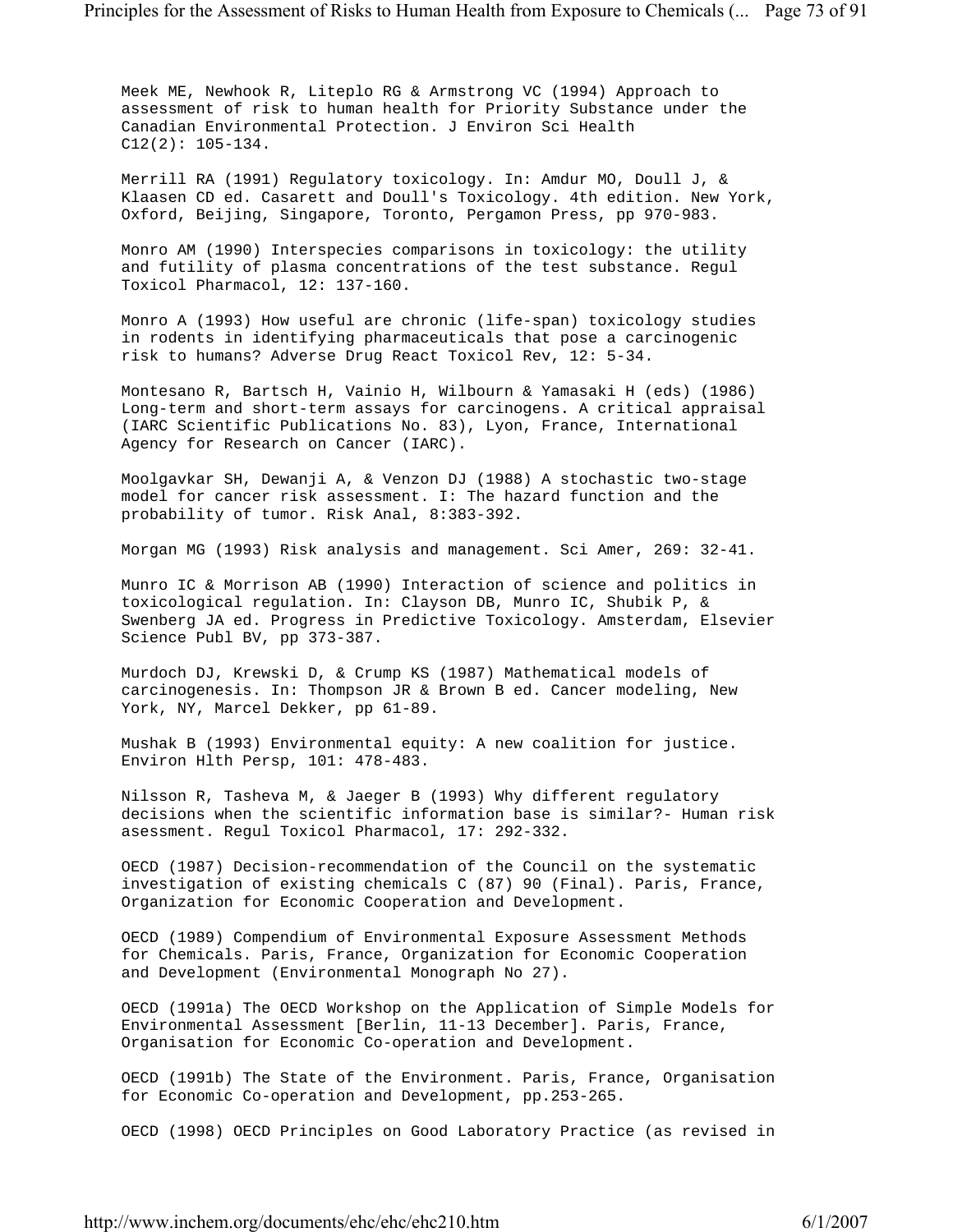1997). OECD Series on Principles of Good Laboratory Practice and compliance monitoring. Number 1. Environment Directorate, Chemicals Group and Management Committee. Paris, France, Organisation for Economic Co-operation and Development, ENV/MC/CHEM (98)17.

 Otson R, Fellin P, Chan C (1996) Multi-media exposure study: rational and design. In: Measurement of Toxic and Related Air pollutants VIP-64. Air & Waste Management Association, One Gate Center, Third Floor, Pittsburgh, PA 15222, USA. pp 559-566.

 Pariza MW (1992) Risk-benefit perception. In: Food Safety Assessment. Finley JW, Robinson SF, & Armstrong DJ, eds. American Chemical Society (ACS) Symposium No 484. Washington, DC, American Chemical Society, pp  $36 - 40$ .

 Perera FP (1987) Molecular cancer epidemiology: A new tool in cancer prevention. J Natl Cancer Inst, 78: 887-898.

 Perera FP (1988) The significance of DNA and protein adducts in human biomonitoring studies. Mutat Res, 205: 255-269.

 Peto R (1978) Carcinogenic effects of chronic exposure to very low levels of toxic substances, Environ Health Perspect, 22: 155-161.

Peto R, Pike MC, Bernstein L, Gold LS & Ames BN (1984) The TD<sub>50</sub>: a proposed general convention for the numerical description of the carcinogenic potency of chemicals in chronic-exposure animal experiments. Environ Health Perspective 58, 1-8.

 Poirier MC & Beland FA (1987) Determination of carcinogen-induced macromolecular adducts in animals and humans. Prog Exp Tumor Res, 31: 1-10.

 Portier CJ (1988) Species correlation of chemical carcinogens. Risk Anal, Dec 8 (4): 551-553.

 Presidential/Congressional Commission on Risk Assessment and Risk Management (1997a) Framework for Environmental Health Risk Management. Final Report Vol. 1, Washington, DC, USA.

 Presidential/Congressional Commission on Risk Assessment and Risk Management (1997b) Risk Assessment and Risk Management in Regulatory Decision-Making. Final Report Vol. 2, Washington, DC, USA.

 Price PS, Keenan RE, Swartout JC, Gillis CA, Carlson-Lynch H, Dourson ML (1997) An approach for modeling noncancer dose responses with an emphasis on uncertainty. Risk Anal 17(4): 427-437.

 Purchase (1986) Unpredictability: an essay in toxicology. Food Chem Toxicol, Apr 24 (4): 343-349.

 Renwick AG (1993a) Toxicokinetics. In: Ballantyne B, Marrs T, & Turner P ed. General & Applied Toxicology. New York, Stockton Press, Vol 1, pp 121-151.

 Renwick AG (1993b) Data-derived safety factors for the evaluation of food additives and environmental contaminants. Fd Addit Contam, 10: 275-305.

Ricci PF & Cox LA (1987) Acceptability of chronic health risks. Toxic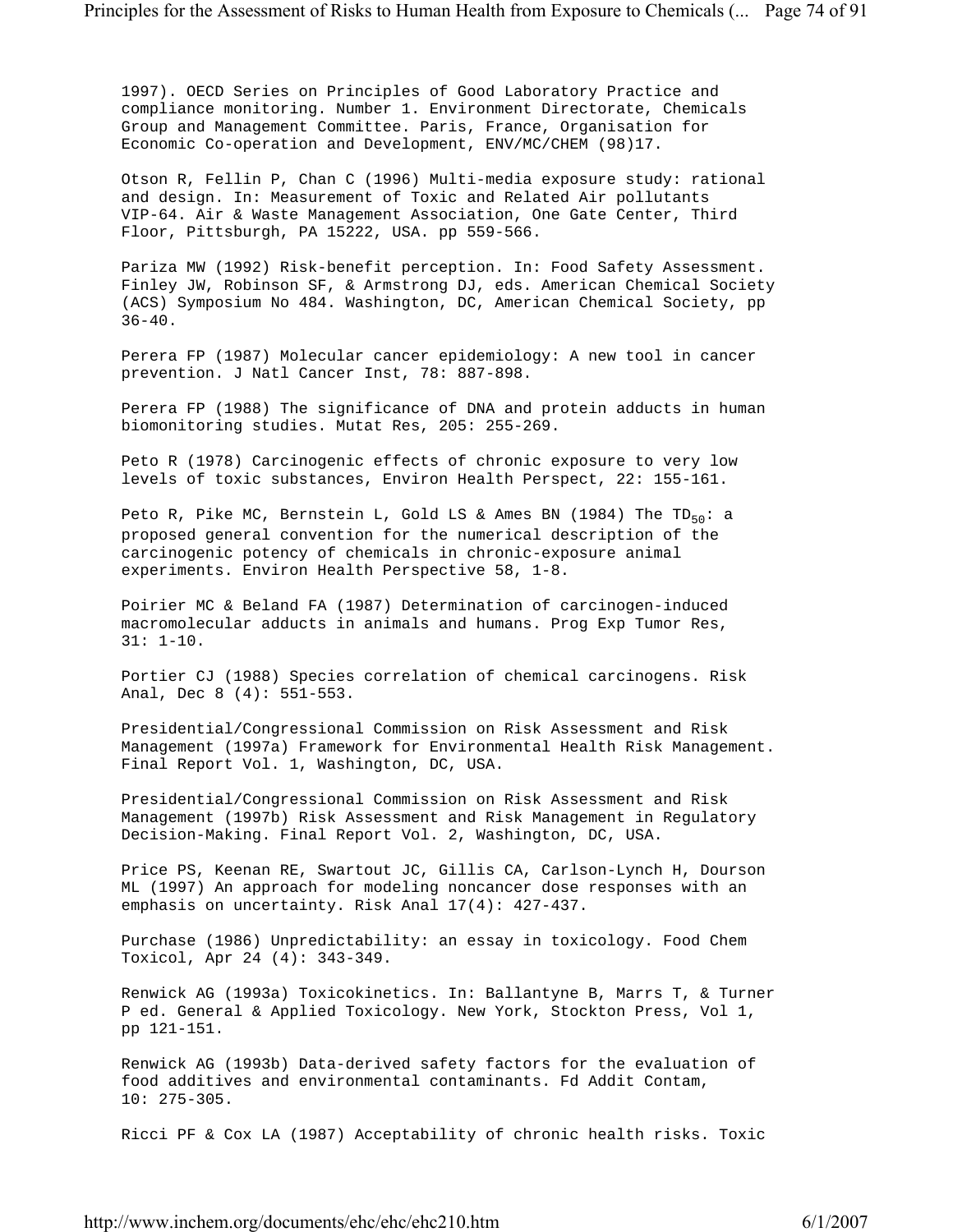Law Rept, 1: 986-1001.

 Ris CH & Preuss PW (1988) Risk assessment and risk management : A process. In: Cothern CR, Mehlman MA, & Marcus WL ed. Risk Assessment and Risk Management of Industrial and Environmental Chemicals. Princeton, NJ, Princeton Scientific Publ Co, Vol XV, pp 1-21.

 RIVM (1994) Uniform Systems for the Evaluation of Substances (USES), version 1.0. The Hague, The Netherlands, Ministry of Housing, Spatial Planning and Environment (Distribution no 11144/150).

 Rodricks JV (1992) Calculated Risks. Cambridge, MA, Cambridge University Press.

 Rothman KT (1986) Modern Epidemiology. Boston, MA, USA: Little, Brown and Company.

 Sandman PM, Muller PM, Johnson BB, & Weinstein NN (1993) Agency communication, community outrage and perception of risk. Three simulation experiments. Risk Anal, 13: 585 592.

 Scala RA (1991) Risk assessment. In: Amdur MO, Doull J, & Klaasen CD, ed. Casarett and Doull's Toxicology. 4th edition, New York, Oxford, Beijing, Frankfurt, Sao Paulo, Sydney, Tokyo, Toronto, Pergamon Press, pp 985-996.

 Seidman BC, Brown SL, De Rosa CT, & Mumtaz MM (1991) Sensitive and Hyper-susceptible populations: Risk assessment considerations for exposure to single chemicals and chemical mixtures. In: Zervos C ed. Risk Analysis. New York, NY, Plenum Press, pp 305-313.

 Sexton K, Callahan MA, & Ryan EF (1995) Estimating exposure and dose to characterize health risks: the role of human tissue monitoring in exposure assessment. Env Health Health, Suppl 3: 13-30.

 Shuker DEG (1989) Nucleic acid-carcinogen adducts in human dosimetry. Arch Toxicol, (Suppl 13): 55-65.

 Silbergeld EK (1993) Risk assessment: The perspective experience of US environmentalists. Environ Hlth Persp, 101: 100-104.

 Singer E & Endreny PM (1993) Reporting on Risk. New York, Russel Sage Foundation.

 Skipper PI & Tannenbaum SR (1990) Protein adducts in the molecular dosimetry of chemical carcinogens. Carcinogenesis, 11: 507-518.

Slovic P (1987) Perceptions of risk. Science, 236: 280-284.

 Slovic P (1993) Perceived risk, trust and democracy. Risk Anal, 13: 675-682.

 Somers E (1987) Making decisions with numbers. Regul Toxicol Pharmacol, 8: 35-42.

 Somers E (1993) Perspectives on Risk Management. [Presented at Managing Risks to Life and Health Meeting, 18 October]. Ottawa, Royal Society of Canada.

Stayner LT & Bailer AJ (1993) Comparing toxicologic and epidemiologic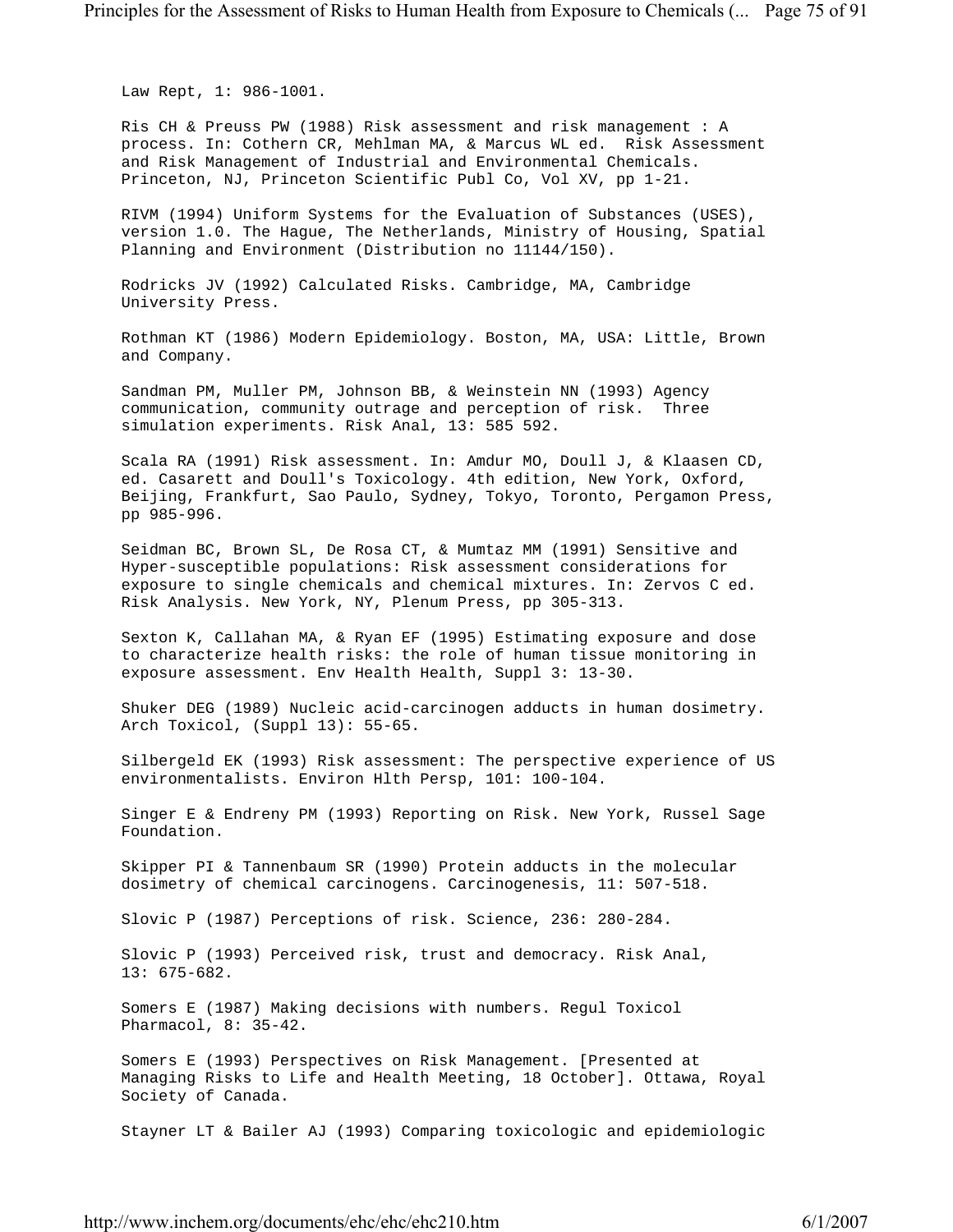studies. Methylene chloride - a case study. Risk Anal, Dec 13

 (6): 667-673. Stern RM (1986) Analysis of the decision making process in chemical safety. Sci Total Environ, 51: 27-62. Susser M (1977) Judgement and causal inference: criteria in epidemiologic studies. Am J Epidemiol, 105: 1- 15. Tennant RW, Margolin BH, Shelby MD, Zeiger E, Haseman JK, Spalding J, Caspary W, Resnick M, Stasiewicz S, Anderson B, et al. (1987) Prediction of chemical carcinogenicity in rodents from *in vitro* genetic toxicity assays. Science 236: 933-941. Travis CC, Pack SA, Saulsbury AW & Yambert MW (1990a) Prediction of carcinogenic potency from toxicological data. Mutal Res, May 241  $(1): 21-36.$  Travis CC, Saulsbury AW & Pack SA (1990b) Prediction of cancer potency using a battery of mutation and toxicity data. Mutagenesis, May 5 (3): 213-219. Travis CC, Wang LA & Waehner MJ (1991) Quantitative correlation of carcinogenic potency with four different classes of short-term test data. Mutagenesis, Sep 6 (5): 353-360. UK DOH (1991) (Department of Health) Guidelines for the evaluation of chemicals for carcinogenicity. Committee on Carcinogenicity of Chemicals in Food, Consumer Products and the Environment. London, Her Majesty's Stationary Office (HMSO). UK DOH (1995) (Department of Health) Annual Report of the Committees on Toxicity, Mutagenicity, Carcinogenicity of Chemicals in Food, Consumer Products and the Environment. London, Her Majesty's Stationary Office (HMSO). UK HSE (1989) Health and Safety Executive. Quantified risk assessment: Its input to decision making. London, Her Majesty's Stationery Office (HMSO). Ulfvarson U (1992) Validation of exposure information in occupational epidemiology. Am J Ind Med, 21: 125-132. US EPA (1984) Study of carbon monoxide exposure on residents of Washington, DC, and Denver, CO. Environmental Monitoring Systems Laboratory, Office of Research and Development, Research Triangle Park, NC (EPA-600/S4-84/031, NTIS PB84-183516). US EPA (1986a) Guidelines for carcinogen risk assessment. Fed Reg, 51: 33992-34003. US EPA (1986b) Guidelines for Estimating Exposures. Fed Reg, 51 (185): 34042-34054. US EPA (1987a) The total exposure assessment methodology (TEAM) study. Vol I: Summary and analysis. Office of Acid Deposition, Environmental Monitoring and Quality Assurance, Office of Research and Development, Washington, DC, US Environmental Protection Agency (EPA-600/6-87/002a).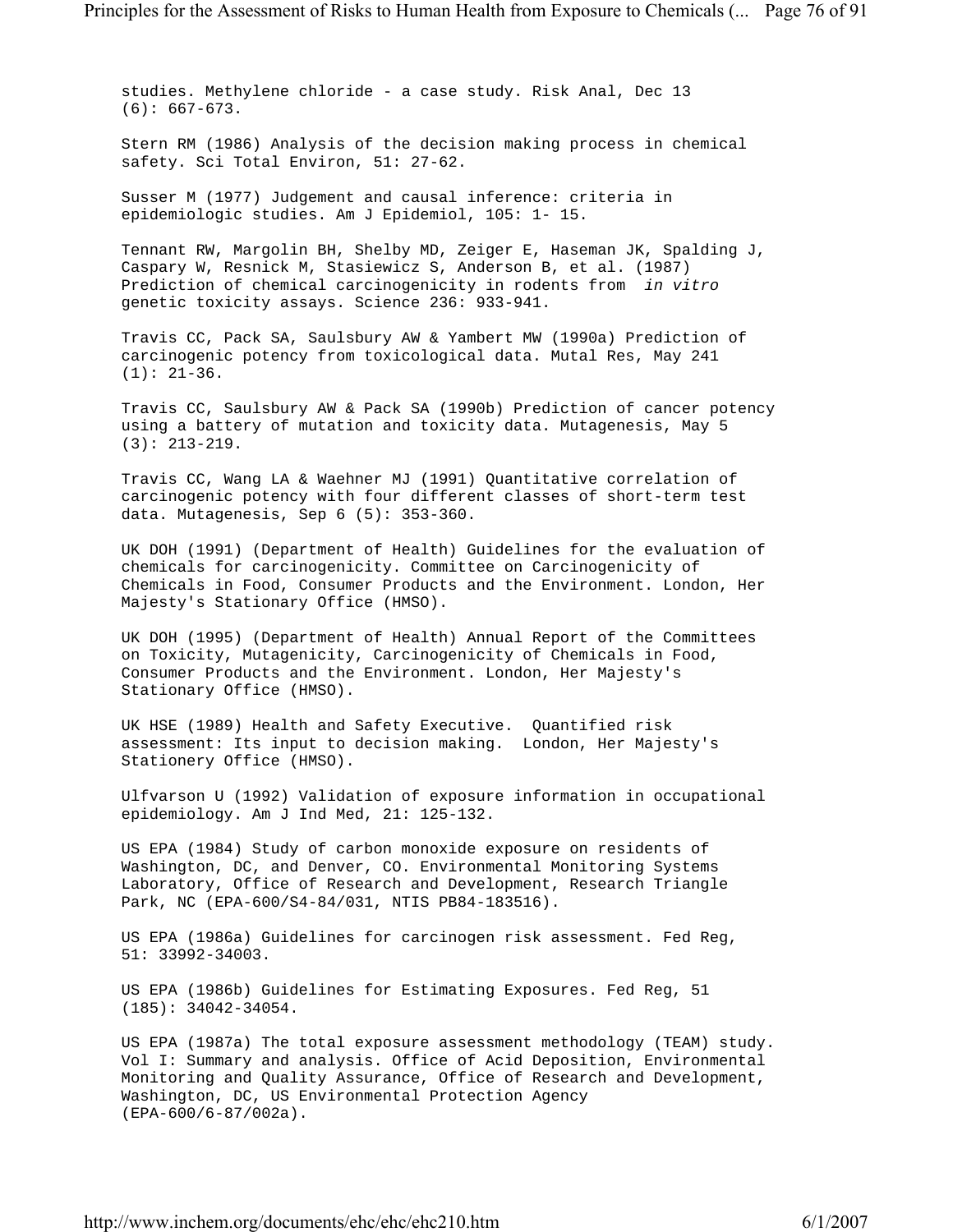US EPA (1987b) Pesticide Assessment Guidelines; Subdivision U-Applicator Exposure. Washington, DC, US Environmental Protection Agency (EPA PB 87-133286).

 US EPA (1992) Guidelines for exposure assessment. Washington, DC, US Environmental Protection Agency, Federal Register, 57:22888.

 US EPA (1996a) Risk Characterization: Practical Guidance for NCEA - Washington Based Risk Assessors, National Center for Environmental Assessment, Washington, DC, US Environmental Protection Agency (NCEAW-0105).

 US EPA (1996b) Proposed Guidelines for Carcinogen Risk Assessment. Washington, DC, US Environmental Protection Agency, Federal Register. 6(79): 17960-18011.

 US EPA (1996c) Exposure Factors Handbook. Washington, DC, US Environmental Protection Agency EPA/600P-95/002Bc, Review Draft. Update to exposure Factors Handbook EPA/600/8-89/043 - May 1989.

 US FDA (1993) Food and Drug Administration: Toxicological Principles for the Safety Assessment of Direct Food Additives and Color Additives Used in Food. "Redbook II" Draft. Washington, DC, Center for Food Safety and Applied Nutrition, US Food and Drug Administration.

 US NAS (1983) National Academy of Science: Risk Assessment in the Federal Government: Managing the Process. National Research Council, Committee on the Institutional Means for Assessment of Risks to Public Health. Washington DC, National Academy Press, pp 1-50.

 US NRC (1989) National Research Council: Improving Risk Communication. Washington, DC, National Academy Press.

 US NRC (1990) National Research Council: Human exposure assessment for airborne pollutants: Advances and applications. Committee on Advances in Assessing Human Exposure to Airborne Pollutants, Committee on Geosciences, Environment, and Resources. Washington, DC, National Academy Press.

 US NRC (1992) National Research Council: Biological Markers in Immunotoxicology. Washington, DC, National Academy Press.

 Van Eijndhoven JCM, Wetering RAPM, Worrel CW, de Boer J, Van der Pligt J, & Stallen PJM (1994) Risk communication in the Netherlands: The monitored introduction of the EC "Post-Seveso" Directive. Risk Anal, 14: 87-96.

 Van Ryzin J (1980) Quantitative risk assessment. J Occup Med, 22: 321-326.

 WHO (1986) Field Surveys of Exposure to Pesticides. Standard Protocol. Toxicol Lett, 33: 2234-235.

 WHO (1993) Guidelines for drinking-water quality, Recommendations. Geneva, Switzerland, World Health Organization, Vol 1, 30 pp.

 Wiener JO (1993) Risk assessment and cost-benefit analyses: In the public interst? Environ Hlth Perspect, 101: 408-409.

Wilson R (1990) Analyzing the daily risks of life. In: Readings in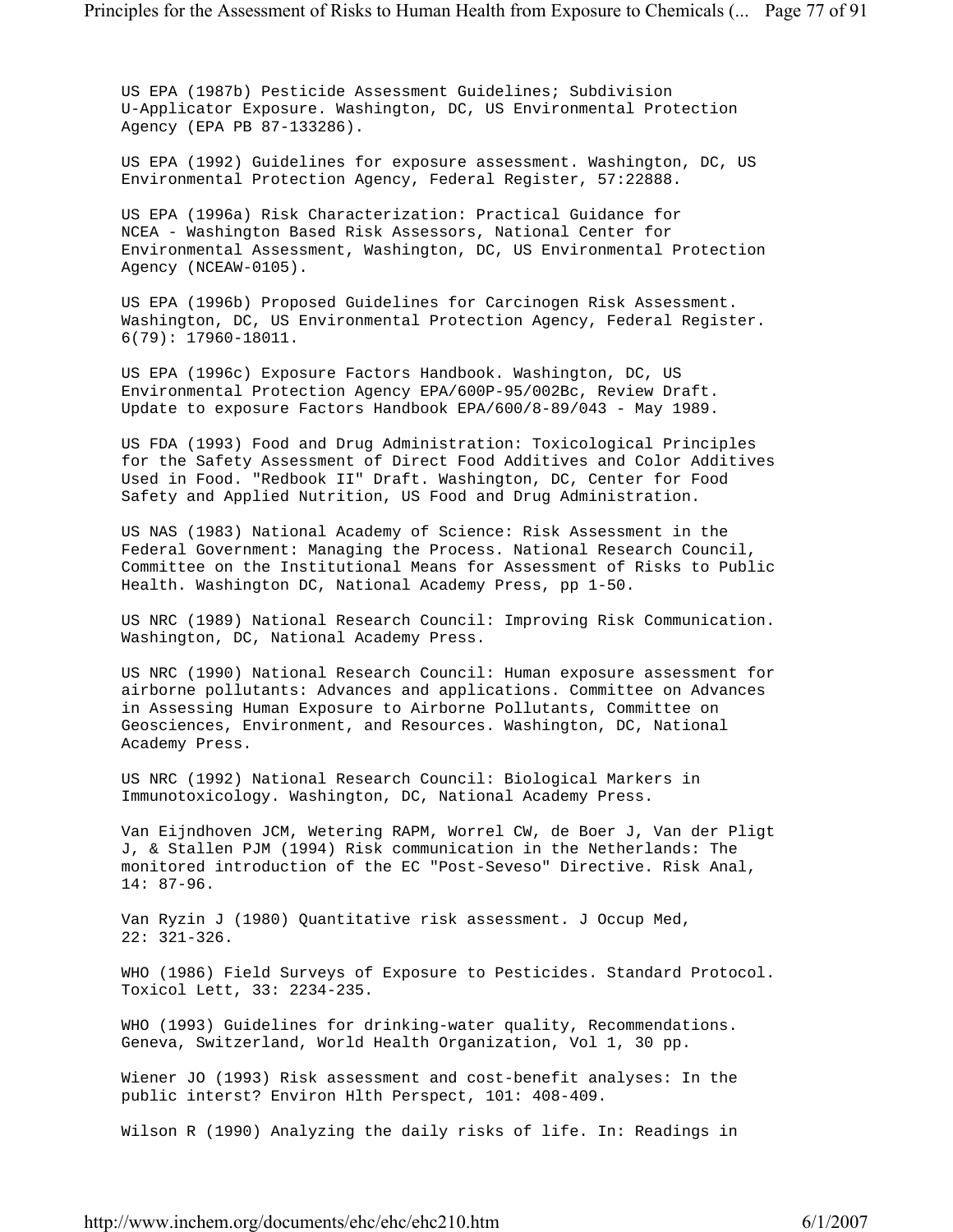Risk. Glickman TS & Gough M ed. Washington, DC, Resources for the Future, pp 55-59.

 Wilson R & Crouch EAC (1987) Risk assessment and comparisons: An introduction. Science, 236: 267-270.

 Wogan GN (1989) Markers of Exposure to Carcinogens: Methods for Human Biomonitoring. J Am Coll Toxicol, 8: 871-881.

 Wogan GN (1992) Molecular epidemiology in cancer risk and prevention: Recent progress and avenues for future research. Environ Hlth Perspect, 98: 167-178.

 Zeiger E, Haseman JK, Shelby MD, Margolin BH & Tennant RW (1990) Evalution of four in vitro genetic toxicity tests for predicting rodent carcinogenecity: confirmation of earlier results with 41 additional chemicals. Environ Mol Mutagen, 16 Suppl 18: 1-14.

 Zimmerman R (1993) Social equity and environmental risk. Risk Anal, 13: 649-666.

# APPENDIX 1. PREAMBLE TO THE IARC MONOGRAPHS

 The Preamble to the Monographs sets out the objective and scope of the evaluation programme, the procedures used when making assessments, and the types of evidence considered and criteria used in reaching the final evaluations. The list of contents is given here as is the full text referring to the Background and Evaluation sections. Full text of the Preamble should always be used when referring to the list of evaluations provided.

### Background

 In 1969, the International Agency for Research on Cancer (IARC) initiated a programme to evaluate the carcinogenic risk of chemicals to humans and to produce monographs on individual chemicals. The *Monographs* programme has since been expanded to include consideration of exposures to complex mixtures of chemicals (which occur, for example, in some occupations and as a result of human habits) and of exposures to other agents, such as radiation and viruses. With Supplement 6 (IARC, 1987a), the title of the series was modified from *IARC Monographs on the Evaluation of the Carcinogenic Risk of Chemicals to Humans* to *IARC Monographs on the Evaluation of Carcinogenic Risks to Humans,* in order to reflect the widened scope of the programme.

 The criteria established in 1971 to evaluate carcinogenic risk to humans were adopted by the working groups whose deliberations resulted in the first 16 volumes of the *IARC Monographs series.* Those criteria were subsequently updated by further ad-hoc working groups (IARC, 1977, 1978, 1979, 1982, 1983, 1987b, 1988, 1991; Vainio et al., 1992).

#### Evaluation

 Evaluations of the strength of the evidence for carcinogenicity arising from human and experimental animal data are made, using standard terms.

It is recognized that the criteria for these evaluations,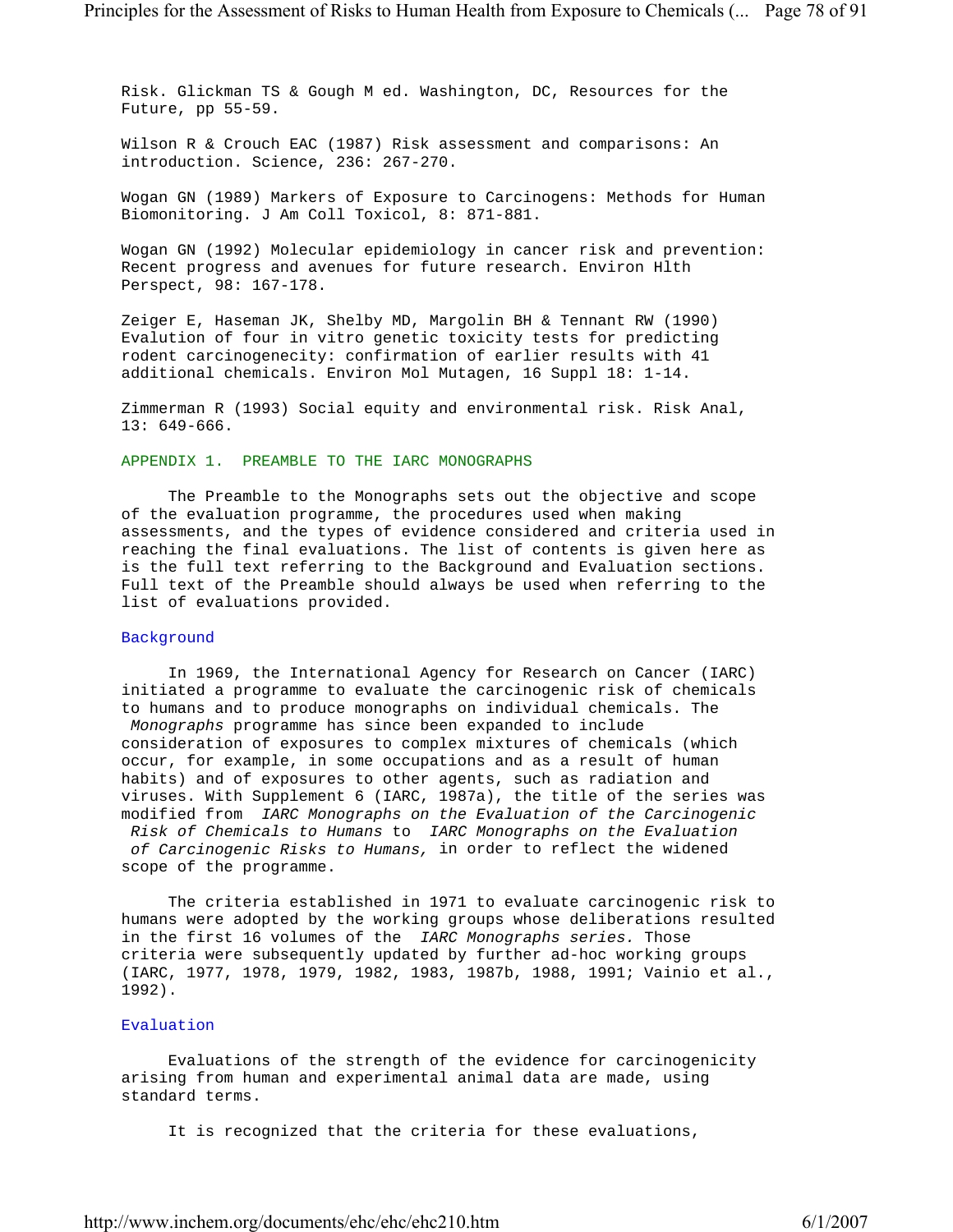described below, cannot encompass all of the factors that may be relevant to an evaluation of carcinogenicity. In considering all of the relevant scientific data, the Working Group may assign the agent, mixture or exposure circumstance to a higher or lower category than a strict interpretation of these criteria would indicate.

# *(a) Degrees of evidence for carcinogenicity in humans and in experimental animals and supporting evidence*

 These categories refer only to the strength of the evidence that an exposure is carcinogenic and not to the extent of its carcinogenic activity (potency) nor to the mechanisms involved. A classification may change as new information becomes available.

 An evaluation of degree of evidence, whether for a single agent or a mixture, is limited to the materials tested, as defined physically, chemically or biologically. When the agents evaluated are considered by the Working Group to be sufficiently closely related, they may be grouped together for the purpose of a single evaluation of degree of evidence.

## *(i) Carcinogenicity in humans*

 The applicability of an evaluation of the carcinogenicity of a mixture, process, occupation or industry on the basis of evidence from epidemiological studies depends on the variability over time and place of the mixtures, processes, occupations and industries. The Working Group seeks to identify the specific exposure, process or activity which is considered most likely to be responsible for any excess risk. The evaluation is focused as narrowly as the available data on exposure and other aspects permit.

 The evidence relevant to carcinogenicity from studies in humans is classified into one of the following categories:

 *Sufficient evidence of carcinogenicity*: The Working Group considers that a causal relationship has been established between exposure to the agent, mixture or exposure circumstance and human cancer. That is, a positive relationship has been observed between the exposure and cancer in studies in which chance, bias and confounding could be ruled out with reasonable confidence.

 *Limited evidence of carcinogenicity*: A positive association has been observed between exposure to the agent, mixture or exposure circumstance and cancer for which a causal interpretation is considered by the Working Group to be credible, but chance, bias or confounding could not be ruled out with reasonable confidence.

 *Inadequate evidence of carcinogenicity*: The available studies are of insufficient quality, consistency or statistical power to permit a conclusion regarding the presence or absence of a causal association, or no data on cancer in humans are available.

 *Evidence suggesting lack of carcinogenicity*: There are several adequate studies covering the full range of levels of exposure that human beings are known to encounter, which are mutually consistent in not showing a positive association between exposure to the agent, mixture or exposure circumstance and any studied cancer at any observed level of exposure. A conclusion of evidence suggesting lack of carcinogenicity is inevitably limited to the cancer sites,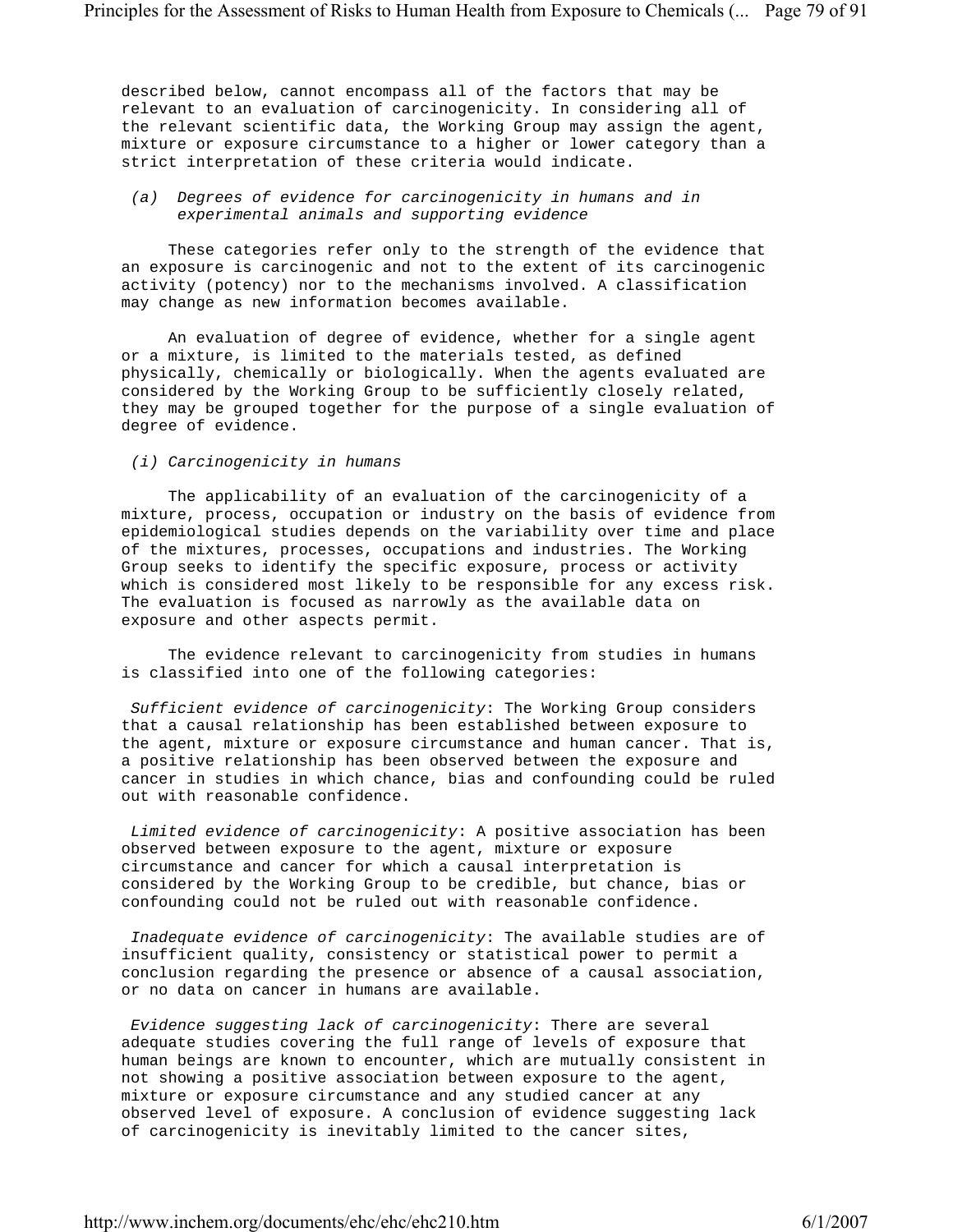conditions and levels of exposure and length of observation covered by the available studies. In addition, the possibility of a very small risk at the levels of exposure studied can never be excluded.

 In some instances, the above categories may be used to classify the degree of evidence related to carcinogenicity in specific organs or tissues.

*(ii) Carcinogenicity in experimental animals*

 The evidence relevant to carcinogenicity in experimental animals is classified into one of the following categories:

 *Sufficient evidence of carcinogenicity*: The Working Group considers that a causal relationship has been established between the agent or mixture and an increased incidence of malignant neoplasms or of an appropriate combination of benign and malignant neoplasms in (a) two or more species of animals or (b) in two or more independent studies in one species carried out at different times or in different laboratories or under different protocols.

 Exceptionally, a single study in one species might be considered to provide sufficient evidence of carcinogenicity when malignant neoplasms occur to an unusual degree with regard to incidence, site, type of tumour or age at onset.

 *Limited evidence of carcinogenicity*: The data suggest a carcinogenic effect but are limited for making a definitive evaluation because, e.g. (a) the evidence of carcinogenicity is restricted to a single experiment; or (b) there are unresolved questions regarding the adequacy of the design, conduct or interpretation of the study; or (c) the agent or mixture increases the incidence only of benign neoplasms or lesions of uncertain neoplastic potential, or of certain neoplasms which may occur spontaneously in high incidences in certain strains.

 *Inadequate evidence of carcinogenicity*: The studies cannot be interpreted as showing either the presence or absence of a carcinogenic effect because of major qualitative or quantitative limitations, or no data on cancer in experimental animals are available.

 *Evidence suggesting lack of carcinogenicity*: Adequate studies involving at least two species are available which show that, within the limits of the tests used, the agent or mixture is not carcinogenic. A conclusion of evidence suggesting lack of carcinogenicity is inevitably limited to the species, tumour sites and levels of exposure studied.

 *(b) Other data relevant to the evaluation of carcinogenicity and its mechanisms*

 Other evidence judged to be relevant to an evaluation of carcinogenicity and of sufficient importance to affect the overall evaluation is then described. This may include data on preneoplastic lesions, tumour pathology, genetic and related effects, structure-activity relationships, metabolism and pharmacokinetics, physicochemical parameters and analogous biological agents.

 Data relevant to mechanisms of the carcinogenic action are also evaluated. The strength of the evidence that any carcinogenic effect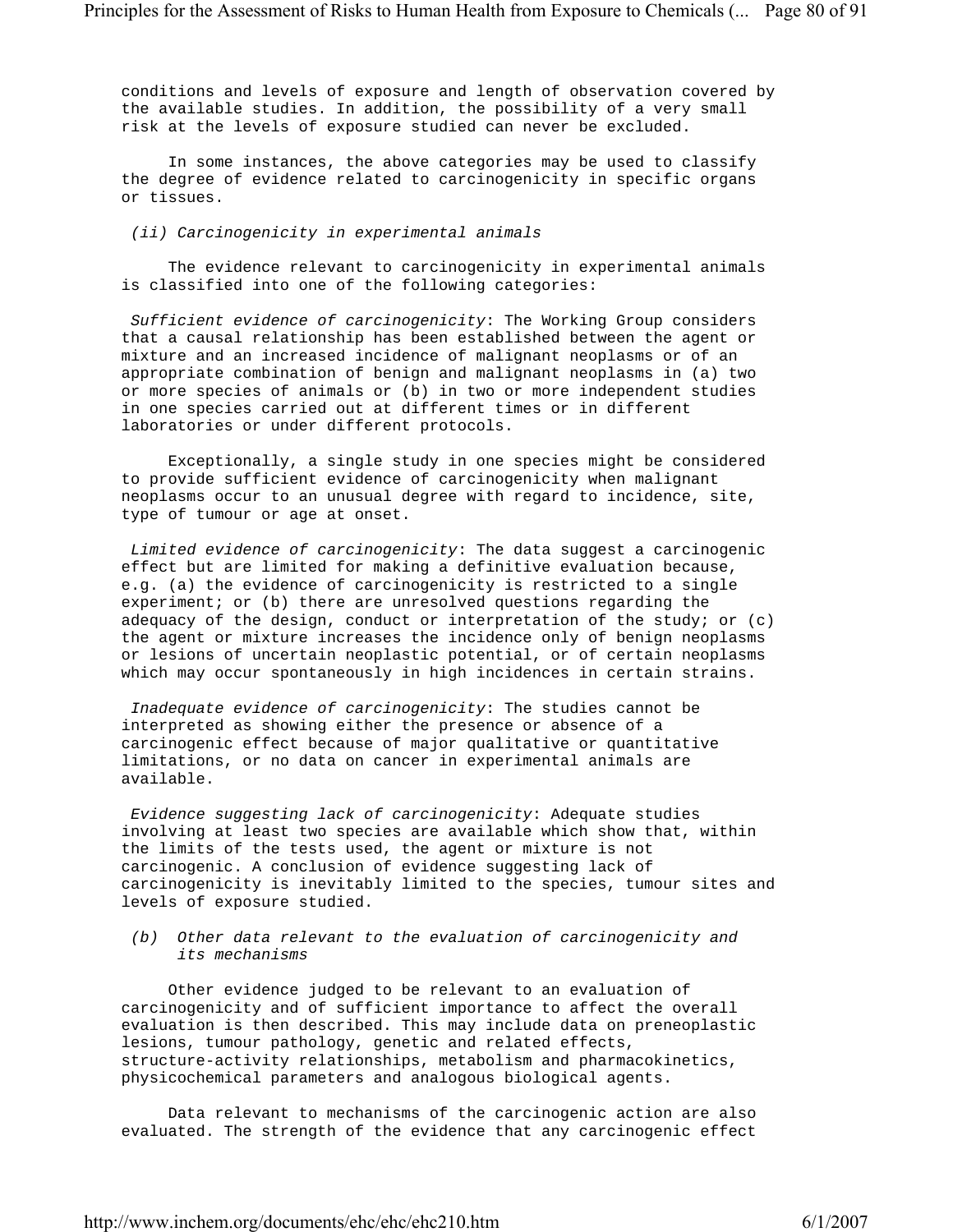observed is due to a particular mechanism is assessed, using terms such as weak, moderate or strong. Then, the Working Group assesses if that particular mechanism is likely to be operative in humans. The strongest indications that a particular mechanism operates in humans come from data on humans or biological specimens obtained from exposed humans. The data may be considered to be especially relevant if they show that the agent in question has caused changes in exposed humans that are on the causal pathway to carcinogenesis. Such data may, however, never become available, because it is at least conceivable that certain compounds may be kept from human use solely on the basis of evidence of their toxicity and/or carcinogenicity in experimental systems.

 For complex exposures, including occupational and industrial exposures, the chemical composition and the potential contribution of carcinogens known to be present are considered by the Working Group in its overall evaluation of human carcinogenicity. The Working Group also determines the extent to which the materials tested in experimental systems are related to those to which humans are exposed.

### *(c) Overall evaluation*

 Finally, the body of evidence is considered as a whole, in order to reach an overall evaluation of the carcinogenicity to humans of an agent, mixture or circumstance of exposure.

 An evaluation may be made for a group of chemical compounds that have been evaluated by the Working Group. In addition, when supporting data indicate that other, related compounds for which there is no direct evidence of capacity to induce cancer in humans or in animals may also be carcinogenic, a statement describing the rationale for this conclusion is added to the evaluation narrative; an additional evaluation may be made for this broader group of compounds if the strength of the evidence warrants it.

 The agent, mixture or exposure circumstance is described according to the wording of one of the following categories, and the designated group is given. The categorization of an agent, mixture or exposure circumstance is a matter of scientific judgement, reflecting the strength of the evidence derived from studies in humans and in experimental animals and from other relevant data.

 \* *Group 1: The agent (mixture) is carcinogenic to humans. The exposure circumstance entails exposures that are carcinogenic to humans.*

 This category is used when there is *sufficient evidence* of carcinogenicity in humans. Exceptionally, an agent (mixture) may be placed in this category when evidence in humans is less than sufficient but there is *sufficient evidence* of carcinogenicity in

 experimental animals and strong evidence in exposed humans that the agent (mixture) acts through a relevant mechanism of carcinogenicity.

*\* Group 2*

 This category includes agents, mixtures and exposure circumstances for which, at one extreme, the degree of evidence of carcinogenicity in humans is almost sufficient, as well as those for which, at the other extreme, there are no human data but for which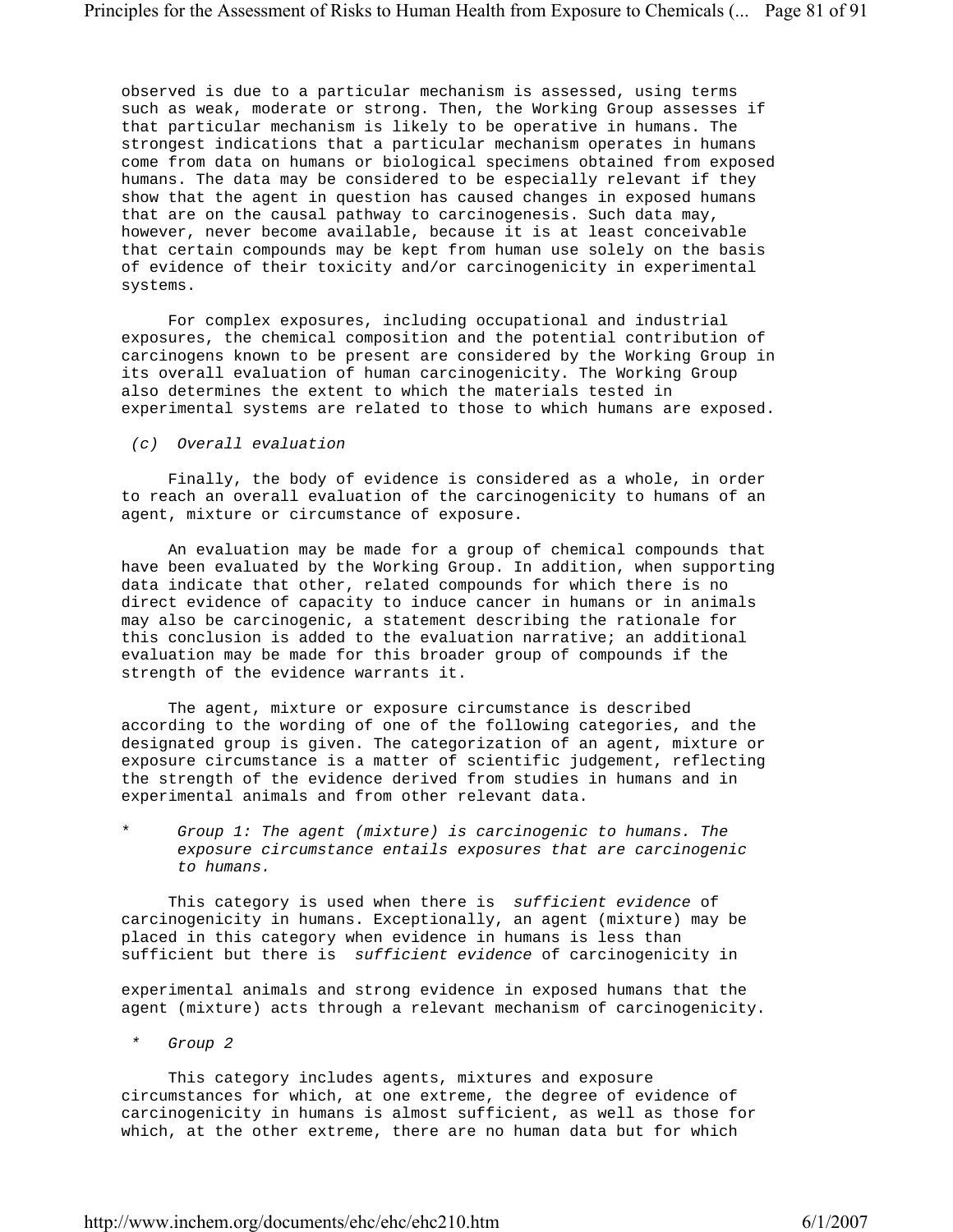there is evidence of carcinogenicity in experimental animals. Agents, mixtures and exposure circumstances are assigned to either group 2A (probably carcinogenic to humans) or group 2B (possibly carcinogenic to humans) on the basis of epidemiological and experimental evidence of carcinogenicity and other relevant data.

 \* *Group 2A: The agent (mixture) is probably carcinogenic to humans. The exposure circumstance entails exposures that are probably carcinogenic to humans.*

 This category is used when there is *limited evidence* of carcinogenicity in humans and sufficient evidence of carcinogenicity in experimental animals. In some cases, an agent (mixture) may be classified in this category when there is inadequate evidence of carcinogenicity in humans and *sufficient evidence* of carcinogenicity in experimental animals and strong evidence that the carcinogenesis is mediated by a mechanism that also operates in humans. Exceptionally, an agent, mixture or exposure circumstance may be classified in this category solely on the basis of limited evidence of carcinogenicity in humans.

 \* *Group 2B: The agent (mixture) is possibly carcinogenic to humans. The exposure circumstance entails exposures that are possibly carcinogenic to humans.*

 This category is used for agents, mixtures and exposure circumstances for which there is *limited evidence* of carcinogenicity in humans and less than *sufficient evidence* of carcinogenicity in experimental animals. It may also be used when there is *inadequate evidence* of carcinogenicity in humans but there is *sufficient evidence* of carcinogenicity in experimental animals. In some instances, an agent, mixture or exposure circumstance for which there is

 *inadequate evidence* of carcinogenicity in humans but *limited evidence* of carcinogenicity in experimental animals together with supporting evidence from other relevant data may be placed in this group.

 \* *Group 3: The agent (mixture or exposure circumstance) is not classifiable as to its carcinogenicity to humans.*

 This category is used most commonly for agents, mixtures and exposure circumstances for which the evidence of carcinogenicity is inadequate in humans and inadequate or limited in experimental animals.

 Exceptionally, agents (mixtures) for which the evidence of carcinogenicity is inadequate in humans but sufficient in experimental animals may be placed in this category when there is strong evidence that the mechanism of carcinogenicity in experimental animals does not operate in humans.

 Agents, mixtures and exposure circumstances that do not fall into any other group are also placed in this category.

 \* *Group 4: The agent (mixture) is probably not carcinogenic to humans.*

This category is used for agents or mixtures for which there is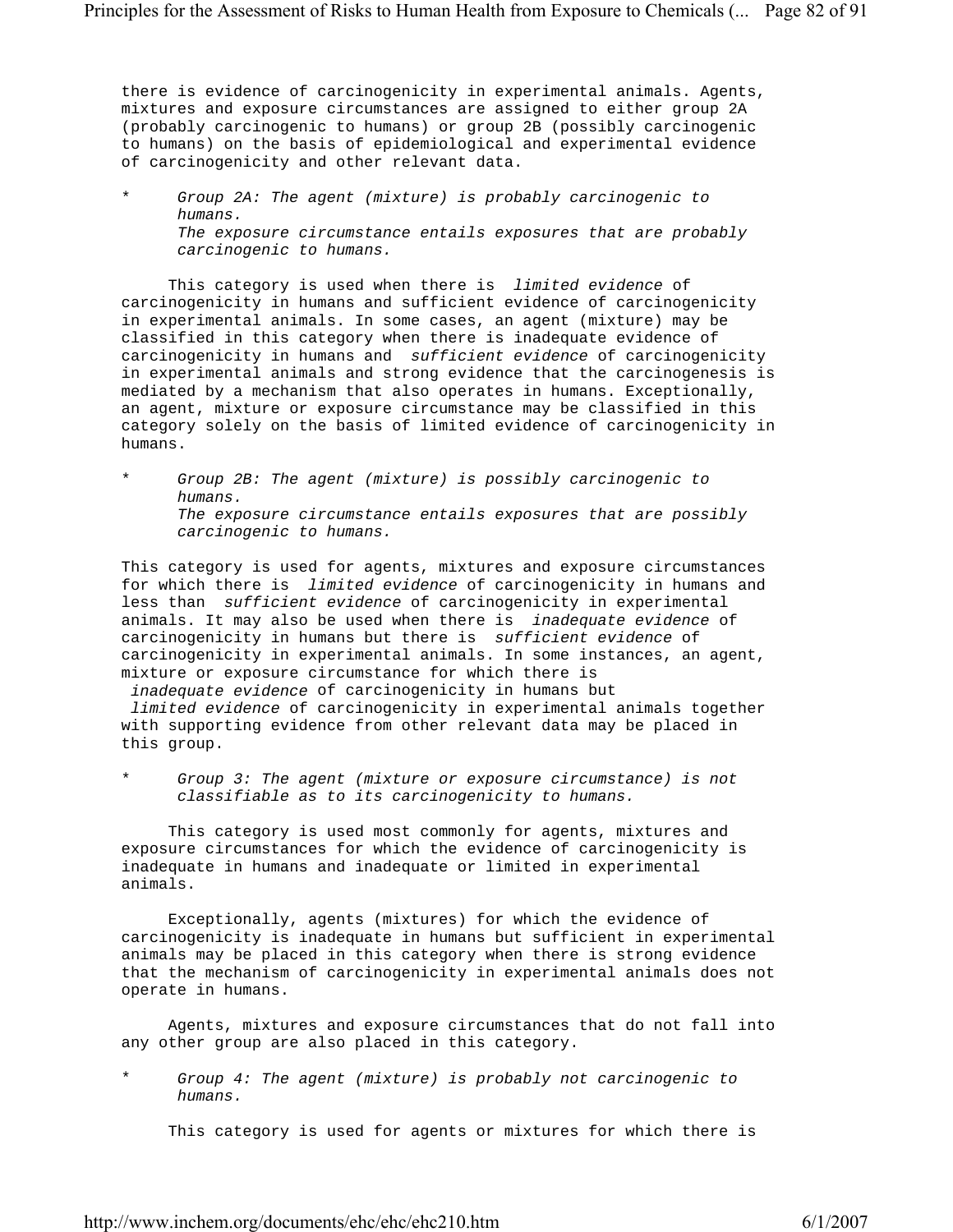*evidence suggesting lack of carcinogenicity* in humans and in experimental animals. In some instances, agents or mixtures for which there is *inadequate evidence* of carcinogenicity in humans but *evidence suggesting lack of carcinogenicity* in experimental animals, consistently and strongly supported by a broad range of other relevant data, may be classified in this group.

References:

 IARC (1977) *IARC Monographs Programme on the Evaluation of the Carcinogenic Risk of Chemicals to Human*s. Preamble (IARC intern. tech. Rep. No. 77/002), Lyon

 IARC (1978) *Chemicals with* Sufficient Evidence *of Carcinogenicity in Experimental Animals-*IARC Monographs *Volumes 1-17* (IARC intern. tech. Rep. No. 78/003), Lyon

 IARC (1979) *Criteria to Select Chemicals for* IARC Monographs (IARC intern. tech. Rep. No. 79/003), Lyon

 IARC (1982) *IARC Monographs on the Evaluation of the Carcinogenic Risk of Chemicals to Humans,* Supplement 4, *Chemicals, Industrial Processes and Industries Associated with Cancer in Humans* (IARC Monographs, Volumes 1 to 29), Lyon

 IARC (1983) *Approaches to Classifying Chemical Carcinogens According to Mechanism of Action* (IARC intern. tech. Rep. No. 83/001), Lyon

 IARC (1987a) *IARC Monographs on the Evaluation of Carcinogenic Risks to Humans,* Supplement 6, *Genetic and Related Effects: An Updating of Selected* IARC Monographs *from Volumes 1 to 42,* Lyon

 IARC (1987b) *IARC Monographs on the Evaluation of Carcinogenic Risks to Humans,* Supplement 7, *Overall Evaluations of Carcinogenicity: An Updating of* IARC Monographs *Volumes 1 to 42,* Lyon

 IARC (1988) *Report of an IARC Working Group to Review the Approaches and Processes Used to Evaluate the Carcinogenicity of Mixtures and Groups of Chemicals* (IARC intern. tech. Rep.No. 88/002), Lyon

 IARC (1991) *A Consensus Report of an IARC Monographs Working Group on the Use of Mechanisms of Carcinogenesis in Risk Identification* (IARC intern. tech. Rep. No. 91/002), Lyon

 Vainio, H., Magee, P., McGregor, D. & McMichael, A., eds (1992) *Mechanisms of Carcinogenesis in Risk Identification* (IARC Scientific Publications No. 116), Lyon, IARC

 APPENDIX 2. OECD'S GUIDELINES FOR THE TESTING OF CHEMICALS (from http://www.oecd.org/ehs/test/health.htm)

## 1. Adopted Test Guidelines

|  | TG 401      |                |  |  |  |  | Acute Oral Toxicity (Updated Guideline, adopted 24th |  |
|--|-------------|----------------|--|--|--|--|------------------------------------------------------|--|
|  |             | February 1987) |  |  |  |  |                                                      |  |
|  | $-\sim$ 100 | .              |  |  |  |  |                                                      |  |

- TG 402 Acute Dermal Toxicity (Updated Guideline, adopted 24th February 1987)
- TG 403 Acute Inhalation Toxicity (Original Guideline, adopted 12th May 1981)

TG 404 Acute Dermal Irritation/Corrosion (Updated Guideline,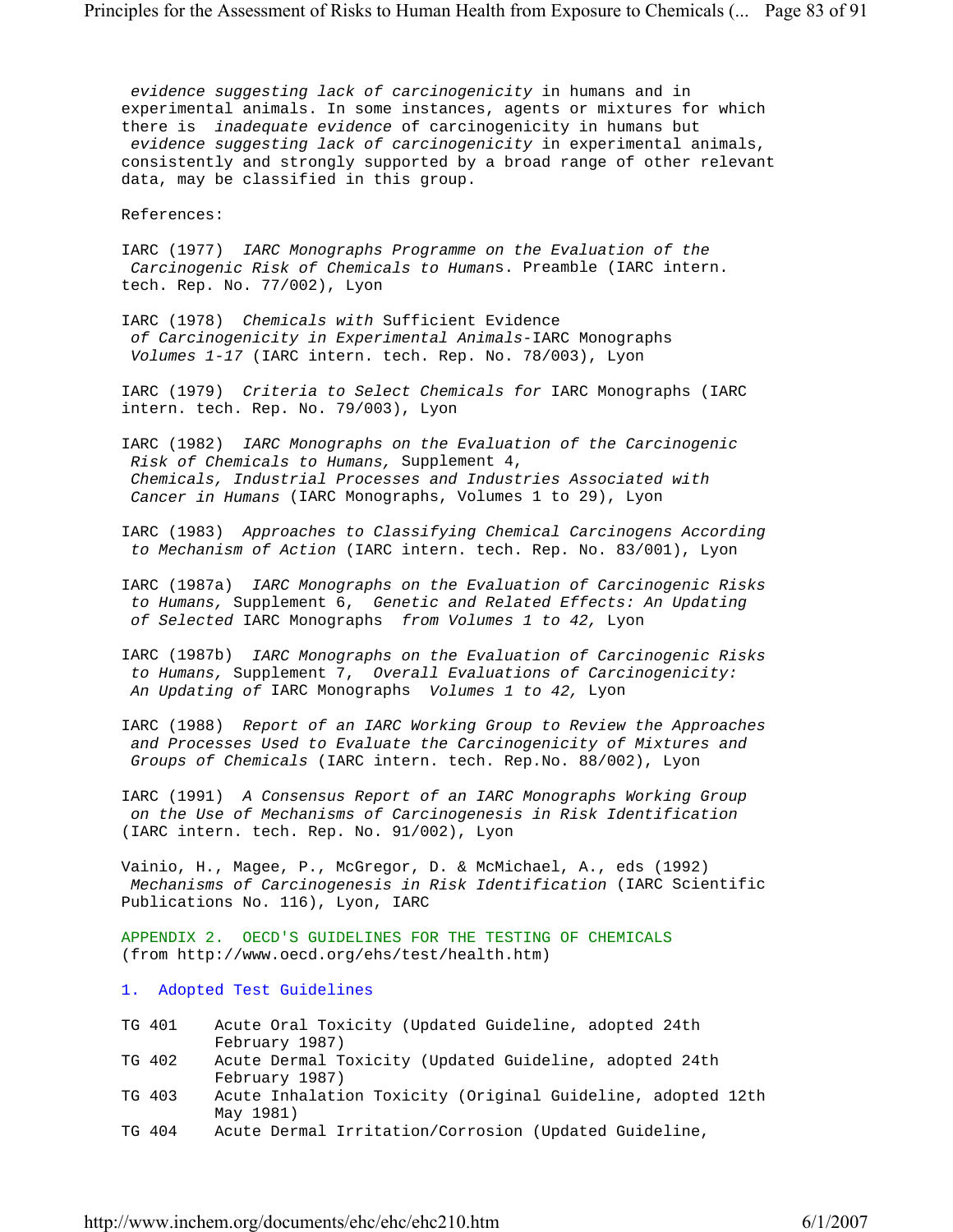|        | adopted 17th July 1992)                                                                          |
|--------|--------------------------------------------------------------------------------------------------|
| TG 405 | Acute Eye Irritation/Corrosion (Updated Guideline, adopted<br>24th February 1987)                |
| TG 406 | Skin Sensitisation (Updated Guideline, adopted 17th July                                         |
| TG 407 | 1992)<br>Repeated Dose 28-day Oral Toxicity Study in Rodents (Updated                            |
|        | Guideline, adopted 27th July 1995                                                                |
| TG 408 | Subchronic Oral Toxicity - Rodent: 90-day Study (Original                                        |
|        | Guideline, adopted 12th May 1981)                                                                |
| TG 409 | Subchronic Oral Toxicity - Non-Rodent: 90-day Study                                              |
|        | (Original Guideline, adopted 12th May 1981)                                                      |
| TG 410 | Repeated Dose Dermal Toxicity: 21/28-day Study (Original                                         |
|        | Guideline, adopted 12th May 1981)                                                                |
| TG 411 | Subchronic Dermal Toxicity: 90-day Study (Original                                               |
| TG 412 | Guideline, adopted 12th May 1981)<br>Repeated Dose Inhalation Toxicity: 28-day or 14-day Study   |
|        | (Original Guideline, adopted 12th may 1981)                                                      |
| TG 413 | Subchronic Inhalation Toxicity: 90-day Study (Original                                           |
|        | Guideline, adopted 12th May 1981                                                                 |
| TG 414 | Teratogenicity (Original Guideline, adopted 12th May 1981                                        |
| TG 415 | One-Generation Reproduction Toxicity Study (Original                                             |
|        | Guideline, adopted 26th May 1983)                                                                |
| TG 416 | Two-Generation Reproduction Toxicity Study (Original<br>Guideline, adopted 26th May 1983         |
| TG 417 | Toxicokinetics (Updated Guideline, adopted 4th April 1984)                                       |
| TG 418 | Delayed Neurotoxicity of Organophosphorus Substances                                             |
|        | Following Acute Exposure (Updated Guideline, adopted 27th                                        |
|        | July 1995)                                                                                       |
| TG 419 | Delayed Neurotoxicity of Organophosphorus Substances: 28-day                                     |
|        | Repeated Dose Study (Updated Guideline, adopted 27th July                                        |
| TG 420 | 1995<br>Acute Oral Toxicity - Fixed Dose Method (Original Guideline,                             |
|        | adopted 17th July 1992                                                                           |
| TG 421 | Reproduction/Developmental Toxicity Screening Test (Original                                     |
|        | Guideline, adopted 27th July 1995)                                                               |
| TG 422 | Combined Repeated Dose Toxicity Study with the                                                   |
|        | Reproduction/Developmental Toxicity Screening Test (Original                                     |
| TG 423 | Guideline, adopted 22nd March 1996)<br>Acute Oral toxicity - Acute Toxic Class Method (Original  |
|        | Guideline, adopted 22nd March 1996)                                                              |
|        |                                                                                                  |
| TG 424 | Neurotoxicity Study in Rodents (Original Guideline, adopted                                      |
|        | 21st July 1997                                                                                   |
| TG 451 | Carcinogenicity Studies (Original Guideline, adopted 12th                                        |
|        | May 1981)<br>Chronic Toxicity Studies (Original Guideline, adopted 12th                          |
| TG 452 | May 1981)                                                                                        |
| TG 453 | Combined Chronic Toxicity/Carcinogenicity Studies (Original                                      |
|        | Guideline, adopted 12th May 1981                                                                 |
| TG 471 | Bacterial Reverse Mutation Test (Updated Guideline, adopted                                      |
|        | 21st July 1997                                                                                   |
| TG 473 | In vitro Mammalian Chromosomal Aberration Test (Updated                                          |
| TG 474 | Guideline, adopted 21st July 1997<br>Mammalian Erythrocyte Micronucleus Test (Updated Guideline, |
|        | adopted 21st July 1997)                                                                          |
| TG 475 | Mammalian Bone Marrow Chromosomal Aberration Test (Updated                                       |
|        | Guideline, adopted 21st July 1997)                                                               |
| TG 476 | In vitro Mammalian Cell Gene Mutation Test (Updated                                              |
|        | Guideline, adopted 21st July 1997)                                                               |
| TG 477 | Genetic Toxicology: Sex-Linked Recessive Lethal Test in                                          |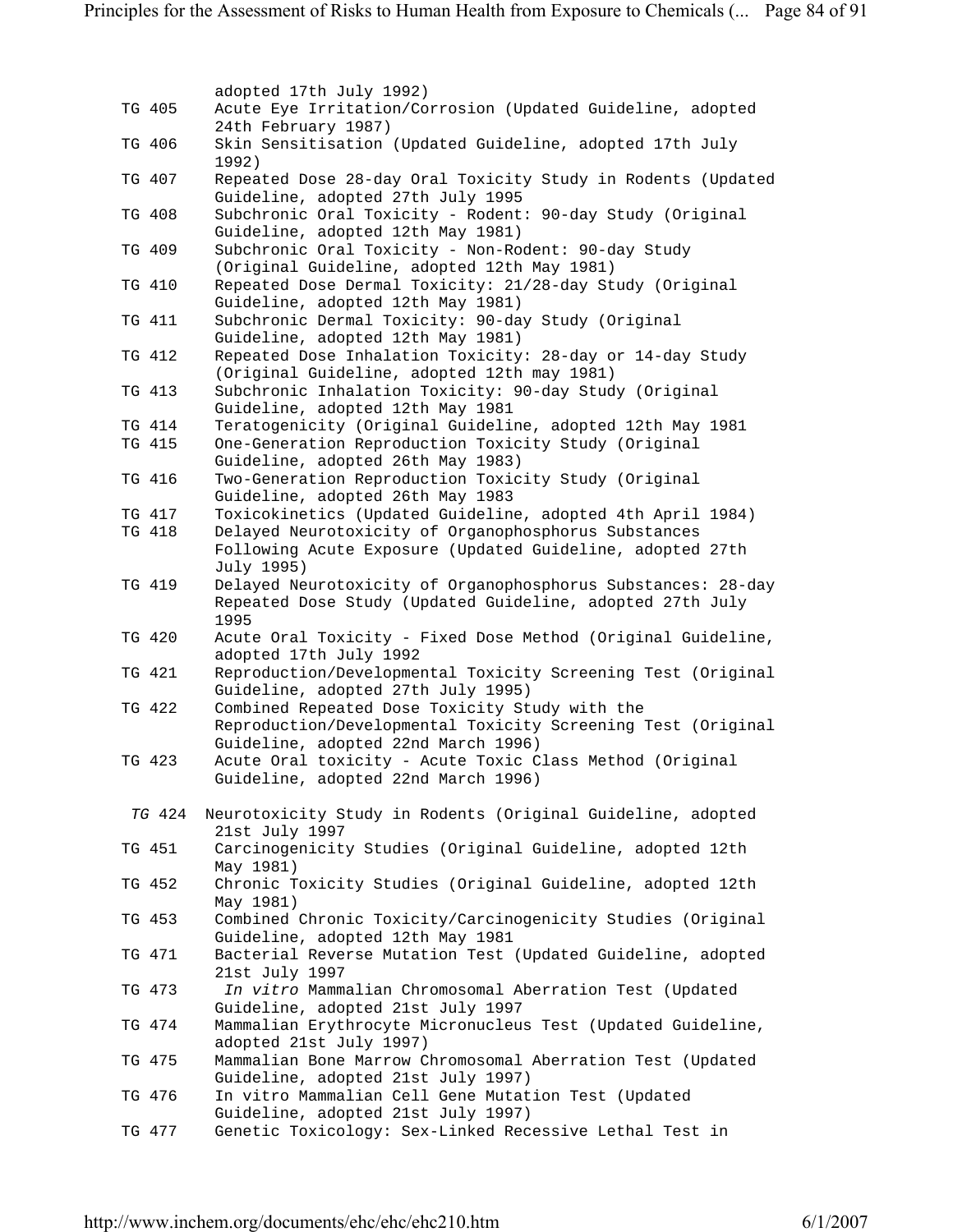Drosophila melanogaster (Updated Guideline, adopted 4th April 1984)

- TG 478 Genetic Toxicology: Rodent Dominant Lethal Test (Updated Guideline, adopted 4th April 1984)
- TG 479 Genetic Toxicology: In vitro Sister Chromatid Exchange Assay in Mammalian Cells (Original Guideline, adopted 23rd October 1986)
- TG 480 Genetic Toxicology: Saccharomyces cerevisiae, Gene Mutation Assay (Original Guideline, adopted 23rd October 1986)
- TG 481 Genetic Toxicology: Saacharomyces cerevisiae, Miotic Recombination Assay (Original Guideline, adopted 23rd October 1986)
- TG 482 Genetic Toxicology: DNA Damage and Repair, Unscheduled DNA Synthesis in Mammalian Cells in vitro (Original Guideline, adopted 23rd October 1986)
- TG 483 Mammalian Spermatogonial Chromosome Aberration Test (Original Guideline, adopted 21st July 1997) TG 484 Genetic Toxicology: Mouse Spot Test (Original Guideline, adopted 23rd October 1986)
- TG 485 Genetic Toxicology: Mouse Heritable Translocation Assay (Original Guideline, adopted 23rd October 1986)
- TG 486 Unscheduled DNA Synthesis (UDS) Test with Mammalian Liver Cells in vivo (Original Guideline, adopted 21st July 1997)

## 2. Draft Test Guidelines

- TG 403 Acute Inhalation Toxicity (Draft Updated Guideline, August 1996)a
- TG 408 Repeated Dose 90-Day Oral Toxicity Study in Rodents (Draft Updated Guideline, May 1998, EPOC Document)<sup>a</sup>
- TG 409 Repeated Dose 90-Day Oral Toxicity Study in Non-Rodents *(Draft Updated Guideline, May 1998, EPOC Document)*<sup>a</sup>
- *TG* 414 Prenatal Developmental Toxicity Study *(Draft Updated Guideline, March 1998)*<sup>a</sup>
- TG 416 Two-Generation Reproduction Toxicity Study (Draft Updated Guideline, April 1996)<sup>a</sup>
- TG 425 Acute Oral Toxicity: Up-and-Down Procedure (Draft New Guideline, May 1998, EPOC Document)<sup>a</sup>

 Somatic Mutation and Recombination Tests (SMART) in Drosophila melanogaster (Draft New Guideline, May 1994)<sup>a</sup>

 Percutaneous Absorption: in vitro Method (Draft New Guideline, May  $1996$ <sup>a</sup>

 Percutaneous Absorption: in vivo Method (Draft New Guideline, June 1996)a

 Acute Dermal Photoirritation Screening Test (Draft New Guideline, February 1995)<sup>a</sup>

 Acute Dermal Photoirritation Dose-Response Test (Draft New Guideline, February 1995)<sup>a</sup>

 In Vitro Syrian Hamster Embryo (SHE) Cell Transformation Assay (Draft New Guideline, March 1996)<sup>a</sup>

Acute Dermal Irritation Study in Human Volunteers (Draft New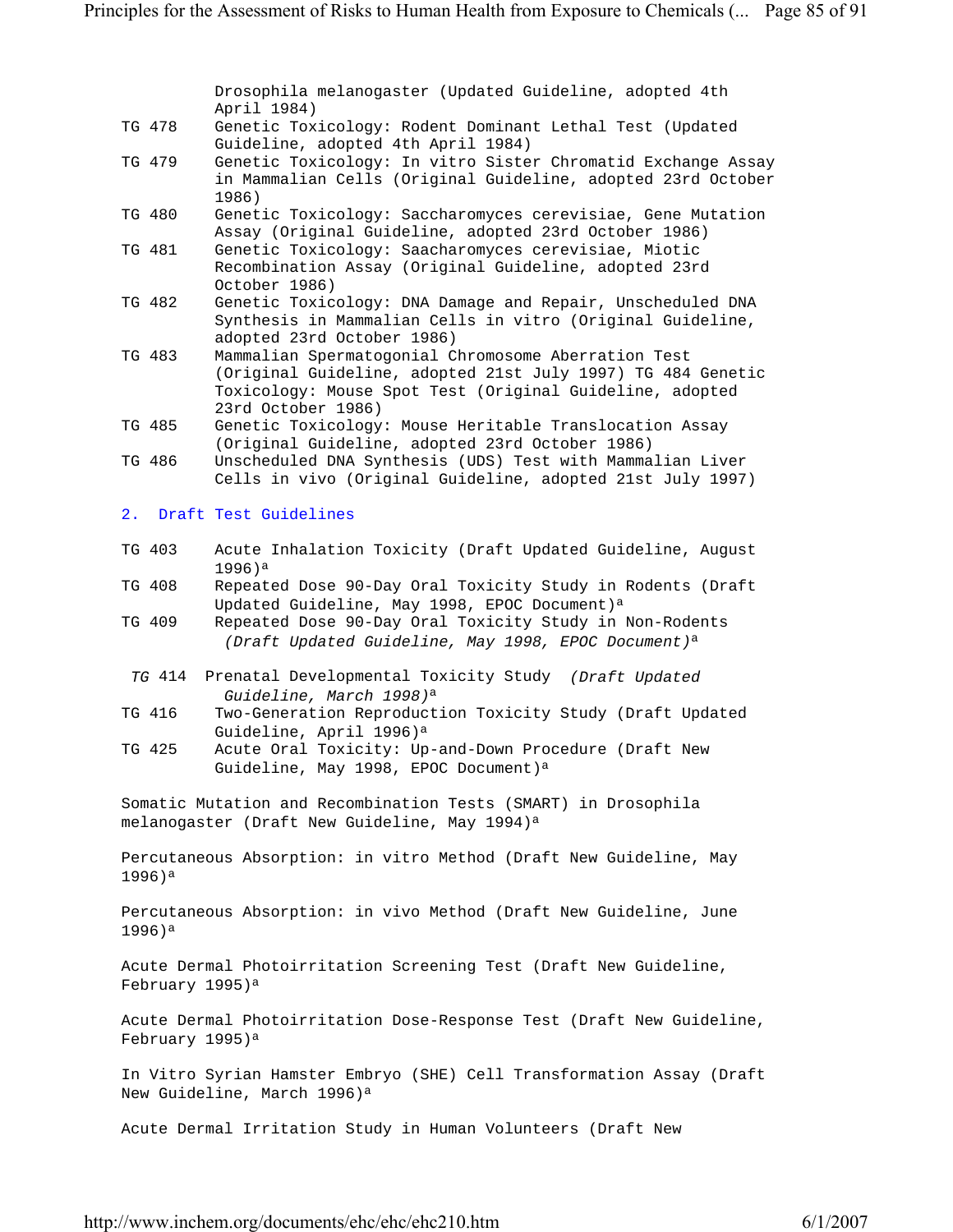Guideline, April 1997)<sup>a</sup>

\_\_\_\_\_\_\_\_\_\_\_\_\_\_\_\_\_\_\_\_\_\_\_\_\_\_

a Available in Portable Document Format or Word 6 Format.

# 1. RÉSUMÉ

 La maîtrise des risques résultant d'une exposition à des produits chimiques (la sécurité chimique) implique avant tout une évaluation scientifique - dans le meilleur des cas, quantitative - des effets potentiels en fonction de l'intensité de l'exposition (l'évaluation du risque). En s'appuyant sur les résultats de cette évaluation et compte tenu d'un certain nombre d'autres facteurs, il est possible d'entamer un processus décisionnel visant à éliminer ou, en cas d'impossibilité, à réduire au minimum, le ou les risques imputables à la ou aux substances chimiques en cause (la gestion du risque).

 L'évaluation du risque constitue le cadre conceptuel dans lequel peut s'exercer un processus ordonné d'examen des données permettant d'apprécier les conséquences sanitaires ou écologiques de l'exposition à telle ou telle substance. Aux Etats-Unis, l'Académie nationale des sciences suit, pour ses évaluations du risque, une démarche qui a fait la preuve de son utilité (US NAS, 1983). Elle distingue quatre phases distinctes dans le processus d'évaluation: la reconnaissance du danger, l'évaluation de la relation dose-réponse, l'évaluation de l'exposition et la caractérisation du risque.

 La reconnaissance du danger a pour objet d'apprécier les éléments qui tendent à prouver l'existence d'effets indésirables pour l'homme, en s'appuyant sur l'ensemble des données toxicologiques disponibles et sur tout ce que l'on peut savoir du mode d'action du produit en cause. Il s'agit essentiellement de répondre à deux questions, à savoir 1) si l'agent en cause représente un danger pour l'Homme et 2) dans quelles circonstances ce danger est susceptible de se manifester. La reconnaissance du danger repose sur l'analyse de diverses données qui peuvent aller d'observations sur l'Homme à l'étude des relations entre l'activité de la substance et sa structure. Il doit alors être possible de se prononcer scientifiquement sur la question de savoir si la substance à expertiser peut, dans des conditions d'exposition données, avoir des effets indésirables sur la santé humaine. En général, les effets toxiques s'observent au niveau d'un ou de plusieurs organes cibles. Souvent, on s'efforce d'observer les divers points d'aboutissement de l'action toxique de la substance. On détermine alors l'effet critique, qui représente habituellement le premier effet indésirable important à apparaître lorsque la dose augmente.

 L'évaluation de la relation dose-réponse consiste à établir la relation qui existe entre la dose de produit administrée ou reçue et la fréquence d'un effet nocif. Pour presque tous les types d'effets toxiques (c'est-à-dire organospécifiques, neurologiques ou comportementaux, immunologiques, cancérogènes non génotoxiques, génésiques ou développementaux), on estime généralement qu'il existe une dose ou une concentration au-dessous de laquelle aucun effet indésirable ne se produit (c'est-à-dire qu'il existe un seuil de toxicité). Pour d'autres types d'effets toxiques, on suppose qu'il existe une probabilité d'action toxique quelle que soit l'intensité de

l'exposition (autrement dit qu'il n'y a pas de seuil de toxicité). A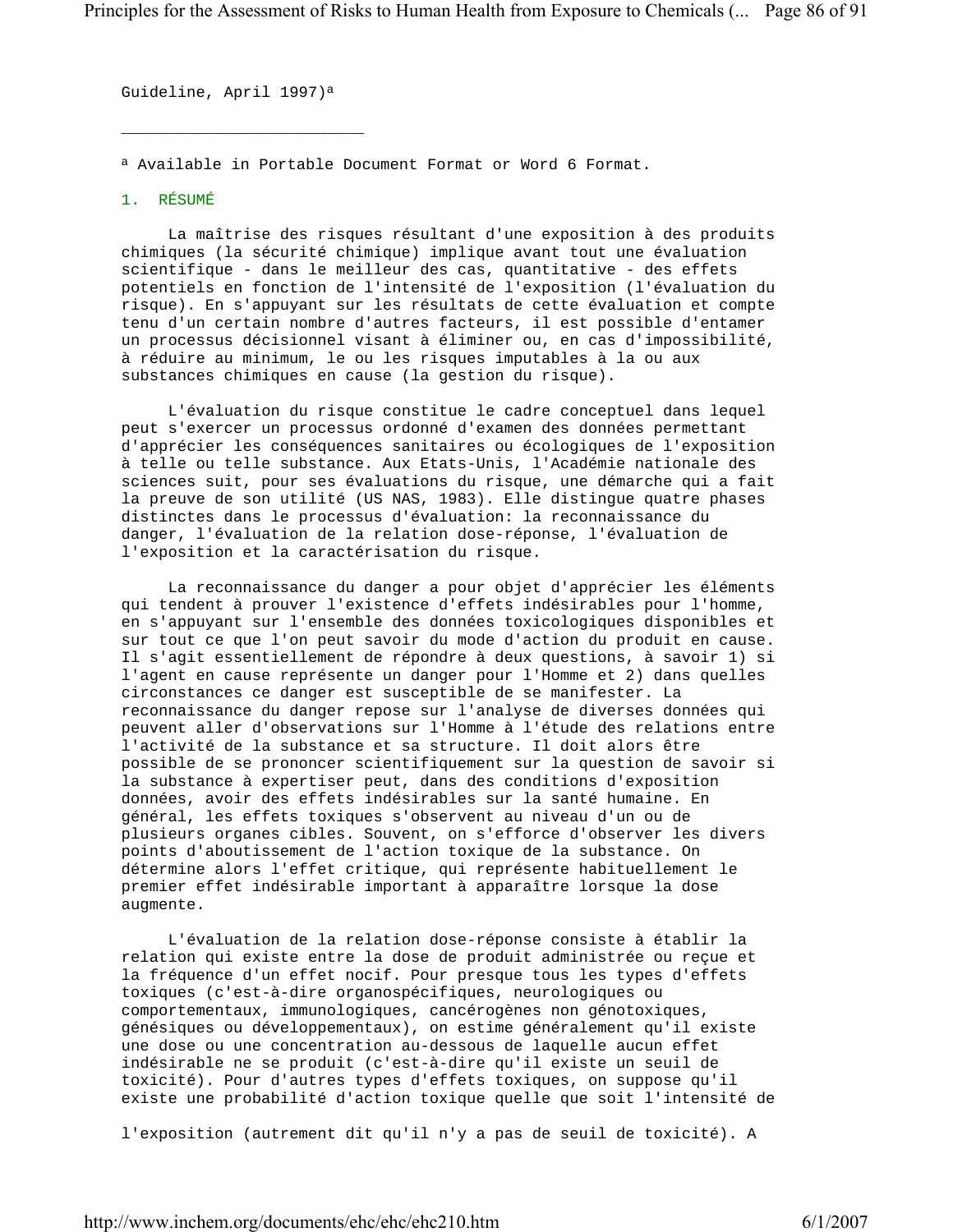l'heure actuelle, cette dernière hypothèse s'applique en général essentiellement aux effets mutagènes et aux effets cancérogènes génotoxiques.

 Si l'on suppose l'existence d'un seuil (par exemple, dans le cas d'effets non cancérogènes ou d'effets cancérogènes non génotoxiques), on a l'habitude de déterminer le niveau d'exposition au-dessous duquel on estime nulle la probabilité d'effets toxiques et que l'on exprime par la dose sans effet nocif observable ou NOAEL, compte tenu d'un certain nombre de facteurs d'incertitude (il s'agit d'une valeur approchée du seuil de toxicité). On peut aussi déterminer de combien la dose (la plus faible) sans effet nocif observable dépasse le niveau d'exposition estimé (c'est-à-dire la "marge de sécurité") en fonction des diverses sources d'incertitude. C'est une méthode que l'on a pu souvent qualifier d'"évaluation du degré de sécurité". Par conséquent la dose que l'on peut considérer en première approximation comme le seuil de toxicité, c'est-à-dire la NOAEL, constitue la dose critique. On a toutefois de plus en plus tendance à utiliser la "dose de référence", une estimation (ou la limite inférieure de l'intervalle de confiance correspondant), obtenue par modélisation, de la dose produisant l'effet critique avec une fréquence particulière (par ex. 5%) pour l'évaluation quantitative de la relation dose-réponse dans le cas de ce genre d'effets.

 Il n'y a pas de véritable consensus au sujet de la méthodologie à adopter pour évaluer le risque dans le cas de substances pour lesquelles il pourrait ne pas exister de seuil pour l'effet critique (par exemple les cancérogènes génotoxiques et les mutagènes agissant au niveau des cellules germinales). De fait, on utilise en pareil cas un certain nombre de méthodes qui reposent en grande partie sur la caractérisation de la relation dose-réponse. Dans ces conditions, ce qui compte, ce sont les points expérimentaux qui définissent la pente de la courbe dose-réponse (et non pas la NOAEL, qui constitue une première approximation de la valeur du seuil).

 La troisième phase du processus consiste dans l'évaluation de l'exposition. Elle a pour objet de déterminer la nature et le degré du contact qui a eu lieu ou qui pourrait avoir lieu avec telle ou telle substance chimique dans diverses conditions. Différentes méthodes peuvent être utilisées pour procéder à ce type d'évaluation. En général il s'agit de méthodes directes ou indirectes comportant la mesure des concentrations dans l'environnement et celle de l'exposition individuelle ou de marqueurs biologiques. On fait souvent appel aussi à des modèles et à des questionnaires. L'évaluation de l'exposition nécessite la détermination des émissions de produits chimiques, des voies qu'ils empruntent et de la vitesse de leur déplacement, de même que leur transformation ou décomposition, afin d'évaluer la concentration à laquelle les populations humaines ou les différents compartiments de l'environnement (eau, air, sol) peuvent être exposés.

 Selon le but de l'évaluation, le résultat numérique peut se présenter sous la forme d'une estimation de l'intensité, de la vitesse,de la durée ou de la fréquence du contact ou encore d'une estimation de la dose (quantité de produit qui franchit effectivement la limite). Il importe de noter que c'est la dose interne, et non le niveau d'exposition externe, qui détermine l'effet toxique d'une exposition donnée.

La caractérisation du risque constitue la phase finale du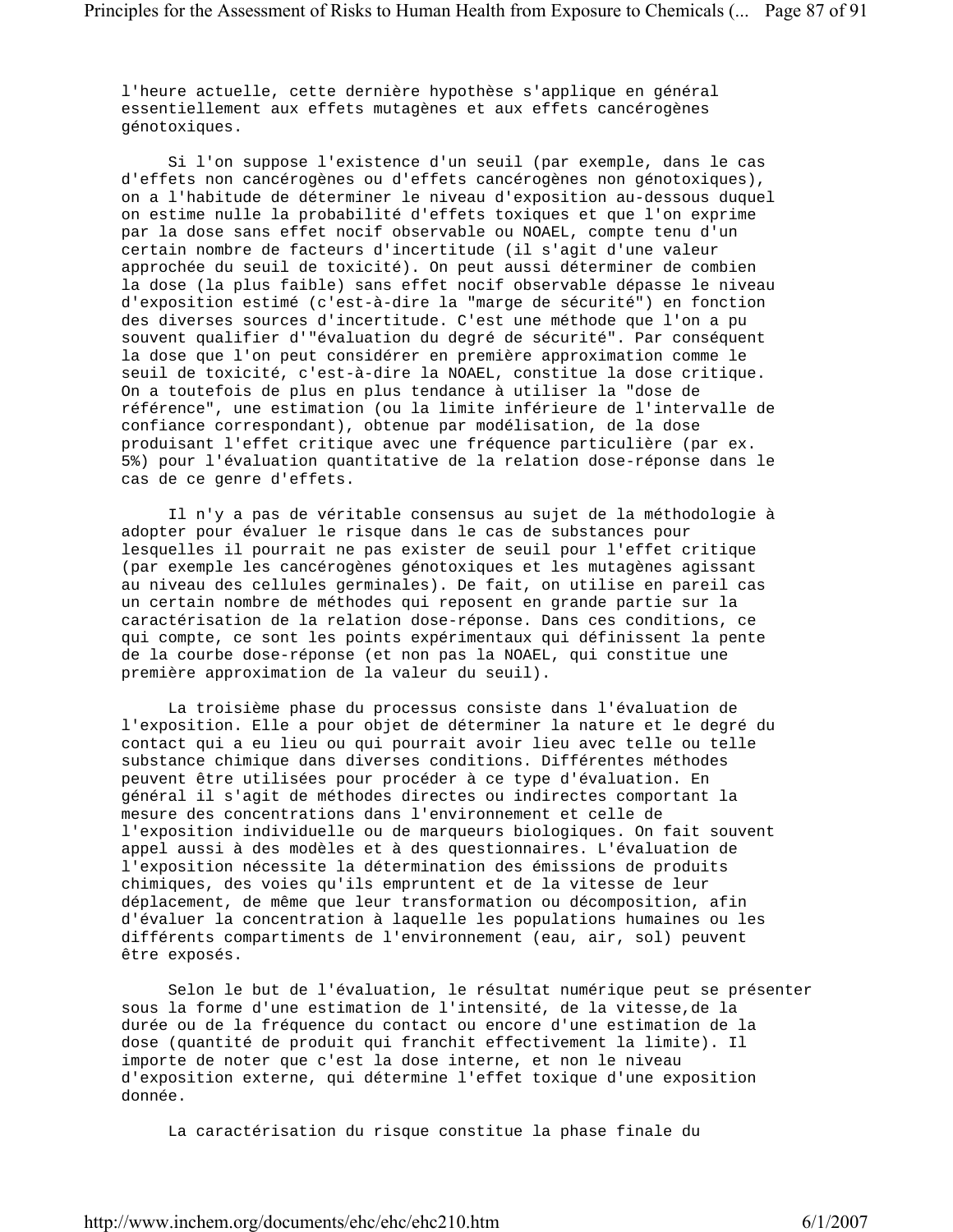processus d'évaluation du risque. Elle a pour but de faciliter la tâche de ceux qui ont la responsabilité de gérer ce risque en leur fournissant, en langage ordinaire, les données scientifiques essentielles et les principes de base sur lesquels appuyer leurs décisions. En particulier, on leur donne une évaluation du risque pour la santé humaine dans des situations d'exposition appropriées. La caractérisation du risque revient donc à évaluer et à intégrer les données scientifiques disponibles pour déterminer la nature, l'importance - et souvent l'ampleur- du risque biologique ou écologique qu'une exposition à tel ou tel produit peut faire courir dans des circonstances précises, compte tenu des incertitudes qui lui sont attachées.

 Par "gestion du risque" on entend l'ensemble des activités à mettre en oeuvre pour pouvoir décider si le risque associé à une substance donnée appelle une élimination ou une réduction. Les stratégies et les options qui s'offrent en la matière peuvent être classées en gros selon leur nature en réglementaires, non réglementaires, économiques, conseillées, ou technologiques, les unes n'excluant pas forcément les autres. Ainsi, les mandats législatifs (les directives réglementaires), les considérations politiques, les valeurs socioéconomiques, le coût, la faisabilité technique, les populations exposées au risque, la durée et l'ampleur du risque et les conséquences possibles sur les échanges commerciaux internationaux, constituent toute une panoplie de facteurs dont il pourra être tenu compte dans la politique ou la réglementation finale. Les déterminants fondamentaux de la décision tels que la taille de la population, les ressources, les dépenses à envisager pour atteindre les objectifs de même que la valeur scientifique de l'évaluation du risque et des options opérationnelles ultérieures varient considérablement d'un contexte à l'autre. Il est également admis que la gestion des risques est une procédure complexe et de nature pluridisciplinaire, qui se présente rarement sous une forme codifiée ou uniforme, qu'elle est souvent peu structurée, mais qu'elle est néanmoins susceptible de prendre en compte des données changeantes émanant des sources les plus diverses. On estime de plus en plus que la perception du risque et le problème de la communication sont aussi des éléments importants à prendre en considération si l'on veut que les décisions soient acceptées par le public le plus large possible.

 Les produits chimiques sont devenus indispensables à l'Homme, qu'il s'agisse de lui permettre de mener à bien ses activités et son développement, de prévenir et de combattre de nombreuses maladies et d'accroître les rendements agricoles. En dépit de tous ces avantages,

 les produits chimiques, surtout s'ils sont mal utilisés, peuvent avoir des effets néfastes sur la santé humaine et sur l'environnement. L'utilisation généralisée de ces produits dans l'ensemble du monde augmente le risque d'effets indésirables. On peut s'attendre à ce que les industries chimiques poursuivent leur croissance dans les pays développés comme dans les pays en développement. Compte tenu de cela, l'évaluation et la gestion des risques résultant de l'exposition aux produits chimiques apparaissent comme des priorités de tout premier plan dans la recherche d'un développement durable.

#### 1. RESUMEN

 El control de los riesgos de exposición a productos químicos (seguridad química) requiere en primer lugar una evaluación científica, idealmente cuantitativa, de los efectos potenciales con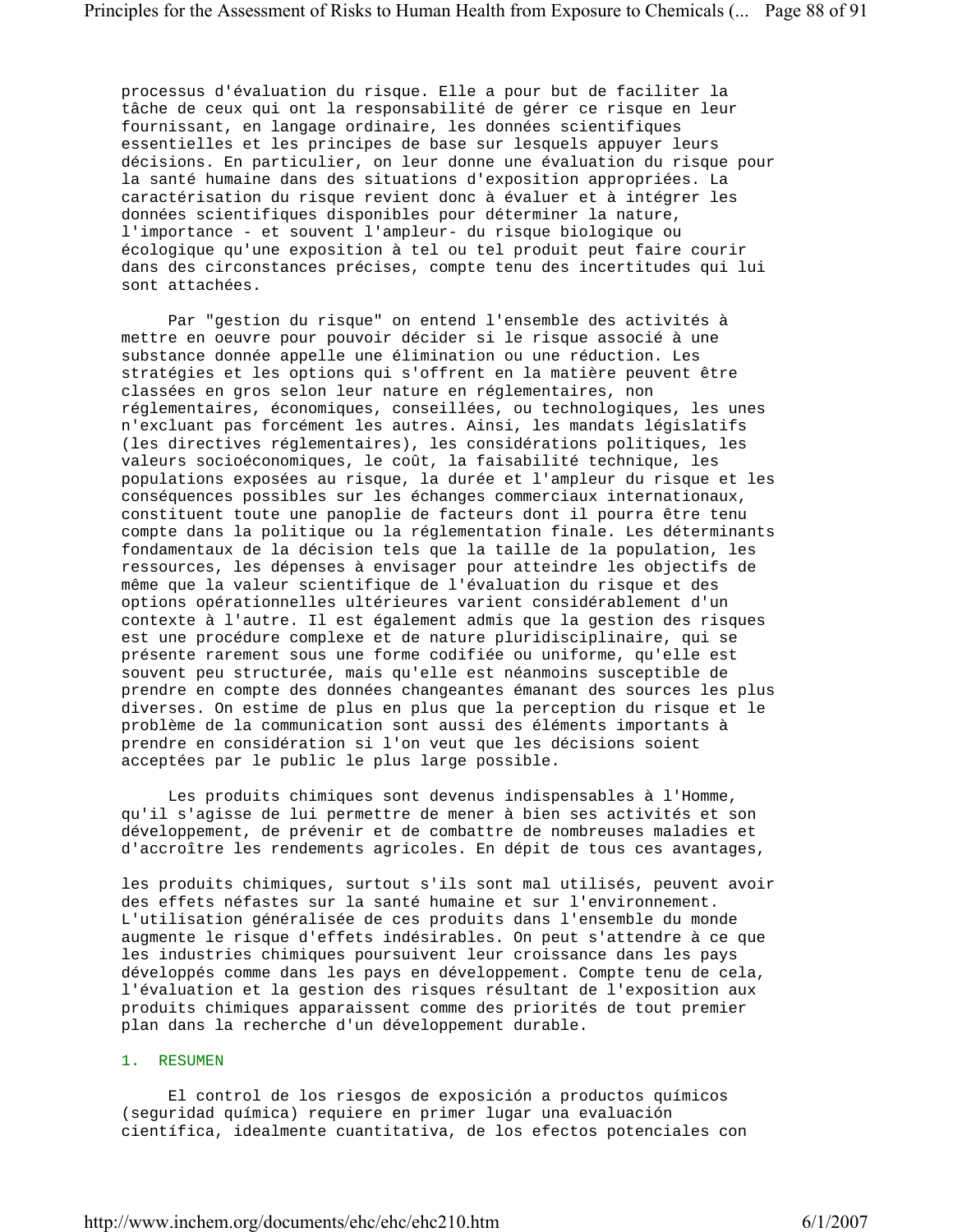determinadas concentraciones de exposición (evaluación del riesgo). Tomando como base los resultados de la evaluación del riesgo y teniendo en cuenta otros factores, se puede comenzar un proceso de adopción de decisiones encaminado a eliminar o, si esto no fuera posible, reducir al mínimo el riesgo de exposición a los productos químicos objeto de examen (evaluación del riesgo).

 La evaluación del riesgo es un marco conceptual que proporciona el mecanismo que permite un examen estructurado de la información de interés para la estimación de los resultados en la salud o en el medio ambiente. En la realización de las evaluaciones del riesgo, el modelo de la Academia Nacional de Ciencias ha resultado un instrumento útil (US NAS, 1983). En este modelo el proceso de evaluación del riesgo se divide en cuatro etapas distintas: identificación del peligro, evaluación de la relación dosis-respuesta, evaluación de la exposición y caracterización del riesgo.

 La identificación del peligro tiene por objeto evaluar la importancia de las pruebas relativas a los efectos adversos en el ser humano, basándose en la evaluación de todos los datos disponibles sobre la toxicidad y el mecanismo de acción. Está concebida para abordar fundamentalmente dos cuestiones:1) si un agente puede representar un peligro para la salud de los seres humanos y 2) en qué circunstancias puede manifestarse un peligro identificado. La identificación del peligro se basa en el análisis de diversos datos, que pueden ir desde las observaciones en el ser humano hasta el análisis de las relaciones existentes entre la estructura y la actividad. El resultado de la práctica de identificación del peligro es un dictamen científico en cuanto a si el producto químico evaluado puede, en determinadas condiciones de exposición, causar un efecto adverso en la salud de los seres humanos. En general, se observa toxicidad en un órgano destinatario o en más. Con frecuencia se detectan efectos finales múltiples tras la exposición a un producto químico concreto. Se determina el efecto crítico, que normalmente es el primer efecto adverso importante que se produce al aumentar la dosis.

 La evaluación de la relación dosis-respuesta es el proceso de caracterización de la relación existente entre la dosis de un producto administrado o recibido y la incidencia de un efecto adverso en la salud. En la mayor parte de los tipos de efectos tóxicos (es decir, específicos de órganos, neurológicos/del comportamiento, inmunitarios, carcinogénesis no genotóxica, en la reproducción o en el desarrollo), se suele considerar que existe una dosis o concentración por debajo de la cual no se producen efectos adversos (es decir, un umbral). Para otros tipos de efectos tóxicos, se supone que existe alguna probabilidad de peligro en todas las concentraciones de exposición (es

 decir, que no existe un umbral). En la actualidad, el último supuesto se aplica fundamentalmente a la mutagénesis y la carcinogénesis genotóxica.

 Si se supone la existencia de un umbral (por ejemplo, para los efectos no neoplásicos y para los carcinógenos no genotóxicos), normalmente se estima que existe un nivel de exposición por debajo del cual no hay efectos adversos, basado en la concentración sin efectos adversos observados (NOAEL) (aproximación del umbral) y en factores de incertidumbre. Otra posibilidad consiste en examinar la magnitud en la cual la concentración sin efectos adversos observados (o efectos mínimos) (NOAEL o LOAEL) es superior a la exposición estimada (es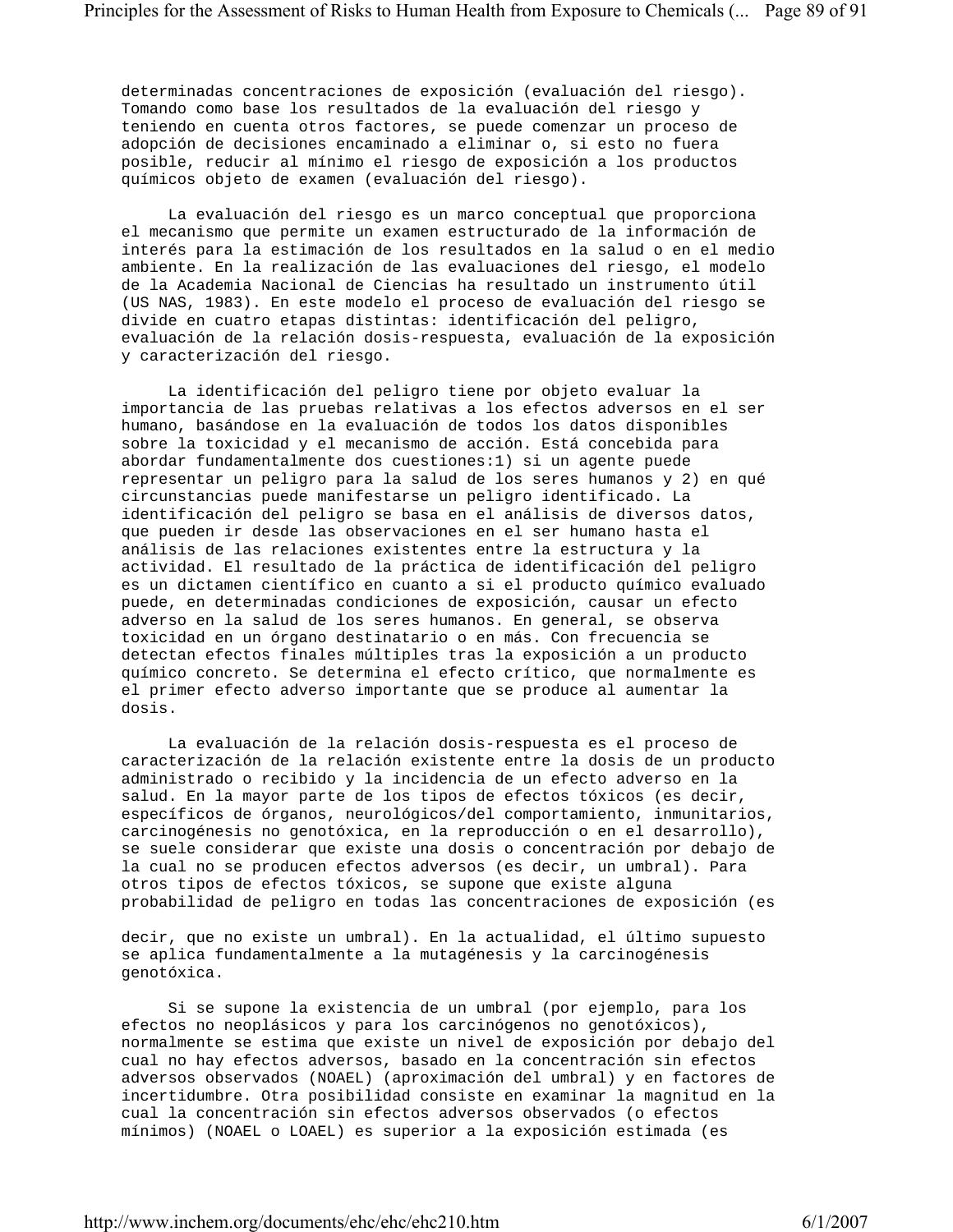decir, el "margen de seguridad"), teniendo en cuenta distintas fuentes de incertidumbre. Anteriormente, este método se ha descrito con frecuencia como una "evaluación de la seguridad". Por consiguiente, es fundamental la concentración que se puede considerar como una primera aproximación del umbral, es decir la NOAEL. Sin embargo, en la evaluación cuantitativa de la relación dosis-respuesta se propone cada vez más el uso de la "dosis de referencia", estimación derivada de un modelo (o su límite de confianza más bajo) de un nivel de incidencia determinado (por ejemplo, del 5%) para el efecto crítico.

 No hay un consenso claro sobre la metodología apropiada para la evaluación del riesgo de los productos químicos sin umbral para el efecto crítico (es decir, carcinógenos genotóxicos y mutágenos de células germinales). Es más, en tales casos se han adoptado diversos métodos basados fundamentalmente en la caracterización de la relación dosis-respuesta. Por consiguiente, los puntos críticos de los datos son los que definen la pendiente de la relación dosis-respuesta (más que la NOAEL, que es la primera aproximación de un umbral).

 La tercera etapa en el proceso de evaluación del riesgo es la evaluación de la exposición, que tiene por objeto determinar la naturaleza y la amplitud del contacto experimentado o previsto con las sustancias químicas en distintas condiciones. Se pueden utilizar numerosos métodos para realizar las evaluaciones de la exposición. En general, los métodos incluyen técnicas indirectas y directas, que comprenden la medición de las concentraciones en el medio ambiente y las exposiciones personales, así como biomarcadores. También se utilizan con frecuencia cuestionarios y modelos. La evaluación de la exposición requiere la determinación de las emisiones, las rutas y las velocidades de desplazamiento de una sustancia y su transformación o degradación, a fin de estimar las concentraciones a las cuales pueden estar expuestas poblaciones humanas o las distintas esferas del medio ambiente (agua, suelo y aire).

 En función de la finalidad de una evaluación de la exposición, el resultado numérico puede ser una estimación de la intensidad, la velocidad, la duración o la frecuencia de la exposición o la dosis por contacto (cantidad resultante que realmente cruza la frontera). Para la evaluación del riesgo basada en la relación dosis-respuesta, el resultado normalmente incluye una estimación de la dosis. Es

 importante señalar que es la dosis interna, no el nivel exposición externa, la que determina el resultado toxicológico de una exposición determinada.

 La caracterización del riesgo es la última etapa de la evaluación del riesgo. Está concebida para prestar asistencia a los especialistas en gestión del riesgo mediante el suministro, en lenguaje sencillo, de pruebas científicas esenciales y de los fundamentos en relación con el riesgo que necesitan para adoptar una decisión. En la caracterización del riesgo se proporcionan estimaciones del riesgo para la salud humana en los modelos de exposición pertinentes. Así pues, una caracterización del riesgo es una evaluación e integración de las pruebas científicas disponibles utilizadas para estimar la naturaleza, la importancia y con frecuencia la magnitud del riesgo humano y/o para el medio ambiente, incluidas las incertidumbres pendientes, que razonablemente se puede estimar que se derivan de la exposición a un agente concreto del medio ambiente en circunstancias específicas.

El término "gestión del riesgo" comprende todas las actividades